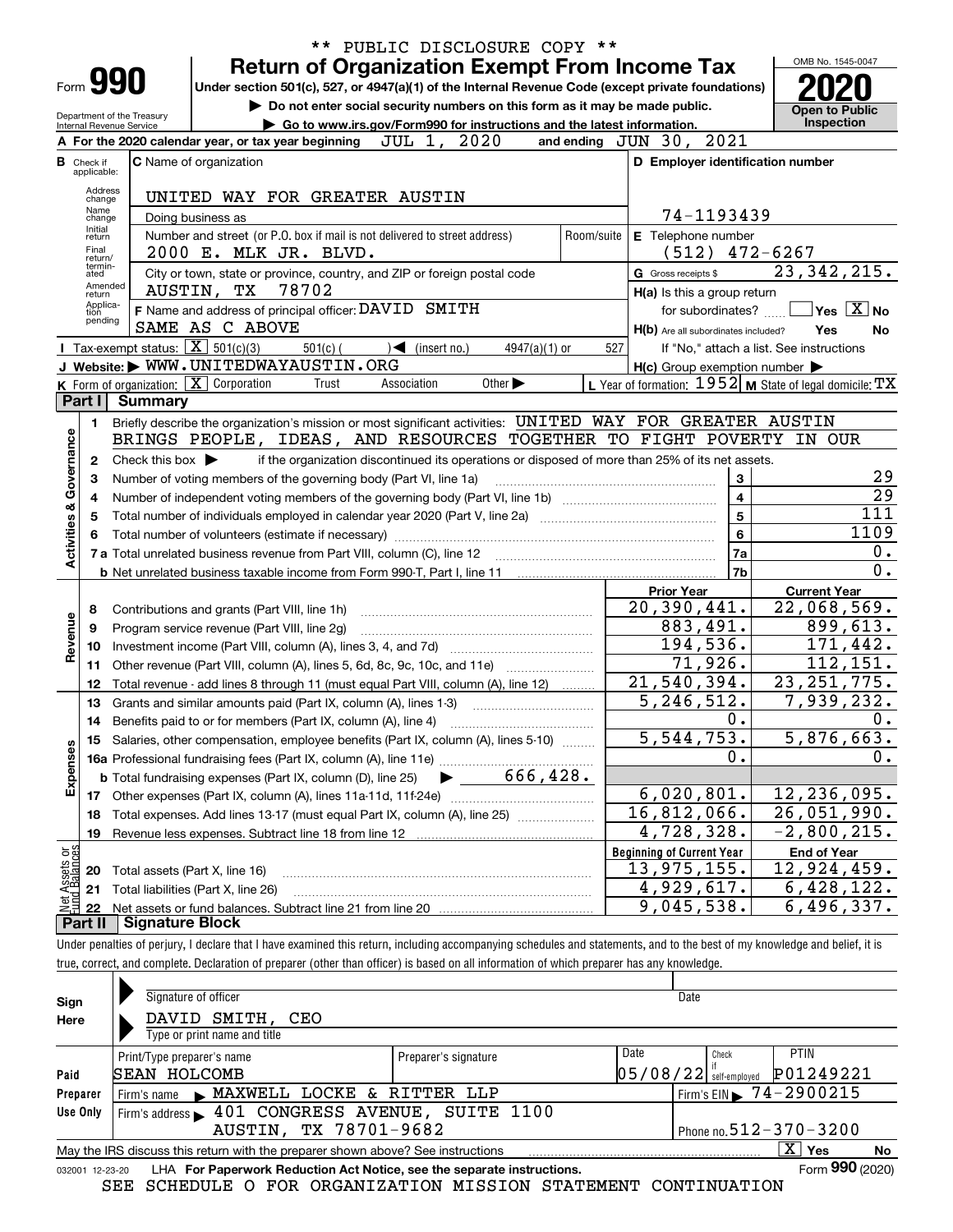|              | 74-1193439<br>UNITED WAY FOR GREATER AUSTIN<br>Form 990 (2020)                                                                                   |           | Page 2                                               |
|--------------|--------------------------------------------------------------------------------------------------------------------------------------------------|-----------|------------------------------------------------------|
|              | <b>Statement of Program Service Accomplishments</b><br>Part III                                                                                  |           |                                                      |
|              |                                                                                                                                                  |           | $\boxed{\text{X}}$                                   |
| 1            | Briefly describe the organization's mission:                                                                                                     |           |                                                      |
|              | UNITED WAY FOR GREATER AUSTIN BRINGS PEOPLE, IDEAS, AND RESOURCES                                                                                |           |                                                      |
|              | TOGETHER TO FIGHT POVERTY IN OUR COMMUNITY. WE STRATEGICALLY ADDRESS<br>COMMUNITY ISSUES IN A HOLISTIC WAY BY FOCUSING ON THE BUILDING BLOCKS    |           |                                                      |
|              | OF OPPORTUNITY THAT EVERY PERSON AND EVERY COMMUNITY NEEDS TO THRIVE:                                                                            |           |                                                      |
| $\mathbf{2}$ | Did the organization undertake any significant program services during the year which were not listed on the                                     |           |                                                      |
|              | prior Form 990 or 990-EZ?                                                                                                                        |           | $\overline{\mathsf{Yes}}$ $\overline{\mathsf{X}}$ No |
|              | If "Yes," describe these new services on Schedule O.                                                                                             |           |                                                      |
| 3            | Did the organization cease conducting, or make significant changes in how it conducts, any program services?                                     |           | $\sqrt{}$ Yes $\sqrt{}$ X $\sqrt{}$ No               |
|              | If "Yes," describe these changes on Schedule O.                                                                                                  |           |                                                      |
| 4            | Describe the organization's program service accomplishments for each of its three largest program services, as measured by expenses.             |           |                                                      |
|              | Section 501(c)(3) and 501(c)(4) organizations are required to report the amount of grants and allocations to others, the total expenses, and     |           |                                                      |
|              | revenue, if any, for each program service reported.                                                                                              |           |                                                      |
| 4a           | $(14, 241, 247)$ including grants of \$ $7, 939, 232$ and $(14, 241, 247)$<br>(Code:                                                             | 902, 744. |                                                      |
|              | <b>EDUCATION</b>                                                                                                                                 |           |                                                      |
|              |                                                                                                                                                  |           |                                                      |
|              | SUCCESS IN LIFE BEGINS WITH A QUALITY EDUCATION. THAT'S WHY UNITED WAY                                                                           |           |                                                      |
|              | ENSURES CHILDREN GET A STRONG START IN LIFE AND ARE READY TO SUCCEED IN                                                                          |           |                                                      |
|              | KINDERGARTEN AND BEYOND. 90 PERCENT OF ALL BRAIN DEVELOPMENT OCCURS IN<br>THE FIRST FIVE YEARS OF A CHILD'S LIFE. WHAT HAPPENS IN THESE EARLY    |           |                                                      |
|              | YEARS HAS A LASTING IMPACT FROM KINDERGARTEN READINESS TO THIRD-GRADE                                                                            |           |                                                      |
|              | READING SCORES TO HIGH SCHOOL GRADUATION AND BEYOND.                                                                                             |           |                                                      |
|              |                                                                                                                                                  |           |                                                      |
|              | UNITED WAY LEADS THE SUCCESS BY 6 COALITION, WHICH BRINGS TOGETHER                                                                               |           |                                                      |
|              | LOCAL NONPROFITS, POLICYMAKERS, PHILANTHROPISTS, PARENTS WITH LIVED                                                                              |           |                                                      |
|              | EXPERIENCE, AND COMMUNITY AND BUSINESS LEADERS TO IMPROVE EARLY                                                                                  |           |                                                      |
| 4b           | $4,460,805$ $\cdot$ including grants of \$<br>) (Expenses \$<br>) (Revenue \$<br>(Code:                                                          |           |                                                      |
|              | NAVIGATION CENTER                                                                                                                                |           |                                                      |
|              |                                                                                                                                                  |           |                                                      |
|              | HERE AT UNITED WAY, WE KNOW THAT ANYONE CAN FALL ON HARD TIMES.                                                                                  | THAT'S    |                                                      |
|              | WHY, IN PARTNERSHIP WITH THE TEXAS HEALTH AND HUMAN<br><b>SERVICES</b>                                                                           |           |                                                      |
|              | COMMISSION, WE RUN 2-1-1, A PHONE NUMBER PEOPLE CAN CALL TO SPEAK TO A<br>COMPASSIONATE, CERTIFIED SPECIALIST WHO WILL CONNECT THEM TO COMMUNITY |           |                                                      |
|              | RESOURCES. THIS "CALL FOR HELP" LINE IS FREE, CONFIDENTIAL,                                                                                      |           |                                                      |
|              | MULTILINGUAL, AND AVAILABLE 24/7. 2-1-1 IS FOR ANYONE WHO NEEDS HELP                                                                             |           |                                                      |
|              | AND DOESN'T KNOW WHERE TO TURN. CALL SPECIALISTS HELP CALLERS IDENTIFY                                                                           |           |                                                      |
|              | THEIR NEEDS AND PROVIDE INFORMATION ABOUT FOOD, HOUSING,                                                                                         |           |                                                      |
|              | TRANSPORTATION, HEALTH, CHILD CARE, EDUCATION, EMPLOYMENT, GOVERNMENT                                                                            |           |                                                      |
|              | RESOURCES, AND MORE. AND WHEN DISASTER STRIKES, OUR 2-1-1 CALL                                                                                   |           |                                                      |
|              |                                                                                                                                                  |           |                                                      |
|              | FINANCIAL STABILITY                                                                                                                              |           |                                                      |
|              |                                                                                                                                                  |           |                                                      |
|              | FAMILIES AND INDIVIDUALS ARE FACING FINANCIAL OBSTACLES THAT PREVENT                                                                             |           |                                                      |
|              | THEM FROM REACHING THEIR FULL POTENTIAL. UNITED WAY FIGHTS TO ENSURE<br>EVERYONE IN OUR COMMUNITY HAS THE RESOURCES AND OPPORTUNITIES THEY NEED  |           |                                                      |
|              | TO BUILD A STRONG FINANCIAL FOUNDATION AND THRIVE. WE WORK TO PUT EVERY                                                                          |           |                                                      |
|              | PERSON IN OUR COMMUNITY ON A PATH TOWARD FINANCIAL EMPOWERMENT. THAT                                                                             |           |                                                      |
|              | STARTS WITH ACCESS TO SERVICES, JOB TRAINING, CREDIT COUNSELING, AND                                                                             |           |                                                      |
|              | MORE. ONE OF THE WAYS WE ARE PROMOTING FINANCIAL STABILITY IN OUR                                                                                |           |                                                      |
|              | COMMUNITY IS THROUGH A 2-GEN (OR 2-GENERATION) APPROACH TO SOCIAL                                                                                |           |                                                      |
|              | SERVICES. A 2-GEN APPROACH SERVES PARENTS AND CHILDREN SIMULTANEOUSLY                                                                            |           |                                                      |
|              | AND LEADS TO BETTER FINANCIAL OUTCOMES FOR BOTH GENERATIONS.                                                                                     |           |                                                      |
|              | 4d Other program services (Describe on Schedule O.)                                                                                              |           |                                                      |
|              | 592, 214. including grants of \$<br>(Expenses \$<br>) (Revenue \$                                                                                |           |                                                      |
|              | 4e Total program service expenses $\blacktriangleright$ 24, 618, 856.                                                                            |           |                                                      |
|              |                                                                                                                                                  |           | Form 990 (2020)                                      |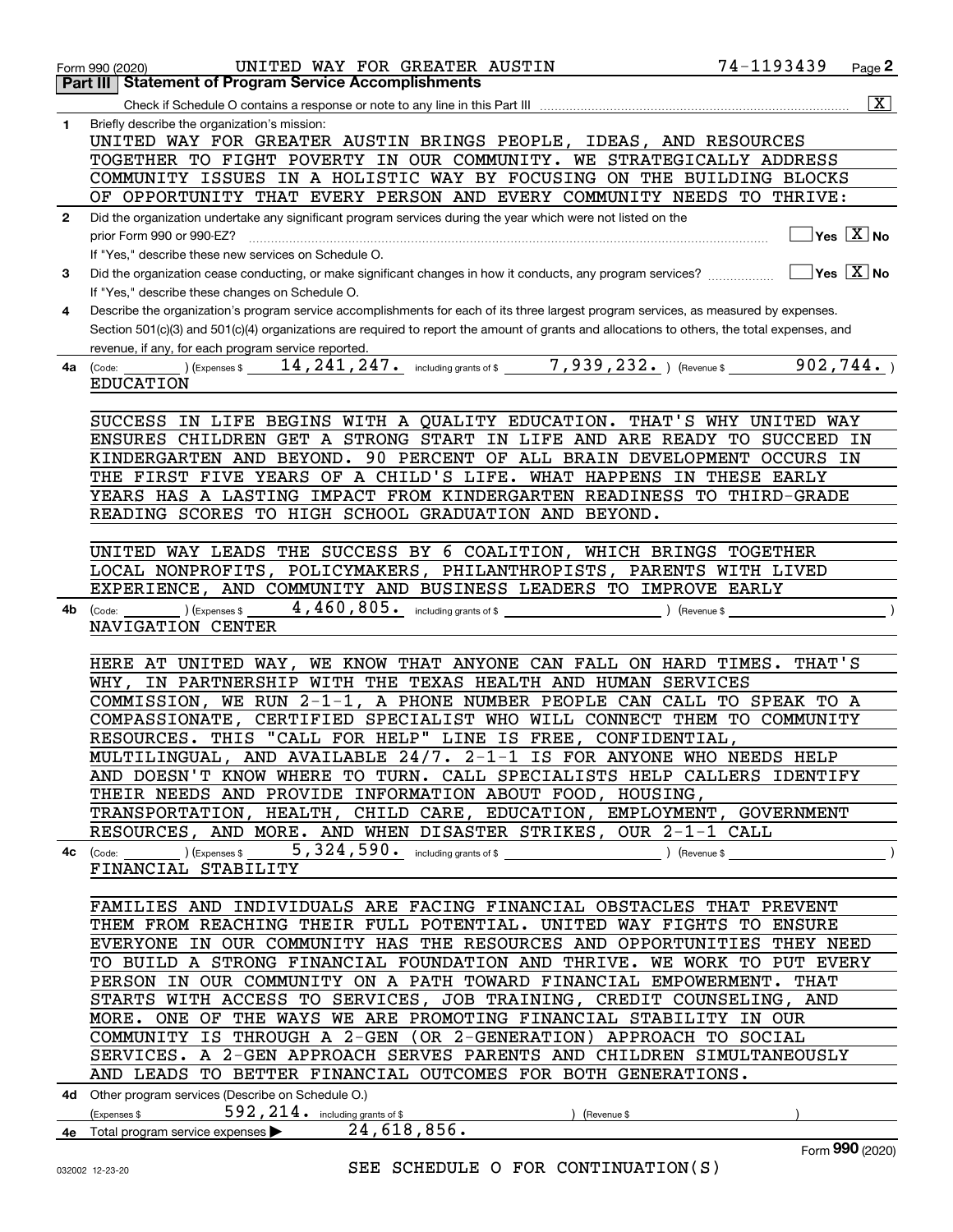|  | Form 990 (2020) |
|--|-----------------|

Form 990 (2020) Page **3Part IV Checklist of Required Schedules** UNITED WAY FOR GREATER AUSTIN 74-1193439

|     |                                                                                                                                       |                 | Yes                     | No                      |
|-----|---------------------------------------------------------------------------------------------------------------------------------------|-----------------|-------------------------|-------------------------|
| 1   | Is the organization described in section 501(c)(3) or 4947(a)(1) (other than a private foundation)?                                   |                 |                         |                         |
|     |                                                                                                                                       | 1               | х                       |                         |
| 2   |                                                                                                                                       | $\mathbf{2}$    | $\overline{\mathbf{x}}$ |                         |
| 3   | Did the organization engage in direct or indirect political campaign activities on behalf of or in opposition to candidates for       |                 |                         |                         |
|     |                                                                                                                                       | 3               |                         | X.                      |
| 4   | Section 501(c)(3) organizations. Did the organization engage in lobbying activities, or have a section 501(h) election in effect      |                 |                         |                         |
|     |                                                                                                                                       | 4               |                         | X.                      |
| 5   | Is the organization a section 501(c)(4), 501(c)(5), or 501(c)(6) organization that receives membership dues, assessments, or          |                 |                         |                         |
|     |                                                                                                                                       | 5               |                         | X.                      |
| 6   | Did the organization maintain any donor advised funds or any similar funds or accounts for which donors have the right to             |                 |                         |                         |
|     | provide advice on the distribution or investment of amounts in such funds or accounts? If "Yes," complete Schedule D, Part I          | 6               |                         | X.                      |
| 7   | Did the organization receive or hold a conservation easement, including easements to preserve open space,                             |                 |                         |                         |
|     |                                                                                                                                       | 7               |                         | X.                      |
| 8   | Did the organization maintain collections of works of art, historical treasures, or other similar assets? If "Yes," complete          |                 |                         |                         |
|     |                                                                                                                                       | 8               |                         | X.                      |
| 9   | Did the organization report an amount in Part X, line 21, for escrow or custodial account liability, serve as a custodian for         |                 |                         |                         |
|     | amounts not listed in Part X; or provide credit counseling, debt management, credit repair, or debt negotiation services?             |                 |                         |                         |
|     |                                                                                                                                       | 9               |                         | x                       |
| 10  | Did the organization, directly or through a related organization, hold assets in donor-restricted endowments                          |                 |                         |                         |
|     |                                                                                                                                       | 10              | х                       |                         |
| 11  | If the organization's answer to any of the following questions is "Yes," then complete Schedule D, Parts VI, VIII, VIII, IX, or X     |                 |                         |                         |
|     | as applicable.                                                                                                                        |                 |                         |                         |
|     | a Did the organization report an amount for land, buildings, and equipment in Part X, line 10? If "Yes," complete Schedule D,         |                 | X                       |                         |
|     |                                                                                                                                       | 11a             |                         |                         |
|     | <b>b</b> Did the organization report an amount for investments - other securities in Part X, line 12, that is 5% or more of its total |                 |                         | X.                      |
|     | c Did the organization report an amount for investments - program related in Part X, line 13, that is 5% or more of its total         | 11b             |                         |                         |
|     |                                                                                                                                       | 11c             |                         | X.                      |
|     | d Did the organization report an amount for other assets in Part X, line 15, that is 5% or more of its total assets reported in       |                 |                         |                         |
|     |                                                                                                                                       | 11d             |                         | x                       |
|     | e Did the organization report an amount for other liabilities in Part X, line 25? If "Yes," complete Schedule D, Part X               | <b>11e</b>      | X                       |                         |
| f   | Did the organization's separate or consolidated financial statements for the tax year include a footnote that addresses               |                 |                         |                         |
|     | the organization's liability for uncertain tax positions under FIN 48 (ASC 740)? If "Yes," complete Schedule D, Part X                | 11f             |                         | X.                      |
|     | 12a Did the organization obtain separate, independent audited financial statements for the tax year? If "Yes," complete               |                 |                         |                         |
|     |                                                                                                                                       | 12a             | X                       |                         |
|     | b Was the organization included in consolidated, independent audited financial statements for the tax year?                           |                 |                         |                         |
|     | If "Yes," and if the organization answered "No" to line 12a, then completing Schedule D, Parts XI and XII is optional                 | 12 <sub>b</sub> |                         | Χ                       |
| 13  |                                                                                                                                       | 13              |                         | X                       |
| 14a | Did the organization maintain an office, employees, or agents outside of the United States?                                           | 14a             |                         | X                       |
| b   | Did the organization have aggregate revenues or expenses of more than \$10,000 from grantmaking, fundraising, business,               |                 |                         |                         |
|     | investment, and program service activities outside the United States, or aggregate foreign investments valued at \$100,000            |                 |                         |                         |
|     |                                                                                                                                       | 14b             |                         | X.                      |
| 15  | Did the organization report on Part IX, column (A), line 3, more than \$5,000 of grants or other assistance to or for any             |                 |                         |                         |
|     |                                                                                                                                       | 15              |                         | X.                      |
| 16  | Did the organization report on Part IX, column (A), line 3, more than \$5,000 of aggregate grants or other assistance to              |                 |                         |                         |
|     |                                                                                                                                       | 16              |                         | X.                      |
| 17  | Did the organization report a total of more than \$15,000 of expenses for professional fundraising services on Part IX,               |                 |                         |                         |
|     |                                                                                                                                       | 17              |                         | X.                      |
| 18  | Did the organization report more than \$15,000 total of fundraising event gross income and contributions on Part VIII, lines          |                 |                         |                         |
|     |                                                                                                                                       | 18              | x                       |                         |
| 19  | Did the organization report more than \$15,000 of gross income from gaming activities on Part VIII, line 9a? If "Yes."                |                 |                         |                         |
|     |                                                                                                                                       | 19              |                         | X                       |
| 20a |                                                                                                                                       | 20a             |                         | $\overline{\mathbf{X}}$ |
|     | b If "Yes" to line 20a, did the organization attach a copy of its audited financial statements to this return?                        | 20b             |                         |                         |
| 21  | Did the organization report more than \$5,000 of grants or other assistance to any domestic organization or                           |                 |                         |                         |
|     |                                                                                                                                       | 21              | x                       |                         |

Form (2020) **990**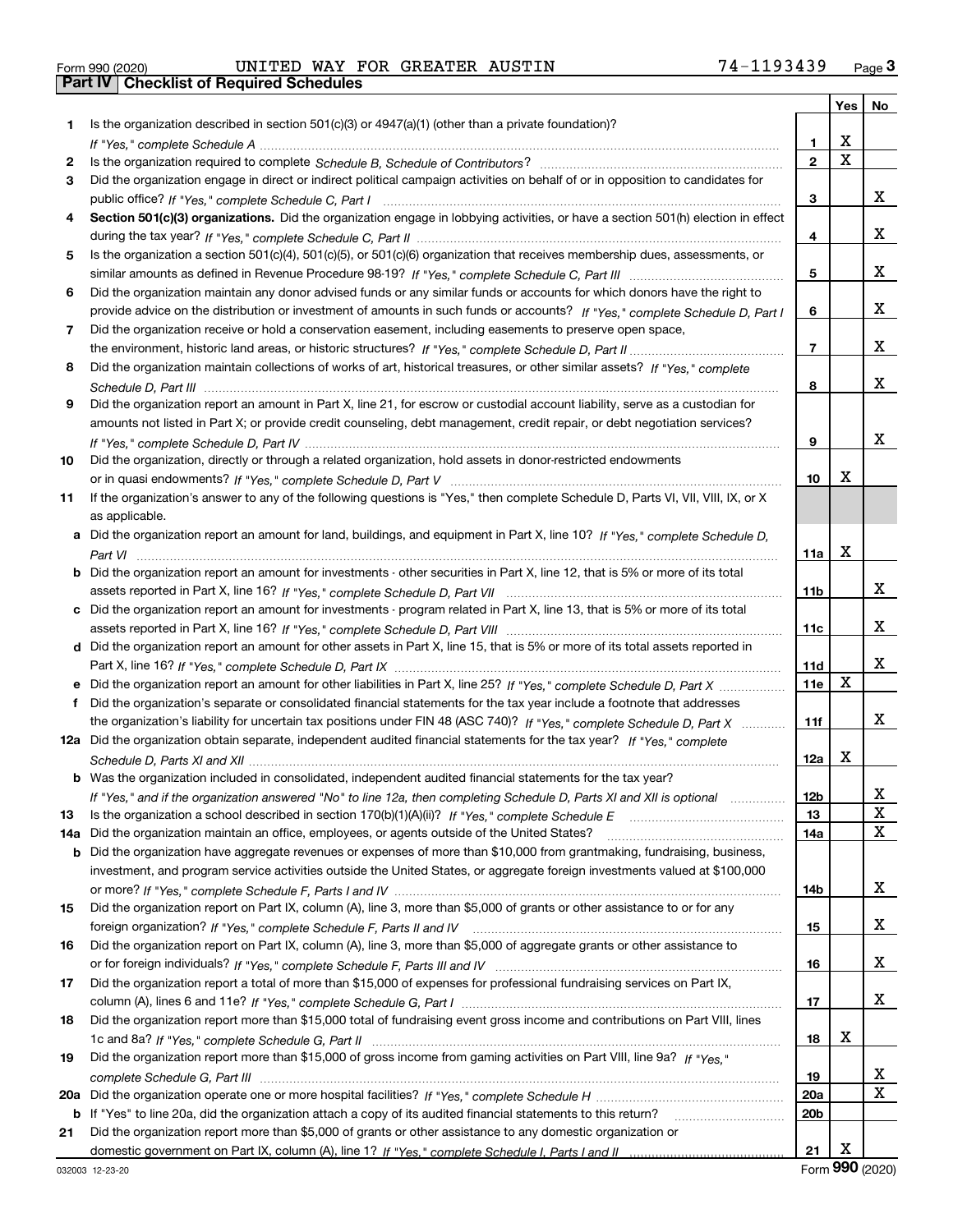Form 990 (2020) Page **4Part IV Checklist of Required Schedules** UNITED WAY FOR GREATER AUSTIN 74-1193439

*(continued)*

|               |                                                                                                                                    |            | Yes | No               |
|---------------|------------------------------------------------------------------------------------------------------------------------------------|------------|-----|------------------|
| 22            | Did the organization report more than \$5,000 of grants or other assistance to or for domestic individuals on                      |            |     |                  |
|               |                                                                                                                                    | 22         |     | х                |
| 23            | Did the organization answer "Yes" to Part VII, Section A, line 3, 4, or 5 about compensation of the organization's current         |            |     |                  |
|               | and former officers, directors, trustees, key employees, and highest compensated employees? If "Yes," complete                     |            |     |                  |
|               |                                                                                                                                    | 23         |     | х                |
|               | 24a Did the organization have a tax-exempt bond issue with an outstanding principal amount of more than \$100,000 as of the        |            |     |                  |
|               | last day of the year, that was issued after December 31, 2002? If "Yes," answer lines 24b through 24d and complete                 |            |     | х                |
|               | <b>b</b> Did the organization invest any proceeds of tax-exempt bonds beyond a temporary period exception?                         | 24a<br>24b |     |                  |
|               | c Did the organization maintain an escrow account other than a refunding escrow at any time during the year to defease             |            |     |                  |
|               |                                                                                                                                    | 24c        |     |                  |
|               |                                                                                                                                    | 24d        |     |                  |
|               | 25a Section 501(c)(3), 501(c)(4), and 501(c)(29) organizations. Did the organization engage in an excess benefit                   |            |     |                  |
|               |                                                                                                                                    | 25a        |     | х                |
|               | b Is the organization aware that it engaged in an excess benefit transaction with a disqualified person in a prior year, and       |            |     |                  |
|               | that the transaction has not been reported on any of the organization's prior Forms 990 or 990-EZ? If "Yes," complete              |            |     |                  |
|               | Schedule L, Part I                                                                                                                 | 25b        |     | х                |
| 26            | Did the organization report any amount on Part X, line 5 or 22, for receivables from or payables to any current                    |            |     |                  |
|               | or former officer, director, trustee, key employee, creator or founder, substantial contributor, or 35%                            |            |     |                  |
|               |                                                                                                                                    | 26         |     | х                |
| 27            | Did the organization provide a grant or other assistance to any current or former officer, director, trustee, key employee,        |            |     |                  |
|               | creator or founder, substantial contributor or employee thereof, a grant selection committee member, or to a 35% controlled        |            |     |                  |
|               | entity (including an employee thereof) or family member of any of these persons? If "Yes," complete Schedule L, Part III           | 27         |     | x                |
| 28            | Was the organization a party to a business transaction with one of the following parties (see Schedule L, Part IV                  |            |     |                  |
|               | instructions, for applicable filing thresholds, conditions, and exceptions):                                                       |            |     |                  |
|               | a A current or former officer, director, trustee, key employee, creator or founder, or substantial contributor? If                 |            |     |                  |
|               |                                                                                                                                    | 28a        |     | х<br>$\mathbf x$ |
|               | c A 35% controlled entity of one or more individuals and/or organizations described in lines 28a or 28b? If                        | 28b        |     |                  |
|               |                                                                                                                                    | 28c        |     | х                |
| 29            |                                                                                                                                    | 29         |     | X                |
| 30            | Did the organization receive contributions of art, historical treasures, or other similar assets, or qualified conservation        |            |     |                  |
|               |                                                                                                                                    | 30         |     | х                |
| 31            | Did the organization liquidate, terminate, or dissolve and cease operations? If "Yes," complete Schedule N, Part I                 | 31         |     | X                |
| 32            | Did the organization sell, exchange, dispose of, or transfer more than 25% of its net assets? If "Yes," complete                   |            |     |                  |
|               |                                                                                                                                    | 32         |     | х                |
| 33            | Did the organization own 100% of an entity disregarded as separate from the organization under Regulations                         |            |     |                  |
|               |                                                                                                                                    | 33         |     | х                |
| 34            | Was the organization related to any tax-exempt or taxable entity? If "Yes," complete Schedule R, Part II, III, or IV, and          |            |     |                  |
|               |                                                                                                                                    | 34         |     | х                |
|               | 35a Did the organization have a controlled entity within the meaning of section 512(b)(13)?                                        | <b>35a</b> |     | X                |
|               | <b>b</b> If "Yes" to line 35a, did the organization receive any payment from or engage in any transaction with a controlled entity |            |     |                  |
|               |                                                                                                                                    | 35b        |     |                  |
| 36            | Section 501(c)(3) organizations. Did the organization make any transfers to an exempt non-charitable related organization?         |            |     | x                |
| 37            | Did the organization conduct more than 5% of its activities through an entity that is not a related organization                   | 36         |     |                  |
|               | and that is treated as a partnership for federal income tax purposes? If "Yes," complete Schedule R, Part VI                       | 37         |     | x                |
| 38            | Did the organization complete Schedule O and provide explanations in Schedule O for Part VI, lines 11b and 19?                     |            |     |                  |
|               | Note: All Form 990 filers are required to complete Schedule O                                                                      | 38         | х   |                  |
| <b>Part V</b> | <b>Statements Regarding Other IRS Filings and Tax Compliance</b>                                                                   |            |     |                  |
|               | Check if Schedule O contains a response or note to any line in this Part V                                                         |            |     |                  |
|               |                                                                                                                                    |            | Yes | No               |
|               | 53<br>1a Enter the number reported in Box 3 of Form 1096. Enter -0- if not applicable<br>1a                                        |            |     |                  |
|               | 0<br><b>b</b> Enter the number of Forms W-2G included in line 1a. Enter -0- if not applicable<br>1b                                |            |     |                  |
|               | c Did the organization comply with backup withholding rules for reportable payments to vendors and reportable gaming               |            |     |                  |
|               | (gambling) winnings to prize winners?                                                                                              | 1c         | X   |                  |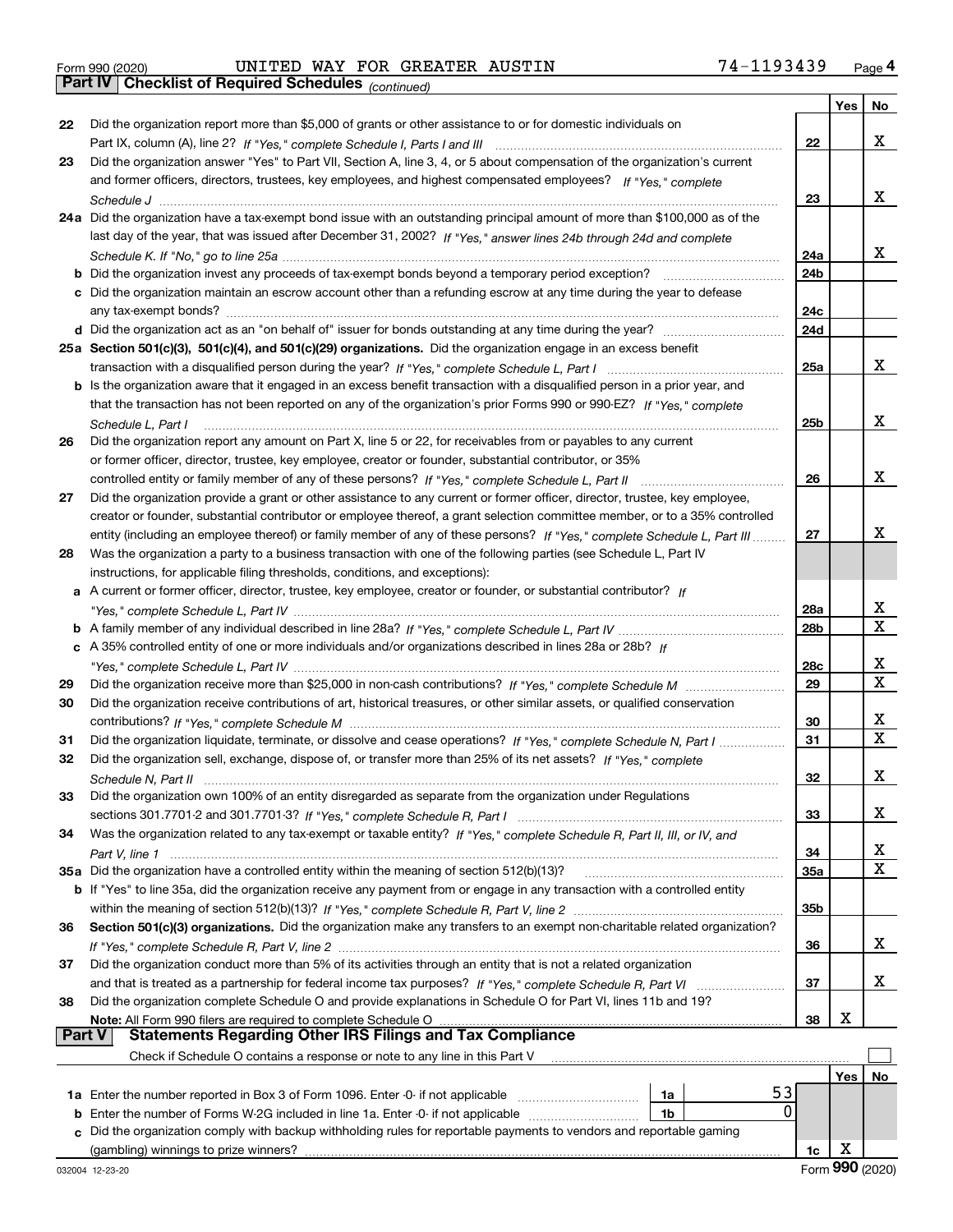|        | UNITED WAY FOR GREATER AUSTIN<br>Form 990 (2020)                                                                                                                                                                                 | 74-1193439     |     | $_{\text{Page}}$ 5 |  |  |  |  |  |  |
|--------|----------------------------------------------------------------------------------------------------------------------------------------------------------------------------------------------------------------------------------|----------------|-----|--------------------|--|--|--|--|--|--|
| Part V | Statements Regarding Other IRS Filings and Tax Compliance (continued)                                                                                                                                                            |                |     |                    |  |  |  |  |  |  |
|        |                                                                                                                                                                                                                                  |                | Yes | No                 |  |  |  |  |  |  |
|        | 2a Enter the number of employees reported on Form W-3, Transmittal of Wage and Tax Statements,                                                                                                                                   |                |     |                    |  |  |  |  |  |  |
|        | filed for the calendar year ending with or within the year covered by this return <i>manumumumum</i><br>2a                                                                                                                       | 111            | x   |                    |  |  |  |  |  |  |
|        |                                                                                                                                                                                                                                  |                |     |                    |  |  |  |  |  |  |
|        |                                                                                                                                                                                                                                  |                |     |                    |  |  |  |  |  |  |
| За     | Did the organization have unrelated business gross income of \$1,000 or more during the year?                                                                                                                                    | 3a             |     | x                  |  |  |  |  |  |  |
|        |                                                                                                                                                                                                                                  | 3b             |     |                    |  |  |  |  |  |  |
|        | 4a At any time during the calendar year, did the organization have an interest in, or a signature or other authority over, a                                                                                                     |                |     |                    |  |  |  |  |  |  |
|        |                                                                                                                                                                                                                                  | 4a             |     | x                  |  |  |  |  |  |  |
|        | <b>b</b> If "Yes," enter the name of the foreign country $\blacktriangleright$                                                                                                                                                   |                |     |                    |  |  |  |  |  |  |
|        | See instructions for filing requirements for FinCEN Form 114, Report of Foreign Bank and Financial Accounts (FBAR).                                                                                                              |                |     |                    |  |  |  |  |  |  |
| 5a     | Was the organization a party to a prohibited tax shelter transaction at any time during the tax year?                                                                                                                            | 5a             |     | х                  |  |  |  |  |  |  |
| b      |                                                                                                                                                                                                                                  | 5 <sub>b</sub> |     | x                  |  |  |  |  |  |  |
| c      |                                                                                                                                                                                                                                  | 5c             |     |                    |  |  |  |  |  |  |
|        | 6a Does the organization have annual gross receipts that are normally greater than \$100,000, and did the organization solicit                                                                                                   |                |     |                    |  |  |  |  |  |  |
|        | any contributions that were not tax deductible as charitable contributions?                                                                                                                                                      | 6a             |     | x                  |  |  |  |  |  |  |
|        | b If "Yes," did the organization include with every solicitation an express statement that such contributions or gifts                                                                                                           |                |     |                    |  |  |  |  |  |  |
|        | were not tax deductible?                                                                                                                                                                                                         | 6b             |     |                    |  |  |  |  |  |  |
| 7      | Organizations that may receive deductible contributions under section 170(c).                                                                                                                                                    |                |     |                    |  |  |  |  |  |  |
| a      | Did the organization receive a payment in excess of \$75 made partly as a contribution and partly for goods and services provided to the payor?                                                                                  | 7a             | x   |                    |  |  |  |  |  |  |
| b      | If "Yes," did the organization notify the donor of the value of the goods or services provided?                                                                                                                                  | 7b             | x   |                    |  |  |  |  |  |  |
|        | Did the organization sell, exchange, or otherwise dispose of tangible personal property for which it was required                                                                                                                |                |     |                    |  |  |  |  |  |  |
|        |                                                                                                                                                                                                                                  | 7c             |     | x                  |  |  |  |  |  |  |
| d      | 7d                                                                                                                                                                                                                               |                |     |                    |  |  |  |  |  |  |
| е      | Did the organization receive any funds, directly or indirectly, to pay premiums on a personal benefit contract?                                                                                                                  | 7e             |     | х                  |  |  |  |  |  |  |
| f      | Did the organization, during the year, pay premiums, directly or indirectly, on a personal benefit contract?                                                                                                                     | 7f<br>7g       | N/R | $\mathbf X$        |  |  |  |  |  |  |
|        | If the organization received a contribution of qualified intellectual property, did the organization file Form 8899 as required?<br>g                                                                                            |                |     |                    |  |  |  |  |  |  |
| h.     | If the organization received a contribution of cars, boats, airplanes, or other vehicles, did the organization file a Form 1098-C?                                                                                               | 7h             | N/R |                    |  |  |  |  |  |  |
| 8      | Sponsoring organizations maintaining donor advised funds. Did a donor advised fund maintained by the                                                                                                                             |                |     |                    |  |  |  |  |  |  |
|        | N/A<br>sponsoring organization have excess business holdings at any time during the year?                                                                                                                                        | 8              |     |                    |  |  |  |  |  |  |
| 9      | Sponsoring organizations maintaining donor advised funds.<br>$\mathrm{N}/\mathrm{A}$                                                                                                                                             |                |     |                    |  |  |  |  |  |  |
| a      | Did the sponsoring organization make any taxable distributions under section 4966?<br>N/A                                                                                                                                        | 9а             |     |                    |  |  |  |  |  |  |
| b      | Did the sponsoring organization make a distribution to a donor, donor advisor, or related person?                                                                                                                                | 9b             |     |                    |  |  |  |  |  |  |
| 10     | Section 501(c)(7) organizations. Enter:<br>N/A<br>10a                                                                                                                                                                            |                |     |                    |  |  |  |  |  |  |
|        | a Initiation fees and capital contributions included on Part VIII, line 12 [111] [11] [12] [11] [12] [11] [12]<br>10 <sub>b</sub><br>Gross receipts, included on Form 990, Part VIII, line 12, for public use of club facilities |                |     |                    |  |  |  |  |  |  |
| 11     | Section 501(c)(12) organizations. Enter:                                                                                                                                                                                         |                |     |                    |  |  |  |  |  |  |
| a      | N/A<br>11a<br>Gross income from members or shareholders                                                                                                                                                                          |                |     |                    |  |  |  |  |  |  |
|        | b Gross income from other sources (Do not net amounts due or paid to other sources against                                                                                                                                       |                |     |                    |  |  |  |  |  |  |
|        | 11 <sub>b</sub><br>amounts due or received from them.)                                                                                                                                                                           |                |     |                    |  |  |  |  |  |  |
|        | 12a Section 4947(a)(1) non-exempt charitable trusts. Is the organization filing Form 990 in lieu of Form 1041?                                                                                                                   | 12a            |     |                    |  |  |  |  |  |  |
|        | <b>b</b> If "Yes," enter the amount of tax-exempt interest received or accrued during the year $\ldots \mathbf{N}/\mathbf{A}$ .<br>12b                                                                                           |                |     |                    |  |  |  |  |  |  |
| 13     | Section 501(c)(29) qualified nonprofit health insurance issuers.                                                                                                                                                                 |                |     |                    |  |  |  |  |  |  |
|        | N/A<br>a Is the organization licensed to issue qualified health plans in more than one state?                                                                                                                                    | 13a            |     |                    |  |  |  |  |  |  |
|        | Note: See the instructions for additional information the organization must report on Schedule O.                                                                                                                                |                |     |                    |  |  |  |  |  |  |
|        | <b>b</b> Enter the amount of reserves the organization is required to maintain by the states in which the                                                                                                                        |                |     |                    |  |  |  |  |  |  |
|        | 13 <sub>b</sub>                                                                                                                                                                                                                  |                |     |                    |  |  |  |  |  |  |
|        | 13 <sub>c</sub>                                                                                                                                                                                                                  |                |     |                    |  |  |  |  |  |  |
| 14a    | Did the organization receive any payments for indoor tanning services during the tax year?                                                                                                                                       | 14a            |     | x                  |  |  |  |  |  |  |
|        | <b>b</b> If "Yes," has it filed a Form 720 to report these payments? If "No," provide an explanation on Schedule O                                                                                                               | 14b            |     |                    |  |  |  |  |  |  |
| 15     | Is the organization subject to the section 4960 tax on payment(s) of more than \$1,000,000 in remuneration or                                                                                                                    |                |     |                    |  |  |  |  |  |  |
|        |                                                                                                                                                                                                                                  | 15             |     | x                  |  |  |  |  |  |  |
|        | If "Yes," see instructions and file Form 4720, Schedule N.                                                                                                                                                                       |                |     |                    |  |  |  |  |  |  |
| 16     | Is the organization an educational institution subject to the section 4968 excise tax on net investment income?                                                                                                                  | 16             |     | х                  |  |  |  |  |  |  |
|        | If "Yes," complete Form 4720, Schedule O.                                                                                                                                                                                        |                |     |                    |  |  |  |  |  |  |
|        |                                                                                                                                                                                                                                  |                |     |                    |  |  |  |  |  |  |

Form (2020) **990**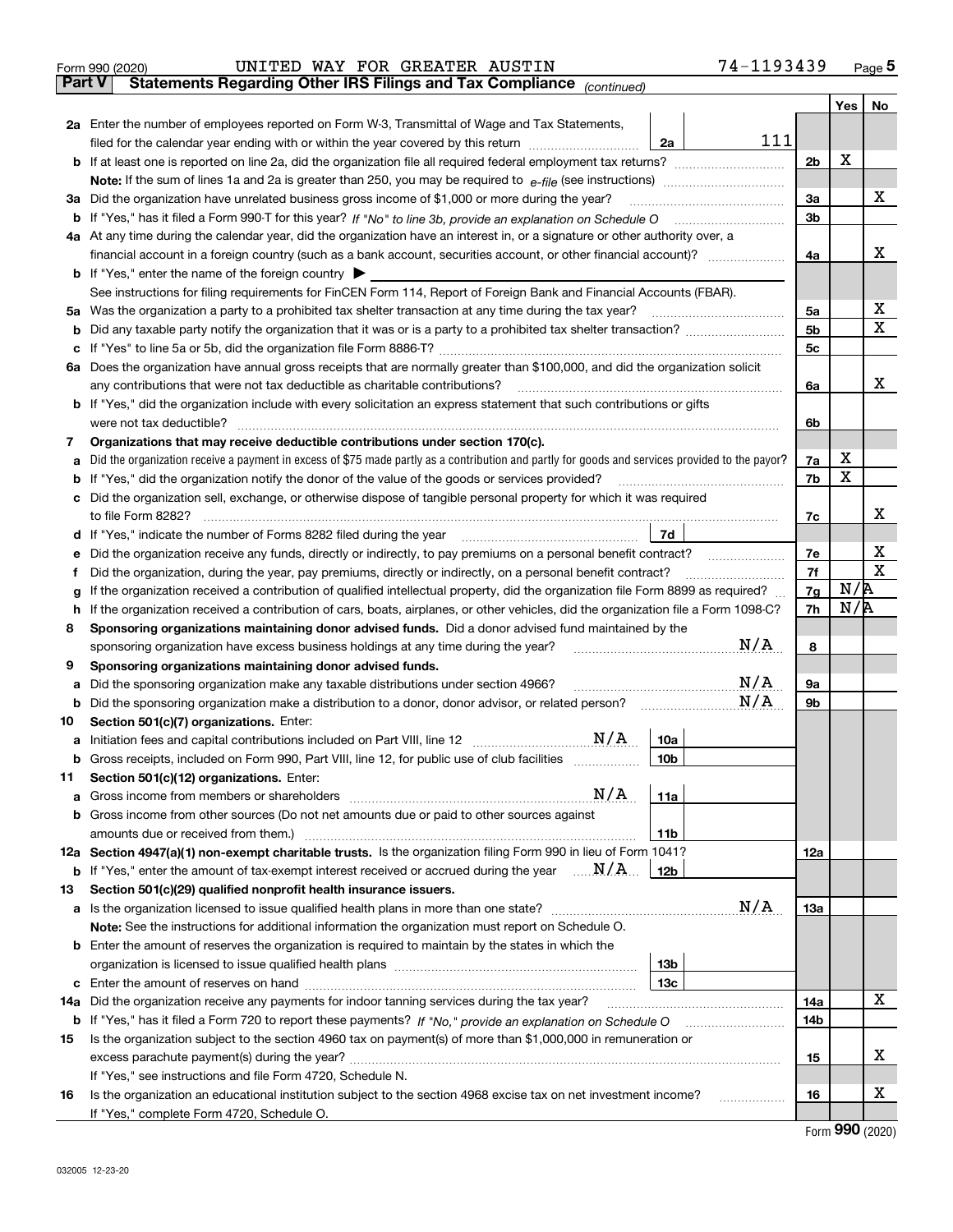|  | Form 990 (2020) |
|--|-----------------|
|  |                 |

*For each "Yes" response to lines 2 through 7b below, and for a "No" response to line 8a, 8b, or 10b below, describe the circumstances, processes, or changes on Schedule O. See instructions.* Form 990 (2020) **CONVITED WAY FOR GREATER AUSTIN** 74 – 1193439 Page 6<br>**Part VI Governance, Management, and Disclosure** *For each "Yes" response to lines 2 through 7b below, and for a "No" response* 

|    |                                                                                                                                                  |                 |     | $\overline{\mathbf{x}}$ |  |  |  |  |  |
|----|--------------------------------------------------------------------------------------------------------------------------------------------------|-----------------|-----|-------------------------|--|--|--|--|--|
|    | Section A. Governing Body and Management                                                                                                         |                 |     |                         |  |  |  |  |  |
|    |                                                                                                                                                  |                 | Yes | No                      |  |  |  |  |  |
|    | 29<br><b>1a</b> Enter the number of voting members of the governing body at the end of the tax year<br>1a                                        |                 |     |                         |  |  |  |  |  |
|    | .<br>If there are material differences in voting rights among members of the governing body, or if the governing                                 |                 |     |                         |  |  |  |  |  |
|    | body delegated broad authority to an executive committee or similar committee, explain on Schedule O.                                            |                 |     |                         |  |  |  |  |  |
|    | 29                                                                                                                                               |                 |     |                         |  |  |  |  |  |
| b  | Enter the number of voting members included on line 1a, above, who are independent<br>1b                                                         |                 |     |                         |  |  |  |  |  |
| 2  | Did any officer, director, trustee, or key employee have a family relationship or a business relationship with any other                         | 2               |     | x                       |  |  |  |  |  |
|    | officer, director, trustee, or key employee?                                                                                                     |                 |     |                         |  |  |  |  |  |
| 3  | Did the organization delegate control over management duties customarily performed by or under the direct supervision                            | З               |     | х                       |  |  |  |  |  |
|    | of officers, directors, trustees, or key employees to a management company or other person?                                                      |                 |     |                         |  |  |  |  |  |
| 4  | Did the organization make any significant changes to its governing documents since the prior Form 990 was filed?                                 | 4               |     | X                       |  |  |  |  |  |
| 5  | Did the organization become aware during the year of a significant diversion of the organization's assets?                                       | 5               |     | X                       |  |  |  |  |  |
| 6  | Did the organization have members or stockholders?                                                                                               | 6               |     | X                       |  |  |  |  |  |
| 7a | Did the organization have members, stockholders, or other persons who had the power to elect or appoint one or                                   |                 |     |                         |  |  |  |  |  |
|    | more members of the governing body?                                                                                                              | 7a              |     | х                       |  |  |  |  |  |
|    | <b>b</b> Are any governance decisions of the organization reserved to (or subject to approval by) members, stockholders, or                      |                 |     |                         |  |  |  |  |  |
|    | persons other than the governing body?                                                                                                           | 7b              |     | X                       |  |  |  |  |  |
| 8  | Did the organization contemporaneously document the meetings held or written actions undertaken during the year by the following:                |                 |     |                         |  |  |  |  |  |
| a  |                                                                                                                                                  | 8a              | X   |                         |  |  |  |  |  |
| b  | Each committee with authority to act on behalf of the governing body?                                                                            | 8b              | x   |                         |  |  |  |  |  |
| 9  | Is there any officer, director, trustee, or key employee listed in Part VII, Section A, who cannot be reached at the                             |                 |     |                         |  |  |  |  |  |
|    |                                                                                                                                                  | 9               |     | X                       |  |  |  |  |  |
|    | Section B. Policies <sub>(This Section B requests information about policies not required by the Internal Revenue Code.)</sub>                   |                 |     |                         |  |  |  |  |  |
|    |                                                                                                                                                  |                 | Yes | No                      |  |  |  |  |  |
|    |                                                                                                                                                  | 10a             |     | x                       |  |  |  |  |  |
|    | <b>b</b> If "Yes," did the organization have written policies and procedures governing the activities of such chapters, affiliates,              |                 |     |                         |  |  |  |  |  |
|    | and branches to ensure their operations are consistent with the organization's exempt purposes?                                                  | 10 <sub>b</sub> |     |                         |  |  |  |  |  |
|    | 11a Has the organization provided a complete copy of this Form 990 to all members of its governing body before filing the form?                  | 11a             | X   |                         |  |  |  |  |  |
|    | <b>b</b> Describe in Schedule O the process, if any, used by the organization to review this Form 990.                                           |                 |     |                         |  |  |  |  |  |
|    |                                                                                                                                                  | 12a             | х   |                         |  |  |  |  |  |
|    | <b>b</b> Were officers, directors, or trustees, and key employees required to disclose annually interests that could give rise to conflicts?     | 12 <sub>b</sub> | X   |                         |  |  |  |  |  |
|    | c Did the organization regularly and consistently monitor and enforce compliance with the policy? If "Yes," describe                             |                 |     |                         |  |  |  |  |  |
|    | in Schedule O how this was done                                                                                                                  | 12c             | X   |                         |  |  |  |  |  |
| 13 | Did the organization have a written whistleblower policy?                                                                                        | 13              | X   |                         |  |  |  |  |  |
| 14 | Did the organization have a written document retention and destruction policy?                                                                   | 14              | X   |                         |  |  |  |  |  |
| 15 | Did the process for determining compensation of the following persons include a review and approval by independent                               |                 |     |                         |  |  |  |  |  |
|    | persons, comparability data, and contemporaneous substantiation of the deliberation and decision?                                                |                 |     |                         |  |  |  |  |  |
|    |                                                                                                                                                  | 15a             | х   |                         |  |  |  |  |  |
|    |                                                                                                                                                  | 15b             | X   |                         |  |  |  |  |  |
|    | If "Yes" to line 15a or 15b, describe the process in Schedule O (see instructions).                                                              |                 |     |                         |  |  |  |  |  |
|    | 16a Did the organization invest in, contribute assets to, or participate in a joint venture or similar arrangement with a                        |                 |     |                         |  |  |  |  |  |
|    | taxable entity during the year?                                                                                                                  | 16a             |     | х                       |  |  |  |  |  |
|    | <b>b</b> If "Yes," did the organization follow a written policy or procedure requiring the organization to evaluate its participation            |                 |     |                         |  |  |  |  |  |
|    | in joint venture arrangements under applicable federal tax law, and take steps to safeguard the organization's                                   |                 |     |                         |  |  |  |  |  |
|    | exempt status with respect to such arrangements?                                                                                                 | 16b             |     |                         |  |  |  |  |  |
|    | Section C. Disclosure                                                                                                                            |                 |     |                         |  |  |  |  |  |
| 17 | <b>NONE</b><br>List the states with which a copy of this Form 990 is required to be filed $\blacktriangleright$                                  |                 |     |                         |  |  |  |  |  |
| 18 | Section 6104 requires an organization to make its Forms 1023 (1024 or 1024-A, if applicable), 990, and 990-T (Section 501(c)(3)s only) available |                 |     |                         |  |  |  |  |  |
|    | for public inspection. Indicate how you made these available. Check all that apply.                                                              |                 |     |                         |  |  |  |  |  |
|    | X   Own website<br>$\lfloor x \rfloor$ Upon request<br>Another's website<br>Other (explain on Schedule O)                                        |                 |     |                         |  |  |  |  |  |
| 19 | Describe on Schedule O whether (and if so, how) the organization made its governing documents, conflict of interest policy, and financial        |                 |     |                         |  |  |  |  |  |
|    | statements available to the public during the tax year.                                                                                          |                 |     |                         |  |  |  |  |  |
| 20 | State the name, address, and telephone number of the person who possesses the organization's books and records                                   |                 |     |                         |  |  |  |  |  |
|    | MAZNA ANDRABI - 512-472-6267                                                                                                                     |                 |     |                         |  |  |  |  |  |
|    | 78702<br>2000 EAST MLK, JR. BLD, AUSTIN,<br>TХ                                                                                                   |                 |     |                         |  |  |  |  |  |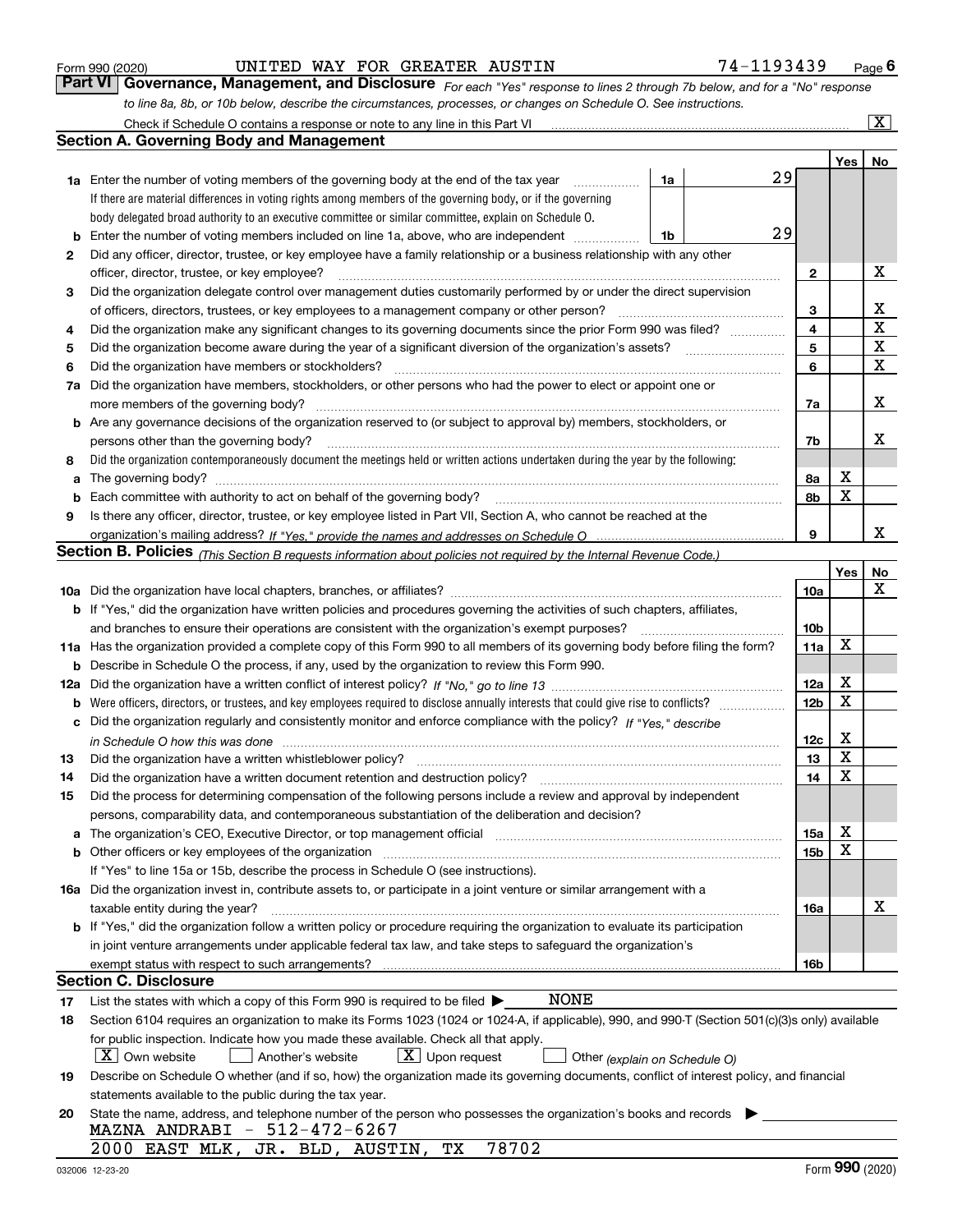$\mathcal{L}^{\text{max}}$ 

# **7Part VII Compensation of Officers, Directors, Trustees, Key Employees, Highest Compensated Employees, and Independent Contractors**

Check if Schedule O contains a response or note to any line in this Part VII

**Section A. Officers, Directors, Trustees, Key Employees, and Highest Compensated Employees**

**1a**  Complete this table for all persons required to be listed. Report compensation for the calendar year ending with or within the organization's tax year. **•** List all of the organization's current officers, directors, trustees (whether individuals or organizations), regardless of amount of compensation.

Enter -0- in columns (D), (E), and (F) if no compensation was paid.

 $\bullet$  List all of the organization's  $\,$ current key employees, if any. See instructions for definition of "key employee."

**•** List the organization's five current highest compensated employees (other than an officer, director, trustee, or key employee) who received reportable compensation (Box 5 of Form W-2 and/or Box 7 of Form 1099-MISC) of more than \$100,000 from the organization and any related organizations.

**•** List all of the organization's former officers, key employees, and highest compensated employees who received more than \$100,000 of reportable compensation from the organization and any related organizations.

**former directors or trustees**  ¥ List all of the organization's that received, in the capacity as a former director or trustee of the organization, more than \$10,000 of reportable compensation from the organization and any related organizations.

See instructions for the order in which to list the persons above.

Check this box if neither the organization nor any related organization compensated any current officer, director, or trustee.  $\mathcal{L}^{\text{max}}$ 

| (A)                         | (B)               |                                                                  |                      | (C)                     |              |                                  |            | (D)             | (E)                           | (F)                   |  |
|-----------------------------|-------------------|------------------------------------------------------------------|----------------------|-------------------------|--------------|----------------------------------|------------|-----------------|-------------------------------|-----------------------|--|
| Name and title              | Average           | Position<br>(do not check more than one                          |                      |                         |              |                                  | Reportable | Reportable      | Estimated<br>amount of        |                       |  |
|                             | hours per         | box, unless person is both an<br>officer and a director/trustee) |                      |                         |              |                                  |            |                 | compensation<br>compensation  |                       |  |
|                             | week<br>(list any |                                                                  |                      |                         |              |                                  |            | from<br>the     | from related<br>organizations | other<br>compensation |  |
|                             | hours for         |                                                                  |                      |                         |              |                                  |            | organization    | (W-2/1099-MISC)               | from the              |  |
|                             | related           |                                                                  |                      |                         |              |                                  |            | (W-2/1099-MISC) |                               | organization          |  |
|                             | organizations     |                                                                  |                      |                         |              |                                  |            |                 |                               | and related           |  |
|                             | below             | ndividual trustee or director                                    | nstitutional trustee |                         | Key employee |                                  |            |                 |                               | organizations         |  |
|                             | line)             |                                                                  |                      | Officer                 |              | Highest compensated<br> employee | Former     |                 |                               |                       |  |
| (1)<br>DAVID SMITH          | 40.00             |                                                                  |                      |                         |              |                                  |            |                 |                               |                       |  |
| CEO                         |                   |                                                                  |                      | $\overline{\textbf{X}}$ |              |                                  |            | 136,896.        | 0.                            | 9,582.                |  |
| (2)<br><b>RAY BLUE</b>      | 40.00             |                                                                  |                      |                         |              |                                  |            |                 |                               |                       |  |
| CDO                         |                   |                                                                  |                      | X                       |              |                                  |            | 110,916.        | 0.                            | 9,565.                |  |
| (3)<br>SUE CARPENTER        | 40.00             |                                                                  |                      |                         |              |                                  |            |                 |                               |                       |  |
| CPO                         |                   |                                                                  |                      | X                       |              |                                  |            | 108,494.        | 0.                            | 8,822.                |  |
| MALINI RAJPUT<br>(4)        | 2.00              |                                                                  |                      |                         |              |                                  |            |                 |                               |                       |  |
| CHAIR                       |                   | $\mathbf x$                                                      |                      | X                       |              |                                  |            | 0.              | 0.                            | $\mathbf 0$ .         |  |
| (5)<br>KATHLEEN FARLOW      | 2.00              |                                                                  |                      |                         |              |                                  |            |                 |                               |                       |  |
| <b>TREASURER</b>            |                   | $\mathbf X$                                                      |                      | X                       |              |                                  |            | 0.              | 0.                            | $0_{.}$               |  |
| (6)<br>KRISTIN MARCUM       | 2.00              |                                                                  |                      |                         |              |                                  |            |                 |                               |                       |  |
| <b>SECRETARY</b>            |                   | X                                                                |                      | X                       |              |                                  |            | 0.              | $\mathbf 0$ .                 | $0_{.}$               |  |
| <b>MASON AYER</b><br>(7)    | 2.00              |                                                                  |                      |                         |              |                                  |            |                 |                               |                       |  |
| <b>DIRECTOR</b>             |                   | $\mathbf X$                                                      |                      |                         |              |                                  |            | 0.              | 0.                            | 0.                    |  |
| (8)<br><b>JOSHUA CHILDS</b> | 2.00              |                                                                  |                      |                         |              |                                  |            |                 |                               |                       |  |
| <b>DIRECTOR</b>             |                   | X                                                                |                      |                         |              |                                  |            | 0.              | 0.                            | 0.                    |  |
| PATRICK DORSEY<br>(9)       | 2.00              |                                                                  |                      |                         |              |                                  |            |                 |                               |                       |  |
| <b>DIRECTOR</b>             |                   | $\rm X$                                                          |                      |                         |              |                                  |            | 0.              | 0.                            | 0.                    |  |
| (10) MOLLIE DUCKWORTH       | 2.00              |                                                                  |                      |                         |              |                                  |            |                 |                               |                       |  |
| <b>DIRECTOR</b>             |                   | $\mathbf X$                                                      |                      |                         |              |                                  |            | 0.              | 0.                            | $\mathbf 0$ .         |  |
| (11) ALLISON DWYER          | $\overline{2.00}$ |                                                                  |                      |                         |              |                                  |            |                 |                               |                       |  |
| <b>DIRECTOR</b>             |                   | $\mathbf X$                                                      |                      |                         |              |                                  |            | $\mathbf 0$ .   | 0.                            | $\mathbf 0$ .         |  |
| (12) GEORGE FLOYD           | 2.00              |                                                                  |                      |                         |              |                                  |            |                 |                               |                       |  |
| <b>DIRECTOR</b>             |                   | X                                                                |                      |                         |              |                                  |            | 0.              | $\mathbf 0$ .                 | $0_{.}$               |  |
| (13) MYNDI GARRETT          | 2.00              |                                                                  |                      |                         |              |                                  |            |                 |                               |                       |  |
| <b>DIRECTOR</b>             |                   | $\mathbf X$                                                      |                      |                         |              |                                  |            | $\mathbf 0$ .   | $\mathbf 0$ .                 | $\mathbf 0$ .         |  |
| (14) KRISTIE GONZALES       | 2.00              |                                                                  |                      |                         |              |                                  |            |                 |                               |                       |  |
| <b>DIRECTOR</b>             |                   | X                                                                |                      |                         |              |                                  |            | 0.              | $\mathbf 0$ .                 | $\mathbf 0$ .         |  |
| (15) JEHMU GREENE           | 2.00              |                                                                  |                      |                         |              |                                  |            |                 |                               |                       |  |
| <b>DIRECTOR</b>             |                   | $\mathbf X$                                                      |                      |                         |              |                                  |            | 0.              | 0.                            | $0_{.}$               |  |
| (16) PATRICK HADLOCK        | $\overline{2.00}$ |                                                                  |                      |                         |              |                                  |            |                 |                               |                       |  |
| <b>DIRECTOR</b>             |                   | X                                                                |                      |                         |              |                                  |            | 0.              | $\mathbf 0$ .                 | $\mathbf 0$ .         |  |
| (17) CATHY HARM             | 2.00              |                                                                  |                      |                         |              |                                  |            |                 |                               |                       |  |
| <b>DIRECTOR</b>             |                   | $\rm X$                                                          |                      |                         |              |                                  |            | 0.              | 0.                            | $\mathbf 0$ .         |  |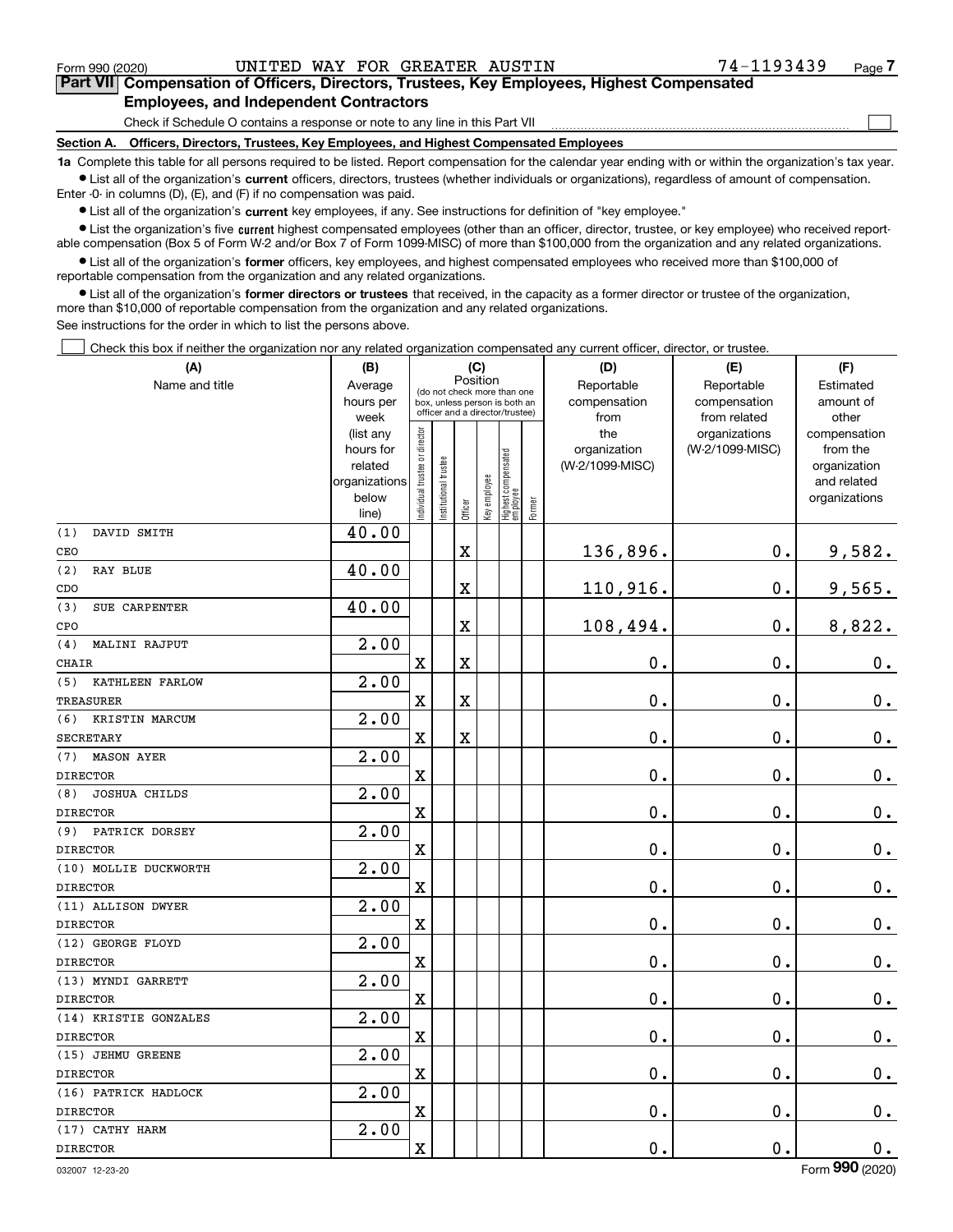|                                                                                                                                                                                                                                                                                                                                                                        |                                                                                                                                                                                  |                                                                                                                                                                                                               |                                                                                                                               |                       |                        |                     |                                                                                                                                                     |                                                                                                                                               |                                                                                                                                             |                                                                                                                                                                                                                                                                                                                                                                                                                                                                                                                                                                                                                                                                                                                                                                                                                                                                                                                                                                                                                                                                                |                                                                                                                     | Page 8                                                                                                                                                                                                                                                                              |
|------------------------------------------------------------------------------------------------------------------------------------------------------------------------------------------------------------------------------------------------------------------------------------------------------------------------------------------------------------------------|----------------------------------------------------------------------------------------------------------------------------------------------------------------------------------|---------------------------------------------------------------------------------------------------------------------------------------------------------------------------------------------------------------|-------------------------------------------------------------------------------------------------------------------------------|-----------------------|------------------------|---------------------|-----------------------------------------------------------------------------------------------------------------------------------------------------|-----------------------------------------------------------------------------------------------------------------------------------------------|---------------------------------------------------------------------------------------------------------------------------------------------|--------------------------------------------------------------------------------------------------------------------------------------------------------------------------------------------------------------------------------------------------------------------------------------------------------------------------------------------------------------------------------------------------------------------------------------------------------------------------------------------------------------------------------------------------------------------------------------------------------------------------------------------------------------------------------------------------------------------------------------------------------------------------------------------------------------------------------------------------------------------------------------------------------------------------------------------------------------------------------------------------------------------------------------------------------------------------------|---------------------------------------------------------------------------------------------------------------------|-------------------------------------------------------------------------------------------------------------------------------------------------------------------------------------------------------------------------------------------------------------------------------------|
|                                                                                                                                                                                                                                                                                                                                                                        |                                                                                                                                                                                  |                                                                                                                                                                                                               |                                                                                                                               |                       |                        |                     |                                                                                                                                                     |                                                                                                                                               |                                                                                                                                             |                                                                                                                                                                                                                                                                                                                                                                                                                                                                                                                                                                                                                                                                                                                                                                                                                                                                                                                                                                                                                                                                                |                                                                                                                     |                                                                                                                                                                                                                                                                                     |
|                                                                                                                                                                                                                                                                                                                                                                        |                                                                                                                                                                                  |                                                                                                                                                                                                               |                                                                                                                               |                       |                        |                     |                                                                                                                                                     |                                                                                                                                               |                                                                                                                                             |                                                                                                                                                                                                                                                                                                                                                                                                                                                                                                                                                                                                                                                                                                                                                                                                                                                                                                                                                                                                                                                                                |                                                                                                                     |                                                                                                                                                                                                                                                                                     |
|                                                                                                                                                                                                                                                                                                                                                                        | Average                                                                                                                                                                          |                                                                                                                                                                                                               |                                                                                                                               |                       |                        |                     |                                                                                                                                                     |                                                                                                                                               |                                                                                                                                             |                                                                                                                                                                                                                                                                                                                                                                                                                                                                                                                                                                                                                                                                                                                                                                                                                                                                                                                                                                                                                                                                                |                                                                                                                     |                                                                                                                                                                                                                                                                                     |
|                                                                                                                                                                                                                                                                                                                                                                        | hours per                                                                                                                                                                        |                                                                                                                                                                                                               |                                                                                                                               |                       |                        |                     |                                                                                                                                                     |                                                                                                                                               |                                                                                                                                             |                                                                                                                                                                                                                                                                                                                                                                                                                                                                                                                                                                                                                                                                                                                                                                                                                                                                                                                                                                                                                                                                                | amount of                                                                                                           |                                                                                                                                                                                                                                                                                     |
|                                                                                                                                                                                                                                                                                                                                                                        | week                                                                                                                                                                             |                                                                                                                                                                                                               |                                                                                                                               |                       |                        |                     |                                                                                                                                                     | from                                                                                                                                          | from related                                                                                                                                |                                                                                                                                                                                                                                                                                                                                                                                                                                                                                                                                                                                                                                                                                                                                                                                                                                                                                                                                                                                                                                                                                | other                                                                                                               |                                                                                                                                                                                                                                                                                     |
|                                                                                                                                                                                                                                                                                                                                                                        | (list any                                                                                                                                                                        |                                                                                                                                                                                                               |                                                                                                                               |                       |                        |                     |                                                                                                                                                     | the                                                                                                                                           | organizations                                                                                                                               |                                                                                                                                                                                                                                                                                                                                                                                                                                                                                                                                                                                                                                                                                                                                                                                                                                                                                                                                                                                                                                                                                |                                                                                                                     |                                                                                                                                                                                                                                                                                     |
|                                                                                                                                                                                                                                                                                                                                                                        | hours for                                                                                                                                                                        |                                                                                                                                                                                                               |                                                                                                                               |                       |                        |                     |                                                                                                                                                     | organization                                                                                                                                  |                                                                                                                                             |                                                                                                                                                                                                                                                                                                                                                                                                                                                                                                                                                                                                                                                                                                                                                                                                                                                                                                                                                                                                                                                                                | from the                                                                                                            |                                                                                                                                                                                                                                                                                     |
|                                                                                                                                                                                                                                                                                                                                                                        | related                                                                                                                                                                          |                                                                                                                                                                                                               |                                                                                                                               |                       |                        |                     |                                                                                                                                                     | (W-2/1099-MISC)                                                                                                                               |                                                                                                                                             |                                                                                                                                                                                                                                                                                                                                                                                                                                                                                                                                                                                                                                                                                                                                                                                                                                                                                                                                                                                                                                                                                |                                                                                                                     |                                                                                                                                                                                                                                                                                     |
|                                                                                                                                                                                                                                                                                                                                                                        | organizations                                                                                                                                                                    |                                                                                                                                                                                                               |                                                                                                                               |                       |                        |                     |                                                                                                                                                     |                                                                                                                                               |                                                                                                                                             |                                                                                                                                                                                                                                                                                                                                                                                                                                                                                                                                                                                                                                                                                                                                                                                                                                                                                                                                                                                                                                                                                | and related                                                                                                         |                                                                                                                                                                                                                                                                                     |
|                                                                                                                                                                                                                                                                                                                                                                        |                                                                                                                                                                                  |                                                                                                                                                                                                               |                                                                                                                               |                       |                        |                     |                                                                                                                                                     |                                                                                                                                               |                                                                                                                                             |                                                                                                                                                                                                                                                                                                                                                                                                                                                                                                                                                                                                                                                                                                                                                                                                                                                                                                                                                                                                                                                                                |                                                                                                                     |                                                                                                                                                                                                                                                                                     |
|                                                                                                                                                                                                                                                                                                                                                                        |                                                                                                                                                                                  |                                                                                                                                                                                                               |                                                                                                                               |                       |                        |                     |                                                                                                                                                     |                                                                                                                                               |                                                                                                                                             |                                                                                                                                                                                                                                                                                                                                                                                                                                                                                                                                                                                                                                                                                                                                                                                                                                                                                                                                                                                                                                                                                |                                                                                                                     |                                                                                                                                                                                                                                                                                     |
|                                                                                                                                                                                                                                                                                                                                                                        |                                                                                                                                                                                  |                                                                                                                                                                                                               |                                                                                                                               |                       |                        |                     |                                                                                                                                                     |                                                                                                                                               |                                                                                                                                             |                                                                                                                                                                                                                                                                                                                                                                                                                                                                                                                                                                                                                                                                                                                                                                                                                                                                                                                                                                                                                                                                                |                                                                                                                     |                                                                                                                                                                                                                                                                                     |
|                                                                                                                                                                                                                                                                                                                                                                        |                                                                                                                                                                                  |                                                                                                                                                                                                               |                                                                                                                               |                       |                        |                     |                                                                                                                                                     |                                                                                                                                               |                                                                                                                                             |                                                                                                                                                                                                                                                                                                                                                                                                                                                                                                                                                                                                                                                                                                                                                                                                                                                                                                                                                                                                                                                                                |                                                                                                                     | 0.                                                                                                                                                                                                                                                                                  |
|                                                                                                                                                                                                                                                                                                                                                                        |                                                                                                                                                                                  |                                                                                                                                                                                                               |                                                                                                                               |                       |                        |                     |                                                                                                                                                     |                                                                                                                                               |                                                                                                                                             |                                                                                                                                                                                                                                                                                                                                                                                                                                                                                                                                                                                                                                                                                                                                                                                                                                                                                                                                                                                                                                                                                |                                                                                                                     |                                                                                                                                                                                                                                                                                     |
|                                                                                                                                                                                                                                                                                                                                                                        |                                                                                                                                                                                  |                                                                                                                                                                                                               |                                                                                                                               |                       |                        |                     |                                                                                                                                                     |                                                                                                                                               |                                                                                                                                             |                                                                                                                                                                                                                                                                                                                                                                                                                                                                                                                                                                                                                                                                                                                                                                                                                                                                                                                                                                                                                                                                                |                                                                                                                     | 0.                                                                                                                                                                                                                                                                                  |
|                                                                                                                                                                                                                                                                                                                                                                        |                                                                                                                                                                                  |                                                                                                                                                                                                               |                                                                                                                               |                       |                        |                     |                                                                                                                                                     |                                                                                                                                               |                                                                                                                                             |                                                                                                                                                                                                                                                                                                                                                                                                                                                                                                                                                                                                                                                                                                                                                                                                                                                                                                                                                                                                                                                                                |                                                                                                                     |                                                                                                                                                                                                                                                                                     |
|                                                                                                                                                                                                                                                                                                                                                                        |                                                                                                                                                                                  | $\mathbf X$                                                                                                                                                                                                   |                                                                                                                               |                       |                        |                     |                                                                                                                                                     | 0.                                                                                                                                            |                                                                                                                                             |                                                                                                                                                                                                                                                                                                                                                                                                                                                                                                                                                                                                                                                                                                                                                                                                                                                                                                                                                                                                                                                                                |                                                                                                                     | 0.                                                                                                                                                                                                                                                                                  |
|                                                                                                                                                                                                                                                                                                                                                                        | $\overline{2.00}$                                                                                                                                                                |                                                                                                                                                                                                               |                                                                                                                               |                       |                        |                     |                                                                                                                                                     |                                                                                                                                               |                                                                                                                                             |                                                                                                                                                                                                                                                                                                                                                                                                                                                                                                                                                                                                                                                                                                                                                                                                                                                                                                                                                                                                                                                                                |                                                                                                                     |                                                                                                                                                                                                                                                                                     |
|                                                                                                                                                                                                                                                                                                                                                                        |                                                                                                                                                                                  | $\mathbf X$                                                                                                                                                                                                   |                                                                                                                               |                       |                        |                     |                                                                                                                                                     | 0.                                                                                                                                            |                                                                                                                                             |                                                                                                                                                                                                                                                                                                                                                                                                                                                                                                                                                                                                                                                                                                                                                                                                                                                                                                                                                                                                                                                                                |                                                                                                                     | 0.                                                                                                                                                                                                                                                                                  |
|                                                                                                                                                                                                                                                                                                                                                                        |                                                                                                                                                                                  |                                                                                                                                                                                                               |                                                                                                                               |                       |                        |                     |                                                                                                                                                     |                                                                                                                                               |                                                                                                                                             |                                                                                                                                                                                                                                                                                                                                                                                                                                                                                                                                                                                                                                                                                                                                                                                                                                                                                                                                                                                                                                                                                |                                                                                                                     |                                                                                                                                                                                                                                                                                     |
|                                                                                                                                                                                                                                                                                                                                                                        |                                                                                                                                                                                  |                                                                                                                                                                                                               |                                                                                                                               |                       |                        |                     |                                                                                                                                                     |                                                                                                                                               |                                                                                                                                             |                                                                                                                                                                                                                                                                                                                                                                                                                                                                                                                                                                                                                                                                                                                                                                                                                                                                                                                                                                                                                                                                                |                                                                                                                     | $0$ .                                                                                                                                                                                                                                                                               |
|                                                                                                                                                                                                                                                                                                                                                                        |                                                                                                                                                                                  |                                                                                                                                                                                                               |                                                                                                                               |                       |                        |                     |                                                                                                                                                     |                                                                                                                                               |                                                                                                                                             |                                                                                                                                                                                                                                                                                                                                                                                                                                                                                                                                                                                                                                                                                                                                                                                                                                                                                                                                                                                                                                                                                |                                                                                                                     |                                                                                                                                                                                                                                                                                     |
|                                                                                                                                                                                                                                                                                                                                                                        |                                                                                                                                                                                  |                                                                                                                                                                                                               |                                                                                                                               |                       |                        |                     |                                                                                                                                                     |                                                                                                                                               |                                                                                                                                             |                                                                                                                                                                                                                                                                                                                                                                                                                                                                                                                                                                                                                                                                                                                                                                                                                                                                                                                                                                                                                                                                                |                                                                                                                     | 0.                                                                                                                                                                                                                                                                                  |
|                                                                                                                                                                                                                                                                                                                                                                        |                                                                                                                                                                                  |                                                                                                                                                                                                               |                                                                                                                               |                       |                        |                     |                                                                                                                                                     |                                                                                                                                               |                                                                                                                                             |                                                                                                                                                                                                                                                                                                                                                                                                                                                                                                                                                                                                                                                                                                                                                                                                                                                                                                                                                                                                                                                                                |                                                                                                                     |                                                                                                                                                                                                                                                                                     |
|                                                                                                                                                                                                                                                                                                                                                                        |                                                                                                                                                                                  |                                                                                                                                                                                                               |                                                                                                                               |                       |                        |                     |                                                                                                                                                     |                                                                                                                                               |                                                                                                                                             |                                                                                                                                                                                                                                                                                                                                                                                                                                                                                                                                                                                                                                                                                                                                                                                                                                                                                                                                                                                                                                                                                |                                                                                                                     | 0.                                                                                                                                                                                                                                                                                  |
|                                                                                                                                                                                                                                                                                                                                                                        |                                                                                                                                                                                  |                                                                                                                                                                                                               |                                                                                                                               |                       |                        |                     |                                                                                                                                                     |                                                                                                                                               |                                                                                                                                             |                                                                                                                                                                                                                                                                                                                                                                                                                                                                                                                                                                                                                                                                                                                                                                                                                                                                                                                                                                                                                                                                                |                                                                                                                     |                                                                                                                                                                                                                                                                                     |
|                                                                                                                                                                                                                                                                                                                                                                        |                                                                                                                                                                                  |                                                                                                                                                                                                               |                                                                                                                               |                       |                        |                     |                                                                                                                                                     |                                                                                                                                               |                                                                                                                                             |                                                                                                                                                                                                                                                                                                                                                                                                                                                                                                                                                                                                                                                                                                                                                                                                                                                                                                                                                                                                                                                                                |                                                                                                                     | 0.                                                                                                                                                                                                                                                                                  |
|                                                                                                                                                                                                                                                                                                                                                                        |                                                                                                                                                                                  |                                                                                                                                                                                                               |                                                                                                                               |                       |                        |                     |                                                                                                                                                     |                                                                                                                                               |                                                                                                                                             |                                                                                                                                                                                                                                                                                                                                                                                                                                                                                                                                                                                                                                                                                                                                                                                                                                                                                                                                                                                                                                                                                |                                                                                                                     |                                                                                                                                                                                                                                                                                     |
|                                                                                                                                                                                                                                                                                                                                                                        |                                                                                                                                                                                  |                                                                                                                                                                                                               |                                                                                                                               |                       |                        |                     |                                                                                                                                                     |                                                                                                                                               |                                                                                                                                             |                                                                                                                                                                                                                                                                                                                                                                                                                                                                                                                                                                                                                                                                                                                                                                                                                                                                                                                                                                                                                                                                                |                                                                                                                     |                                                                                                                                                                                                                                                                                     |
|                                                                                                                                                                                                                                                                                                                                                                        |                                                                                                                                                                                  |                                                                                                                                                                                                               |                                                                                                                               |                       |                        |                     |                                                                                                                                                     |                                                                                                                                               |                                                                                                                                             |                                                                                                                                                                                                                                                                                                                                                                                                                                                                                                                                                                                                                                                                                                                                                                                                                                                                                                                                                                                                                                                                                |                                                                                                                     | $0$ .                                                                                                                                                                                                                                                                               |
|                                                                                                                                                                                                                                                                                                                                                                        |                                                                                                                                                                                  |                                                                                                                                                                                                               |                                                                                                                               |                       |                        |                     |                                                                                                                                                     |                                                                                                                                               |                                                                                                                                             |                                                                                                                                                                                                                                                                                                                                                                                                                                                                                                                                                                                                                                                                                                                                                                                                                                                                                                                                                                                                                                                                                |                                                                                                                     | 0.                                                                                                                                                                                                                                                                                  |
|                                                                                                                                                                                                                                                                                                                                                                        |                                                                                                                                                                                  |                                                                                                                                                                                                               |                                                                                                                               |                       |                        |                     |                                                                                                                                                     |                                                                                                                                               |                                                                                                                                             |                                                                                                                                                                                                                                                                                                                                                                                                                                                                                                                                                                                                                                                                                                                                                                                                                                                                                                                                                                                                                                                                                |                                                                                                                     |                                                                                                                                                                                                                                                                                     |
|                                                                                                                                                                                                                                                                                                                                                                        |                                                                                                                                                                                  |                                                                                                                                                                                                               |                                                                                                                               |                       |                        |                     |                                                                                                                                                     |                                                                                                                                               |                                                                                                                                             |                                                                                                                                                                                                                                                                                                                                                                                                                                                                                                                                                                                                                                                                                                                                                                                                                                                                                                                                                                                                                                                                                |                                                                                                                     |                                                                                                                                                                                                                                                                                     |
|                                                                                                                                                                                                                                                                                                                                                                        |                                                                                                                                                                                  |                                                                                                                                                                                                               |                                                                                                                               |                       |                        |                     |                                                                                                                                                     |                                                                                                                                               |                                                                                                                                             |                                                                                                                                                                                                                                                                                                                                                                                                                                                                                                                                                                                                                                                                                                                                                                                                                                                                                                                                                                                                                                                                                |                                                                                                                     |                                                                                                                                                                                                                                                                                     |
|                                                                                                                                                                                                                                                                                                                                                                        |                                                                                                                                                                                  |                                                                                                                                                                                                               |                                                                                                                               |                       |                        |                     |                                                                                                                                                     |                                                                                                                                               |                                                                                                                                             |                                                                                                                                                                                                                                                                                                                                                                                                                                                                                                                                                                                                                                                                                                                                                                                                                                                                                                                                                                                                                                                                                |                                                                                                                     | 3                                                                                                                                                                                                                                                                                   |
|                                                                                                                                                                                                                                                                                                                                                                        |                                                                                                                                                                                  |                                                                                                                                                                                                               |                                                                                                                               |                       |                        |                     |                                                                                                                                                     |                                                                                                                                               |                                                                                                                                             |                                                                                                                                                                                                                                                                                                                                                                                                                                                                                                                                                                                                                                                                                                                                                                                                                                                                                                                                                                                                                                                                                |                                                                                                                     | No                                                                                                                                                                                                                                                                                  |
|                                                                                                                                                                                                                                                                                                                                                                        |                                                                                                                                                                                  |                                                                                                                                                                                                               |                                                                                                                               |                       |                        |                     |                                                                                                                                                     |                                                                                                                                               |                                                                                                                                             |                                                                                                                                                                                                                                                                                                                                                                                                                                                                                                                                                                                                                                                                                                                                                                                                                                                                                                                                                                                                                                                                                |                                                                                                                     |                                                                                                                                                                                                                                                                                     |
|                                                                                                                                                                                                                                                                                                                                                                        |                                                                                                                                                                                  |                                                                                                                                                                                                               |                                                                                                                               |                       |                        |                     |                                                                                                                                                     |                                                                                                                                               |                                                                                                                                             |                                                                                                                                                                                                                                                                                                                                                                                                                                                                                                                                                                                                                                                                                                                                                                                                                                                                                                                                                                                                                                                                                |                                                                                                                     | X                                                                                                                                                                                                                                                                                   |
|                                                                                                                                                                                                                                                                                                                                                                        |                                                                                                                                                                                  |                                                                                                                                                                                                               |                                                                                                                               |                       |                        |                     |                                                                                                                                                     |                                                                                                                                               |                                                                                                                                             |                                                                                                                                                                                                                                                                                                                                                                                                                                                                                                                                                                                                                                                                                                                                                                                                                                                                                                                                                                                                                                                                                |                                                                                                                     |                                                                                                                                                                                                                                                                                     |
|                                                                                                                                                                                                                                                                                                                                                                        |                                                                                                                                                                                  |                                                                                                                                                                                                               |                                                                                                                               |                       |                        |                     |                                                                                                                                                     |                                                                                                                                               |                                                                                                                                             |                                                                                                                                                                                                                                                                                                                                                                                                                                                                                                                                                                                                                                                                                                                                                                                                                                                                                                                                                                                                                                                                                |                                                                                                                     | х                                                                                                                                                                                                                                                                                   |
|                                                                                                                                                                                                                                                                                                                                                                        |                                                                                                                                                                                  |                                                                                                                                                                                                               |                                                                                                                               |                       |                        |                     |                                                                                                                                                     |                                                                                                                                               |                                                                                                                                             |                                                                                                                                                                                                                                                                                                                                                                                                                                                                                                                                                                                                                                                                                                                                                                                                                                                                                                                                                                                                                                                                                |                                                                                                                     |                                                                                                                                                                                                                                                                                     |
|                                                                                                                                                                                                                                                                                                                                                                        |                                                                                                                                                                                  |                                                                                                                                                                                                               |                                                                                                                               |                       |                        |                     |                                                                                                                                                     |                                                                                                                                               |                                                                                                                                             |                                                                                                                                                                                                                                                                                                                                                                                                                                                                                                                                                                                                                                                                                                                                                                                                                                                                                                                                                                                                                                                                                |                                                                                                                     | х                                                                                                                                                                                                                                                                                   |
|                                                                                                                                                                                                                                                                                                                                                                        |                                                                                                                                                                                  |                                                                                                                                                                                                               |                                                                                                                               |                       |                        |                     |                                                                                                                                                     |                                                                                                                                               |                                                                                                                                             |                                                                                                                                                                                                                                                                                                                                                                                                                                                                                                                                                                                                                                                                                                                                                                                                                                                                                                                                                                                                                                                                                |                                                                                                                     |                                                                                                                                                                                                                                                                                     |
|                                                                                                                                                                                                                                                                                                                                                                        |                                                                                                                                                                                  |                                                                                                                                                                                                               |                                                                                                                               |                       |                        |                     |                                                                                                                                                     |                                                                                                                                               |                                                                                                                                             |                                                                                                                                                                                                                                                                                                                                                                                                                                                                                                                                                                                                                                                                                                                                                                                                                                                                                                                                                                                                                                                                                |                                                                                                                     |                                                                                                                                                                                                                                                                                     |
|                                                                                                                                                                                                                                                                                                                                                                        |                                                                                                                                                                                  |                                                                                                                                                                                                               |                                                                                                                               |                       |                        |                     |                                                                                                                                                     |                                                                                                                                               |                                                                                                                                             |                                                                                                                                                                                                                                                                                                                                                                                                                                                                                                                                                                                                                                                                                                                                                                                                                                                                                                                                                                                                                                                                                |                                                                                                                     |                                                                                                                                                                                                                                                                                     |
| (A)                                                                                                                                                                                                                                                                                                                                                                    |                                                                                                                                                                                  |                                                                                                                                                                                                               |                                                                                                                               |                       |                        |                     |                                                                                                                                                     | (B)                                                                                                                                           |                                                                                                                                             |                                                                                                                                                                                                                                                                                                                                                                                                                                                                                                                                                                                                                                                                                                                                                                                                                                                                                                                                                                                                                                                                                | (C)                                                                                                                 |                                                                                                                                                                                                                                                                                     |
|                                                                                                                                                                                                                                                                                                                                                                        |                                                                                                                                                                                  |                                                                                                                                                                                                               |                                                                                                                               |                       |                        |                     |                                                                                                                                                     |                                                                                                                                               |                                                                                                                                             |                                                                                                                                                                                                                                                                                                                                                                                                                                                                                                                                                                                                                                                                                                                                                                                                                                                                                                                                                                                                                                                                                |                                                                                                                     |                                                                                                                                                                                                                                                                                     |
|                                                                                                                                                                                                                                                                                                                                                                        |                                                                                                                                                                                  |                                                                                                                                                                                                               |                                                                                                                               |                       |                        |                     |                                                                                                                                                     |                                                                                                                                               |                                                                                                                                             |                                                                                                                                                                                                                                                                                                                                                                                                                                                                                                                                                                                                                                                                                                                                                                                                                                                                                                                                                                                                                                                                                |                                                                                                                     |                                                                                                                                                                                                                                                                                     |
|                                                                                                                                                                                                                                                                                                                                                                        |                                                                                                                                                                                  |                                                                                                                                                                                                               |                                                                                                                               |                       |                        |                     |                                                                                                                                                     |                                                                                                                                               |                                                                                                                                             |                                                                                                                                                                                                                                                                                                                                                                                                                                                                                                                                                                                                                                                                                                                                                                                                                                                                                                                                                                                                                                                                                |                                                                                                                     |                                                                                                                                                                                                                                                                                     |
|                                                                                                                                                                                                                                                                                                                                                                        |                                                                                                                                                                                  |                                                                                                                                                                                                               |                                                                                                                               |                       |                        |                     |                                                                                                                                                     |                                                                                                                                               |                                                                                                                                             |                                                                                                                                                                                                                                                                                                                                                                                                                                                                                                                                                                                                                                                                                                                                                                                                                                                                                                                                                                                                                                                                                |                                                                                                                     |                                                                                                                                                                                                                                                                                     |
|                                                                                                                                                                                                                                                                                                                                                                        |                                                                                                                                                                                  |                                                                                                                                                                                                               |                                                                                                                               |                       |                        |                     |                                                                                                                                                     |                                                                                                                                               |                                                                                                                                             |                                                                                                                                                                                                                                                                                                                                                                                                                                                                                                                                                                                                                                                                                                                                                                                                                                                                                                                                                                                                                                                                                |                                                                                                                     |                                                                                                                                                                                                                                                                                     |
|                                                                                                                                                                                                                                                                                                                                                                        |                                                                                                                                                                                  |                                                                                                                                                                                                               |                                                                                                                               |                       |                        |                     |                                                                                                                                                     |                                                                                                                                               |                                                                                                                                             |                                                                                                                                                                                                                                                                                                                                                                                                                                                                                                                                                                                                                                                                                                                                                                                                                                                                                                                                                                                                                                                                                |                                                                                                                     |                                                                                                                                                                                                                                                                                     |
|                                                                                                                                                                                                                                                                                                                                                                        |                                                                                                                                                                                  |                                                                                                                                                                                                               |                                                                                                                               |                       |                        |                     |                                                                                                                                                     |                                                                                                                                               |                                                                                                                                             |                                                                                                                                                                                                                                                                                                                                                                                                                                                                                                                                                                                                                                                                                                                                                                                                                                                                                                                                                                                                                                                                                |                                                                                                                     |                                                                                                                                                                                                                                                                                     |
|                                                                                                                                                                                                                                                                                                                                                                        |                                                                                                                                                                                  |                                                                                                                                                                                                               |                                                                                                                               |                       |                        |                     |                                                                                                                                                     |                                                                                                                                               |                                                                                                                                             |                                                                                                                                                                                                                                                                                                                                                                                                                                                                                                                                                                                                                                                                                                                                                                                                                                                                                                                                                                                                                                                                                |                                                                                                                     |                                                                                                                                                                                                                                                                                     |
|                                                                                                                                                                                                                                                                                                                                                                        |                                                                                                                                                                                  |                                                                                                                                                                                                               |                                                                                                                               |                       |                        |                     |                                                                                                                                                     |                                                                                                                                               |                                                                                                                                             |                                                                                                                                                                                                                                                                                                                                                                                                                                                                                                                                                                                                                                                                                                                                                                                                                                                                                                                                                                                                                                                                                |                                                                                                                     |                                                                                                                                                                                                                                                                                     |
|                                                                                                                                                                                                                                                                                                                                                                        |                                                                                                                                                                                  |                                                                                                                                                                                                               |                                                                                                                               |                       |                        |                     |                                                                                                                                                     |                                                                                                                                               |                                                                                                                                             |                                                                                                                                                                                                                                                                                                                                                                                                                                                                                                                                                                                                                                                                                                                                                                                                                                                                                                                                                                                                                                                                                |                                                                                                                     |                                                                                                                                                                                                                                                                                     |
|                                                                                                                                                                                                                                                                                                                                                                        |                                                                                                                                                                                  |                                                                                                                                                                                                               |                                                                                                                               |                       |                        |                     |                                                                                                                                                     |                                                                                                                                               |                                                                                                                                             |                                                                                                                                                                                                                                                                                                                                                                                                                                                                                                                                                                                                                                                                                                                                                                                                                                                                                                                                                                                                                                                                                |                                                                                                                     |                                                                                                                                                                                                                                                                                     |
|                                                                                                                                                                                                                                                                                                                                                                        |                                                                                                                                                                                  |                                                                                                                                                                                                               |                                                                                                                               |                       |                        |                     |                                                                                                                                                     |                                                                                                                                               |                                                                                                                                             |                                                                                                                                                                                                                                                                                                                                                                                                                                                                                                                                                                                                                                                                                                                                                                                                                                                                                                                                                                                                                                                                                |                                                                                                                     |                                                                                                                                                                                                                                                                                     |
| Form 990 (2020)<br><b>Part VII</b><br>(A)<br>(18) JOHN HOLMES<br><b>DIRECTOR</b><br>(19) BOBBY JENKINS<br><b>DIRECTOR</b><br>(20) SHAWN KOTOSKE<br><b>DIRECTOR</b><br>(21) HEATHER LADAGE<br><b>DIRECTOR</b><br>(22) ABBI MILLER<br><b>DIRECTOR</b><br><b>DIRECTOR</b><br><b>DIRECTOR</b><br>(25) YVETTE RUIZ<br><b>DIRECTOR</b><br>(26) SCOTT RUST<br><b>DIRECTOR</b> | Name and title<br>(23) DR. SAROJANI MOHAMMED<br>(24) DR. RICHARD RHODES<br>compensation from the organization $\blacktriangleright$<br><b>Section B. Independent Contractors</b> | (B)<br>below<br>line)<br>$\overline{2.00}$<br>$\overline{2.00}$<br>2.00<br>$\overline{2.00}$<br>$\overline{2.00}$<br>$\overline{2.00}$<br>$\overline{2.00}$<br>$\overline{2.00}$<br>Name and business address | Individual trustee or director<br>$\mathbf X$<br>$\mathbf X$<br>X<br>$\mathbf X$<br>$\mathbf X$<br>$\mathbf X$<br>$\mathbf x$ | Institutional trustee | Officer<br><b>NONE</b> | (C)<br>Key employee | Position<br>c Total from continuation sheets to Part VII, Section A<br>rendered to the organization? If "Yes." complete Schedule J for such person. | (do not check more than one<br>box, unless person is both an<br>officer and a director/trustee)<br>Highest compensated<br> employee<br>Former | UNITED WAY FOR GREATER AUSTIN<br>(D)<br>Reportable<br>compensation<br>0.<br>0.<br>0.<br>0.<br>0.<br>0.<br>0.<br>356, 306.<br>0.<br>356,306. | Section A. Officers, Directors, Trustees, Key Employees, and Highest Compensated Employees (continued)<br>(E)<br>Reportable<br>compensation<br>Total number of individuals (including but not limited to those listed above) who received more than \$100,000 of reportable<br>Did the organization list any former officer, director, trustee, key employee, or highest compensated employee on<br>line 1a? If "Yes," complete Schedule J for such individual manufactured contained and the 1a? If "Yes," complete Schedule J for such individual<br>For any individual listed on line 1a, is the sum of reportable compensation and other compensation from the organization<br>Did any person listed on line 1a receive or accrue compensation from any unrelated organization or individual for services<br>the organization. Report compensation for the calendar year ending with or within the organization's tax year.<br>Description of services<br>Total number of independent contractors (including but not limited to those listed above) who received more than | (W-2/1099-MISC)<br>Ο.<br>Ο.<br>Ο.<br>Ο.<br>Ο.<br>Ο.<br>Ο.<br>Ο.<br>0.<br>$\overline{0}$ .<br>$\overline{0}$ .<br>0. | 74-1193439<br>(F)<br>Estimated<br>compensation<br>organization<br>organizations<br>27,969.<br>27,969.<br>Yes<br>3<br>4<br>5<br>Complete this table for your five highest compensated independent contractors that received more than \$100,000 of compensation from<br>Compensation |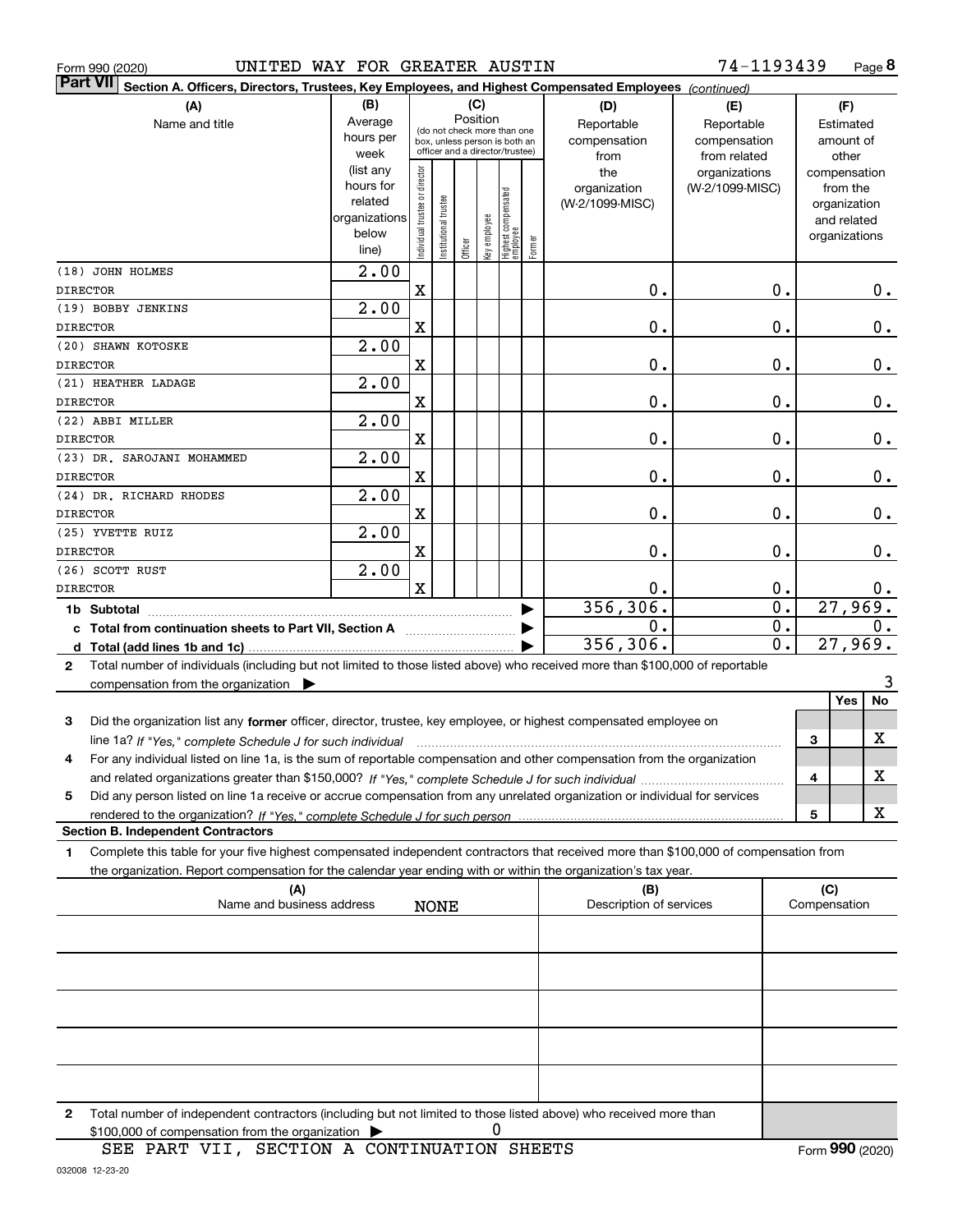| UNITED WAY FOR GREATER AUSTIN<br>Form 990                                                                                 |                                                                      |                                |                       |                        |              |                              |        |                                 | 74-1193439                                    |                                                          |
|---------------------------------------------------------------------------------------------------------------------------|----------------------------------------------------------------------|--------------------------------|-----------------------|------------------------|--------------|------------------------------|--------|---------------------------------|-----------------------------------------------|----------------------------------------------------------|
| <b>Part VII</b><br>Section A. Officers, Directors, Trustees, Key Employees, and Highest Compensated Employees (continued) |                                                                      |                                |                       |                        |              |                              |        |                                 |                                               |                                                          |
| (A)                                                                                                                       | (B)                                                                  |                                |                       | (C)                    |              |                              |        | (D)                             | (E)                                           | (F)                                                      |
| Name and title                                                                                                            | Average                                                              |                                |                       | Position               |              |                              |        | Reportable                      | Reportable                                    | Estimated                                                |
|                                                                                                                           | hours<br>per<br>week                                                 |                                |                       | (check all that apply) |              |                              |        | compensation<br>from<br>the     | compensation<br>from related<br>organizations | amount of<br>other<br>compensation                       |
|                                                                                                                           | (list any<br>hours for<br>related<br>organizations<br>below<br>line) | Individual trustee or director | Institutional trustee | Officer                | Key employee | Highest compensated employee | Former | organization<br>(W-2/1099-MISC) | (W-2/1099-MISC)                               | from the<br>organization<br>and related<br>organizations |
| (27) SARAH SCHICK THOMPSON<br><b>DIRECTOR</b>                                                                             | 2.00                                                                 | $\mathbf X$                    |                       |                        |              |                              |        | $0$ .                           | $\mathbf 0$ .                                 | 0.                                                       |
| (28) AMY SIMMONS                                                                                                          | 2.00                                                                 |                                |                       |                        |              |                              |        |                                 |                                               |                                                          |
| <b>DIRECTOR</b>                                                                                                           |                                                                      | $\mathbf X$                    |                       |                        |              |                              |        | $0$ .                           | 0.                                            | $\mathbf 0$ .                                            |
| (29) CHARLES THORNBURGH                                                                                                   | 2.00                                                                 |                                |                       |                        |              |                              |        |                                 |                                               |                                                          |
| <b>DIRECTOR</b>                                                                                                           |                                                                      | $\mathbf X$                    |                       |                        |              |                              |        | $0$ .                           | 0.                                            | 0.                                                       |
| (30) JEFF VERNOR                                                                                                          | 2.00                                                                 |                                |                       |                        |              |                              |        |                                 |                                               |                                                          |
| <b>DIRECTOR</b>                                                                                                           |                                                                      | $\mathbf X$                    |                       |                        |              |                              |        | $\mathbf 0$ .                   | 0.                                            | $\mathbf 0$ .                                            |
| (31) RINA VONFRISCH<br><b>DIRECTOR</b>                                                                                    | 2.00                                                                 | $\mathbf X$                    |                       |                        |              |                              |        | $\mathbf 0$ .                   | 0.                                            | $0_{.}$                                                  |
| (32) HOWARD ZAROFF                                                                                                        | 2.00                                                                 |                                |                       |                        |              |                              |        |                                 |                                               |                                                          |
| <b>DIRECTOR</b>                                                                                                           |                                                                      | $\mathbf X$                    |                       |                        |              |                              |        | $\mathbf 0$ .                   | $\mathbf 0$ .                                 | 0.                                                       |
|                                                                                                                           |                                                                      |                                |                       |                        |              |                              |        |                                 |                                               |                                                          |
|                                                                                                                           |                                                                      |                                |                       |                        |              |                              |        |                                 |                                               |                                                          |
|                                                                                                                           |                                                                      |                                |                       |                        |              |                              |        |                                 |                                               |                                                          |
|                                                                                                                           |                                                                      |                                |                       |                        |              |                              |        |                                 |                                               |                                                          |
|                                                                                                                           |                                                                      |                                |                       |                        |              |                              |        |                                 |                                               |                                                          |
|                                                                                                                           |                                                                      |                                |                       |                        |              |                              |        |                                 |                                               |                                                          |
|                                                                                                                           |                                                                      |                                |                       |                        |              |                              |        |                                 |                                               |                                                          |
|                                                                                                                           |                                                                      |                                |                       |                        |              |                              |        |                                 |                                               |                                                          |
|                                                                                                                           |                                                                      |                                |                       |                        |              |                              |        |                                 |                                               |                                                          |
|                                                                                                                           |                                                                      |                                |                       |                        |              |                              |        |                                 |                                               |                                                          |
|                                                                                                                           |                                                                      |                                |                       |                        |              |                              |        |                                 |                                               |                                                          |
|                                                                                                                           |                                                                      |                                |                       |                        |              |                              |        |                                 |                                               |                                                          |
|                                                                                                                           |                                                                      |                                |                       |                        |              |                              |        |                                 |                                               |                                                          |
|                                                                                                                           |                                                                      |                                |                       |                        |              |                              |        |                                 |                                               |                                                          |
|                                                                                                                           |                                                                      |                                |                       |                        |              |                              |        |                                 |                                               |                                                          |
|                                                                                                                           |                                                                      |                                |                       |                        |              |                              |        |                                 |                                               |                                                          |
|                                                                                                                           |                                                                      |                                |                       |                        |              |                              |        |                                 |                                               |                                                          |
|                                                                                                                           |                                                                      |                                |                       |                        |              |                              |        |                                 |                                               |                                                          |
|                                                                                                                           |                                                                      |                                |                       |                        |              |                              |        |                                 |                                               |                                                          |
|                                                                                                                           |                                                                      |                                |                       |                        |              |                              |        |                                 |                                               |                                                          |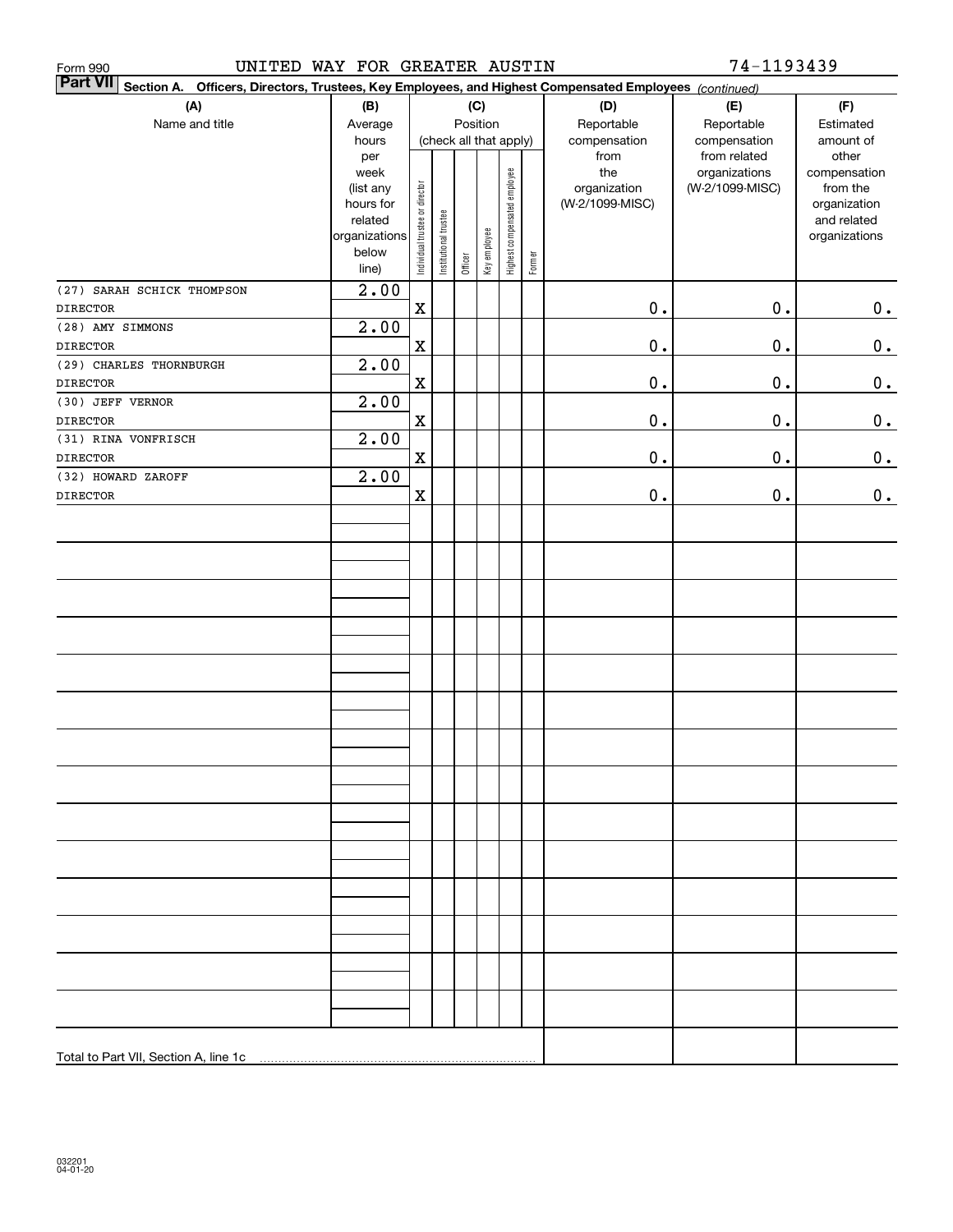|                                                           | <b>Part VIII</b> | <b>Statement of Revenue</b>                                                                                                                                                                                                                                            |                                                                                 |                                           |                      |                                                           |                                                 |                                                                 |
|-----------------------------------------------------------|------------------|------------------------------------------------------------------------------------------------------------------------------------------------------------------------------------------------------------------------------------------------------------------------|---------------------------------------------------------------------------------|-------------------------------------------|----------------------|-----------------------------------------------------------|-------------------------------------------------|-----------------------------------------------------------------|
|                                                           |                  | Check if Schedule O contains a response or note to any line in this Part VIII                                                                                                                                                                                          |                                                                                 |                                           |                      |                                                           |                                                 |                                                                 |
|                                                           |                  |                                                                                                                                                                                                                                                                        |                                                                                 |                                           | (A)<br>Total revenue | $\overline{(B)}$<br>Related or exempt<br>function revenue | $\overline{C}$<br>Unrelated<br>business revenue | (D)<br>Revenue excluded<br>from tax under<br>sections 512 - 514 |
| Contributions, Gifts, Grants<br>and Other Similar Amounts | b<br>с<br>d<br>g | 1 a Federated campaigns<br>Membership dues<br>Fundraising events<br>Related organizations<br>Government grants (contributions)<br>f All other contributions, gifts, grants, and<br>similar amounts not included above<br>Noncash contributions included in lines 1a-1f | 1a<br>1 <sub>b</sub><br>1 <sub>c</sub><br>1 <sub>d</sub><br>1e<br>1f<br>$1g$ \$ | 97,706.<br>11, 715, 585.<br>10, 255, 278. |                      |                                                           |                                                 |                                                                 |
|                                                           |                  |                                                                                                                                                                                                                                                                        |                                                                                 |                                           | 22,068,569.          |                                                           |                                                 |                                                                 |
|                                                           | 2a<br>b<br>c     | SERVICE FEE REVENUE                                                                                                                                                                                                                                                    |                                                                                 | <b>Business Code</b><br>900099            | 899,613.             | 899,613.                                                  |                                                 |                                                                 |
| Program Service<br>Revenue<br>evenue                      | d<br>е           | <u> 1999 - Johann John Stone, market fan it ferskearre fan it ferskearre fan it ferskearre fan it ferskearre fan i</u><br><u> 1989 - Johann Barbara, martxa eta idazlea (h. 1989).</u>                                                                                 |                                                                                 |                                           |                      |                                                           |                                                 |                                                                 |
|                                                           |                  | f All other program service revenue                                                                                                                                                                                                                                    |                                                                                 |                                           |                      |                                                           |                                                 |                                                                 |
|                                                           | 3                | Investment income (including dividends, interest, and                                                                                                                                                                                                                  |                                                                                 |                                           | 899,613.<br>85,734.  |                                                           |                                                 | 85,734.                                                         |
|                                                           | 4<br>5           | Income from investment of tax-exempt bond proceeds                                                                                                                                                                                                                     | (i) Real                                                                        | (ii) Personal                             |                      |                                                           |                                                 |                                                                 |
|                                                           | 6а<br>b<br>c     | Gross rents<br>6a<br>6b<br>Less: rental expenses<br>Rental income or (loss)<br>6c                                                                                                                                                                                      |                                                                                 |                                           |                      |                                                           |                                                 |                                                                 |
|                                                           | d                | Net rental income or (loss)<br>7 a Gross amount from sales of<br>assets other than inventory<br>7a<br><b>b</b> Less: cost or other basis                                                                                                                               | (i) Securities<br>109,768.                                                      | (ii) Other                                |                      |                                                           |                                                 |                                                                 |
| Revenue                                                   |                  | 7b<br>and sales expenses<br>7c<br>Gain or (loss) <i></i>                                                                                                                                                                                                               | 24,060.<br>85,708.                                                              |                                           | 85,708.              |                                                           |                                                 | 85,708.                                                         |
| Other                                                     |                  | 8 a Gross income from fundraising events (not<br>$\frac{97}{100}$ , 706. of<br>including \$<br>contributions reported on line 1c). See                                                                                                                                 | ∣8a<br>8b                                                                       | 175,400.<br>66,380.                       |                      |                                                           |                                                 |                                                                 |
|                                                           | c                | Net income or (loss) from fundraising events                                                                                                                                                                                                                           |                                                                                 |                                           | 109,020.             |                                                           |                                                 | 109,020.                                                        |
|                                                           |                  | 9 a Gross income from gaming activities. See                                                                                                                                                                                                                           | 9а<br>9 <sub>b</sub>                                                            |                                           |                      |                                                           |                                                 |                                                                 |
|                                                           |                  | <b>b</b> Less: direct expenses <b>manually</b><br>c Net income or (loss) from gaming activities                                                                                                                                                                        |                                                                                 |                                           |                      |                                                           |                                                 |                                                                 |
|                                                           |                  | 10 a Gross sales of inventory, less returns                                                                                                                                                                                                                            | 10a                                                                             |                                           |                      |                                                           |                                                 |                                                                 |
|                                                           |                  | <b>b</b> Less: cost of goods sold                                                                                                                                                                                                                                      | 10bl                                                                            |                                           |                      |                                                           |                                                 |                                                                 |
|                                                           |                  | c Net income or (loss) from sales of inventory                                                                                                                                                                                                                         |                                                                                 | <b>Business Code</b>                      |                      |                                                           |                                                 |                                                                 |
| Miscellaneous                                             | 11 a<br>b        | MISCELLANEOUS INCOME                                                                                                                                                                                                                                                   |                                                                                 | 900099                                    | 3,131.               | 3,131.                                                    |                                                 |                                                                 |
| levenue                                                   | c                |                                                                                                                                                                                                                                                                        |                                                                                 |                                           |                      |                                                           |                                                 |                                                                 |
|                                                           |                  |                                                                                                                                                                                                                                                                        |                                                                                 |                                           |                      |                                                           |                                                 |                                                                 |
|                                                           |                  |                                                                                                                                                                                                                                                                        |                                                                                 | ▶                                         | 3,131.               |                                                           |                                                 |                                                                 |
|                                                           | 12               |                                                                                                                                                                                                                                                                        |                                                                                 |                                           | 23, 251, 775.        | 902,744.                                                  | 0.                                              | 280,462.                                                        |

Form 990 (2020) UNITED WAY FOR GREATER AUSTIN 74-1193439 Page

**9** 74-1193439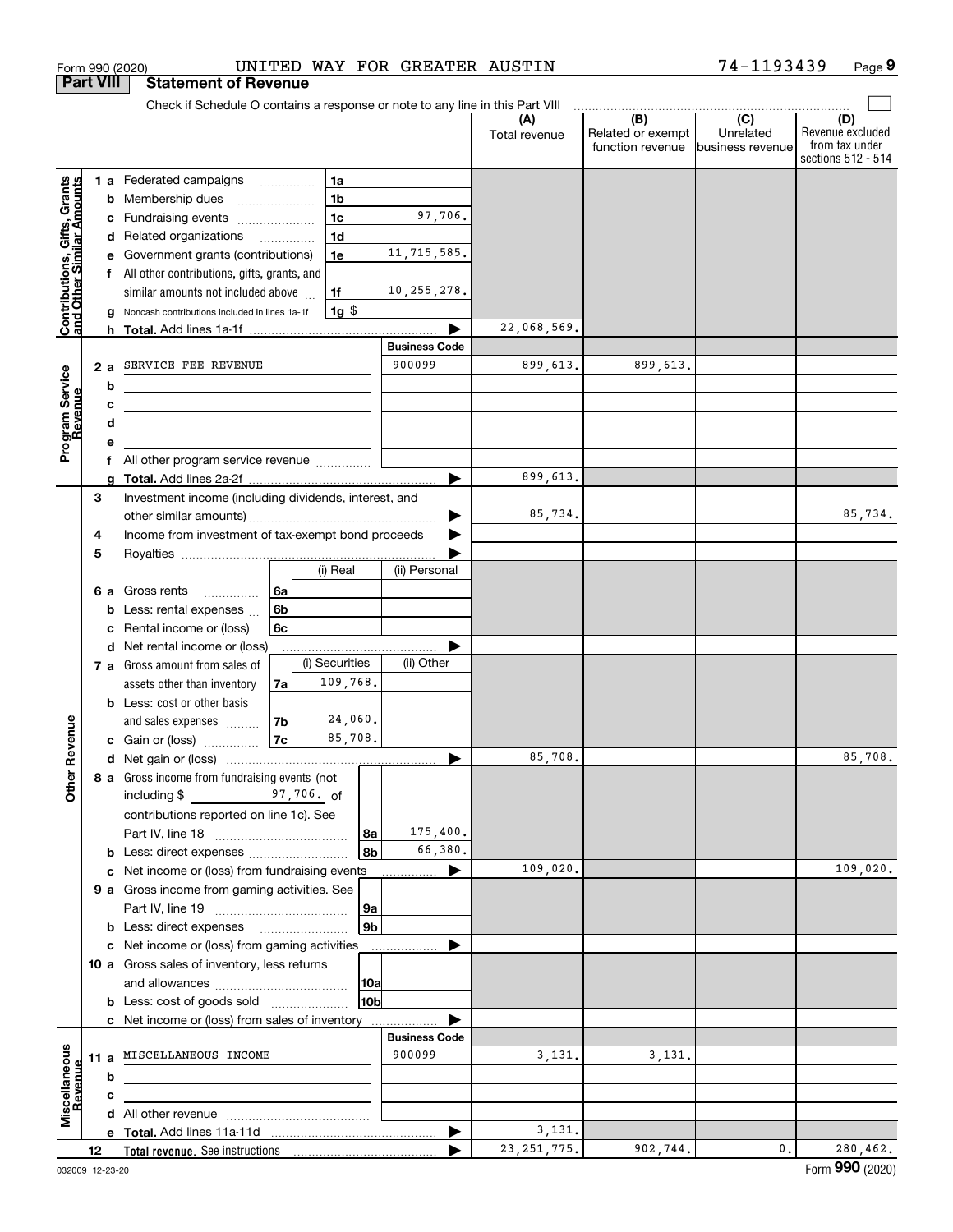Form 990 (2020) Page **Part IX Statement of Functional Expenses** UNITED WAY FOR GREATER AUSTIN 74-1193439

*Section 501(c)(3) and 501(c)(4) organizations must complete all columns. All other organizations must complete column (A).*

| Do not include amounts reported on lines 6b,<br>Program service<br>Management and<br>Fundraising<br>Total expenses<br>7b, 8b, 9b, and 10b of Part VIII.<br>expenses<br>general expenses<br>expenses<br>Grants and other assistance to domestic organizations<br>1.<br>7,939,232.<br>7,939,232.<br>and domestic governments. See Part IV, line 21<br>Grants and other assistance to domestic<br>$\mathbf{2}$<br>individuals. See Part IV, line 22<br>Grants and other assistance to foreign<br>3<br>organizations, foreign governments, and foreign<br>individuals. See Part IV, lines 15 and 16<br>Benefits paid to or for members<br>4<br>Compensation of current officers, directors,<br>5<br>318,326.<br>384,275.<br>35,344.<br>30,605.<br>Compensation not included above to disqualified<br>6<br>persons (as defined under section 4958(f)(1)) and<br>persons described in section 4958(c)(3)(B)<br>4,209,310.<br>3,492,546.<br>384,136.<br>332,628.<br>7<br>Pension plan accruals and contributions (include<br>8<br>section 401(k) and 403(b) employer contributions)<br>913,634.<br>741,294.<br>92, 363.<br>$\frac{79,977.}{28,536.}$<br>9<br>369,444.<br>307,952.<br>32,956.<br>10<br>11<br>Fees for services (nonemployees):<br>a<br>b<br>c<br>d<br>Professional fundraising services. See Part IV, line 17<br>e |   |                            |         |         |                |          |  |  |  |  |  |
|----------------------------------------------------------------------------------------------------------------------------------------------------------------------------------------------------------------------------------------------------------------------------------------------------------------------------------------------------------------------------------------------------------------------------------------------------------------------------------------------------------------------------------------------------------------------------------------------------------------------------------------------------------------------------------------------------------------------------------------------------------------------------------------------------------------------------------------------------------------------------------------------------------------------------------------------------------------------------------------------------------------------------------------------------------------------------------------------------------------------------------------------------------------------------------------------------------------------------------------------------------------------------------------------------------------------------|---|----------------------------|---------|---------|----------------|----------|--|--|--|--|--|
|                                                                                                                                                                                                                                                                                                                                                                                                                                                                                                                                                                                                                                                                                                                                                                                                                                                                                                                                                                                                                                                                                                                                                                                                                                                                                                                            |   |                            | (A)     | (B)     | $\overline{C}$ | (D)      |  |  |  |  |  |
|                                                                                                                                                                                                                                                                                                                                                                                                                                                                                                                                                                                                                                                                                                                                                                                                                                                                                                                                                                                                                                                                                                                                                                                                                                                                                                                            |   |                            |         |         |                |          |  |  |  |  |  |
|                                                                                                                                                                                                                                                                                                                                                                                                                                                                                                                                                                                                                                                                                                                                                                                                                                                                                                                                                                                                                                                                                                                                                                                                                                                                                                                            |   |                            |         |         |                |          |  |  |  |  |  |
|                                                                                                                                                                                                                                                                                                                                                                                                                                                                                                                                                                                                                                                                                                                                                                                                                                                                                                                                                                                                                                                                                                                                                                                                                                                                                                                            |   |                            |         |         |                |          |  |  |  |  |  |
|                                                                                                                                                                                                                                                                                                                                                                                                                                                                                                                                                                                                                                                                                                                                                                                                                                                                                                                                                                                                                                                                                                                                                                                                                                                                                                                            |   |                            |         |         |                |          |  |  |  |  |  |
|                                                                                                                                                                                                                                                                                                                                                                                                                                                                                                                                                                                                                                                                                                                                                                                                                                                                                                                                                                                                                                                                                                                                                                                                                                                                                                                            |   |                            |         |         |                |          |  |  |  |  |  |
|                                                                                                                                                                                                                                                                                                                                                                                                                                                                                                                                                                                                                                                                                                                                                                                                                                                                                                                                                                                                                                                                                                                                                                                                                                                                                                                            |   |                            |         |         |                |          |  |  |  |  |  |
|                                                                                                                                                                                                                                                                                                                                                                                                                                                                                                                                                                                                                                                                                                                                                                                                                                                                                                                                                                                                                                                                                                                                                                                                                                                                                                                            |   |                            |         |         |                |          |  |  |  |  |  |
|                                                                                                                                                                                                                                                                                                                                                                                                                                                                                                                                                                                                                                                                                                                                                                                                                                                                                                                                                                                                                                                                                                                                                                                                                                                                                                                            |   |                            |         |         |                |          |  |  |  |  |  |
|                                                                                                                                                                                                                                                                                                                                                                                                                                                                                                                                                                                                                                                                                                                                                                                                                                                                                                                                                                                                                                                                                                                                                                                                                                                                                                                            |   |                            |         |         |                |          |  |  |  |  |  |
|                                                                                                                                                                                                                                                                                                                                                                                                                                                                                                                                                                                                                                                                                                                                                                                                                                                                                                                                                                                                                                                                                                                                                                                                                                                                                                                            |   |                            |         |         |                |          |  |  |  |  |  |
|                                                                                                                                                                                                                                                                                                                                                                                                                                                                                                                                                                                                                                                                                                                                                                                                                                                                                                                                                                                                                                                                                                                                                                                                                                                                                                                            |   |                            |         |         |                |          |  |  |  |  |  |
|                                                                                                                                                                                                                                                                                                                                                                                                                                                                                                                                                                                                                                                                                                                                                                                                                                                                                                                                                                                                                                                                                                                                                                                                                                                                                                                            |   |                            |         |         |                |          |  |  |  |  |  |
|                                                                                                                                                                                                                                                                                                                                                                                                                                                                                                                                                                                                                                                                                                                                                                                                                                                                                                                                                                                                                                                                                                                                                                                                                                                                                                                            |   |                            |         |         |                |          |  |  |  |  |  |
|                                                                                                                                                                                                                                                                                                                                                                                                                                                                                                                                                                                                                                                                                                                                                                                                                                                                                                                                                                                                                                                                                                                                                                                                                                                                                                                            |   |                            |         |         |                |          |  |  |  |  |  |
|                                                                                                                                                                                                                                                                                                                                                                                                                                                                                                                                                                                                                                                                                                                                                                                                                                                                                                                                                                                                                                                                                                                                                                                                                                                                                                                            |   |                            |         |         |                |          |  |  |  |  |  |
|                                                                                                                                                                                                                                                                                                                                                                                                                                                                                                                                                                                                                                                                                                                                                                                                                                                                                                                                                                                                                                                                                                                                                                                                                                                                                                                            |   |                            |         |         |                |          |  |  |  |  |  |
|                                                                                                                                                                                                                                                                                                                                                                                                                                                                                                                                                                                                                                                                                                                                                                                                                                                                                                                                                                                                                                                                                                                                                                                                                                                                                                                            |   |                            |         |         |                |          |  |  |  |  |  |
|                                                                                                                                                                                                                                                                                                                                                                                                                                                                                                                                                                                                                                                                                                                                                                                                                                                                                                                                                                                                                                                                                                                                                                                                                                                                                                                            |   |                            |         |         |                |          |  |  |  |  |  |
|                                                                                                                                                                                                                                                                                                                                                                                                                                                                                                                                                                                                                                                                                                                                                                                                                                                                                                                                                                                                                                                                                                                                                                                                                                                                                                                            |   |                            |         |         |                |          |  |  |  |  |  |
|                                                                                                                                                                                                                                                                                                                                                                                                                                                                                                                                                                                                                                                                                                                                                                                                                                                                                                                                                                                                                                                                                                                                                                                                                                                                                                                            |   |                            |         |         |                |          |  |  |  |  |  |
|                                                                                                                                                                                                                                                                                                                                                                                                                                                                                                                                                                                                                                                                                                                                                                                                                                                                                                                                                                                                                                                                                                                                                                                                                                                                                                                            |   |                            |         |         |                |          |  |  |  |  |  |
|                                                                                                                                                                                                                                                                                                                                                                                                                                                                                                                                                                                                                                                                                                                                                                                                                                                                                                                                                                                                                                                                                                                                                                                                                                                                                                                            |   |                            |         |         |                |          |  |  |  |  |  |
|                                                                                                                                                                                                                                                                                                                                                                                                                                                                                                                                                                                                                                                                                                                                                                                                                                                                                                                                                                                                                                                                                                                                                                                                                                                                                                                            |   |                            |         |         |                |          |  |  |  |  |  |
|                                                                                                                                                                                                                                                                                                                                                                                                                                                                                                                                                                                                                                                                                                                                                                                                                                                                                                                                                                                                                                                                                                                                                                                                                                                                                                                            |   |                            |         |         |                |          |  |  |  |  |  |
|                                                                                                                                                                                                                                                                                                                                                                                                                                                                                                                                                                                                                                                                                                                                                                                                                                                                                                                                                                                                                                                                                                                                                                                                                                                                                                                            | f | Investment management fees | 25,940. | 11,670. | 6, 287.        | 7,983.   |  |  |  |  |  |
| Other. (If line 11g amount exceeds 10% of line 25,<br>g                                                                                                                                                                                                                                                                                                                                                                                                                                                                                                                                                                                                                                                                                                                                                                                                                                                                                                                                                                                                                                                                                                                                                                                                                                                                    |   |                            |         |         |                |          |  |  |  |  |  |
| 862,979.<br>731,320.<br>70,561.<br>column (A) amount, list line 11g expenses on Sch 0.)                                                                                                                                                                                                                                                                                                                                                                                                                                                                                                                                                                                                                                                                                                                                                                                                                                                                                                                                                                                                                                                                                                                                                                                                                                    |   |                            |         |         |                | 61,098.  |  |  |  |  |  |
| 117, 256.<br>11,029.<br>96,677.<br>12                                                                                                                                                                                                                                                                                                                                                                                                                                                                                                                                                                                                                                                                                                                                                                                                                                                                                                                                                                                                                                                                                                                                                                                                                                                                                      |   |                            |         |         |                | 9,550.   |  |  |  |  |  |
| 128,090.<br>99, 354.<br>15,400.<br>13                                                                                                                                                                                                                                                                                                                                                                                                                                                                                                                                                                                                                                                                                                                                                                                                                                                                                                                                                                                                                                                                                                                                                                                                                                                                                      |   |                            |         |         |                | 13,336.  |  |  |  |  |  |
| 228, 162.<br>187,848.<br>21,606.<br>14                                                                                                                                                                                                                                                                                                                                                                                                                                                                                                                                                                                                                                                                                                                                                                                                                                                                                                                                                                                                                                                                                                                                                                                                                                                                                     |   |                            |         |         |                | 18,708.  |  |  |  |  |  |
| 15                                                                                                                                                                                                                                                                                                                                                                                                                                                                                                                                                                                                                                                                                                                                                                                                                                                                                                                                                                                                                                                                                                                                                                                                                                                                                                                         |   |                            |         |         |                |          |  |  |  |  |  |
| 85,238.<br>65,646.<br>10,500.<br>16<br>2,404.                                                                                                                                                                                                                                                                                                                                                                                                                                                                                                                                                                                                                                                                                                                                                                                                                                                                                                                                                                                                                                                                                                                                                                                                                                                                              |   |                            |         |         |                | 9,092.   |  |  |  |  |  |
| 260,572.<br>256,087.<br>17<br>Travel                                                                                                                                                                                                                                                                                                                                                                                                                                                                                                                                                                                                                                                                                                                                                                                                                                                                                                                                                                                                                                                                                                                                                                                                                                                                                       |   |                            |         |         |                | 2,081.   |  |  |  |  |  |
| Payments of travel or entertainment expenses<br>18                                                                                                                                                                                                                                                                                                                                                                                                                                                                                                                                                                                                                                                                                                                                                                                                                                                                                                                                                                                                                                                                                                                                                                                                                                                                         |   |                            |         |         |                |          |  |  |  |  |  |
| for any federal, state, or local public officials<br>15, 269.<br>11,943.<br>1,785.                                                                                                                                                                                                                                                                                                                                                                                                                                                                                                                                                                                                                                                                                                                                                                                                                                                                                                                                                                                                                                                                                                                                                                                                                                         |   |                            |         |         |                | 1,541.   |  |  |  |  |  |
| Conferences, conventions, and meetings<br>19<br>49,323.<br>7,889.<br>64,043.                                                                                                                                                                                                                                                                                                                                                                                                                                                                                                                                                                                                                                                                                                                                                                                                                                                                                                                                                                                                                                                                                                                                                                                                                                               |   |                            |         |         |                | 6,831.   |  |  |  |  |  |
| 20<br>Interest<br>171,454.<br>132,046.<br>21,120.                                                                                                                                                                                                                                                                                                                                                                                                                                                                                                                                                                                                                                                                                                                                                                                                                                                                                                                                                                                                                                                                                                                                                                                                                                                                          |   |                            |         |         |                | 18,288.  |  |  |  |  |  |
| 21<br>121,921.<br>93,899.<br>15,018.<br>Depreciation, depletion, and amortization                                                                                                                                                                                                                                                                                                                                                                                                                                                                                                                                                                                                                                                                                                                                                                                                                                                                                                                                                                                                                                                                                                                                                                                                                                          |   |                            |         |         |                | 13,004.  |  |  |  |  |  |
| 22<br>23,919.<br>31,058.<br>3,826.<br>Insurance                                                                                                                                                                                                                                                                                                                                                                                                                                                                                                                                                                                                                                                                                                                                                                                                                                                                                                                                                                                                                                                                                                                                                                                                                                                                            |   |                            |         |         |                | 3,313.   |  |  |  |  |  |
| 23<br>Other expenses. Itemize expenses not covered                                                                                                                                                                                                                                                                                                                                                                                                                                                                                                                                                                                                                                                                                                                                                                                                                                                                                                                                                                                                                                                                                                                                                                                                                                                                         |   |                            |         |         |                |          |  |  |  |  |  |
| 24<br>above (List miscellaneous expenses on line 24e. If                                                                                                                                                                                                                                                                                                                                                                                                                                                                                                                                                                                                                                                                                                                                                                                                                                                                                                                                                                                                                                                                                                                                                                                                                                                                   |   |                            |         |         |                |          |  |  |  |  |  |
| line 24e amount exceeds 10% of line 25, column (A)                                                                                                                                                                                                                                                                                                                                                                                                                                                                                                                                                                                                                                                                                                                                                                                                                                                                                                                                                                                                                                                                                                                                                                                                                                                                         |   |                            |         |         |                |          |  |  |  |  |  |
| amount, list line 24e expenses on Schedule 0.)<br>9,931,295.<br>9,907,588.<br>12,706.<br>11,001.<br>PROGRAM GRANT EXPENSES<br>a                                                                                                                                                                                                                                                                                                                                                                                                                                                                                                                                                                                                                                                                                                                                                                                                                                                                                                                                                                                                                                                                                                                                                                                            |   |                            |         |         |                |          |  |  |  |  |  |
| 87,140.<br>70,797.<br>$\overline{8,759}$ .<br>MISCELLANEOUS EXPENSES<br>b                                                                                                                                                                                                                                                                                                                                                                                                                                                                                                                                                                                                                                                                                                                                                                                                                                                                                                                                                                                                                                                                                                                                                                                                                                                  |   |                            |         |         |                | 7,584.   |  |  |  |  |  |
| 38,565.<br>6,168.<br>50,074.<br><b>BAD DEBT EXPENSE</b><br>C.                                                                                                                                                                                                                                                                                                                                                                                                                                                                                                                                                                                                                                                                                                                                                                                                                                                                                                                                                                                                                                                                                                                                                                                                                                                              |   |                            |         |         |                | 5,341.   |  |  |  |  |  |
| 43,887.<br>33,800.<br>$\overline{5}$ , 406.<br>MEMBERSHIP AND SUBSCRIP<br>d                                                                                                                                                                                                                                                                                                                                                                                                                                                                                                                                                                                                                                                                                                                                                                                                                                                                                                                                                                                                                                                                                                                                                                                                                                                |   |                            |         |         |                | 4,681.   |  |  |  |  |  |
| 11,717.<br>1,443.<br>9,024.<br>e All other expenses                                                                                                                                                                                                                                                                                                                                                                                                                                                                                                                                                                                                                                                                                                                                                                                                                                                                                                                                                                                                                                                                                                                                                                                                                                                                        |   |                            |         |         |                | 1,250.   |  |  |  |  |  |
| 24,618,856.<br>766,706.<br>26,051,990.<br>Total functional expenses. Add lines 1 through 24e<br>25                                                                                                                                                                                                                                                                                                                                                                                                                                                                                                                                                                                                                                                                                                                                                                                                                                                                                                                                                                                                                                                                                                                                                                                                                         |   |                            |         |         |                | 666,428. |  |  |  |  |  |
| Joint costs. Complete this line only if the organization<br>26                                                                                                                                                                                                                                                                                                                                                                                                                                                                                                                                                                                                                                                                                                                                                                                                                                                                                                                                                                                                                                                                                                                                                                                                                                                             |   |                            |         |         |                |          |  |  |  |  |  |
| reported in column (B) joint costs from a combined                                                                                                                                                                                                                                                                                                                                                                                                                                                                                                                                                                                                                                                                                                                                                                                                                                                                                                                                                                                                                                                                                                                                                                                                                                                                         |   |                            |         |         |                |          |  |  |  |  |  |
| educational campaign and fundraising solicitation.                                                                                                                                                                                                                                                                                                                                                                                                                                                                                                                                                                                                                                                                                                                                                                                                                                                                                                                                                                                                                                                                                                                                                                                                                                                                         |   |                            |         |         |                |          |  |  |  |  |  |
| Check here $\blacktriangleright$<br>if following SOP 98-2 (ASC 958-720)                                                                                                                                                                                                                                                                                                                                                                                                                                                                                                                                                                                                                                                                                                                                                                                                                                                                                                                                                                                                                                                                                                                                                                                                                                                    |   |                            |         |         |                |          |  |  |  |  |  |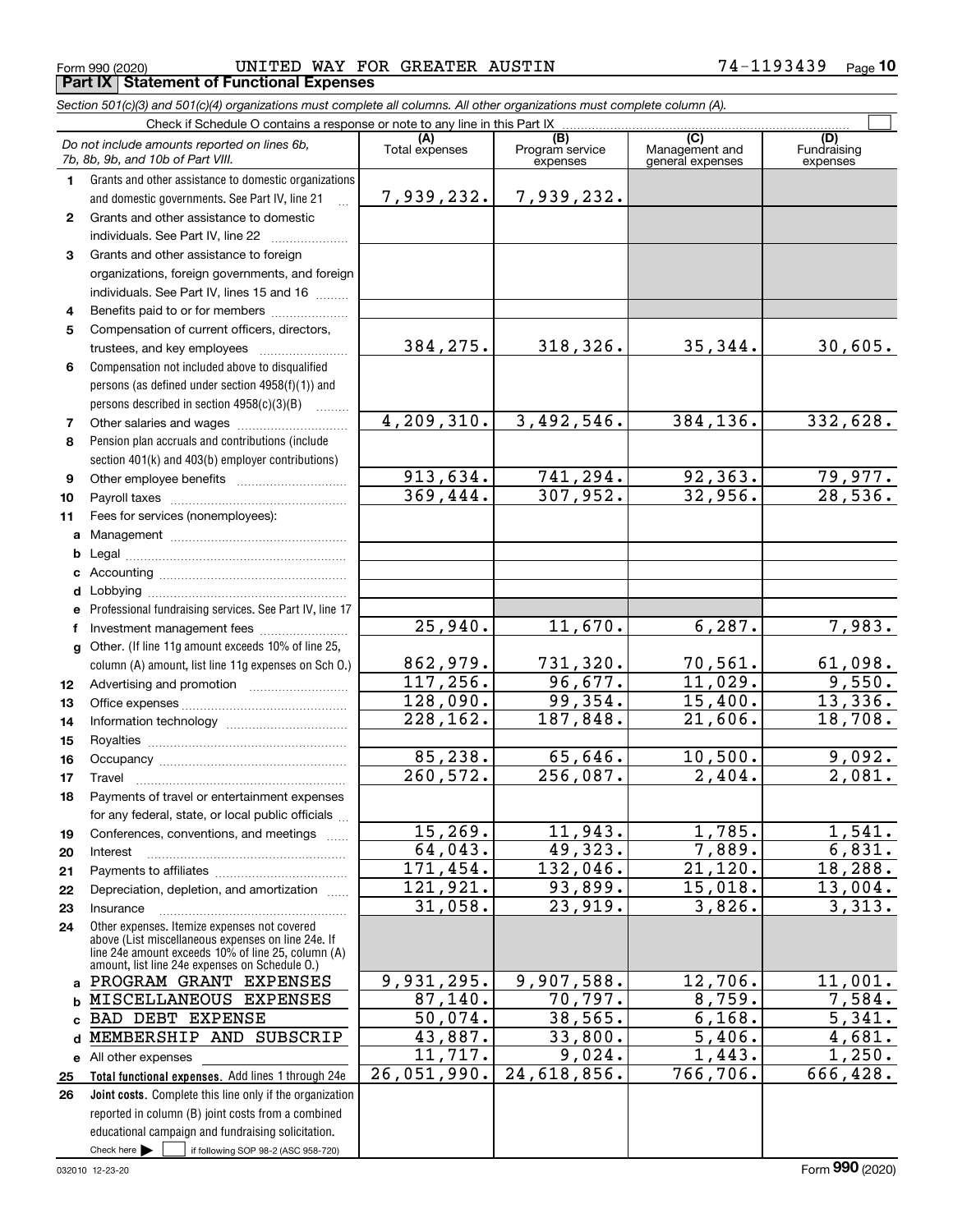**3132 33** Retained earnings, endowment, accumulated income, or other funds

Total liabilities and net assets/fund balances

Total net assets or fund balances ~~~~~~~~~~~~~~~~~~~~~~

**Net Assets or Fund Balances**

Net Assets or Fund Balances

| .93439<br>WAY<br><b>GREATER</b><br>AUSTIN<br>FOR<br>UNITED<br>$71 -$<br>Form 990 (2020) | $P$ age |
|-----------------------------------------------------------------------------------------|---------|
|-----------------------------------------------------------------------------------------|---------|

(B)<br>End of year

 $\mathcal{L}^{\text{max}}$ 

**(A) (B)**

Beginning of year | | End of year

| .u_u                                                                       |  |  |  |
|----------------------------------------------------------------------------|--|--|--|
| <b>Balance Sheet</b>                                                       |  |  |  |
| Check if Schedule O contains a response or note to any line in this Part X |  |  |  |

| 1  |                                                                                                                                          |                   | 7,591,437.                    | $\blacksquare$  | 3,856,327.                    |
|----|------------------------------------------------------------------------------------------------------------------------------------------|-------------------|-------------------------------|-----------------|-------------------------------|
| 2  |                                                                                                                                          | 76,038.           | $\overline{2}$                | 2,504,217.      |                               |
| 3  |                                                                                                                                          | 1,615,685.        | 3                             | 1,220,395.      |                               |
| 4  |                                                                                                                                          |                   | 1,962,469.                    | 4               | 2, 205, 186.                  |
| 5  | Loans and other receivables from any current or former officer, director,                                                                |                   |                               |                 |                               |
|    | trustee, key employee, creator or founder, substantial contributor, or 35%                                                               |                   |                               |                 |                               |
|    | controlled entity or family member of any of these persons                                                                               |                   |                               | 5               |                               |
| 6  | Loans and other receivables from other disqualified persons (as defined                                                                  |                   |                               |                 |                               |
|    | under section $4958(f)(1)$ , and persons described in section $4958(c)(3)(B)$                                                            |                   |                               | 6               |                               |
| 7  |                                                                                                                                          |                   |                               | $\overline{7}$  |                               |
| 8  |                                                                                                                                          |                   |                               | 8               |                               |
| 9  | Prepaid expenses and deferred charges                                                                                                    |                   | 63,225.                       | 9               | 169,492.                      |
|    | <b>10a</b> Land, buildings, and equipment: cost or other                                                                                 |                   |                               |                 |                               |
|    | basis. Complete Part VI of Schedule D  10a                                                                                               | <u>4,050,255.</u> |                               |                 |                               |
|    | <u> 10b</u><br><b>b</b> Less: accumulated depreciation                                                                                   | 3,402,458.        | $\frac{739,678.}{1,926,623.}$ | 10 <sub>c</sub> | $\frac{647,797.}{2,321,045.}$ |
| 11 |                                                                                                                                          |                   |                               | 11              |                               |
| 12 |                                                                                                                                          |                   |                               | 12              |                               |
| 13 | Investments - program-related. See Part IV, line 11                                                                                      |                   |                               | 13              |                               |
| 14 |                                                                                                                                          |                   |                               | 14              |                               |
| 15 |                                                                                                                                          |                   |                               | 15              |                               |
| 16 |                                                                                                                                          |                   | 13, 975, 155.                 | 16              | $\overline{12,924,459}$ .     |
| 17 |                                                                                                                                          |                   | 1,688,740.                    | 17              | 1,787,180.                    |
| 18 |                                                                                                                                          |                   |                               | 18              |                               |
| 19 |                                                                                                                                          |                   | 1,769,096.                    | 19              | 3,181,481.                    |
| 20 |                                                                                                                                          |                   |                               | 20              |                               |
| 21 | Escrow or custodial account liability. Complete Part IV of Schedule D                                                                    | 1.1.1.1.1.1.1.1.1 |                               | 21              |                               |
| 22 | Loans and other payables to any current or former officer, director,                                                                     |                   |                               |                 |                               |
|    | trustee, key employee, creator or founder, substantial contributor, or 35%                                                               |                   |                               |                 |                               |
|    | controlled entity or family member of any of these persons                                                                               |                   |                               | 22              |                               |
| 23 |                                                                                                                                          |                   | 1,414,085.                    | 23              | 1,318,836.                    |
| 24 |                                                                                                                                          |                   |                               | 24              |                               |
| 25 | Other liabilities (including federal income tax, payables to related third                                                               |                   |                               |                 |                               |
|    | parties, and other liabilities not included on lines 17-24). Complete Part X                                                             |                   | 57,696.                       |                 |                               |
|    | of Schedule D                                                                                                                            |                   | 4,929,617.                    | 25              | <u>140,625.</u><br>6,428,122. |
| 26 | Total liabilities. Add lines 17 through 25<br>Organizations that follow FASB ASC 958, check here $\blacktriangleright \lfloor X \rfloor$ |                   |                               | 26              |                               |
|    | and complete lines 27, 28, 32, and 33.                                                                                                   |                   |                               |                 |                               |
| 27 |                                                                                                                                          |                   | 3,992,513.                    | 27              | 5,128,973.                    |
| 28 |                                                                                                                                          |                   | 5,053,025.                    | 28              | 1,367,364.                    |
|    | Organizations that do not follow FASB ASC 958, check here ▶ [                                                                            |                   |                               |                 |                               |
|    | and complete lines 29 through 33.                                                                                                        |                   |                               |                 |                               |
| 29 |                                                                                                                                          |                   |                               | 29              |                               |
| 30 | Paid-in or capital surplus, or land, building, or equipment fund                                                                         |                   |                               | 30              |                               |
|    |                                                                                                                                          |                   |                               |                 |                               |

Form (2020) **990**

**313233**

 $9,045,538.$   $32$  6,496,337. 13,975,155. 33 12,924,459.

**Assets**

**Liabilities**

Liabilities

**Part X Balance Sheet**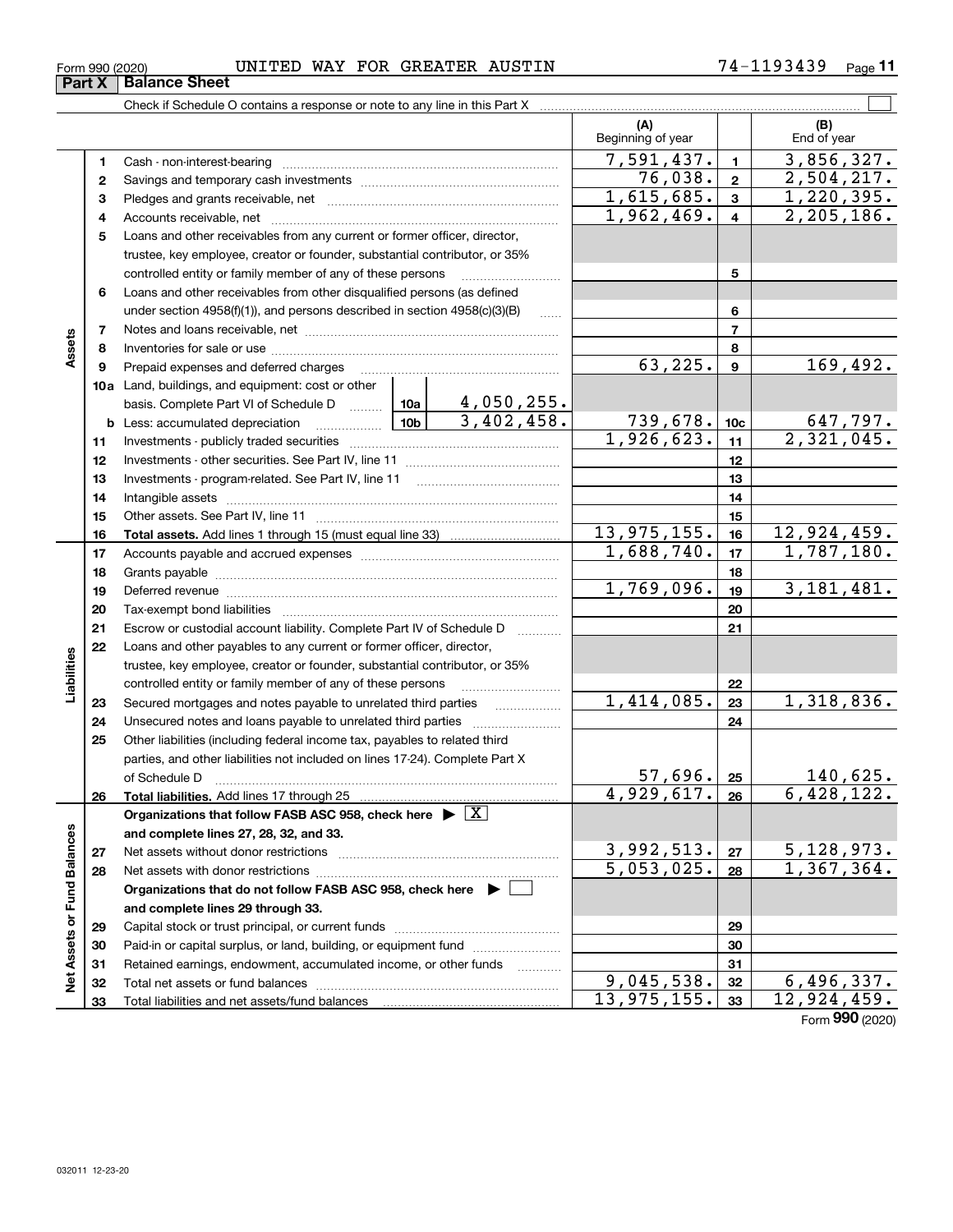|    | UNITED WAY FOR GREATER AUSTIN<br>Form 990 (2020)                                                                                |                | 74-1193439     |            | Page $12$               |
|----|---------------------------------------------------------------------------------------------------------------------------------|----------------|----------------|------------|-------------------------|
|    | Part XI<br><b>Reconciliation of Net Assets</b>                                                                                  |                |                |            |                         |
|    |                                                                                                                                 |                |                |            |                         |
|    |                                                                                                                                 |                |                |            |                         |
| 1  | Total revenue (must equal Part VIII, column (A), line 12)                                                                       | 1              | 23, 251, 775.  |            |                         |
| 2  |                                                                                                                                 | $\overline{2}$ | 26,051,990.    |            |                         |
| 3  | Revenue less expenses. Subtract line 2 from line 1                                                                              | 3              | $-2,800,215.$  |            |                         |
| 4  |                                                                                                                                 | 4              | 9,045,538.     |            |                         |
| 5  |                                                                                                                                 | 5              |                |            | 251,014.                |
| 6  |                                                                                                                                 | 6              |                |            |                         |
| 7  |                                                                                                                                 | $\overline{7}$ |                |            |                         |
| 8  | Prior period adjustments                                                                                                        | 8              |                |            |                         |
| 9  | Other changes in net assets or fund balances (explain on Schedule O)                                                            | 9              |                |            | 0.                      |
| 10 | Net assets or fund balances at end of year. Combine lines 3 through 9 (must equal Part X, line 32,                              |                |                |            |                         |
|    |                                                                                                                                 | 10             | 6,496,337.     |            |                         |
|    | Part XII Financial Statements and Reporting                                                                                     |                |                |            |                         |
|    |                                                                                                                                 |                |                |            | $\overline{\mathbf{X}}$ |
|    |                                                                                                                                 |                |                | <b>Yes</b> | <b>No</b>               |
| 1  | $ X $ Accrual<br>Accounting method used to prepare the Form 990: <u>I</u> Cash<br>Other                                         |                |                |            |                         |
|    | If the organization changed its method of accounting from a prior year or checked "Other," explain in Schedule O.               |                |                |            |                         |
|    | 2a Were the organization's financial statements compiled or reviewed by an independent accountant?                              |                | 2a             |            | x                       |
|    | If "Yes," check a box below to indicate whether the financial statements for the year were compiled or reviewed on a            |                |                |            |                         |
|    | separate basis, consolidated basis, or both:                                                                                    |                |                |            |                         |
|    | Separate basis<br>Consolidated basis<br>Both consolidated and separate basis                                                    |                |                |            |                         |
|    | <b>b</b> Were the organization's financial statements audited by an independent accountant?                                     |                | 2 <sub>b</sub> | х          |                         |
|    | If "Yes," check a box below to indicate whether the financial statements for the year were audited on a separate basis,         |                |                |            |                         |
|    | consolidated basis, or both:                                                                                                    |                |                |            |                         |
|    | $X$ Separate basis<br>Consolidated basis<br>Both consolidated and separate basis                                                |                |                |            |                         |
|    | c If "Yes" to line 2a or 2b, does the organization have a committee that assumes responsibility for oversight of the audit,     |                |                |            |                         |
|    | review, or compilation of its financial statements and selection of an independent accountant?                                  |                | 2c             | х          |                         |
|    | If the organization changed either its oversight process or selection process during the tax year, explain on Schedule O.       |                |                |            |                         |
|    | 3a As a result of a federal award, was the organization required to undergo an audit or audits as set forth in the Single Audit |                |                |            |                         |
|    |                                                                                                                                 |                | 3a             | х          |                         |
|    | b If "Yes," did the organization undergo the required audit or audits? If the organization did not undergo the required audit   |                |                |            |                         |
|    |                                                                                                                                 |                | 3b             | X          |                         |

Form (2020) **990**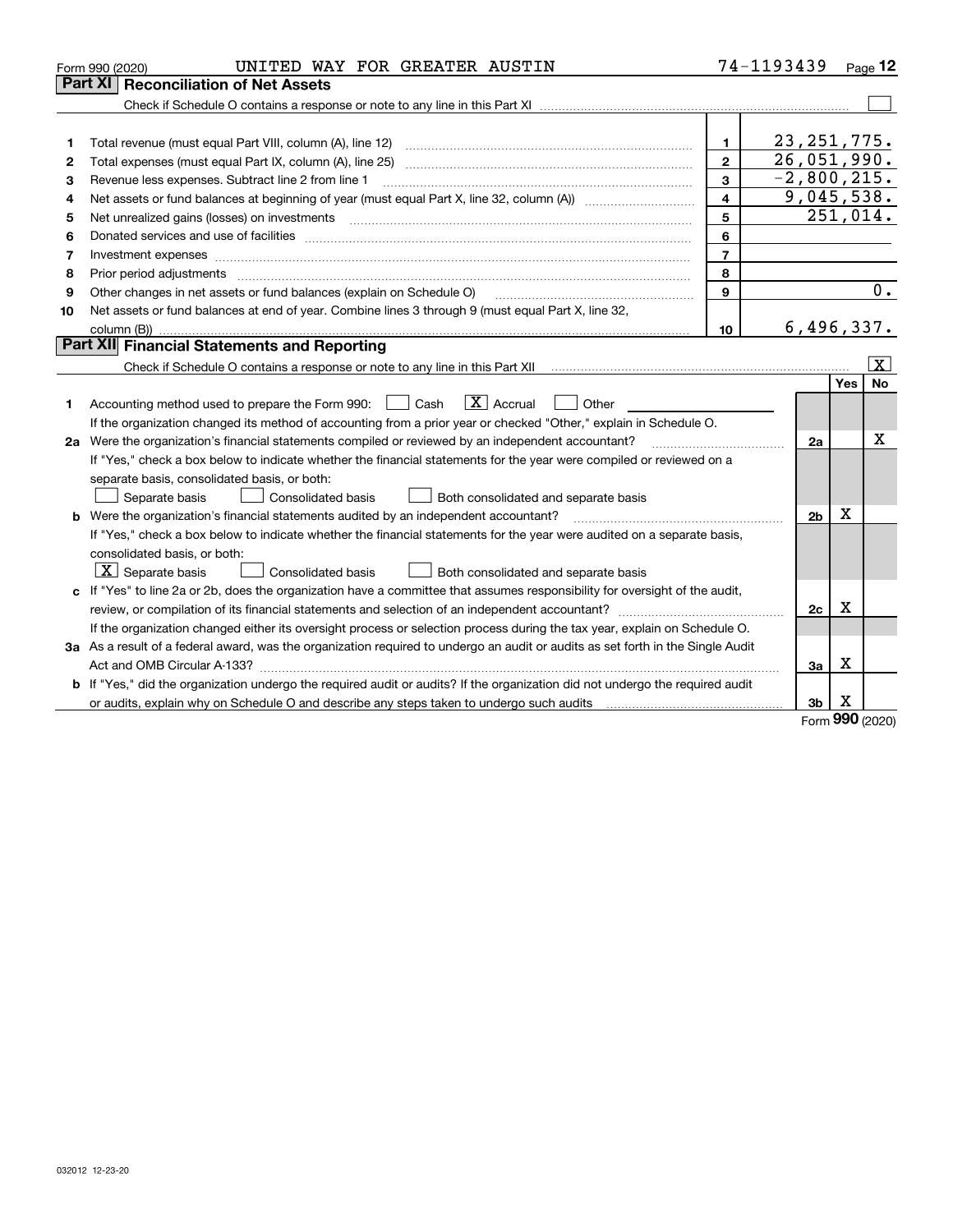| <b>SCHEDULE A</b> |  |
|-------------------|--|
|-------------------|--|

Department of the Treasury Internal Revenue Service

**(Form 990 or 990-EZ)**

# **Public Charity Status and Public Support**

**Complete if the organization is a section 501(c)(3) organization or a section 4947(a)(1) nonexempt charitable trust.**

**| Attach to Form 990 or Form 990-EZ.** 

**| Go to www.irs.gov/Form990 for instructions and the latest information.**

| OMB No. 1545-0047                   |
|-------------------------------------|
| 2020                                |
| <b>Open to Public</b><br>Inspection |

**Employer identification number** 

| Name of the organization |  |
|--------------------------|--|
|                          |  |
|                          |  |

|                  |                    |                                                                                                                                                                                                                                                                                                                                                                                                                                                                                                                                                                 |          | UNITED WAY FOR GREATER AUSTIN                          |                                                                |    |                            |  | 74-1193439                 |  |  |  |  |
|------------------|--------------------|-----------------------------------------------------------------------------------------------------------------------------------------------------------------------------------------------------------------------------------------------------------------------------------------------------------------------------------------------------------------------------------------------------------------------------------------------------------------------------------------------------------------------------------------------------------------|----------|--------------------------------------------------------|----------------------------------------------------------------|----|----------------------------|--|----------------------------|--|--|--|--|
| Part I           |                    | Reason for Public Charity Status. (All organizations must complete this part.) See instructions.                                                                                                                                                                                                                                                                                                                                                                                                                                                                |          |                                                        |                                                                |    |                            |  |                            |  |  |  |  |
| 1<br>2<br>3<br>4 |                    | The organization is not a private foundation because it is: (For lines 1 through 12, check only one box.)<br>A church, convention of churches, or association of churches described in section 170(b)(1)(A)(i).<br>A school described in section 170(b)(1)(A)(ii). (Attach Schedule E (Form 990 or 990-EZ).)<br>A hospital or a cooperative hospital service organization described in section 170(b)(1)(A)(iii).<br>A medical research organization operated in conjunction with a hospital described in section 170(b)(1)(A)(iii). Enter the hospital's name, |          |                                                        |                                                                |    |                            |  |                            |  |  |  |  |
| 5                |                    | city, and state:<br>An organization operated for the benefit of a college or university owned or operated by a governmental unit described in                                                                                                                                                                                                                                                                                                                                                                                                                   |          |                                                        |                                                                |    |                            |  |                            |  |  |  |  |
|                  |                    | section 170(b)(1)(A)(iv). (Complete Part II.)                                                                                                                                                                                                                                                                                                                                                                                                                                                                                                                   |          |                                                        |                                                                |    |                            |  |                            |  |  |  |  |
| 6                |                    | A federal, state, or local government or governmental unit described in section 170(b)(1)(A)(v).                                                                                                                                                                                                                                                                                                                                                                                                                                                                |          |                                                        |                                                                |    |                            |  |                            |  |  |  |  |
| 7                | $\boxed{\text{X}}$ | An organization that normally receives a substantial part of its support from a governmental unit or from the general public described in                                                                                                                                                                                                                                                                                                                                                                                                                       |          |                                                        |                                                                |    |                            |  |                            |  |  |  |  |
|                  |                    | section 170(b)(1)(A)(vi). (Complete Part II.)                                                                                                                                                                                                                                                                                                                                                                                                                                                                                                                   |          |                                                        |                                                                |    |                            |  |                            |  |  |  |  |
| 8                |                    | A community trust described in section 170(b)(1)(A)(vi). (Complete Part II.)                                                                                                                                                                                                                                                                                                                                                                                                                                                                                    |          |                                                        |                                                                |    |                            |  |                            |  |  |  |  |
| 9                |                    | An agricultural research organization described in section 170(b)(1)(A)(ix) operated in conjunction with a land-grant college                                                                                                                                                                                                                                                                                                                                                                                                                                   |          |                                                        |                                                                |    |                            |  |                            |  |  |  |  |
|                  |                    | or university or a non-land-grant college of agriculture (see instructions). Enter the name, city, and state of the college or                                                                                                                                                                                                                                                                                                                                                                                                                                  |          |                                                        |                                                                |    |                            |  |                            |  |  |  |  |
|                  |                    | university:                                                                                                                                                                                                                                                                                                                                                                                                                                                                                                                                                     |          |                                                        |                                                                |    |                            |  |                            |  |  |  |  |
| 10               |                    | An organization that normally receives (1) more than 33 1/3% of its support from contributions, membership fees, and gross receipts from                                                                                                                                                                                                                                                                                                                                                                                                                        |          |                                                        |                                                                |    |                            |  |                            |  |  |  |  |
|                  |                    | activities related to its exempt functions, subject to certain exceptions; and (2) no more than 33 1/3% of its support from gross investment                                                                                                                                                                                                                                                                                                                                                                                                                    |          |                                                        |                                                                |    |                            |  |                            |  |  |  |  |
|                  |                    | income and unrelated business taxable income (less section 511 tax) from businesses acquired by the organization after June 30, 1975.<br>See section 509(a)(2). (Complete Part III.)                                                                                                                                                                                                                                                                                                                                                                            |          |                                                        |                                                                |    |                            |  |                            |  |  |  |  |
| 11               |                    | An organization organized and operated exclusively to test for public safety. See section 509(a)(4).                                                                                                                                                                                                                                                                                                                                                                                                                                                            |          |                                                        |                                                                |    |                            |  |                            |  |  |  |  |
| 12               |                    | An organization organized and operated exclusively for the benefit of, to perform the functions of, or to carry out the purposes of one or                                                                                                                                                                                                                                                                                                                                                                                                                      |          |                                                        |                                                                |    |                            |  |                            |  |  |  |  |
|                  |                    | more publicly supported organizations described in section 509(a)(1) or section 509(a)(2). See section 509(a)(3). Check the box in                                                                                                                                                                                                                                                                                                                                                                                                                              |          |                                                        |                                                                |    |                            |  |                            |  |  |  |  |
|                  |                    | lines 12a through 12d that describes the type of supporting organization and complete lines 12e, 12f, and 12g.                                                                                                                                                                                                                                                                                                                                                                                                                                                  |          |                                                        |                                                                |    |                            |  |                            |  |  |  |  |
| a                |                    | Type I. A supporting organization operated, supervised, or controlled by its supported organization(s), typically by giving                                                                                                                                                                                                                                                                                                                                                                                                                                     |          |                                                        |                                                                |    |                            |  |                            |  |  |  |  |
|                  |                    | the supported organization(s) the power to regularly appoint or elect a majority of the directors or trustees of the supporting                                                                                                                                                                                                                                                                                                                                                                                                                                 |          |                                                        |                                                                |    |                            |  |                            |  |  |  |  |
|                  |                    | organization. You must complete Part IV, Sections A and B.                                                                                                                                                                                                                                                                                                                                                                                                                                                                                                      |          |                                                        |                                                                |    |                            |  |                            |  |  |  |  |
| b                |                    | Type II. A supporting organization supervised or controlled in connection with its supported organization(s), by having                                                                                                                                                                                                                                                                                                                                                                                                                                         |          |                                                        |                                                                |    |                            |  |                            |  |  |  |  |
|                  |                    | control or management of the supporting organization vested in the same persons that control or manage the supported                                                                                                                                                                                                                                                                                                                                                                                                                                            |          |                                                        |                                                                |    |                            |  |                            |  |  |  |  |
|                  |                    | organization(s). You must complete Part IV, Sections A and C.                                                                                                                                                                                                                                                                                                                                                                                                                                                                                                   |          |                                                        |                                                                |    |                            |  |                            |  |  |  |  |
|                  |                    | Type III functionally integrated. A supporting organization operated in connection with, and functionally integrated with,                                                                                                                                                                                                                                                                                                                                                                                                                                      |          |                                                        |                                                                |    |                            |  |                            |  |  |  |  |
|                  |                    | its supported organization(s) (see instructions). You must complete Part IV, Sections A, D, and E.                                                                                                                                                                                                                                                                                                                                                                                                                                                              |          |                                                        |                                                                |    |                            |  |                            |  |  |  |  |
| d                |                    | Type III non-functionally integrated. A supporting organization operated in connection with its supported organization(s)<br>that is not functionally integrated. The organization generally must satisfy a distribution requirement and an attentiveness                                                                                                                                                                                                                                                                                                       |          |                                                        |                                                                |    |                            |  |                            |  |  |  |  |
|                  |                    | requirement (see instructions). You must complete Part IV, Sections A and D, and Part V.                                                                                                                                                                                                                                                                                                                                                                                                                                                                        |          |                                                        |                                                                |    |                            |  |                            |  |  |  |  |
| е                |                    | Check this box if the organization received a written determination from the IRS that it is a Type I, Type II, Type III                                                                                                                                                                                                                                                                                                                                                                                                                                         |          |                                                        |                                                                |    |                            |  |                            |  |  |  |  |
|                  |                    | functionally integrated, or Type III non-functionally integrated supporting organization.                                                                                                                                                                                                                                                                                                                                                                                                                                                                       |          |                                                        |                                                                |    |                            |  |                            |  |  |  |  |
|                  |                    | f Enter the number of supported organizations                                                                                                                                                                                                                                                                                                                                                                                                                                                                                                                   |          |                                                        |                                                                |    |                            |  |                            |  |  |  |  |
|                  |                    | Provide the following information about the supported organization(s).                                                                                                                                                                                                                                                                                                                                                                                                                                                                                          |          |                                                        |                                                                |    |                            |  |                            |  |  |  |  |
|                  |                    | (i) Name of supported                                                                                                                                                                                                                                                                                                                                                                                                                                                                                                                                           | (ii) EIN | (iii) Type of organization<br>(described on lines 1-10 | (iv) Is the organization listed<br>in your governing document? |    | (v) Amount of monetary     |  | (vi) Amount of other       |  |  |  |  |
|                  |                    | organization                                                                                                                                                                                                                                                                                                                                                                                                                                                                                                                                                    |          | above (see instructions))                              | Yes                                                            | No | support (see instructions) |  | support (see instructions) |  |  |  |  |
|                  |                    |                                                                                                                                                                                                                                                                                                                                                                                                                                                                                                                                                                 |          |                                                        |                                                                |    |                            |  |                            |  |  |  |  |
|                  |                    |                                                                                                                                                                                                                                                                                                                                                                                                                                                                                                                                                                 |          |                                                        |                                                                |    |                            |  |                            |  |  |  |  |
|                  |                    |                                                                                                                                                                                                                                                                                                                                                                                                                                                                                                                                                                 |          |                                                        |                                                                |    |                            |  |                            |  |  |  |  |
|                  |                    |                                                                                                                                                                                                                                                                                                                                                                                                                                                                                                                                                                 |          |                                                        |                                                                |    |                            |  |                            |  |  |  |  |
|                  |                    |                                                                                                                                                                                                                                                                                                                                                                                                                                                                                                                                                                 |          |                                                        |                                                                |    |                            |  |                            |  |  |  |  |
| Total            |                    |                                                                                                                                                                                                                                                                                                                                                                                                                                                                                                                                                                 |          |                                                        |                                                                |    |                            |  |                            |  |  |  |  |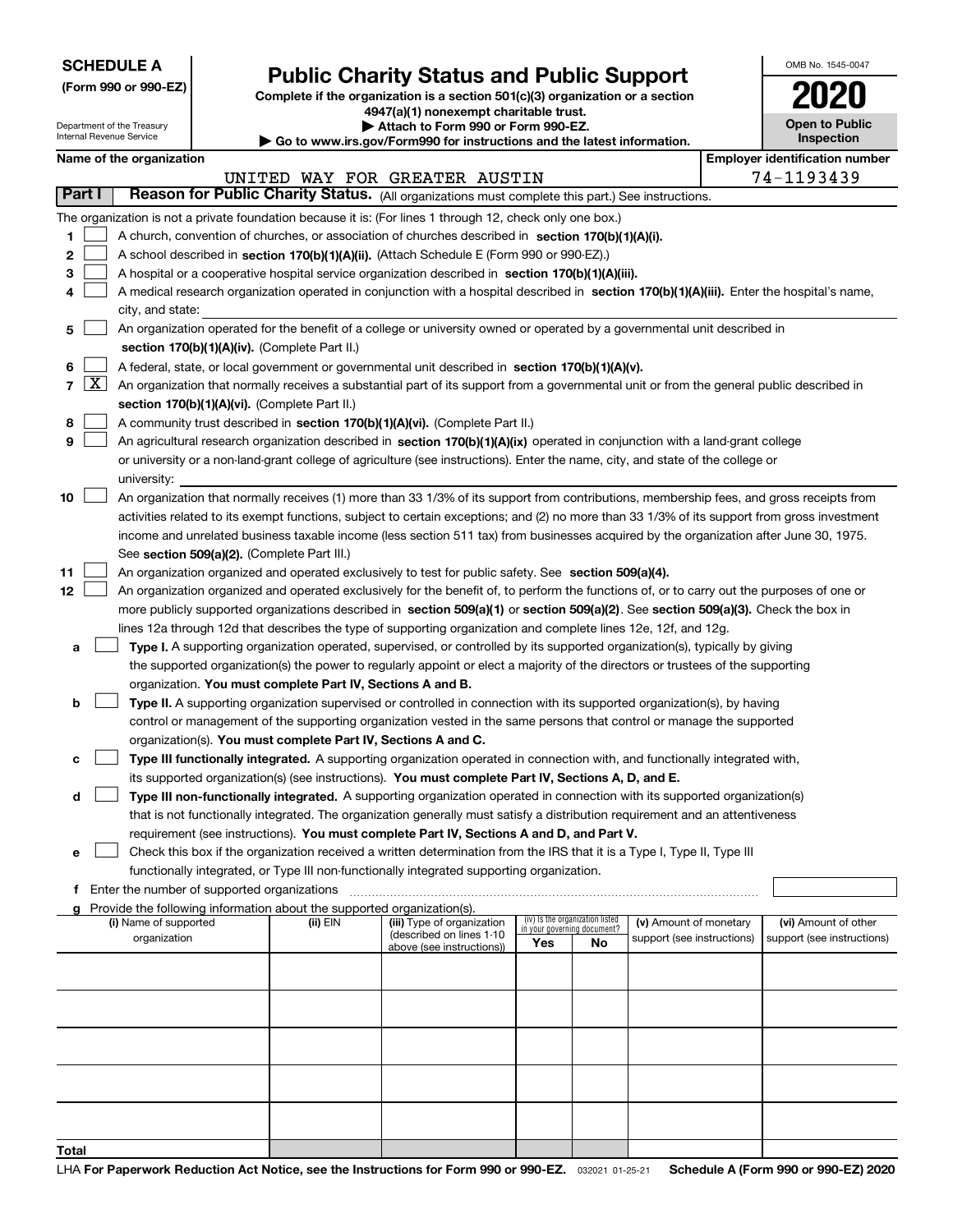#### Schedule A (Form 990 or 990-EZ) 2020 <code>UNITED WAY FOR GREATER AUSTIN</code>  $74-1193439$  <code>Page</code> **Part II Support Schedule for Organizations Described in Sections 170(b)(1)(A)(iv) and 170(b)(1)(A)(vi)**

**2**

(Complete only if you checked the box on line 5, 7, or 8 of Part I or if the organization failed to qualify under Part III. If the organization fails to qualify under the tests listed below, please complete Part III.)

| <b>Section A. Public Support</b>                                                                                                               |                                                        |          |            |            |          |                                         |
|------------------------------------------------------------------------------------------------------------------------------------------------|--------------------------------------------------------|----------|------------|------------|----------|-----------------------------------------|
| Calendar year (or fiscal year beginning in)                                                                                                    | (a) 2016                                               | (b) 2017 | $(c)$ 2018 | $(d)$ 2019 | (e) 2020 | (f) Total                               |
| 1 Gifts, grants, contributions, and                                                                                                            |                                                        |          |            |            |          |                                         |
| membership fees received. (Do not                                                                                                              |                                                        |          |            |            |          |                                         |
| include any "unusual grants.")                                                                                                                 | 11767176.11495476.12542553.20390441.22068569.78264215. |          |            |            |          |                                         |
| 2 Tax revenues levied for the organ-                                                                                                           |                                                        |          |            |            |          |                                         |
| ization's benefit and either paid to                                                                                                           |                                                        |          |            |            |          |                                         |
| or expended on its behalf                                                                                                                      |                                                        |          |            |            |          |                                         |
| 3 The value of services or facilities                                                                                                          |                                                        |          |            |            |          |                                         |
| furnished by a governmental unit to                                                                                                            |                                                        |          |            |            |          |                                         |
| the organization without charge                                                                                                                |                                                        |          |            |            |          |                                         |
| 4 Total. Add lines 1 through 3                                                                                                                 | 11767176.11495476.12542553.20390441.22068569.78264215. |          |            |            |          |                                         |
| 5 The portion of total contributions                                                                                                           |                                                        |          |            |            |          |                                         |
| by each person (other than a                                                                                                                   |                                                        |          |            |            |          |                                         |
| governmental unit or publicly                                                                                                                  |                                                        |          |            |            |          |                                         |
| supported organization) included                                                                                                               |                                                        |          |            |            |          |                                         |
| on line 1 that exceeds 2% of the                                                                                                               |                                                        |          |            |            |          |                                         |
| amount shown on line 11,                                                                                                                       |                                                        |          |            |            |          |                                         |
| column (f)                                                                                                                                     |                                                        |          |            |            |          |                                         |
|                                                                                                                                                |                                                        |          |            |            |          | 78264215.                               |
| 6 Public support. Subtract line 5 from line 4.<br><b>Section B. Total Support</b>                                                              |                                                        |          |            |            |          |                                         |
|                                                                                                                                                |                                                        |          |            |            |          |                                         |
| Calendar year (or fiscal year beginning in)                                                                                                    | (a) 2016                                               | (b) 2017 | $(c)$ 2018 | $(d)$ 2019 | (e) 2020 | (f) Total                               |
| <b>7</b> Amounts from line 4                                                                                                                   | 11767176.11495476.12542553.20390441.22068569.78264215. |          |            |            |          |                                         |
| 8 Gross income from interest,                                                                                                                  |                                                        |          |            |            |          |                                         |
| dividends, payments received on                                                                                                                |                                                        |          |            |            |          |                                         |
| securities loans, rents, royalties,                                                                                                            |                                                        |          |            |            |          |                                         |
| and income from similar sources                                                                                                                | 44,633.                                                | 27,409.  | 90,589.    | 111,735.   | 85,734.  | 360, 100.                               |
| 9 Net income from unrelated business                                                                                                           |                                                        |          |            |            |          |                                         |
| activities, whether or not the                                                                                                                 |                                                        |          |            |            |          |                                         |
| business is regularly carried on                                                                                                               |                                                        |          |            |            |          |                                         |
| 10 Other income. Do not include gain                                                                                                           |                                                        |          |            |            |          |                                         |
| or loss from the sale of capital                                                                                                               |                                                        |          |            |            |          |                                         |
| assets (Explain in Part VI.)                                                                                                                   | 106,862.                                               | 8,440.   | $-1,384.$  | 1,350.     |          | $3,131.$   118,399.                     |
| 11 Total support. Add lines 7 through 10                                                                                                       |                                                        |          |            |            |          | 78742714.                               |
| 12 Gross receipts from related activities, etc. (see instructions)                                                                             |                                                        |          |            |            | 12       | 3,190,914.                              |
| 13 First 5 years. If the Form 990 is for the organization's first, second, third, fourth, or fifth tax year as a section 501(c)(3)             |                                                        |          |            |            |          |                                         |
| organization, check this box and stop here                                                                                                     |                                                        |          |            |            |          |                                         |
| <b>Section C. Computation of Public Support Percentage</b>                                                                                     |                                                        |          |            |            |          |                                         |
|                                                                                                                                                |                                                        |          |            |            | 14       | 99.39<br>$\frac{9}{6}$                  |
|                                                                                                                                                |                                                        |          |            |            | 15       | 99.29<br>%                              |
| 16a 33 1/3% support test - 2020. If the organization did not check the box on line 13, and line 14 is 33 1/3% or more, check this box and      |                                                        |          |            |            |          |                                         |
| stop here. The organization qualifies as a publicly supported organization                                                                     |                                                        |          |            |            |          | $\blacktriangleright$ $\vert$ X $\vert$ |
| b 33 1/3% support test - 2019. If the organization did not check a box on line 13 or 16a, and line 15 is 33 1/3% or more, check this box       |                                                        |          |            |            |          |                                         |
| and stop here. The organization qualifies as a publicly supported organization                                                                 |                                                        |          |            |            |          |                                         |
| 17a 10% -facts-and-circumstances test - 2020. If the organization did not check a box on line 13, 16a, or 16b, and line 14 is 10% or more,     |                                                        |          |            |            |          |                                         |
| and if the organization meets the facts-and-circumstances test, check this box and stop here. Explain in Part VI how the organization          |                                                        |          |            |            |          |                                         |
| meets the facts-and-circumstances test. The organization qualifies as a publicly supported organization                                        |                                                        |          |            |            |          |                                         |
| <b>b 10% -facts-and-circumstances test - 2019.</b> If the organization did not check a box on line 13, 16a, 16b, or 17a, and line 15 is 10% or |                                                        |          |            |            |          |                                         |
|                                                                                                                                                |                                                        |          |            |            |          |                                         |
| more, and if the organization meets the facts-and-circumstances test, check this box and stop here. Explain in Part VI how the                 |                                                        |          |            |            |          |                                         |
| organization meets the facts-and-circumstances test. The organization qualifies as a publicly supported organization                           |                                                        |          |            |            |          |                                         |
| 18 Private foundation. If the organization did not check a box on line 13, 16a, 16b, 17a, or 17b, check this box and see instructions          |                                                        |          |            |            |          |                                         |

**Schedule A (Form 990 or 990-EZ) 2020**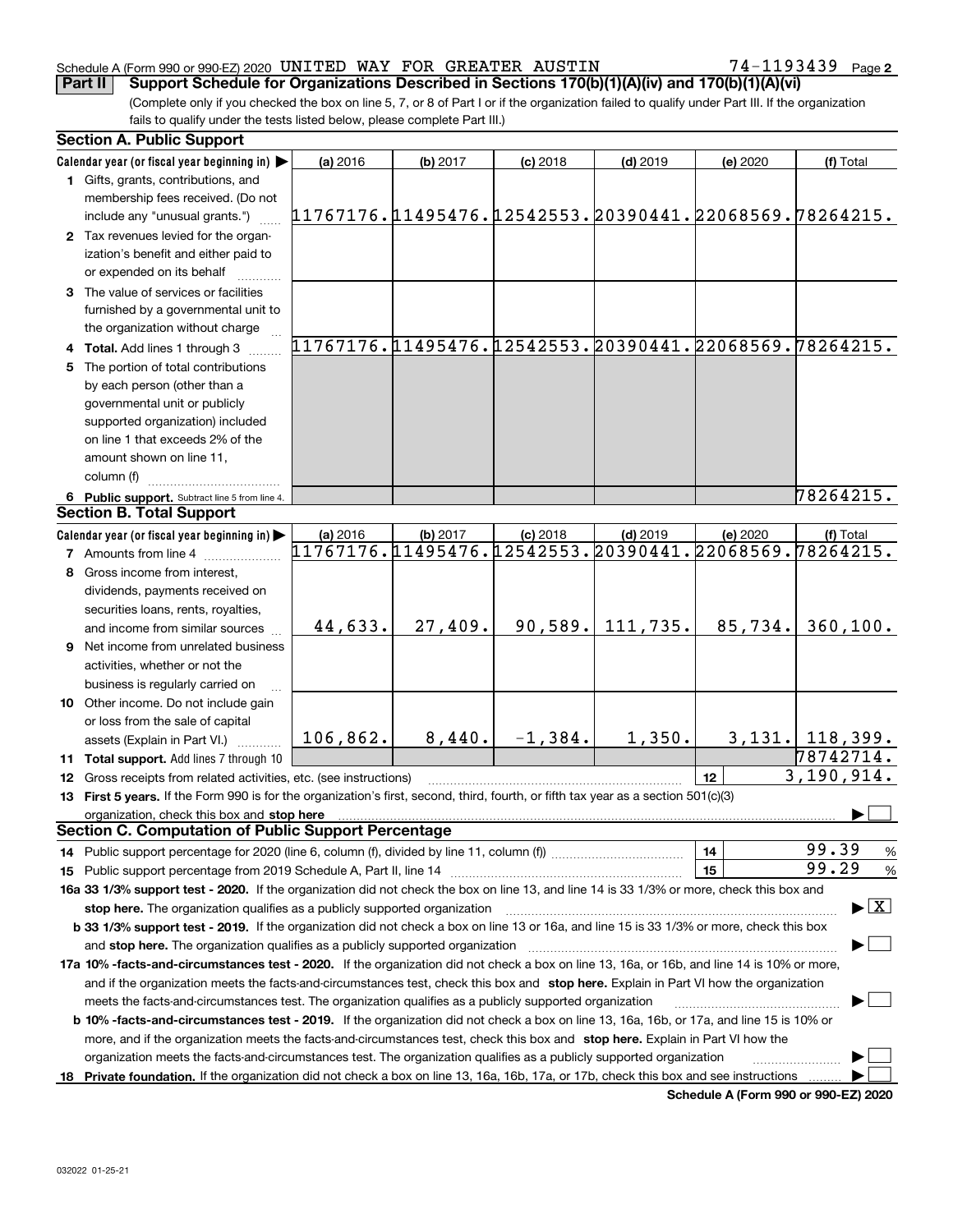#### Schedule A (Form 990 or 990-EZ) 2020 <code>UNITED WAY FOR GREATER AUSTIN</code>  $74-1193439$  <code>Page</code> **Part III** | Support Schedule for Organizations Described in Section 509(a)(2)

(Complete only if you checked the box on line 10 of Part I or if the organization failed to qualify under Part II. If the organization fails to qualify under the tests listed below, please complete Part II.)

| <b>Section A. Public Support</b>                                                                                                                 |                 |          |                 |            |          |           |
|--------------------------------------------------------------------------------------------------------------------------------------------------|-----------------|----------|-----------------|------------|----------|-----------|
| Calendar year (or fiscal year beginning in) $\blacktriangleright$                                                                                | <b>(a)</b> 2016 | (b) 2017 | <b>(c)</b> 2018 | $(d)$ 2019 | (e) 2020 | (f) Total |
| 1 Gifts, grants, contributions, and                                                                                                              |                 |          |                 |            |          |           |
| membership fees received. (Do not                                                                                                                |                 |          |                 |            |          |           |
| include any "unusual grants.")                                                                                                                   |                 |          |                 |            |          |           |
| <b>2</b> Gross receipts from admissions,                                                                                                         |                 |          |                 |            |          |           |
| merchandise sold or services per-                                                                                                                |                 |          |                 |            |          |           |
| formed, or facilities furnished in                                                                                                               |                 |          |                 |            |          |           |
| any activity that is related to the<br>organization's tax-exempt purpose                                                                         |                 |          |                 |            |          |           |
| 3 Gross receipts from activities that                                                                                                            |                 |          |                 |            |          |           |
| are not an unrelated trade or bus-                                                                                                               |                 |          |                 |            |          |           |
| iness under section 513                                                                                                                          |                 |          |                 |            |          |           |
|                                                                                                                                                  |                 |          |                 |            |          |           |
| 4 Tax revenues levied for the organ-                                                                                                             |                 |          |                 |            |          |           |
| ization's benefit and either paid to                                                                                                             |                 |          |                 |            |          |           |
| or expended on its behalf<br>.                                                                                                                   |                 |          |                 |            |          |           |
| 5 The value of services or facilities                                                                                                            |                 |          |                 |            |          |           |
| furnished by a governmental unit to                                                                                                              |                 |          |                 |            |          |           |
| the organization without charge                                                                                                                  |                 |          |                 |            |          |           |
| <b>6 Total.</b> Add lines 1 through 5                                                                                                            |                 |          |                 |            |          |           |
| 7a Amounts included on lines 1, 2, and                                                                                                           |                 |          |                 |            |          |           |
| 3 received from disqualified persons                                                                                                             |                 |          |                 |            |          |           |
| <b>b</b> Amounts included on lines 2 and 3 received                                                                                              |                 |          |                 |            |          |           |
| from other than disqualified persons that<br>exceed the greater of \$5,000 or 1% of the                                                          |                 |          |                 |            |          |           |
| amount on line 13 for the year                                                                                                                   |                 |          |                 |            |          |           |
| c Add lines 7a and 7b                                                                                                                            |                 |          |                 |            |          |           |
| 8 Public support. (Subtract line 7c from line 6.)                                                                                                |                 |          |                 |            |          |           |
| <b>Section B. Total Support</b>                                                                                                                  |                 |          |                 |            |          |           |
| Calendar year (or fiscal year beginning in)                                                                                                      | (a) 2016        | (b) 2017 | $(c)$ 2018      | $(d)$ 2019 | (e) 2020 | (f) Total |
| 9 Amounts from line 6                                                                                                                            |                 |          |                 |            |          |           |
| <b>10a</b> Gross income from interest,                                                                                                           |                 |          |                 |            |          |           |
| dividends, payments received on                                                                                                                  |                 |          |                 |            |          |           |
| securities loans, rents, royalties,                                                                                                              |                 |          |                 |            |          |           |
| and income from similar sources                                                                                                                  |                 |          |                 |            |          |           |
| <b>b</b> Unrelated business taxable income                                                                                                       |                 |          |                 |            |          |           |
| (less section 511 taxes) from businesses                                                                                                         |                 |          |                 |            |          |           |
| acquired after June 30, 1975<br>$\overline{\phantom{a}}$                                                                                         |                 |          |                 |            |          |           |
| c Add lines 10a and 10b                                                                                                                          |                 |          |                 |            |          |           |
| 11 Net income from unrelated business<br>activities not included in line 10b,                                                                    |                 |          |                 |            |          |           |
| whether or not the business is                                                                                                                   |                 |          |                 |            |          |           |
| regularly carried on                                                                                                                             |                 |          |                 |            |          |           |
| <b>12</b> Other income. Do not include gain                                                                                                      |                 |          |                 |            |          |           |
| or loss from the sale of capital<br>assets (Explain in Part VI.)                                                                                 |                 |          |                 |            |          |           |
| <b>13</b> Total support. (Add lines 9, 10c, 11, and 12.)                                                                                         |                 |          |                 |            |          |           |
| 14 First 5 years. If the Form 990 is for the organization's first, second, third, fourth, or fifth tax year as a section 501(c)(3) organization, |                 |          |                 |            |          |           |
| check this box and stop here <i>macuum macuum macuum macuum macuum macuum macuum macuum macuum</i>                                               |                 |          |                 |            |          |           |
| <b>Section C. Computation of Public Support Percentage</b>                                                                                       |                 |          |                 |            |          |           |
| 15 Public support percentage for 2020 (line 8, column (f), divided by line 13, column (f))                                                       |                 |          |                 |            | 15       | %         |
| 16 Public support percentage from 2019 Schedule A, Part III, line 15                                                                             |                 |          |                 |            | 16       | %         |
| <b>Section D. Computation of Investment Income Percentage</b>                                                                                    |                 |          |                 |            |          |           |
| 17 Investment income percentage for 2020 (line 10c, column (f), divided by line 13, column (f))                                                  |                 |          |                 |            | 17       | %         |
| <b>18</b> Investment income percentage from <b>2019</b> Schedule A, Part III, line 17                                                            |                 |          |                 |            | 18       | %         |
| 19a 33 1/3% support tests - 2020. If the organization did not check the box on line 14, and line 15 is more than 33 1/3%, and line 17 is not     |                 |          |                 |            |          |           |
| more than 33 1/3%, check this box and stop here. The organization qualifies as a publicly supported organization                                 |                 |          |                 |            |          | $\sim$ 10 |
| b 33 1/3% support tests - 2019. If the organization did not check a box on line 14 or line 19a, and line 16 is more than 33 1/3%, and            |                 |          |                 |            |          |           |
|                                                                                                                                                  |                 |          |                 |            |          |           |
| line 18 is not more than 33 1/3%, check this box and stop here. The organization qualifies as a publicly supported organization                  |                 |          |                 |            |          |           |
|                                                                                                                                                  |                 |          |                 |            |          |           |

**Schedule A (Form 990 or 990-EZ) 2020**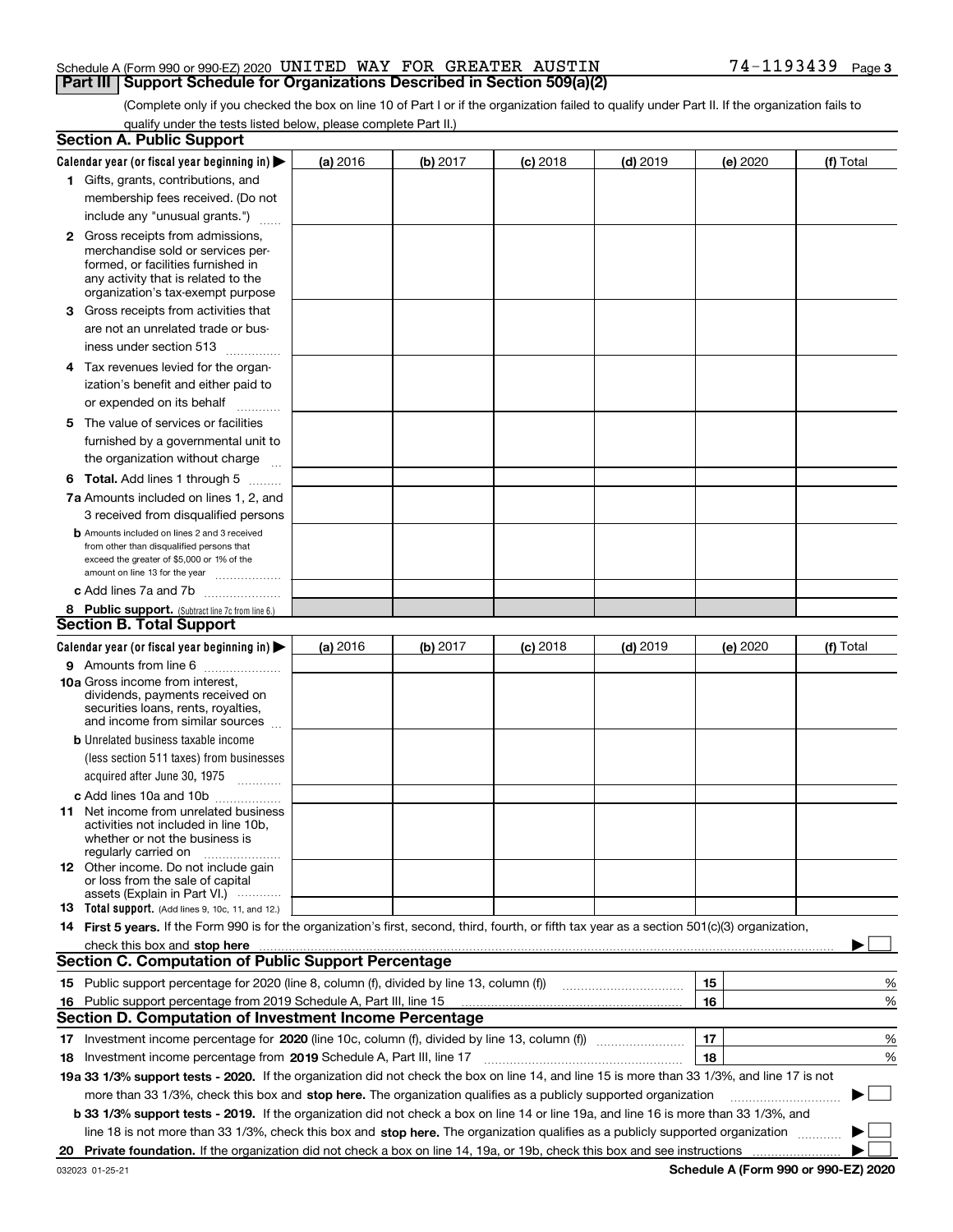### Schedule A (Form 990 or 990-EZ) 2020 <code>UNITED WAY FOR GREATER AUSTIN</code>  $74-1193439$  <code>Page</code>

# **Part IV Supporting Organizations**

(Complete only if you checked a box in line 12 on Part I. If you checked box 12a, Part I, complete Sections A and B. If you checked box 12b, Part I, complete Sections A and C. If you checked box 12c, Part I, complete Sections A, D, and E. If you checked box 12d, Part I, complete Sections A and D, and complete Part V.)

### **Section A. All Supporting Organizations**

- **1** Are all of the organization's supported organizations listed by name in the organization's governing documents? If "No," describe in **Part VI** how the supported organizations are designated. If designated by *class or purpose, describe the designation. If historic and continuing relationship, explain.*
- **2** Did the organization have any supported organization that does not have an IRS determination of status under section 509(a)(1) or (2)? If "Yes," explain in Part VI how the organization determined that the supported *organization was described in section 509(a)(1) or (2).*
- **3a** Did the organization have a supported organization described in section 501(c)(4), (5), or (6)? If "Yes," answer *lines 3b and 3c below.*
- **b** Did the organization confirm that each supported organization qualified under section 501(c)(4), (5), or (6) and satisfied the public support tests under section 509(a)(2)? If "Yes," describe in **Part VI** when and how the *organization made the determination.*
- **c**Did the organization ensure that all support to such organizations was used exclusively for section 170(c)(2)(B) purposes? If "Yes," explain in **Part VI** what controls the organization put in place to ensure such use.
- **4a***If* Was any supported organization not organized in the United States ("foreign supported organization")? *"Yes," and if you checked box 12a or 12b in Part I, answer lines 4b and 4c below.*
- **b** Did the organization have ultimate control and discretion in deciding whether to make grants to the foreign supported organization? If "Yes," describe in **Part VI** how the organization had such control and discretion *despite being controlled or supervised by or in connection with its supported organizations.*
- **c** Did the organization support any foreign supported organization that does not have an IRS determination under sections 501(c)(3) and 509(a)(1) or (2)? If "Yes," explain in **Part VI** what controls the organization used *to ensure that all support to the foreign supported organization was used exclusively for section 170(c)(2)(B) purposes.*
- **5a***If "Yes,"* Did the organization add, substitute, or remove any supported organizations during the tax year? answer lines 5b and 5c below (if applicable). Also, provide detail in **Part VI,** including (i) the names and EIN *numbers of the supported organizations added, substituted, or removed; (ii) the reasons for each such action; (iii) the authority under the organization's organizing document authorizing such action; and (iv) how the action was accomplished (such as by amendment to the organizing document).*
- **b** Type I or Type II only. Was any added or substituted supported organization part of a class already designated in the organization's organizing document?
- **cSubstitutions only.**  Was the substitution the result of an event beyond the organization's control?
- **6** Did the organization provide support (whether in the form of grants or the provision of services or facilities) to **Part VI.** *If "Yes," provide detail in* support or benefit one or more of the filing organization's supported organizations? anyone other than (i) its supported organizations, (ii) individuals that are part of the charitable class benefited by one or more of its supported organizations, or (iii) other supporting organizations that also
- **7**Did the organization provide a grant, loan, compensation, or other similar payment to a substantial contributor *If "Yes," complete Part I of Schedule L (Form 990 or 990-EZ).* regard to a substantial contributor? (as defined in section 4958(c)(3)(C)), a family member of a substantial contributor, or a 35% controlled entity with
- **8** Did the organization make a loan to a disqualified person (as defined in section 4958) not described in line 7? *If "Yes," complete Part I of Schedule L (Form 990 or 990-EZ).*
- **9a** Was the organization controlled directly or indirectly at any time during the tax year by one or more in section 509(a)(1) or (2))? If "Yes," *provide detail in* <code>Part VI.</code> disqualified persons, as defined in section 4946 (other than foundation managers and organizations described
- **b** Did one or more disqualified persons (as defined in line 9a) hold a controlling interest in any entity in which the supporting organization had an interest? If "Yes," provide detail in P**art VI**.
- **c**Did a disqualified person (as defined in line 9a) have an ownership interest in, or derive any personal benefit from, assets in which the supporting organization also had an interest? If "Yes," provide detail in P**art VI.**
- **10a** Was the organization subject to the excess business holdings rules of section 4943 because of section supporting organizations)? If "Yes," answer line 10b below. 4943(f) (regarding certain Type II supporting organizations, and all Type III non-functionally integrated
- **b** Did the organization have any excess business holdings in the tax year? (Use Schedule C, Form 4720, to *determine whether the organization had excess business holdings.)*

**YesNo**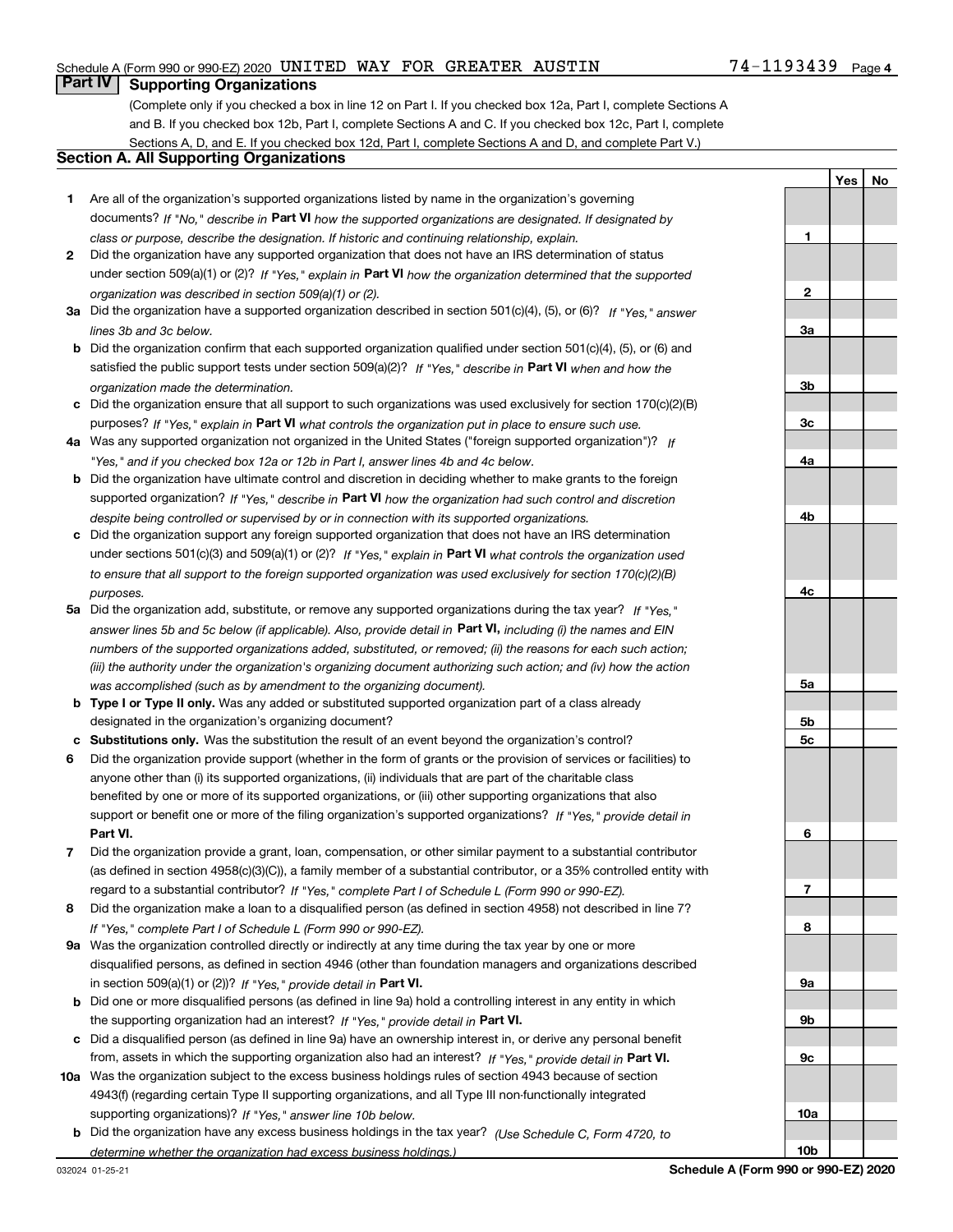#### Schedule A (Form 990 or 990-EZ) 2020 <code>UNITED WAY FOR GREATER AUSTIN</code>  $74-1193439$  <code>Page</code>

|    | <b>Supporting Organizations (continued)</b><br>Part IV                                                                                                                                                                                                     |                 |     |    |
|----|------------------------------------------------------------------------------------------------------------------------------------------------------------------------------------------------------------------------------------------------------------|-----------------|-----|----|
|    |                                                                                                                                                                                                                                                            |                 | Yes | No |
| 11 | Has the organization accepted a gift or contribution from any of the following persons?                                                                                                                                                                    |                 |     |    |
|    | a A person who directly or indirectly controls, either alone or together with persons described in lines 11b and                                                                                                                                           |                 |     |    |
|    | 11c below, the governing body of a supported organization?                                                                                                                                                                                                 | 11a             |     |    |
|    | <b>b</b> A family member of a person described in line 11a above?                                                                                                                                                                                          | 11 <sub>b</sub> |     |    |
|    | c A 35% controlled entity of a person described in line 11a or 11b above? If "Yes" to line 11a, 11b, or 11c, provide                                                                                                                                       |                 |     |    |
|    | detail in Part VI.                                                                                                                                                                                                                                         | 11c             |     |    |
|    | <b>Section B. Type I Supporting Organizations</b>                                                                                                                                                                                                          |                 |     |    |
|    |                                                                                                                                                                                                                                                            |                 | Yes | No |
| 1. | Did the governing body, members of the governing body, officers acting in their official capacity, or membership of one or                                                                                                                                 |                 |     |    |
|    | more supported organizations have the power to regularly appoint or elect at least a majority of the organization's officers,                                                                                                                              |                 |     |    |
|    | directors, or trustees at all times during the tax year? If "No," describe in Part VI how the supported organization(s)                                                                                                                                    |                 |     |    |
|    | effectively operated, supervised, or controlled the organization's activities. If the organization had more than one supported<br>organization, describe how the powers to appoint and/or remove officers, directors, or trustees were allocated among the |                 |     |    |
|    | supported organizations and what conditions or restrictions, if any, applied to such powers during the tax year.                                                                                                                                           | 1               |     |    |
| 2  | Did the organization operate for the benefit of any supported organization other than the supported                                                                                                                                                        |                 |     |    |
|    | organization(s) that operated, supervised, or controlled the supporting organization? If "Yes," explain in                                                                                                                                                 |                 |     |    |
|    | Part VI how providing such benefit carried out the purposes of the supported organization(s) that operated,                                                                                                                                                |                 |     |    |
|    | supervised, or controlled the supporting organization.                                                                                                                                                                                                     | $\overline{2}$  |     |    |
|    | Section C. Type II Supporting Organizations                                                                                                                                                                                                                |                 |     |    |
|    |                                                                                                                                                                                                                                                            |                 | Yes | No |
| 1. | Were a majority of the organization's directors or trustees during the tax year also a majority of the directors                                                                                                                                           |                 |     |    |
|    | or trustees of each of the organization's supported organization(s)? If "No," describe in Part VI how control                                                                                                                                              |                 |     |    |
|    | or management of the supporting organization was vested in the same persons that controlled or managed                                                                                                                                                     |                 |     |    |
|    | the supported organization(s).                                                                                                                                                                                                                             | 1               |     |    |
|    | Section D. All Type III Supporting Organizations                                                                                                                                                                                                           |                 |     |    |
|    |                                                                                                                                                                                                                                                            |                 | Yes | No |
| 1. | Did the organization provide to each of its supported organizations, by the last day of the fifth month of the                                                                                                                                             |                 |     |    |
|    | organization's tax year, (i) a written notice describing the type and amount of support provided during the prior tax                                                                                                                                      |                 |     |    |
|    | year, (ii) a copy of the Form 990 that was most recently filed as of the date of notification, and (iii) copies of the                                                                                                                                     |                 |     |    |
|    | organization's governing documents in effect on the date of notification, to the extent not previously provided?                                                                                                                                           | 1               |     |    |
| 2  | Were any of the organization's officers, directors, or trustees either (i) appointed or elected by the supported                                                                                                                                           |                 |     |    |
|    | organization(s) or (ii) serving on the governing body of a supported organization? If "No," explain in Part VI how                                                                                                                                         |                 |     |    |
|    | the organization maintained a close and continuous working relationship with the supported organization(s).                                                                                                                                                | $\mathbf{2}$    |     |    |
| 3  | By reason of the relationship described in line 2, above, did the organization's supported organizations have a                                                                                                                                            |                 |     |    |
|    | significant voice in the organization's investment policies and in directing the use of the organization's                                                                                                                                                 |                 |     |    |
|    | income or assets at all times during the tax year? If "Yes," describe in Part VI the role the organization's                                                                                                                                               |                 |     |    |
|    | supported organizations played in this regard.                                                                                                                                                                                                             | 3               |     |    |
|    | Section E. Type III Functionally Integrated Supporting Organizations                                                                                                                                                                                       |                 |     |    |
| 1  | Check the box next to the method that the organization used to satisfy the Integral Part Test during the year (see instructions).                                                                                                                          |                 |     |    |
| а  | The organization satisfied the Activities Test. Complete line 2 below.                                                                                                                                                                                     |                 |     |    |
| b  | The organization is the parent of each of its supported organizations. Complete line 3 below.                                                                                                                                                              |                 |     |    |
| с  | The organization supported a governmental entity. Describe in Part VI how you supported a governmental entity (see instructions)                                                                                                                           |                 |     |    |
| 2  | Activities Test. Answer lines 2a and 2b below.                                                                                                                                                                                                             |                 | Yes | No |
| а  | Did substantially all of the organization's activities during the tax year directly further the exempt purposes of<br>the supported examination(s) to which the examination was responsived $\mu$ will will be <b>Dort VI identify</b>                     |                 |     |    |
|    |                                                                                                                                                                                                                                                            |                 |     |    |

the supported organization(s) to which the organization was responsive? If "Yes," then in **Part VI identify those supported organizations and explain**  *how these activities directly furthered their exempt purposes, how the organization was responsive to those supported organizations, and how the organization determined that these activities constituted substantially all of its activities.*

- **b** Did the activities described in line 2a, above, constitute activities that, but for the organization's involvement, **Part VI**  *the reasons for the organization's position that its supported organization(s) would have engaged in* one or more of the organization's supported organization(s) would have been engaged in? If "Yes," e*xplain in these activities but for the organization's involvement.*
- **3** Parent of Supported Organizations. Answer lines 3a and 3b below.

**a** Did the organization have the power to regularly appoint or elect a majority of the officers, directors, or trustees of each of the supported organizations? If "Yes" or "No" provide details in **Part VI.** 

**b** Did the organization exercise a substantial degree of direction over the policies, programs, and activities of each of its supported organizations? If "Yes," describe in Part VI the role played by the organization in this regard.

**2a**

**2b**

**3a**

**3b**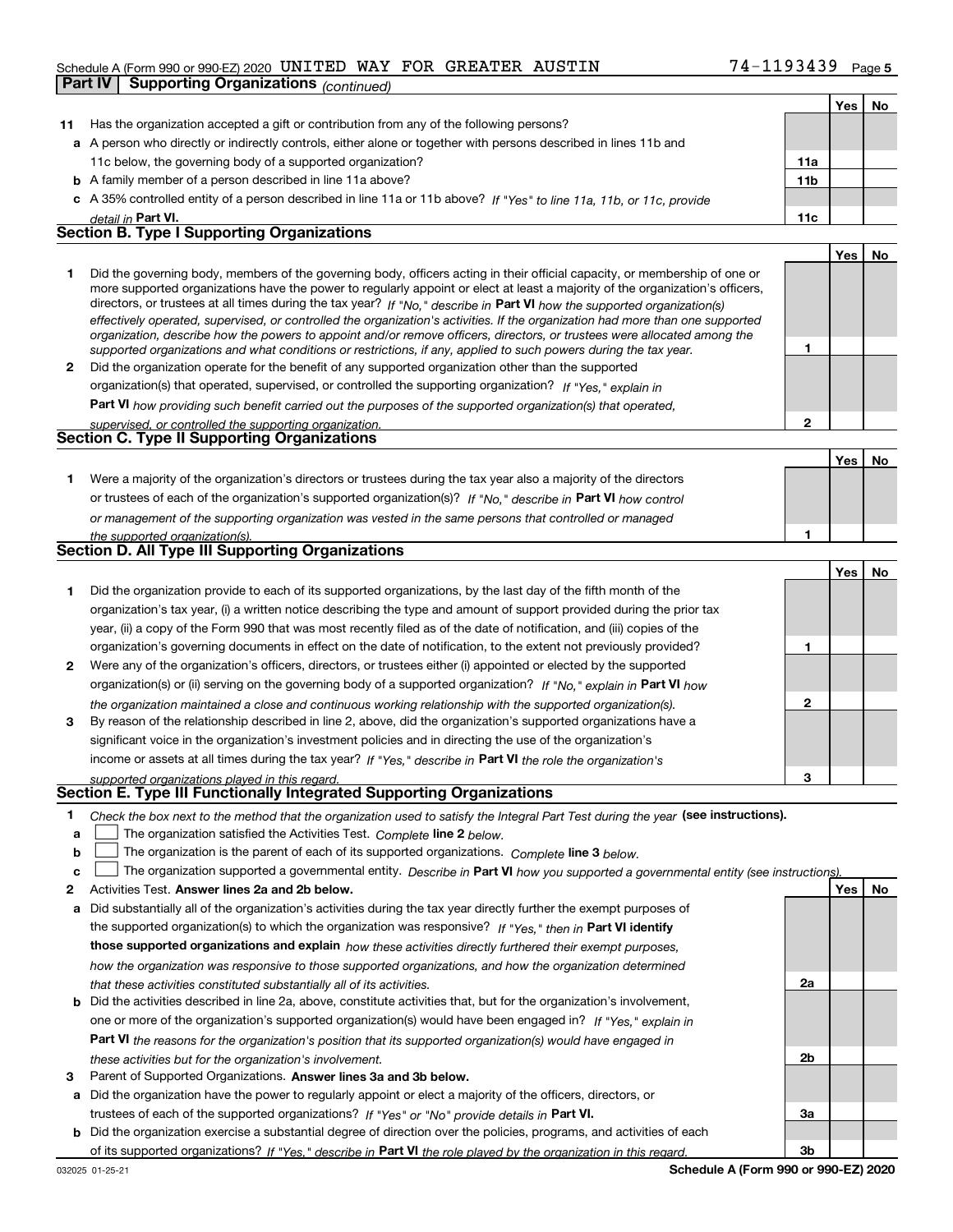| 1              | Net short-term capital gain                                                                                                                        | 1              |                |                                |
|----------------|----------------------------------------------------------------------------------------------------------------------------------------------------|----------------|----------------|--------------------------------|
| 2              | Recoveries of prior-year distributions                                                                                                             | $\mathbf{2}$   |                |                                |
| 3              | Other gross income (see instructions)                                                                                                              | 3              |                |                                |
| 4              | Add lines 1 through 3.                                                                                                                             | 4              |                |                                |
| 5              | Depreciation and depletion                                                                                                                         | 5              |                |                                |
| 6              | Portion of operating expenses paid or incurred for production or                                                                                   |                |                |                                |
|                | collection of gross income or for management, conservation, or                                                                                     |                |                |                                |
|                | maintenance of property held for production of income (see instructions)                                                                           | 6              |                |                                |
| 7              | Other expenses (see instructions)                                                                                                                  | $\overline{7}$ |                |                                |
| 8              | Adjusted Net Income (subtract lines 5, 6, and 7 from line 4)                                                                                       | 8              |                |                                |
|                | Section B - Minimum Asset Amount                                                                                                                   |                | (A) Prior Year | (B) Current Year<br>(optional) |
| 1              | Aggregate fair market value of all non-exempt-use assets (see                                                                                      |                |                |                                |
|                | instructions for short tax year or assets held for part of year):                                                                                  |                |                |                                |
|                | a Average monthly value of securities                                                                                                              | 1a             |                |                                |
|                | <b>b</b> Average monthly cash balances                                                                                                             | 1b             |                |                                |
|                | c Fair market value of other non-exempt-use assets                                                                                                 | 1c             |                |                                |
|                | <b>d</b> Total (add lines 1a, 1b, and 1c)                                                                                                          | 1d             |                |                                |
|                | <b>e</b> Discount claimed for blockage or other factors                                                                                            |                |                |                                |
|                | (explain in detail in Part VI):                                                                                                                    |                |                |                                |
| $\mathbf{2}$   | Acquisition indebtedness applicable to non-exempt-use assets                                                                                       | $\mathbf{2}$   |                |                                |
| 3              | Subtract line 2 from line 1d.                                                                                                                      | 3              |                |                                |
| 4              | Cash deemed held for exempt use. Enter 0.015 of line 3 (for greater amount,                                                                        |                |                |                                |
|                | see instructions).                                                                                                                                 | 4              |                |                                |
| 5              | Net value of non-exempt-use assets (subtract line 4 from line 3)                                                                                   | 5              |                |                                |
| 6              | Multiply line 5 by 0.035.                                                                                                                          | 6              |                |                                |
| 7              | Recoveries of prior-year distributions                                                                                                             | $\overline{7}$ |                |                                |
| 8              | Minimum Asset Amount (add line 7 to line 6)                                                                                                        | 8              |                |                                |
|                | <b>Section C - Distributable Amount</b>                                                                                                            |                |                | <b>Current Year</b>            |
| 1              | Adjusted net income for prior year (from Section A, line 8, column A)                                                                              | 1              |                |                                |
| 2              | Enter 0.85 of line 1.                                                                                                                              | $\overline{2}$ |                |                                |
| 3              | Minimum asset amount for prior year (from Section B, line 8, column A)                                                                             | 3              |                |                                |
| 4              | Enter greater of line 2 or line 3.                                                                                                                 | 4              |                |                                |
| 5              | Income tax imposed in prior year                                                                                                                   | 5              |                |                                |
| 6              | <b>Distributable Amount.</b> Subtract line 5 from line 4, unless subject to                                                                        |                |                |                                |
|                | emergency temporary reduction (see instructions).                                                                                                  | 6              |                |                                |
| $\overline{7}$ | Check here if the current year is the organization's first as a non-functionally integrated Type III supporting organization (see<br>instructions) |                |                |                                |

# 74-1193439 Page 6

(A) Prior Year

(B) Current Year (optional)

1 Check here if the organization satisfied the Integral Part Test as a qualifying trust on Nov. 20, 1970 (explain in Part VI). See instructions. All other Type III non-functionally integrated supporting organizations must complete Sections A through E.

**1**

**Section A - Adjusted Net Income**

**Schedule A (Form 990 or 990-EZ) 2020**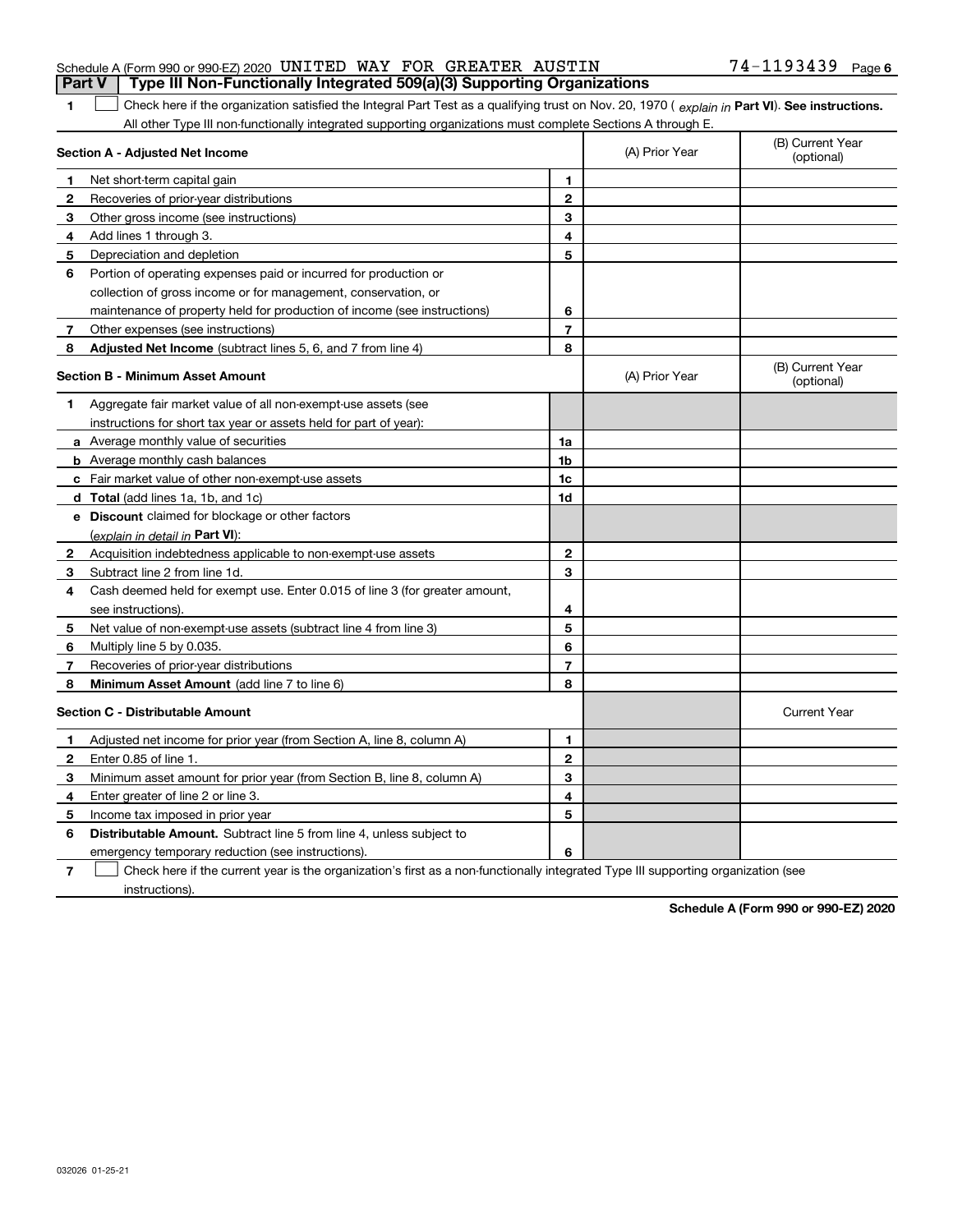### Schedule A (Form 990 or 990-EZ) 2020 <code>UNITED WAY FOR GREATER AUSTIN</code>  $74-1193439$  <code>Page</code>

|    | Type III Non-Functionally Integrated 509(a)(3) Supporting Organizations<br><b>Part V</b><br>(continued) |                             |                                       |              |                                         |  |
|----|---------------------------------------------------------------------------------------------------------|-----------------------------|---------------------------------------|--------------|-----------------------------------------|--|
|    | <b>Section D - Distributions</b>                                                                        |                             |                                       |              | <b>Current Year</b>                     |  |
| 1  | Amounts paid to supported organizations to accomplish exempt purposes                                   |                             |                                       | 1            |                                         |  |
| 2  | Amounts paid to perform activity that directly furthers exempt purposes of supported                    |                             |                                       |              |                                         |  |
|    | organizations, in excess of income from activity                                                        |                             |                                       | $\mathbf{2}$ |                                         |  |
| 3  | Administrative expenses paid to accomplish exempt purposes of supported organizations                   |                             |                                       | 3            |                                         |  |
| 4  | Amounts paid to acquire exempt-use assets                                                               |                             |                                       | 4            |                                         |  |
| 5  | Qualified set-aside amounts (prior IRS approval required - provide details in Part VI)                  |                             |                                       | 5            |                                         |  |
| 6  | Other distributions ( <i>describe in</i> Part VI). See instructions.                                    |                             |                                       | 6            |                                         |  |
| 7  | Total annual distributions. Add lines 1 through 6.                                                      |                             |                                       | 7            |                                         |  |
| 8  | Distributions to attentive supported organizations to which the organization is responsive              |                             |                                       |              |                                         |  |
|    | (provide details in Part VI). See instructions.                                                         |                             |                                       | 8            |                                         |  |
| 9  | Distributable amount for 2020 from Section C, line 6                                                    |                             |                                       | 9            |                                         |  |
| 10 | Line 8 amount divided by line 9 amount                                                                  |                             |                                       | 10           |                                         |  |
|    |                                                                                                         | (i)                         | (ii)                                  |              | (iii)                                   |  |
|    | Section E - Distribution Allocations (see instructions)                                                 | <b>Excess Distributions</b> | <b>Underdistributions</b><br>Pre-2020 |              | <b>Distributable</b><br>Amount for 2020 |  |
| 1  | Distributable amount for 2020 from Section C, line 6                                                    |                             |                                       |              |                                         |  |
| 2  | Underdistributions, if any, for years prior to 2020 (reason-                                            |                             |                                       |              |                                         |  |
|    | able cause required - explain in Part VI). See instructions.                                            |                             |                                       |              |                                         |  |
| 3  | Excess distributions carryover, if any, to 2020                                                         |                             |                                       |              |                                         |  |
|    | <b>a</b> From 2015                                                                                      |                             |                                       |              |                                         |  |
|    | <b>b</b> From 2016                                                                                      |                             |                                       |              |                                         |  |
|    | c From 2017                                                                                             |                             |                                       |              |                                         |  |
|    | <b>d</b> From 2018                                                                                      |                             |                                       |              |                                         |  |
|    | e From 2019                                                                                             |                             |                                       |              |                                         |  |
|    | f Total of lines 3a through 3e                                                                          |                             |                                       |              |                                         |  |
|    | g Applied to underdistributions of prior years                                                          |                             |                                       |              |                                         |  |
|    | <b>h</b> Applied to 2020 distributable amount                                                           |                             |                                       |              |                                         |  |
|    | Carryover from 2015 not applied (see instructions)                                                      |                             |                                       |              |                                         |  |
|    | Remainder. Subtract lines 3g, 3h, and 3i from line 3f.                                                  |                             |                                       |              |                                         |  |
| 4  | Distributions for 2020 from Section D,                                                                  |                             |                                       |              |                                         |  |
|    | line $7:$                                                                                               |                             |                                       |              |                                         |  |
|    | a Applied to underdistributions of prior years                                                          |                             |                                       |              |                                         |  |
|    | <b>b</b> Applied to 2020 distributable amount                                                           |                             |                                       |              |                                         |  |
|    | c Remainder. Subtract lines 4a and 4b from line 4.                                                      |                             |                                       |              |                                         |  |
| 5  | Remaining underdistributions for years prior to 2020, if                                                |                             |                                       |              |                                         |  |
|    | any. Subtract lines 3g and 4a from line 2. For result greater                                           |                             |                                       |              |                                         |  |
|    | than zero, explain in Part VI. See instructions.                                                        |                             |                                       |              |                                         |  |
| 6  | Remaining underdistributions for 2020. Subtract lines 3h                                                |                             |                                       |              |                                         |  |
|    | and 4b from line 1. For result greater than zero, explain in                                            |                             |                                       |              |                                         |  |
|    | Part VI. See instructions.                                                                              |                             |                                       |              |                                         |  |
| 7  | Excess distributions carryover to 2021. Add lines 3j                                                    |                             |                                       |              |                                         |  |
|    | and 4c.                                                                                                 |                             |                                       |              |                                         |  |
| 8  | Breakdown of line 7:                                                                                    |                             |                                       |              |                                         |  |
|    | a Excess from 2016                                                                                      |                             |                                       |              |                                         |  |
|    | <b>b</b> Excess from 2017                                                                               |                             |                                       |              |                                         |  |
|    | c Excess from 2018                                                                                      |                             |                                       |              |                                         |  |
|    | d Excess from 2019                                                                                      |                             |                                       |              |                                         |  |
|    | e Excess from 2020                                                                                      |                             |                                       |              |                                         |  |
|    |                                                                                                         |                             |                                       |              |                                         |  |

**Schedule A (Form 990 or 990-EZ) 2020**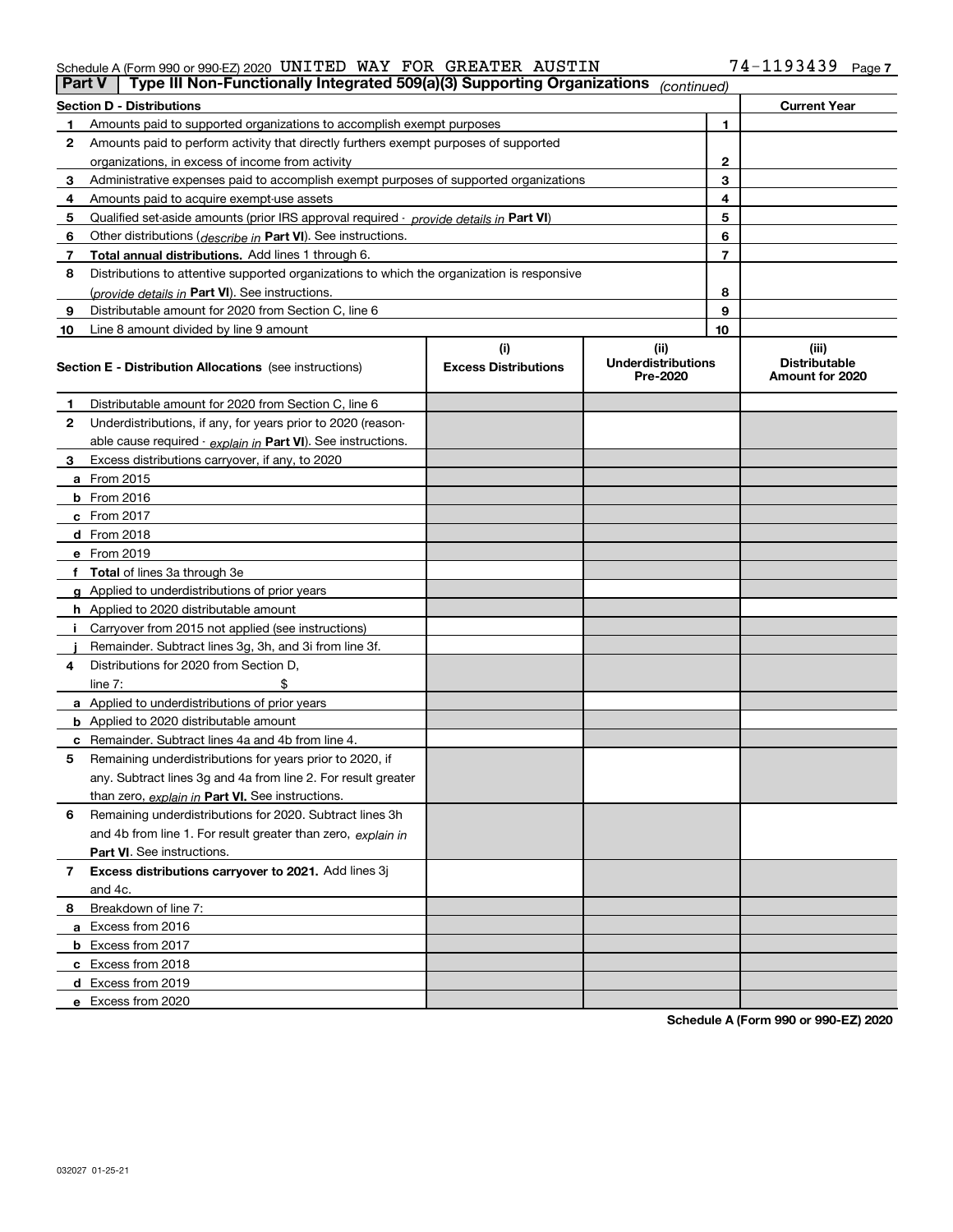|                | Schedule A (Form 990 or 990-EZ) 2020 UNITED WAY FOR GREATER AUSTIN                                                                                                                                                                                                                                                                                                                                                                                                                                                                                                                          |  | 74-1193439 Page 8 |
|----------------|---------------------------------------------------------------------------------------------------------------------------------------------------------------------------------------------------------------------------------------------------------------------------------------------------------------------------------------------------------------------------------------------------------------------------------------------------------------------------------------------------------------------------------------------------------------------------------------------|--|-------------------|
| <b>Part VI</b> | Supplemental Information. Provide the explanations required by Part II, line 10; Part II, line 17a or 17b; Part III, line 12;<br>Part IV, Section A, lines 1, 2, 3b, 3c, 4b, 4c, 5a, 6, 9a, 9b, 9c, 11a, 11b, and 11c; Part IV, Section B, lines 1 and 2; Part IV, Section C,<br>line 1; Part IV, Section D, lines 2 and 3; Part IV, Section E, lines 1c, 2a, 2b, 3a, and 3b; Part V, line 1; Part V, Section B, line 1e; Part V,<br>Section D, lines 5, 6, and 8; and Part V, Section E, lines 2, 5, and 6. Also complete this part for any additional information.<br>(See instructions.) |  |                   |
|                |                                                                                                                                                                                                                                                                                                                                                                                                                                                                                                                                                                                             |  |                   |
|                |                                                                                                                                                                                                                                                                                                                                                                                                                                                                                                                                                                                             |  |                   |
|                |                                                                                                                                                                                                                                                                                                                                                                                                                                                                                                                                                                                             |  |                   |
|                |                                                                                                                                                                                                                                                                                                                                                                                                                                                                                                                                                                                             |  |                   |
|                |                                                                                                                                                                                                                                                                                                                                                                                                                                                                                                                                                                                             |  |                   |
|                |                                                                                                                                                                                                                                                                                                                                                                                                                                                                                                                                                                                             |  |                   |
|                |                                                                                                                                                                                                                                                                                                                                                                                                                                                                                                                                                                                             |  |                   |
|                |                                                                                                                                                                                                                                                                                                                                                                                                                                                                                                                                                                                             |  |                   |
|                |                                                                                                                                                                                                                                                                                                                                                                                                                                                                                                                                                                                             |  |                   |
|                |                                                                                                                                                                                                                                                                                                                                                                                                                                                                                                                                                                                             |  |                   |
|                |                                                                                                                                                                                                                                                                                                                                                                                                                                                                                                                                                                                             |  |                   |
|                |                                                                                                                                                                                                                                                                                                                                                                                                                                                                                                                                                                                             |  |                   |
|                |                                                                                                                                                                                                                                                                                                                                                                                                                                                                                                                                                                                             |  |                   |
|                |                                                                                                                                                                                                                                                                                                                                                                                                                                                                                                                                                                                             |  |                   |
|                |                                                                                                                                                                                                                                                                                                                                                                                                                                                                                                                                                                                             |  |                   |
|                |                                                                                                                                                                                                                                                                                                                                                                                                                                                                                                                                                                                             |  |                   |
|                |                                                                                                                                                                                                                                                                                                                                                                                                                                                                                                                                                                                             |  |                   |
|                |                                                                                                                                                                                                                                                                                                                                                                                                                                                                                                                                                                                             |  |                   |
|                |                                                                                                                                                                                                                                                                                                                                                                                                                                                                                                                                                                                             |  |                   |
|                |                                                                                                                                                                                                                                                                                                                                                                                                                                                                                                                                                                                             |  |                   |
|                |                                                                                                                                                                                                                                                                                                                                                                                                                                                                                                                                                                                             |  |                   |
|                |                                                                                                                                                                                                                                                                                                                                                                                                                                                                                                                                                                                             |  |                   |
|                |                                                                                                                                                                                                                                                                                                                                                                                                                                                                                                                                                                                             |  |                   |
|                |                                                                                                                                                                                                                                                                                                                                                                                                                                                                                                                                                                                             |  |                   |
|                |                                                                                                                                                                                                                                                                                                                                                                                                                                                                                                                                                                                             |  |                   |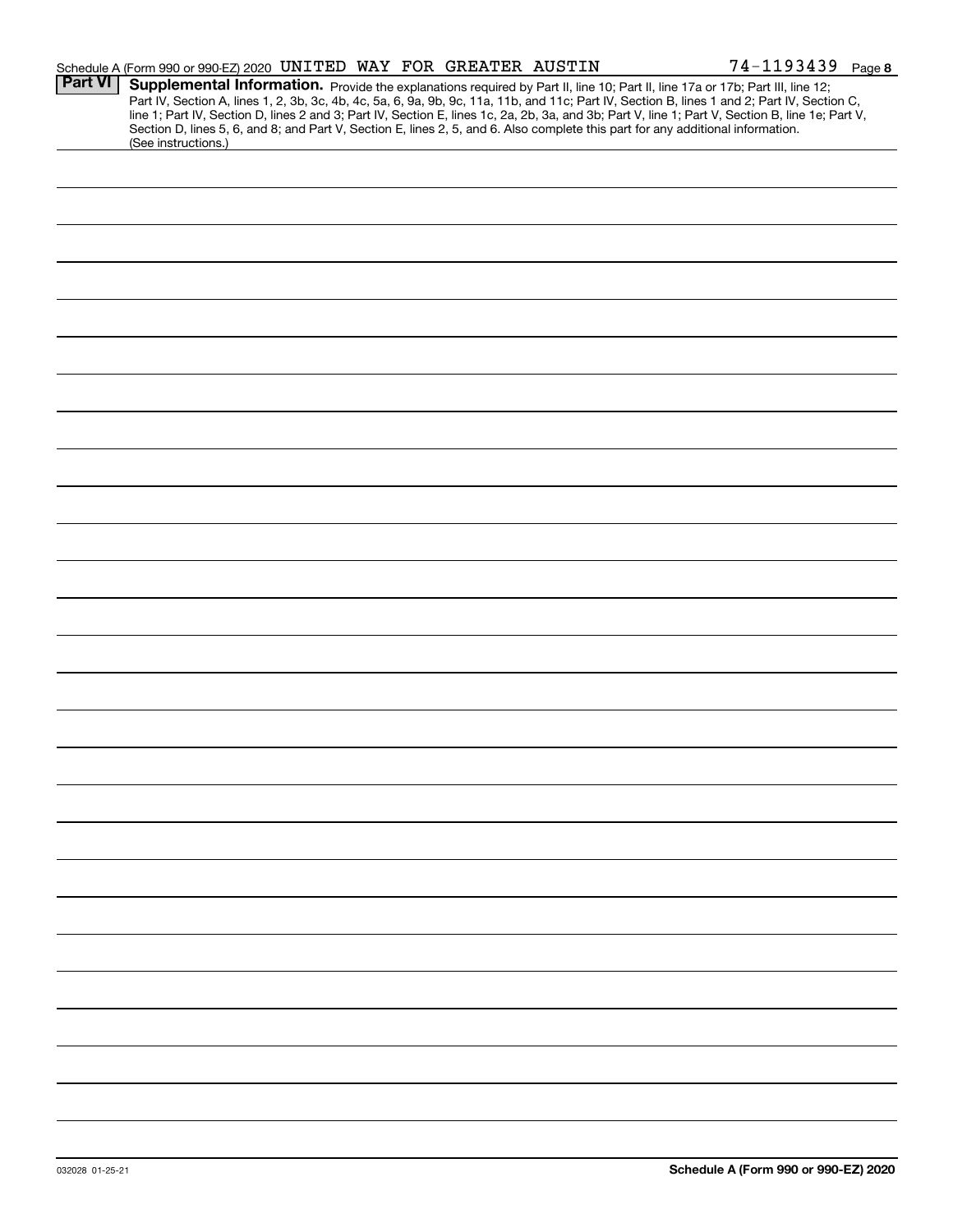Department of the Treasury Internal Revenue Service **(Form 990, 990-EZ, or 990-PF)**

Name of the organization

### \*\* PUBLIC DISCLOSURE COPY \*\*

# **Schedule B Schedule of Contributors**

**| Attach to Form 990, Form 990-EZ, or Form 990-PF. | Go to www.irs.gov/Form990 for the latest information.** OMB No. 1545-0047

**2020**

**Employer identification number**

|  |  | 93 | 4 |  |  |
|--|--|----|---|--|--|
|  |  |    |   |  |  |

| <b>TVALLIC OF LITE OF GALILLE AND</b> |  |                               |  |
|---------------------------------------|--|-------------------------------|--|
|                                       |  | UNITED WAY FOR GREATER AUSTIN |  |
| <b>Organization type (check one):</b> |  |                               |  |

| Filers of:         | Section:                                                                  |
|--------------------|---------------------------------------------------------------------------|
| Form 990 or 990-EZ | $\lfloor x \rfloor$ 501(c)( 3) (enter number) organization                |
|                    | 4947(a)(1) nonexempt charitable trust not treated as a private foundation |
|                    | 527 political organization                                                |
| Form 990-PF        | 501(c)(3) exempt private foundation                                       |
|                    | 4947(a)(1) nonexempt charitable trust treated as a private foundation     |
|                    | 501(c)(3) taxable private foundation                                      |

Check if your organization is covered by the **General Rule** or a **Special Rule. Note:**  Only a section 501(c)(7), (8), or (10) organization can check boxes for both the General Rule and a Special Rule. See instructions.

#### **General Rule**

 $\mathcal{L}^{\text{max}}$ 

For an organization filing Form 990, 990-EZ, or 990-PF that received, during the year, contributions totaling \$5,000 or more (in money or property) from any one contributor. Complete Parts I and II. See instructions for determining a contributor's total contributions.

#### **Special Rules**

any one contributor, during the year, total contributions of the greater of  $\,$  (1) \$5,000; or **(2)** 2% of the amount on (i) Form 990, Part VIII, line 1h;  $\boxed{\textbf{X}}$  For an organization described in section 501(c)(3) filing Form 990 or 990-EZ that met the 33 1/3% support test of the regulations under sections 509(a)(1) and 170(b)(1)(A)(vi), that checked Schedule A (Form 990 or 990-EZ), Part II, line 13, 16a, or 16b, and that received from or (ii) Form 990-EZ, line 1. Complete Parts I and II.

For an organization described in section 501(c)(7), (8), or (10) filing Form 990 or 990-EZ that received from any one contributor, during the year, total contributions of more than \$1,000 exclusively for religious, charitable, scientific, literary, or educational purposes, or for the prevention of cruelty to children or animals. Complete Parts I (entering "N/A" in column (b) instead of the contributor name and address), II, and III.  $\mathcal{L}^{\text{max}}$ 

purpose. Don't complete any of the parts unless the **General Rule** applies to this organization because it received *nonexclusively* year, contributions <sub>exclusively</sub> for religious, charitable, etc., purposes, but no such contributions totaled more than \$1,000. If this box is checked, enter here the total contributions that were received during the year for an  $\;$ exclusively religious, charitable, etc., For an organization described in section 501(c)(7), (8), or (10) filing Form 990 or 990-EZ that received from any one contributor, during the religious, charitable, etc., contributions totaling \$5,000 or more during the year  $\Box$ — $\Box$   $\Box$  $\mathcal{L}^{\text{max}}$ 

**Caution:**  An organization that isn't covered by the General Rule and/or the Special Rules doesn't file Schedule B (Form 990, 990-EZ, or 990-PF),  **must** but it answer "No" on Part IV, line 2, of its Form 990; or check the box on line H of its Form 990-EZ or on its Form 990-PF, Part I, line 2, to certify that it doesn't meet the filing requirements of Schedule B (Form 990, 990-EZ, or 990-PF).

**For Paperwork Reduction Act Notice, see the instructions for Form 990, 990-EZ, or 990-PF. Schedule B (Form 990, 990-EZ, or 990-PF) (2020)** LHA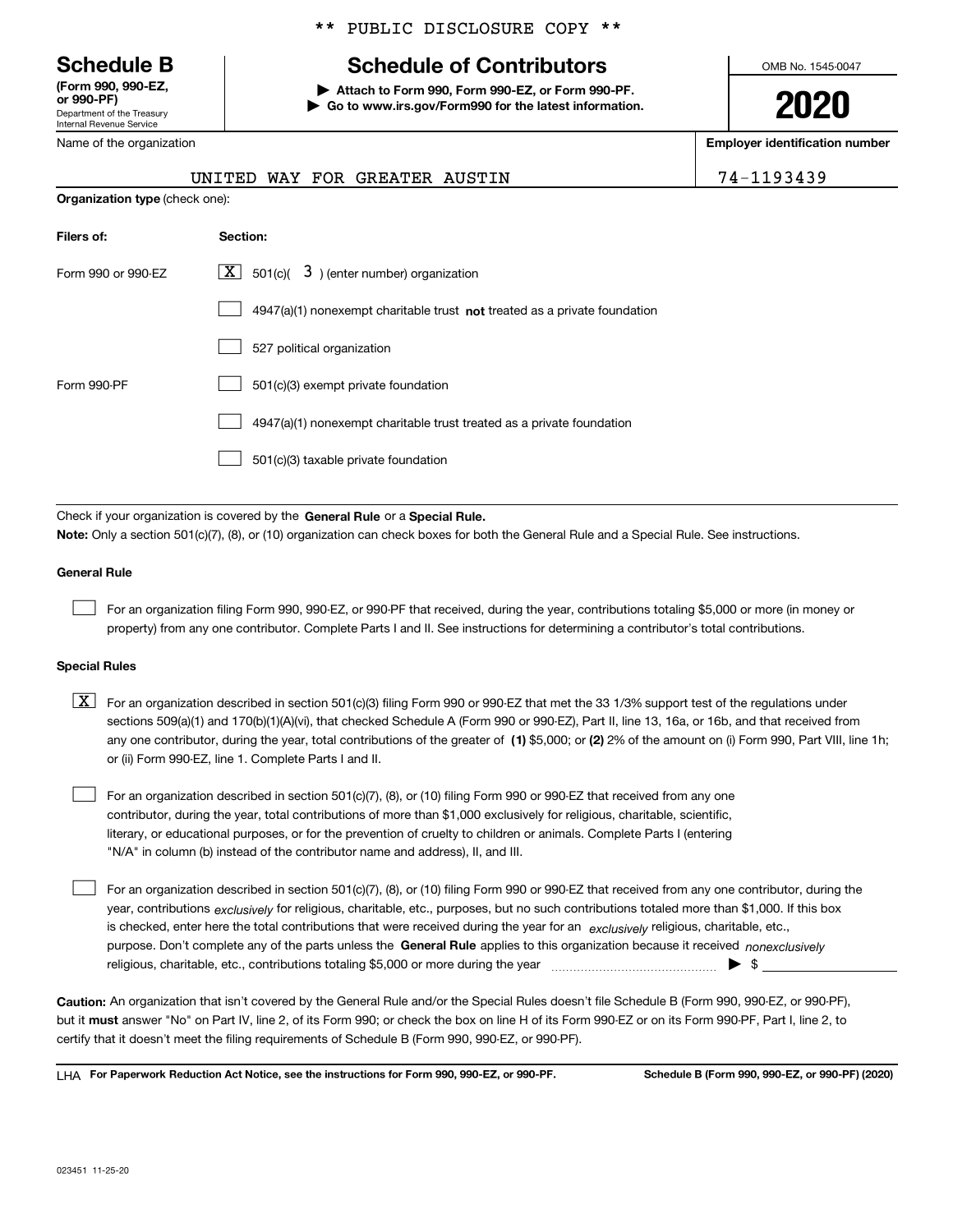**Employer identification number**

**(d)**

# UNITED WAY FOR GREATER AUSTIN 74-1193439

**(a) No.(b) Name, address, and ZIP + 4 (c)** Chedule B (Form 990, 990-EZ, or 990-PF) (2020)<br>
lame of organization<br> **24 - 1193439**<br> **24 - 1193439**<br> **24 - 1193439**<br> **24 - 1193439** 

| No.        | Name, address, and ZIP + 4        | <b>Total contributions</b>        | Type of contribution                                                                                                              |
|------------|-----------------------------------|-----------------------------------|-----------------------------------------------------------------------------------------------------------------------------------|
| 1          |                                   | 1,026,772.<br>\$                  | $\boxed{\text{X}}$<br>Person<br>$\boxed{\text{X}}$<br>Payroll<br>Noncash<br>(Complete Part II for<br>noncash contributions.)      |
| (a)<br>No. | (b)<br>Name, address, and ZIP + 4 | (c)<br><b>Total contributions</b> | (d)<br>Type of contribution                                                                                                       |
| 2          |                                   | 1,024,971.<br>$\frac{1}{2}$       | $\boxed{\text{X}}$<br>Person<br>$\boxed{\text{X}}$<br>Payroll<br>Noncash<br>(Complete Part II for<br>noncash contributions.)      |
| (a)<br>No. | (b)<br>Name, address, and ZIP + 4 | (c)<br><b>Total contributions</b> | (d)<br>Type of contribution                                                                                                       |
| 3          |                                   | 995,000.<br>$$\mathbb{S}$$        | $\vert$ X<br>Person<br>Payroll<br>Noncash<br>(Complete Part II for<br>noncash contributions.)                                     |
| (a)<br>No. | (b)<br>Name, address, and ZIP + 4 | (c)<br><b>Total contributions</b> | (d)<br>Type of contribution                                                                                                       |
| 4          |                                   | 615,013.<br>\$                    | $\vert$ X<br>Person<br>Payroll<br>Noncash<br>(Complete Part II for<br>noncash contributions.)                                     |
| (a)<br>No. | (b)<br>Name, address, and ZIP + 4 | (c)<br><b>Total contributions</b> | (d)<br>Type of contribution                                                                                                       |
| 5          |                                   | 622,090.<br>\$                    | $\overline{\mathbf{X}}$<br>Person<br>$\boxed{\text{X}}$<br>Payroll<br>Noncash<br>(Complete Part II for<br>noncash contributions.) |
| (a)<br>No. | (b)<br>Name, address, and ZIP + 4 | (c)<br><b>Total contributions</b> | (d)<br>Type of contribution                                                                                                       |
| 6          |                                   |                                   | $\boxed{\text{X}}$<br>Person<br>Payroll                                                                                           |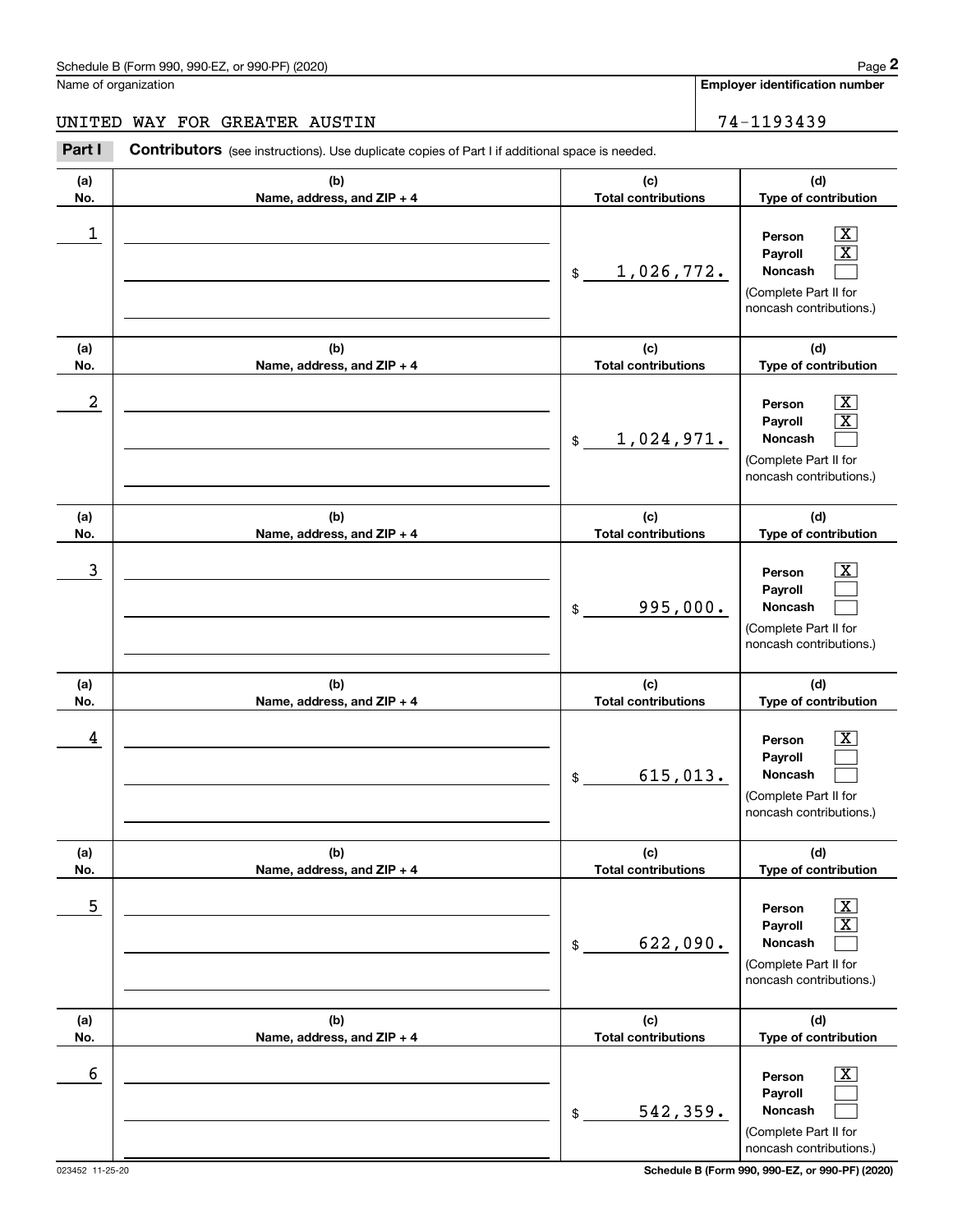**Employer identification number**

**(d)**

 $\mathcal{L}^{\text{max}}$  X  $\mathcal{L}^{\text{max}}$ 

 $\mathcal{L}^{\text{max}}$  $\mathcal{L}^{\text{max}}$  $\mathcal{L}^{\text{max}}$ 

 $\Box$ 

**(d)**

**(d)**

**(a) No.(b) Name, address, and ZIP + 4 (c) Total contributions Type of contribution Person PayrollNoncash (a)No.(b)Name, address, and ZIP + 4 (c) Total contributions Type of contribution PersonPayrollNoncash (a)No.(b)Name, address, and ZIP + 4 (c) Total contributions Type of contribution Person(a)No.(b)Name, address, and ZIP + 4 (c)Total contributions** Name of organization Contributors (see instructions). Use duplicate copies of Part I if additional space is needed. \$(Complete Part II for noncash contributions.) \$(Complete Part II for noncash contributions.) \$Chedule B (Form 990, 990-EZ, or 990-PF) (2020)<br>Iame of organization<br>**2Part I 2Part I Contributors** (see instructions). Use duplicate copies of Part I if additional space is needed. 7 556,110. UNITED WAY FOR GREATER AUSTIN 74-1193439

|            |                                   | \$                                | Payroll<br>Noncash<br>(Complete Part II for<br>noncash contributions.)                  |
|------------|-----------------------------------|-----------------------------------|-----------------------------------------------------------------------------------------|
| (a)<br>No. | (b)<br>Name, address, and ZIP + 4 | (c)<br><b>Total contributions</b> | (d)<br>Type of contribution                                                             |
|            |                                   | \$                                | Person<br>Payroll<br>Noncash<br>(Complete Part II for<br>noncash contributions.)        |
| (a)<br>No. | (b)<br>Name, address, and ZIP + 4 | (c)<br><b>Total contributions</b> | (d)<br>Type of contribution                                                             |
|            |                                   | \$                                | Person<br>Payroll<br><b>Noncash</b><br>(Complete Part II for<br>noncash contributions.) |
| (a)<br>No. | (b)<br>Name, address, and ZIP + 4 | (c)<br><b>Total contributions</b> | (d)<br>Type of contribution                                                             |
|            |                                   | \$                                | Person<br>Payroll<br>Noncash<br>(Complete Part II for<br>noncash contributions.)        |

023452 11-25-20 **Schedule B (Form 990, 990-EZ, or 990-PF) (2020)**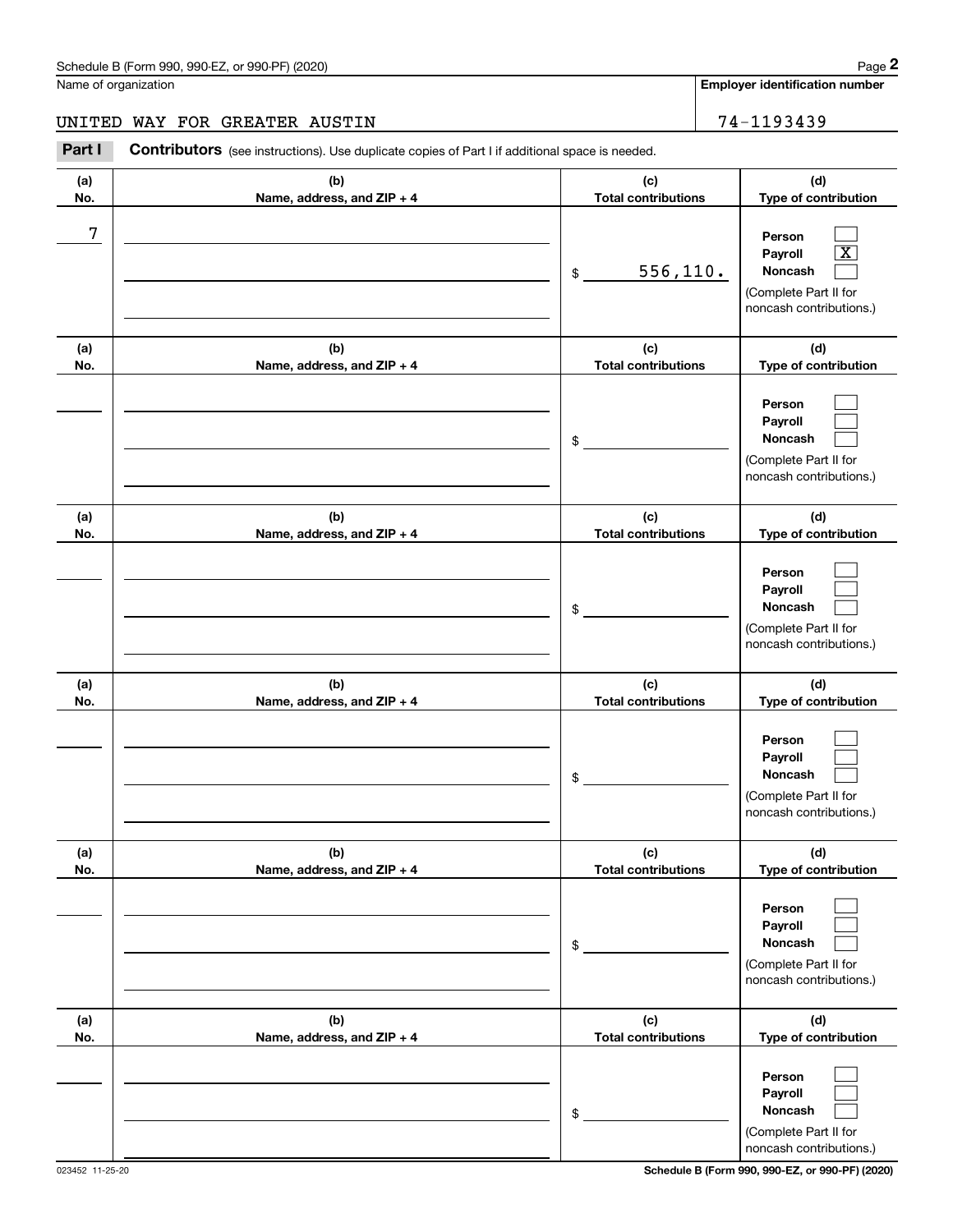Name of organization

**Employer identification number**

UNITED WAY FOR GREATER AUSTIN 74-1193439

Chedule B (Form 990, 990-EZ, or 990-PF) (2020)<br> **2020 Alame of organization**<br> **3Part II if additional space is needed.**<br> **24-1193439**<br> **14-1193439** 

| (a)<br>No.<br>from<br>Part I | (b)<br>Description of noncash property given | (c)<br>FMV (or estimate)<br>(See instructions.) | (d)<br>Date received |
|------------------------------|----------------------------------------------|-------------------------------------------------|----------------------|
|                              |                                              |                                                 |                      |
|                              |                                              | \$                                              |                      |
| (a)<br>No.<br>from<br>Part I | (b)<br>Description of noncash property given | (c)<br>FMV (or estimate)<br>(See instructions.) | (d)<br>Date received |
|                              |                                              |                                                 |                      |
|                              |                                              | \$                                              |                      |
| (a)<br>No.<br>from<br>Part I | (b)<br>Description of noncash property given | (c)<br>FMV (or estimate)<br>(See instructions.) | (d)<br>Date received |
|                              |                                              |                                                 |                      |
|                              |                                              | \$                                              |                      |
| (a)<br>No.<br>from<br>Part I | (b)<br>Description of noncash property given | (c)<br>FMV (or estimate)<br>(See instructions.) | (d)<br>Date received |
|                              |                                              |                                                 |                      |
|                              |                                              | \$                                              |                      |
| (a)<br>No.<br>from<br>Part I | (b)<br>Description of noncash property given | (c)<br>FMV (or estimate)<br>(See instructions.) | (d)<br>Date received |
|                              |                                              |                                                 |                      |
|                              |                                              | \$                                              |                      |
| (a)<br>No.<br>from<br>Part I | (b)<br>Description of noncash property given | (c)<br>FMV (or estimate)<br>(See instructions.) | (d)<br>Date received |
|                              |                                              |                                                 |                      |
|                              |                                              | \$                                              |                      |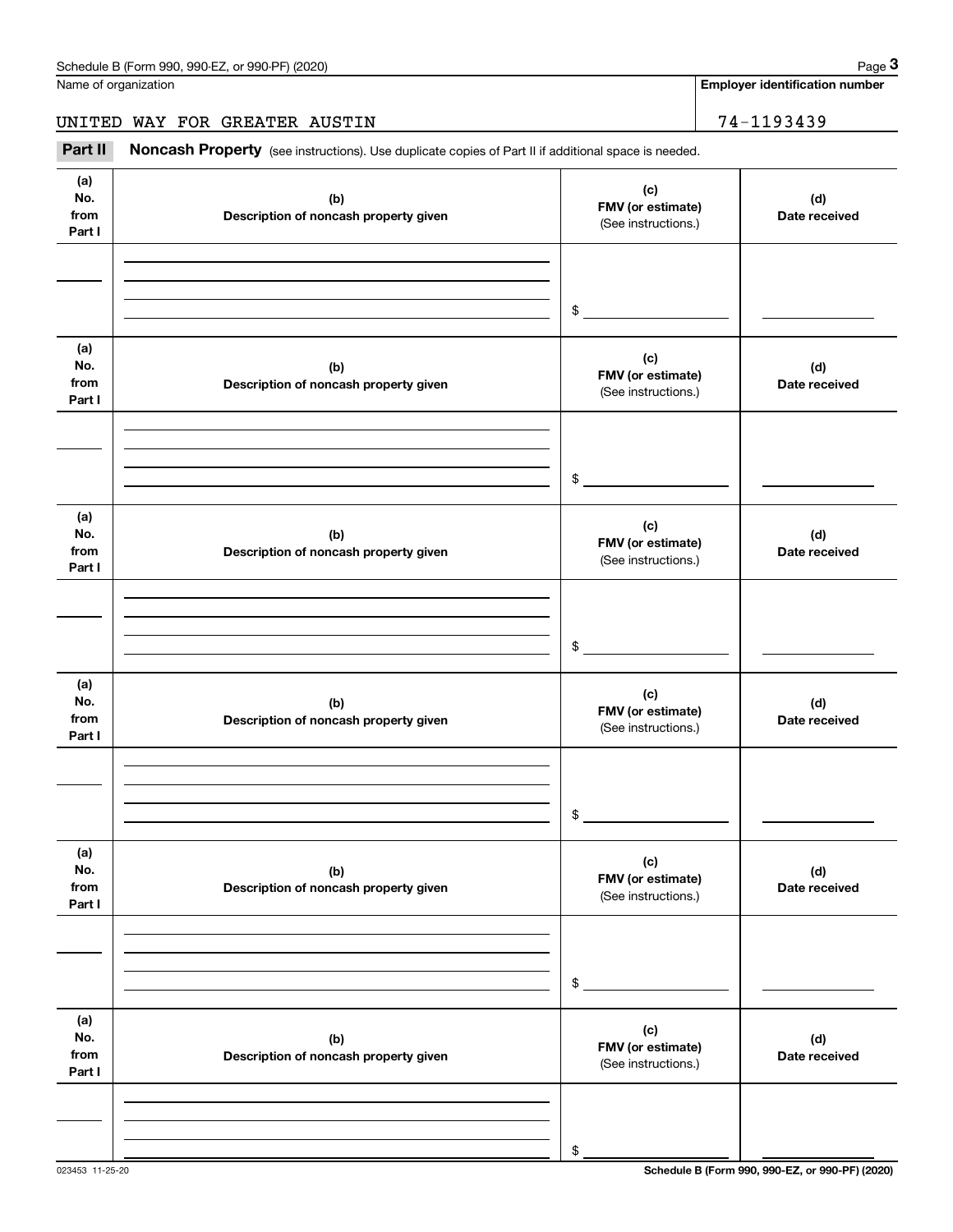|                 | Schedule B (Form 990, 990-EZ, or 990-PF) (2020)                                                                                                                                                                                                                                                 |                      | Page 4                                                                                                                                                         |  |  |  |  |  |
|-----------------|-------------------------------------------------------------------------------------------------------------------------------------------------------------------------------------------------------------------------------------------------------------------------------------------------|----------------------|----------------------------------------------------------------------------------------------------------------------------------------------------------------|--|--|--|--|--|
|                 | Name of organization                                                                                                                                                                                                                                                                            |                      | <b>Employer identification number</b>                                                                                                                          |  |  |  |  |  |
| UNITED          | WAY FOR GREATER AUSTIN                                                                                                                                                                                                                                                                          |                      | 74-1193439                                                                                                                                                     |  |  |  |  |  |
| Part III        |                                                                                                                                                                                                                                                                                                 |                      | Exclusively religious, charitable, etc., contributions to organizations described in section 501(c)(7), (8), or (10) that total more than \$1,000 for the year |  |  |  |  |  |
|                 | from any one contributor. Complete columns (a) through (e) and the following line entry. For organizations<br>completing Part III, enter the total of exclusively religious, charitable, etc., contributions of \$1,000 or less for the year. (Enter this info. once.) $\blacktriangleright$ \$ |                      |                                                                                                                                                                |  |  |  |  |  |
|                 | Use duplicate copies of Part III if additional space is needed.                                                                                                                                                                                                                                 |                      |                                                                                                                                                                |  |  |  |  |  |
| (a) No.<br>from | (b) Purpose of gift                                                                                                                                                                                                                                                                             | (c) Use of gift      | (d) Description of how gift is held                                                                                                                            |  |  |  |  |  |
| Part I          |                                                                                                                                                                                                                                                                                                 |                      |                                                                                                                                                                |  |  |  |  |  |
|                 |                                                                                                                                                                                                                                                                                                 |                      |                                                                                                                                                                |  |  |  |  |  |
|                 |                                                                                                                                                                                                                                                                                                 |                      |                                                                                                                                                                |  |  |  |  |  |
|                 |                                                                                                                                                                                                                                                                                                 |                      |                                                                                                                                                                |  |  |  |  |  |
|                 |                                                                                                                                                                                                                                                                                                 | (e) Transfer of gift |                                                                                                                                                                |  |  |  |  |  |
|                 | Transferee's name, address, and ZIP + 4                                                                                                                                                                                                                                                         |                      | Relationship of transferor to transferee                                                                                                                       |  |  |  |  |  |
|                 |                                                                                                                                                                                                                                                                                                 |                      |                                                                                                                                                                |  |  |  |  |  |
|                 |                                                                                                                                                                                                                                                                                                 |                      |                                                                                                                                                                |  |  |  |  |  |
|                 |                                                                                                                                                                                                                                                                                                 |                      |                                                                                                                                                                |  |  |  |  |  |
| (a) No.<br>from |                                                                                                                                                                                                                                                                                                 |                      |                                                                                                                                                                |  |  |  |  |  |
| Part I          | (b) Purpose of gift                                                                                                                                                                                                                                                                             | (c) Use of gift      | (d) Description of how gift is held                                                                                                                            |  |  |  |  |  |
|                 |                                                                                                                                                                                                                                                                                                 |                      |                                                                                                                                                                |  |  |  |  |  |
|                 |                                                                                                                                                                                                                                                                                                 |                      |                                                                                                                                                                |  |  |  |  |  |
|                 |                                                                                                                                                                                                                                                                                                 |                      |                                                                                                                                                                |  |  |  |  |  |
|                 | (e) Transfer of gift                                                                                                                                                                                                                                                                            |                      |                                                                                                                                                                |  |  |  |  |  |
|                 | Transferee's name, address, and ZIP + 4                                                                                                                                                                                                                                                         |                      | Relationship of transferor to transferee                                                                                                                       |  |  |  |  |  |
|                 |                                                                                                                                                                                                                                                                                                 |                      |                                                                                                                                                                |  |  |  |  |  |
|                 |                                                                                                                                                                                                                                                                                                 |                      |                                                                                                                                                                |  |  |  |  |  |
|                 |                                                                                                                                                                                                                                                                                                 |                      |                                                                                                                                                                |  |  |  |  |  |
| (a) No.         |                                                                                                                                                                                                                                                                                                 |                      |                                                                                                                                                                |  |  |  |  |  |
| from<br>Part I  | (b) Purpose of gift                                                                                                                                                                                                                                                                             | (c) Use of gift      | (d) Description of how gift is held                                                                                                                            |  |  |  |  |  |
|                 |                                                                                                                                                                                                                                                                                                 |                      |                                                                                                                                                                |  |  |  |  |  |
|                 |                                                                                                                                                                                                                                                                                                 |                      |                                                                                                                                                                |  |  |  |  |  |
|                 |                                                                                                                                                                                                                                                                                                 |                      |                                                                                                                                                                |  |  |  |  |  |
|                 |                                                                                                                                                                                                                                                                                                 | (e) Transfer of gift |                                                                                                                                                                |  |  |  |  |  |
|                 | Transferee's name, address, and ZIP + 4                                                                                                                                                                                                                                                         |                      | Relationship of transferor to transferee                                                                                                                       |  |  |  |  |  |
|                 |                                                                                                                                                                                                                                                                                                 |                      |                                                                                                                                                                |  |  |  |  |  |
|                 |                                                                                                                                                                                                                                                                                                 |                      |                                                                                                                                                                |  |  |  |  |  |
|                 |                                                                                                                                                                                                                                                                                                 |                      |                                                                                                                                                                |  |  |  |  |  |
| (a) No.<br>from |                                                                                                                                                                                                                                                                                                 |                      |                                                                                                                                                                |  |  |  |  |  |
| Part I          | (b) Purpose of gift                                                                                                                                                                                                                                                                             | (c) Use of gift      | (d) Description of how gift is held                                                                                                                            |  |  |  |  |  |
|                 |                                                                                                                                                                                                                                                                                                 |                      |                                                                                                                                                                |  |  |  |  |  |
|                 |                                                                                                                                                                                                                                                                                                 |                      |                                                                                                                                                                |  |  |  |  |  |
|                 |                                                                                                                                                                                                                                                                                                 |                      |                                                                                                                                                                |  |  |  |  |  |
|                 | (e) Transfer of gift                                                                                                                                                                                                                                                                            |                      |                                                                                                                                                                |  |  |  |  |  |
|                 | Transferee's name, address, and ZIP + 4                                                                                                                                                                                                                                                         |                      | Relationship of transferor to transferee                                                                                                                       |  |  |  |  |  |
|                 |                                                                                                                                                                                                                                                                                                 |                      |                                                                                                                                                                |  |  |  |  |  |
|                 |                                                                                                                                                                                                                                                                                                 |                      |                                                                                                                                                                |  |  |  |  |  |
|                 |                                                                                                                                                                                                                                                                                                 |                      |                                                                                                                                                                |  |  |  |  |  |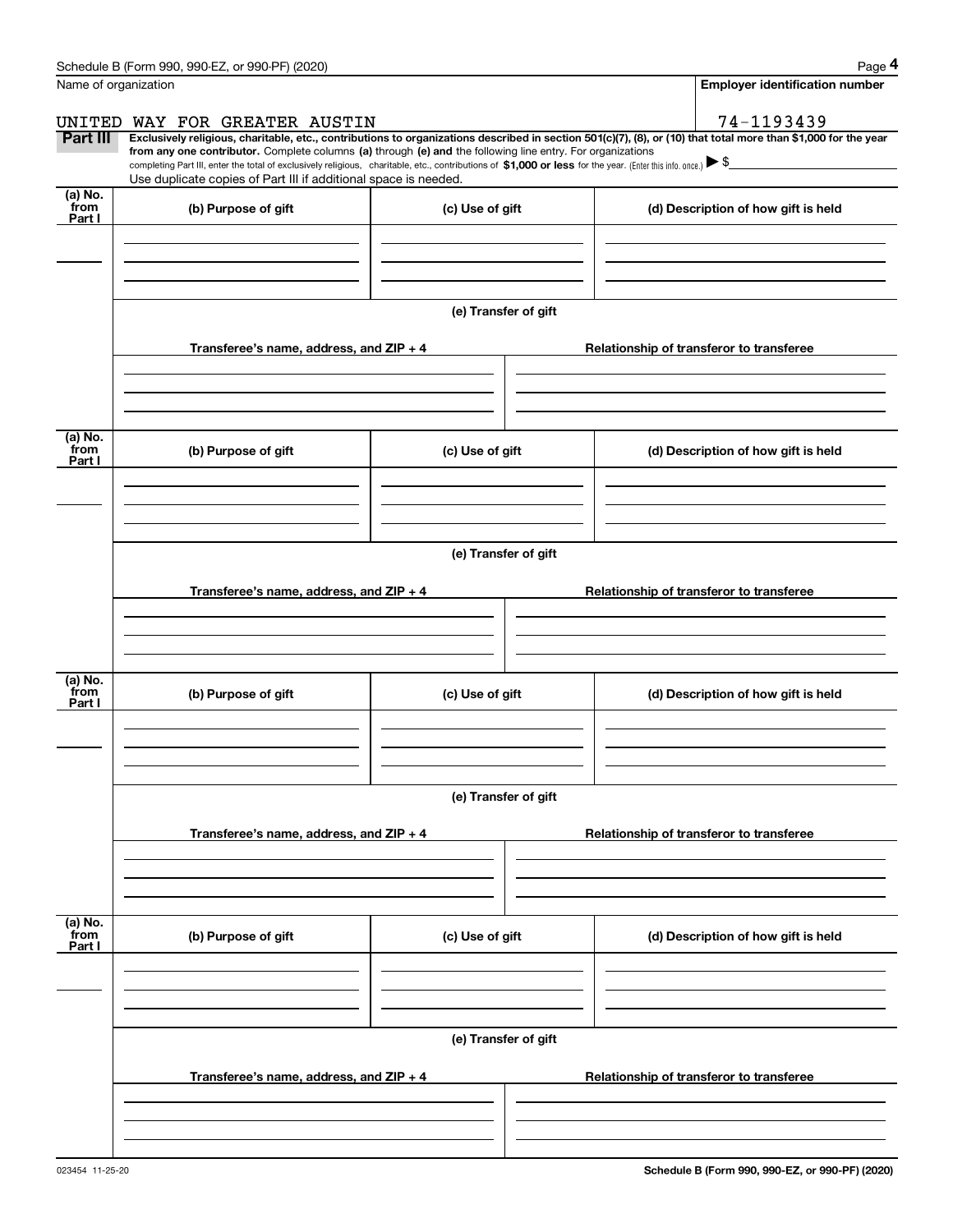| <b>SCHEDULE D</b> |  |
|-------------------|--|
|-------------------|--|

| (Form 990) |  |
|------------|--|
|------------|--|

# **SCHEDULE D Supplemental Financial Statements**

(Form 990)<br>
Pepartment of the Treasury<br>
Department of the Treasury<br>
Department of the Treasury<br>
Department of the Treasury<br> **Co to www.irs.gov/Form990 for instructions and the latest information.**<br> **Co to www.irs.gov/Form9** 



Department of the Treasury Internal Revenue Service

**Name of the organization Employer identification number**

|  | 74-1193439 |  |  |  |  |  |
|--|------------|--|--|--|--|--|
|  |            |  |  |  |  |  |
|  |            |  |  |  |  |  |

|         | UNITED WAY FOR GREATER AUSTIN                                                                                                                                                                                                 | 74-1193439                                         |
|---------|-------------------------------------------------------------------------------------------------------------------------------------------------------------------------------------------------------------------------------|----------------------------------------------------|
| Part I  | Organizations Maintaining Donor Advised Funds or Other Similar Funds or Accounts. Complete if the                                                                                                                             |                                                    |
|         | organization answered "Yes" on Form 990, Part IV, line 6.                                                                                                                                                                     |                                                    |
|         | (a) Donor advised funds                                                                                                                                                                                                       | (b) Funds and other accounts                       |
| 1       |                                                                                                                                                                                                                               |                                                    |
| 2       | Aggregate value of contributions to (during year)                                                                                                                                                                             |                                                    |
| з       |                                                                                                                                                                                                                               |                                                    |
| 4       |                                                                                                                                                                                                                               |                                                    |
| 5       | Did the organization inform all donors and donor advisors in writing that the assets held in donor advised funds                                                                                                              |                                                    |
|         |                                                                                                                                                                                                                               | Yes<br>No                                          |
| 6       | Did the organization inform all grantees, donors, and donor advisors in writing that grant funds can be used only                                                                                                             |                                                    |
|         | for charitable purposes and not for the benefit of the donor or donor advisor, or for any other purpose conferring                                                                                                            |                                                    |
|         |                                                                                                                                                                                                                               | Yes                                                |
| Part II | impermissible private benefit?<br>Conservation Easements. Complete if the organization answered "Yes" on Form 990, Part IV, line 7.                                                                                           | No                                                 |
|         |                                                                                                                                                                                                                               |                                                    |
| 1       | Purpose(s) of conservation easements held by the organization (check all that apply).                                                                                                                                         |                                                    |
|         | Preservation of land for public use (for example, recreation or education)                                                                                                                                                    | Preservation of a historically important land area |
|         | Protection of natural habitat                                                                                                                                                                                                 | Preservation of a certified historic structure     |
|         | Preservation of open space                                                                                                                                                                                                    |                                                    |
| 2       | Complete lines 2a through 2d if the organization held a qualified conservation contribution in the form of a conservation easement on the last                                                                                |                                                    |
|         | day of the tax year.                                                                                                                                                                                                          | Held at the End of the Tax Year                    |
| а       |                                                                                                                                                                                                                               | 2a                                                 |
| b       | Total acreage restricted by conservation easements                                                                                                                                                                            | 2b                                                 |
|         |                                                                                                                                                                                                                               | 2c                                                 |
| d       | Number of conservation easements included in (c) acquired after 7/25/06, and not on a historic structure                                                                                                                      |                                                    |
|         | listed in the National Register [111] Marshall Register [11] Marshall Register [11] Marshall Register [11] Marshall Register [11] Marshall Register [11] Marshall Register [11] Marshall Register [11] Marshall Register [11] | 2d                                                 |
| 3       | Number of conservation easements modified, transferred, released, extinguished, or terminated by the organization during the tax                                                                                              |                                                    |
|         | year                                                                                                                                                                                                                          |                                                    |
| 4       | Number of states where property subject to conservation easement is located >                                                                                                                                                 |                                                    |
| 5       | Does the organization have a written policy regarding the periodic monitoring, inspection, handling of                                                                                                                        |                                                    |
|         | violations, and enforcement of the conservation easements it holds?                                                                                                                                                           | Yes<br>No                                          |
| 6       | Staff and volunteer hours devoted to monitoring, inspecting, handling of violations, and enforcing conservation easements during the year                                                                                     |                                                    |
|         |                                                                                                                                                                                                                               |                                                    |
| 7       | Amount of expenses incurred in monitoring, inspecting, handling of violations, and enforcing conservation easements during the year                                                                                           |                                                    |
|         | $\blacktriangleright$ s                                                                                                                                                                                                       |                                                    |
| 8       | Does each conservation easement reported on line 2(d) above satisfy the requirements of section 170(h)(4)(B)(i)                                                                                                               |                                                    |
|         | and section $170(h)(4)(B)(ii)?$                                                                                                                                                                                               | Yes<br>No                                          |
| 9       | In Part XIII, describe how the organization reports conservation easements in its revenue and expense statement and                                                                                                           |                                                    |
|         | balance sheet, and include, if applicable, the text of the footnote to the organization's financial statements that describes the                                                                                             |                                                    |
|         | organization's accounting for conservation easements.                                                                                                                                                                         |                                                    |
|         | Organizations Maintaining Collections of Art, Historical Treasures, or Other Similar Assets.<br>Part III                                                                                                                      |                                                    |
|         | Complete if the organization answered "Yes" on Form 990, Part IV, line 8.                                                                                                                                                     |                                                    |
|         | 1a If the organization elected, as permitted under FASB ASC 958, not to report in its revenue statement and balance sheet works                                                                                               |                                                    |
|         | of art, historical treasures, or other similar assets held for public exhibition, education, or research in furtherance of public                                                                                             |                                                    |
|         | service, provide in Part XIII the text of the footnote to its financial statements that describes these items.                                                                                                                |                                                    |
| b       | If the organization elected, as permitted under FASB ASC 958, to report in its revenue statement and balance sheet works of                                                                                                   |                                                    |
|         | art, historical treasures, or other similar assets held for public exhibition, education, or research in furtherance of public service,                                                                                       |                                                    |
|         | provide the following amounts relating to these items:                                                                                                                                                                        |                                                    |
|         | (i)                                                                                                                                                                                                                           |                                                    |
|         | (ii) Assets included in Form 990, Part X                                                                                                                                                                                      | $\bullet$ \$                                       |
| 2       | If the organization received or held works of art, historical treasures, or other similar assets for financial gain, provide                                                                                                  |                                                    |
|         | the following amounts required to be reported under FASB ASC 958 relating to these items:                                                                                                                                     |                                                    |
| а       |                                                                                                                                                                                                                               | $\frac{1}{2}$<br>▶                                 |
|         |                                                                                                                                                                                                                               | $\blacktriangleright$ s                            |
|         |                                                                                                                                                                                                                               |                                                    |

032051 12-01-20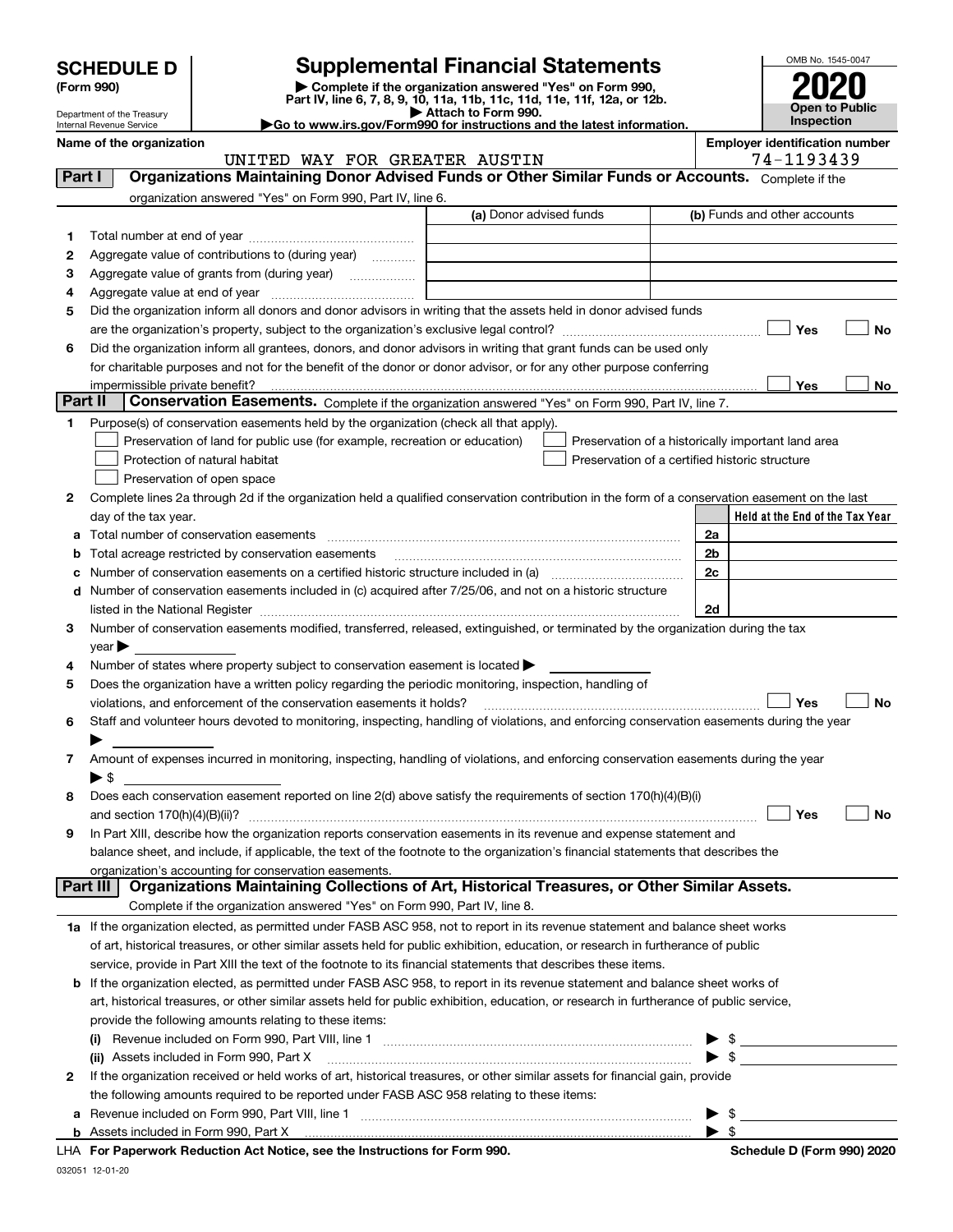|                | Schedule D (Form 990) 2020                                                                                                                                                                                                     | UNITED WAY FOR GREATER AUSTIN           |                |                                                                                                                                                                                                                                |                                 | 74-1193439 |                     |          | Page 2   |
|----------------|--------------------------------------------------------------------------------------------------------------------------------------------------------------------------------------------------------------------------------|-----------------------------------------|----------------|--------------------------------------------------------------------------------------------------------------------------------------------------------------------------------------------------------------------------------|---------------------------------|------------|---------------------|----------|----------|
| Part III       | Organizations Maintaining Collections of Art, Historical Treasures, or Other Similar Assets (continued)                                                                                                                        |                                         |                |                                                                                                                                                                                                                                |                                 |            |                     |          |          |
| 3              | Using the organization's acquisition, accession, and other records, check any of the following that make significant use of its                                                                                                |                                         |                |                                                                                                                                                                                                                                |                                 |            |                     |          |          |
|                | collection items (check all that apply):                                                                                                                                                                                       |                                         |                |                                                                                                                                                                                                                                |                                 |            |                     |          |          |
| a              | Public exhibition                                                                                                                                                                                                              |                                         |                | Loan or exchange program                                                                                                                                                                                                       |                                 |            |                     |          |          |
| b              | Scholarly research                                                                                                                                                                                                             |                                         |                | Other and the control of the control of the control of the control of the control of the control of the control of the control of the control of the control of the control of the control of the control of the control of th |                                 |            |                     |          |          |
| c              | Preservation for future generations                                                                                                                                                                                            |                                         |                |                                                                                                                                                                                                                                |                                 |            |                     |          |          |
|                | Provide a description of the organization's collections and explain how they further the organization's exempt purpose in Part XIII.                                                                                           |                                         |                |                                                                                                                                                                                                                                |                                 |            |                     |          |          |
| 5              | During the year, did the organization solicit or receive donations of art, historical treasures, or other similar assets                                                                                                       |                                         |                |                                                                                                                                                                                                                                |                                 |            |                     |          |          |
|                | to be sold to raise funds rather than to be maintained as part of the organization's collection?                                                                                                                               |                                         |                |                                                                                                                                                                                                                                |                                 |            | Yes                 |          | No       |
|                | <b>Part IV</b><br>Escrow and Custodial Arrangements. Complete if the organization answered "Yes" on Form 990, Part IV, line 9, or                                                                                              |                                         |                |                                                                                                                                                                                                                                |                                 |            |                     |          |          |
|                | reported an amount on Form 990, Part X, line 21.                                                                                                                                                                               |                                         |                |                                                                                                                                                                                                                                |                                 |            |                     |          |          |
|                | 1a Is the organization an agent, trustee, custodian or other intermediary for contributions or other assets not included                                                                                                       |                                         |                |                                                                                                                                                                                                                                |                                 |            |                     |          |          |
|                | on Form 990, Part X? [11] matter contracts and contracts and contracts are contracted and contracts are contracted and contract of the set of the set of the set of the set of the set of the set of the set of the set of the |                                         |                |                                                                                                                                                                                                                                |                                 |            | Yes                 |          | No       |
|                | b If "Yes," explain the arrangement in Part XIII and complete the following table:                                                                                                                                             |                                         |                |                                                                                                                                                                                                                                |                                 |            |                     |          |          |
|                |                                                                                                                                                                                                                                |                                         |                |                                                                                                                                                                                                                                |                                 |            | Amount              |          |          |
|                | c Beginning balance                                                                                                                                                                                                            |                                         |                |                                                                                                                                                                                                                                | 1c                              |            |                     |          |          |
|                |                                                                                                                                                                                                                                |                                         |                |                                                                                                                                                                                                                                | 1d                              |            |                     |          |          |
|                | e Distributions during the year manufactured and continuum and contact the year manufactured and contact the year manufactured and contact the year manufactured and contact the year manufactured and contact the year manufa |                                         |                |                                                                                                                                                                                                                                | 1e                              |            |                     |          |          |
|                |                                                                                                                                                                                                                                |                                         |                |                                                                                                                                                                                                                                | 1f                              |            |                     |          |          |
|                | 2a Did the organization include an amount on Form 990, Part X, line 21, for escrow or custodial account liability?                                                                                                             |                                         |                |                                                                                                                                                                                                                                |                                 |            | Yes                 |          | No       |
| <b>Part V</b>  | <b>b</b> If "Yes," explain the arrangement in Part XIII. Check here if the explanation has been provided on Part XIII<br>Endowment Funds. Complete if the organization answered "Yes" on Form 990, Part IV, line 10.           |                                         |                |                                                                                                                                                                                                                                |                                 |            |                     |          |          |
|                |                                                                                                                                                                                                                                | (a) Current year                        | (b) Prior year | (c) Two years back                                                                                                                                                                                                             | (d) Three years back            |            | (e) Four years back |          |          |
| 1a             | Beginning of year balance                                                                                                                                                                                                      | 621,691.                                | 595,541.       | 573,098.                                                                                                                                                                                                                       |                                 | 505,796.   |                     | 552,457. |          |
| b              |                                                                                                                                                                                                                                |                                         |                |                                                                                                                                                                                                                                |                                 |            |                     |          |          |
|                | Net investment earnings, gains, and losses                                                                                                                                                                                     | 139,049.                                | 26, 150.       | 22,443.                                                                                                                                                                                                                        |                                 | 122,023.   |                     |          | 47,328.  |
|                | Grants or scholarships                                                                                                                                                                                                         |                                         |                |                                                                                                                                                                                                                                |                                 |            |                     |          |          |
|                | e Other expenditures for facilities                                                                                                                                                                                            |                                         |                |                                                                                                                                                                                                                                |                                 |            |                     |          |          |
|                | and programs                                                                                                                                                                                                                   |                                         |                |                                                                                                                                                                                                                                |                                 | 54,721.    |                     |          | 93,989.  |
|                |                                                                                                                                                                                                                                |                                         |                |                                                                                                                                                                                                                                |                                 |            |                     |          |          |
|                | End of year balance                                                                                                                                                                                                            | 760, 740.                               | 621,691.       | 595,541.                                                                                                                                                                                                                       |                                 | 573,098.   |                     | 505,796. |          |
| 2              | Provide the estimated percentage of the current year end balance (line 1g, column (a)) held as:                                                                                                                                |                                         |                |                                                                                                                                                                                                                                |                                 |            |                     |          |          |
|                | Board designated or quasi-endowment >                                                                                                                                                                                          |                                         | %              |                                                                                                                                                                                                                                |                                 |            |                     |          |          |
| b              | Permanent endowment > 65.0000                                                                                                                                                                                                  | %                                       |                |                                                                                                                                                                                                                                |                                 |            |                     |          |          |
| c              | Term endowment $\blacktriangleright$ 35.0000<br>- %                                                                                                                                                                            |                                         |                |                                                                                                                                                                                                                                |                                 |            |                     |          |          |
|                | The percentages on lines 2a, 2b, and 2c should equal 100%.                                                                                                                                                                     |                                         |                |                                                                                                                                                                                                                                |                                 |            |                     |          |          |
|                | 3a Are there endowment funds not in the possession of the organization that are held and administered for the organization                                                                                                     |                                         |                |                                                                                                                                                                                                                                |                                 |            |                     |          |          |
|                | by:                                                                                                                                                                                                                            |                                         |                |                                                                                                                                                                                                                                |                                 |            |                     | Yes      | No       |
|                | (i)                                                                                                                                                                                                                            |                                         |                |                                                                                                                                                                                                                                |                                 |            | 3a(i)               |          | X        |
|                | (ii)                                                                                                                                                                                                                           |                                         |                |                                                                                                                                                                                                                                |                                 |            | 3a(ii)              |          | X        |
|                | <b>b</b> If "Yes" on line 3a(ii), are the related organizations listed as required on Schedule R?                                                                                                                              |                                         |                |                                                                                                                                                                                                                                |                                 |            | 3b                  |          |          |
|                | Describe in Part XIII the intended uses of the organization's endowment funds.                                                                                                                                                 |                                         |                |                                                                                                                                                                                                                                |                                 |            |                     |          |          |
| <b>Part VI</b> | Land, Buildings, and Equipment.                                                                                                                                                                                                |                                         |                |                                                                                                                                                                                                                                |                                 |            |                     |          |          |
|                | Complete if the organization answered "Yes" on Form 990, Part IV, line 11a. See Form 990, Part X, line 10.                                                                                                                     |                                         |                |                                                                                                                                                                                                                                |                                 |            |                     |          |          |
|                | Description of property                                                                                                                                                                                                        | (a) Cost or other<br>basis (investment) |                | (b) Cost or other<br>basis (other)                                                                                                                                                                                             | (c) Accumulated<br>depreciation |            | (d) Book value      |          |          |
|                |                                                                                                                                                                                                                                |                                         |                | 108,820.                                                                                                                                                                                                                       |                                 |            |                     |          | 108,820. |
| b              |                                                                                                                                                                                                                                |                                         |                | $\overline{2}$ , 493, 907.                                                                                                                                                                                                     | 2,033,096.                      |            |                     | 460,811. |          |
|                |                                                                                                                                                                                                                                |                                         |                |                                                                                                                                                                                                                                |                                 |            |                     |          |          |
|                |                                                                                                                                                                                                                                |                                         |                | 1,447,528.                                                                                                                                                                                                                     | 1,369,362.                      |            |                     | 78, 166. |          |
|                | e Other.                                                                                                                                                                                                                       |                                         |                |                                                                                                                                                                                                                                |                                 |            |                     |          |          |
|                |                                                                                                                                                                                                                                |                                         |                |                                                                                                                                                                                                                                |                                 |            |                     | 647,797. |          |
|                |                                                                                                                                                                                                                                |                                         |                |                                                                                                                                                                                                                                |                                 |            |                     |          |          |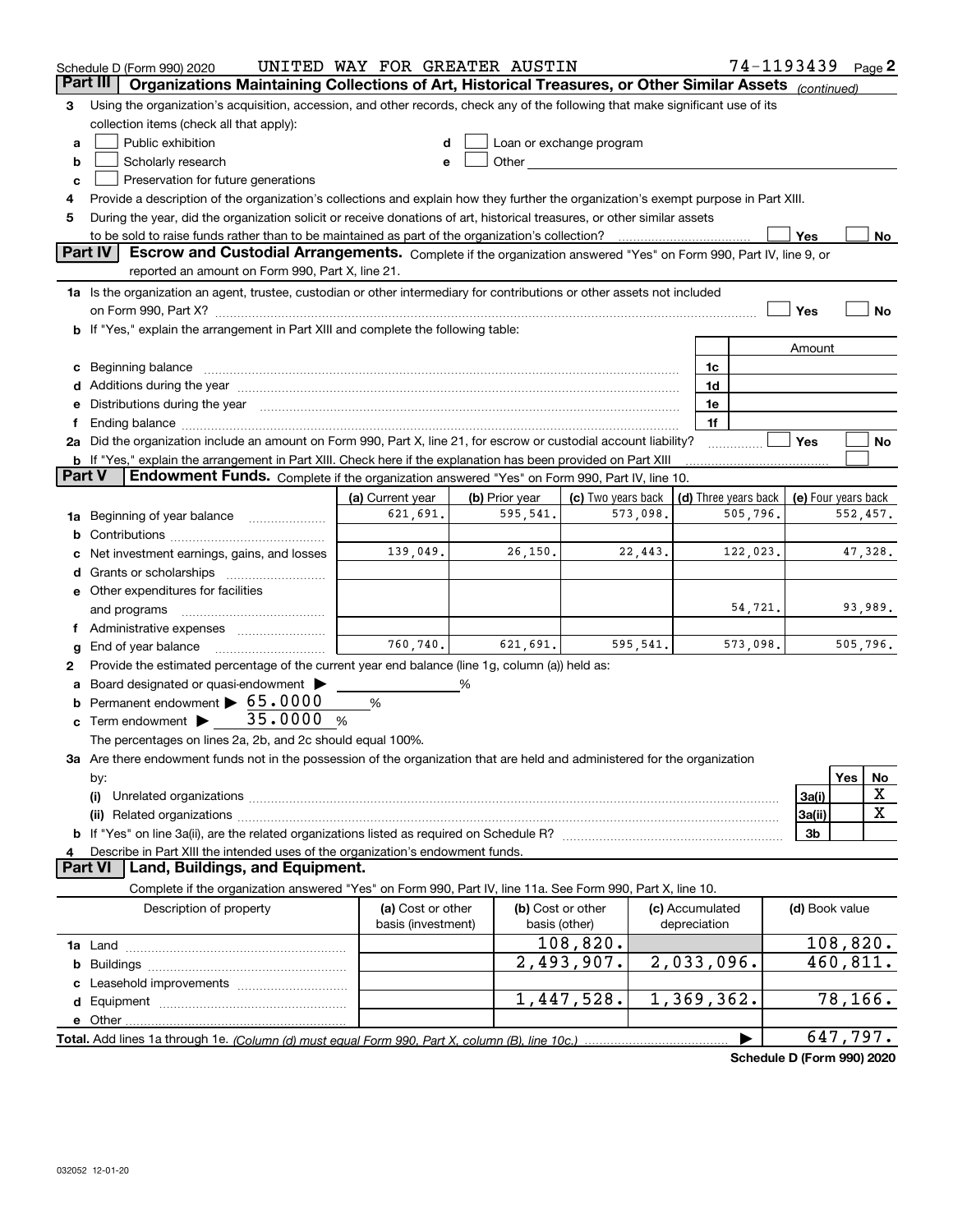|  | Schedule D (Form 990) 2020 |  |  |  | UNITED WAY FOR GREATER AUSTIN |  | 74-1193439 | Page |  |
|--|----------------------------|--|--|--|-------------------------------|--|------------|------|--|
|--|----------------------------|--|--|--|-------------------------------|--|------------|------|--|

### **Part VII Investments - Other Securities.**

Complete if the organization answered "Yes" on Form 990, Part IV, line 11b. See Form 990, Part X, line 12.

| (a) Description of security or category (including name of security)                   | (b) Book value | (c) Method of valuation: Cost or end-of-year market value |
|----------------------------------------------------------------------------------------|----------------|-----------------------------------------------------------|
| (1) Financial derivatives                                                              |                |                                                           |
| (2) Closely held equity interests                                                      |                |                                                           |
| (3) Other                                                                              |                |                                                           |
| (A)                                                                                    |                |                                                           |
| (B)                                                                                    |                |                                                           |
| (C)                                                                                    |                |                                                           |
| (D)                                                                                    |                |                                                           |
| (E)                                                                                    |                |                                                           |
| (F)                                                                                    |                |                                                           |
| (G)                                                                                    |                |                                                           |
| (H)                                                                                    |                |                                                           |
| Total. (Col. (b) must equal Form 990, Part X, col. (B) line 12.) $\blacktriangleright$ |                |                                                           |

#### **Part VIII Investments - Program Related.**

Complete if the organization answered "Yes" on Form 990, Part IV, line 11c. See Form 990, Part X, line 13.

| (a) Description of investment                                                                 | (b) Book value | (c) Method of valuation: Cost or end-of-year market value |
|-----------------------------------------------------------------------------------------------|----------------|-----------------------------------------------------------|
| (1)                                                                                           |                |                                                           |
| (2)                                                                                           |                |                                                           |
| $\frac{1}{2}$                                                                                 |                |                                                           |
| (4)                                                                                           |                |                                                           |
| $\left(5\right)$                                                                              |                |                                                           |
| (6)                                                                                           |                |                                                           |
| (7)                                                                                           |                |                                                           |
| (8)                                                                                           |                |                                                           |
| (9)                                                                                           |                |                                                           |
| <b>Total.</b> (Col. (b) must equal Form 990, Part X, col. (B) line 13.) $\blacktriangleright$ |                |                                                           |

#### **Part IX Other Assets.**

Complete if the organization answered "Yes" on Form 990, Part IV, line 11d. See Form 990, Part X, line 15.

|                             | (a) Description                                                                                                   | (b) Book value |
|-----------------------------|-------------------------------------------------------------------------------------------------------------------|----------------|
| (1)                         |                                                                                                                   |                |
| (2)                         |                                                                                                                   |                |
| (3)                         |                                                                                                                   |                |
| (4)                         |                                                                                                                   |                |
| (5)                         |                                                                                                                   |                |
| (6)                         |                                                                                                                   |                |
| (7)                         |                                                                                                                   |                |
| (8)                         |                                                                                                                   |                |
| (9)                         |                                                                                                                   |                |
|                             |                                                                                                                   |                |
|                             |                                                                                                                   |                |
|                             | Complete if the organization answered "Yes" on Form 990, Part IV, line 11e or 11f. See Form 990, Part X, line 25. |                |
| 1.                          | (a) Description of liability                                                                                      | (b) Book value |
| Federal income taxes<br>(1) |                                                                                                                   |                |
| (2)                         | DESIGNATION DUE<br>TO<br>OTHERS                                                                                   | 68,192.        |
| (3)                         | DUE TO AFFILIATED ORGANIZATIONS                                                                                   | 72,433.        |
| (4)                         |                                                                                                                   |                |
| (5)                         |                                                                                                                   |                |
| (6)                         |                                                                                                                   |                |
| (7)                         |                                                                                                                   |                |
| (8)                         |                                                                                                                   |                |

**Total.**  *(Column (b) must equal Form 990, Part X, col. (B) line 25.)*

**2.** $\blacktriangleright$ Liability for uncertain tax positions. In Part XIII, provide the text of the footnote to the organization's financial statements that reports the 140,625.

organization's liability for uncertain tax positions under FASB ASC 740. Check here if the text of the footnote has been provided in Part XIII

 $\mathcal{L}^{\text{max}}$ 

(9)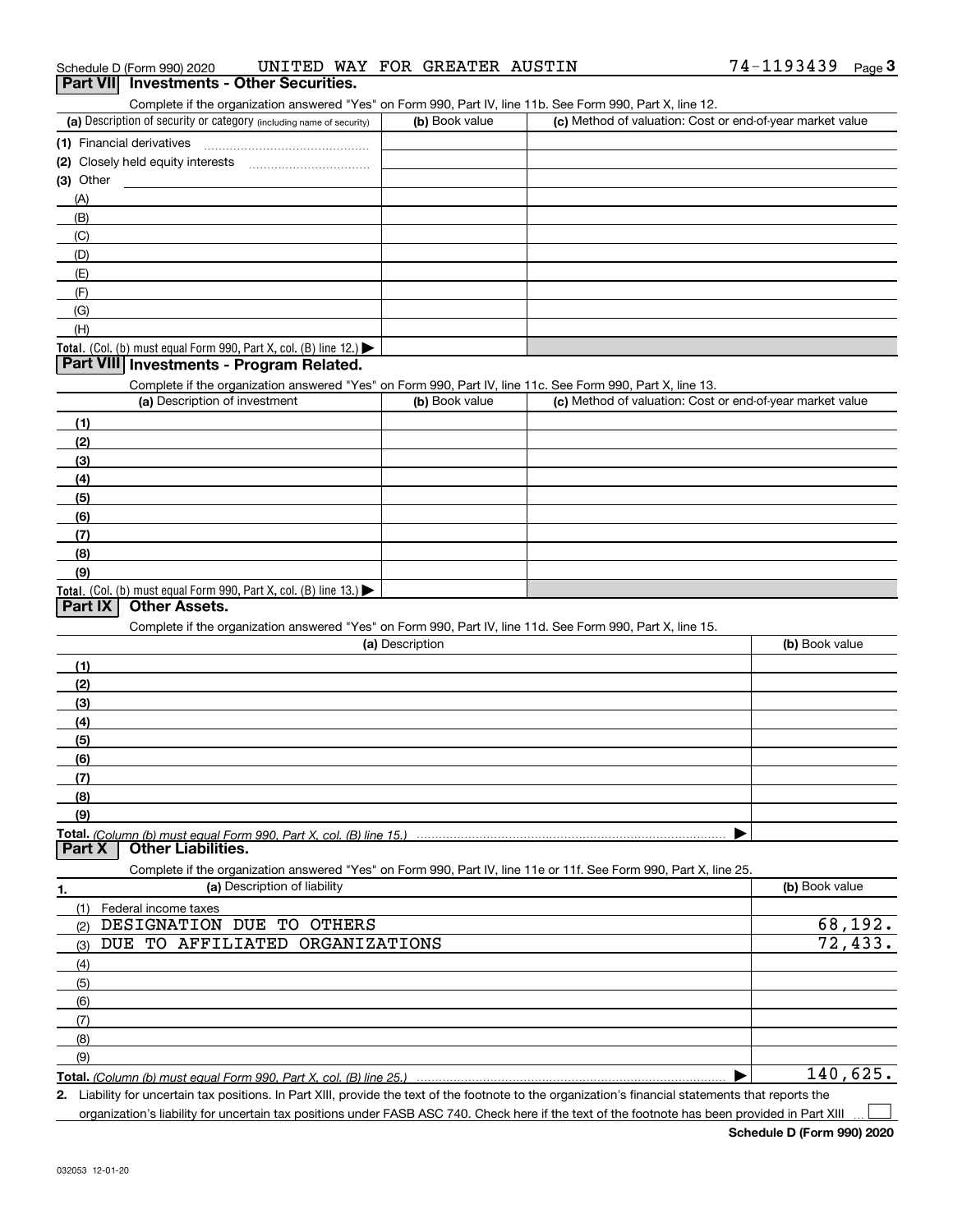|              | UNITED WAY FOR GREATER AUSTIN<br>Schedule D (Form 990) 2020                                                                                                                                                                        |                |          |                | 74-1193439<br>Page 4        |
|--------------|------------------------------------------------------------------------------------------------------------------------------------------------------------------------------------------------------------------------------------|----------------|----------|----------------|-----------------------------|
|              | <b>Part XI</b><br>Reconciliation of Revenue per Audited Financial Statements With Revenue per Return.                                                                                                                              |                |          |                |                             |
|              | Complete if the organization answered "Yes" on Form 990, Part IV, line 12a.                                                                                                                                                        |                |          |                |                             |
| 1            | Total revenue, gains, and other support per audited financial statements                                                                                                                                                           |                |          | $\blacksquare$ | 22,980,495.                 |
| $\mathbf{2}$ | Amounts included on line 1 but not on Form 990, Part VIII, line 12:                                                                                                                                                                |                |          |                |                             |
| a            |                                                                                                                                                                                                                                    | 2a             | 251,014. |                |                             |
| b            |                                                                                                                                                                                                                                    | 2 <sub>b</sub> | 29,480.  |                |                             |
| с            |                                                                                                                                                                                                                                    | 2c             |          |                |                             |
| d            | Other (Describe in Part XIII.)                                                                                                                                                                                                     | 2d             | 66,380.  |                |                             |
| е            | Add lines 2a through 2d                                                                                                                                                                                                            |                |          | 2e             | 346,874.                    |
| з            |                                                                                                                                                                                                                                    |                |          | 3              | 22,633,621.                 |
| 4            | Amounts included on Form 990, Part VIII, line 12, but not on line 1:                                                                                                                                                               |                |          |                |                             |
| a            | Investment expenses not included on Form 990, Part VIII, line 7b [100] [100] [100] [100] [100] [100] [100] [10                                                                                                                     | 4a             | 25,940.  |                |                             |
| b            | Other (Describe in Part XIII.)                                                                                                                                                                                                     | 4 <sub>b</sub> | 592,214. |                |                             |
|              | c Add lines 4a and 4b                                                                                                                                                                                                              |                |          | 4с             | 618, 154.                   |
|              |                                                                                                                                                                                                                                    |                | 5        | 23, 251, 775.  |                             |
|              | Part XII   Reconciliation of Expenses per Audited Financial Statements With Expenses per Return.                                                                                                                                   |                |          |                |                             |
|              | Complete if the organization answered "Yes" on Form 990, Part IV, line 12a.                                                                                                                                                        |                |          |                |                             |
| 1            | Total expenses and losses per audited financial statements [11, 11] manuscription control expenses and losses per audited financial statements [11] manuscription of the statements [11] manuscription of the statements [11]      |                |          | $\blacksquare$ | 25,529,696.                 |
| 2            | Amounts included on line 1 but not on Form 990, Part IX, line 25:                                                                                                                                                                  |                |          |                |                             |
|              |                                                                                                                                                                                                                                    | 2a             | 29,480.  |                |                             |
| b            |                                                                                                                                                                                                                                    |                |          |                |                             |
|              | Prior year adjustments [1111] Prior year adjustments [111] Masseum Masseum Masseum Masseum Masseum Masseum Mas                                                                                                                     | 2 <sub>b</sub> |          |                |                             |
|              |                                                                                                                                                                                                                                    | 2c             |          |                |                             |
| d            | Other (Describe in Part XIII.) (2000) (2000) (2000) (2010) (2010) (2010) (2010) (2010) (2010) (2010) (2010) (20                                                                                                                    | 2d             | 66,380.  |                |                             |
| е            | Add lines 2a through 2d <b>manufactures</b> in the contract of the contract of the contract of the contract of the contract of the contract of the contract of the contract of the contract of the contract of the contract of the |                |          | 2e             | 95,860.                     |
| 3            |                                                                                                                                                                                                                                    |                |          | $\mathbf{3}$   | $\overline{25, 433, 836}$ . |
| 4            | Amounts included on Form 990, Part IX, line 25, but not on line 1:                                                                                                                                                                 |                |          |                |                             |
| a            |                                                                                                                                                                                                                                    | 4a             | 25,940.  |                |                             |
| b            | Other (Describe in Part XIII.) <b>Construction Contract Construction</b> (Describe in Part XIII.)                                                                                                                                  | 4 <sub>h</sub> | 592.214. |                |                             |
|              | c Add lines 4a and 4b                                                                                                                                                                                                              |                |          | 4c             | 618, 154.                   |
|              |                                                                                                                                                                                                                                    |                |          | 5              | 26,051,990.                 |
|              | Part XIII Supplemental Information.                                                                                                                                                                                                |                |          |                |                             |
|              | Provide the descriptions required for Part II, lines 3, 5, and 9; Part III, lines 1a and 4; Part IV, lines 1b and 2b; Part V, line 4; Part X, line 2; Part XI,                                                                     |                |          |                |                             |

### PART V, LINE 4:

|  |  |  |  |  | THE ENDOWMENT CONSISTS SOLELY OF DONOR-RESTRICTED FUNDS, WHICH ARE |  |  |  |
|--|--|--|--|--|--------------------------------------------------------------------|--|--|--|
|--|--|--|--|--|--------------------------------------------------------------------|--|--|--|

RESTRICTED FOR THE PURPOSE OF FURTHERING UNITED WAY'S MISSION.

PART XI, LINE 2D - OTHER ADJUSTMENTS:

FUNDRAISING EVENT EXPENSES 66,380.

# PART XI, LINE 4B - OTHER ADJUSTMENTS:

# AMOUNTS DESIGNATED BY CONTRIBUTORS FOR SPECIFIC

### ORGANIZATIONS 592,214.

PART XII, LINE 2D - OTHER ADJUSTMENTS: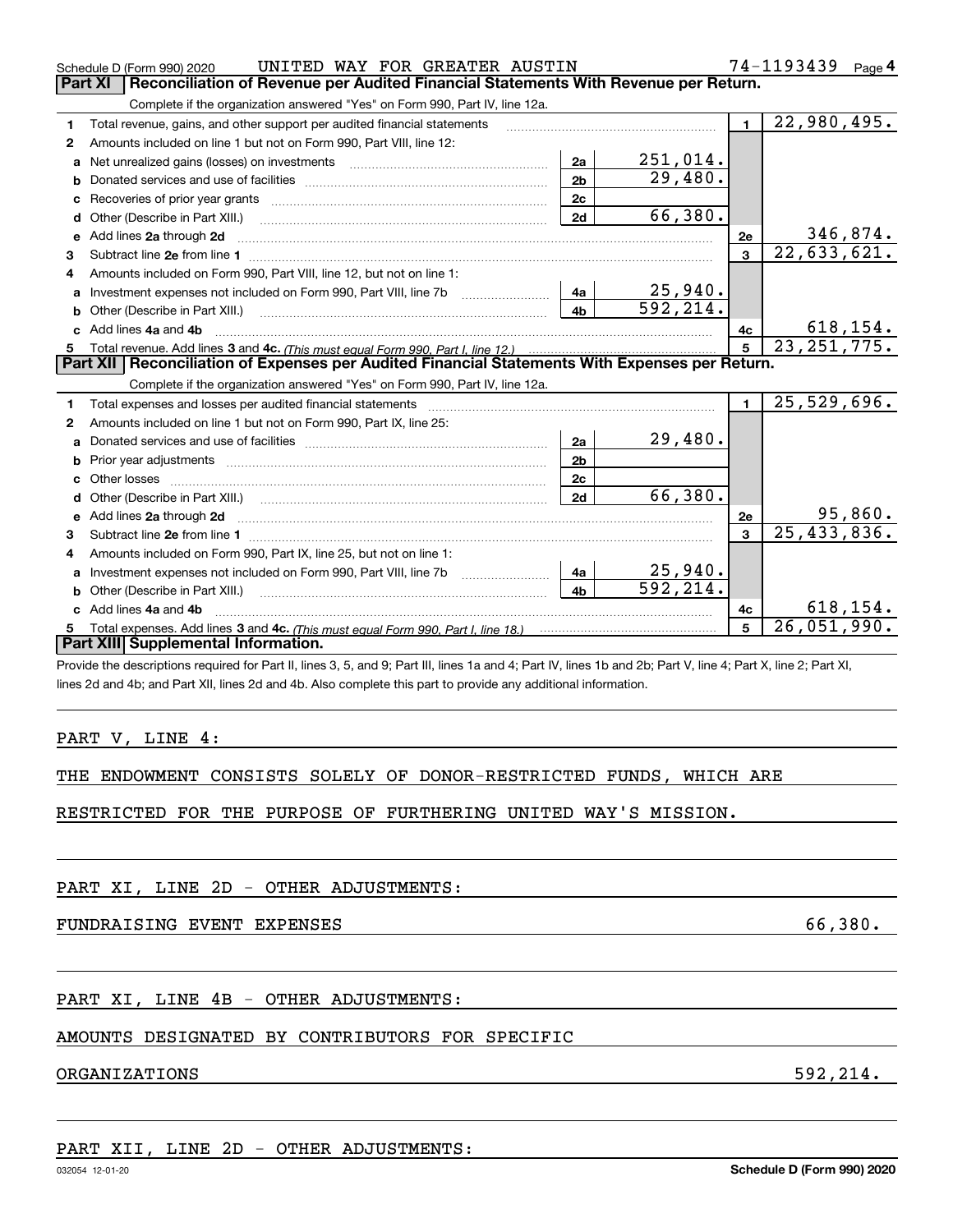| UNITED WAY FOR GREATER AUSTIN                                                           | 74-1193439<br>Page 5 |
|-----------------------------------------------------------------------------------------|----------------------|
| Schedule D (Form 990) 2020 UNITED WAY<br>Part XIII Supplemental Information (continued) |                      |
|                                                                                         |                      |
| FUNDRAISING EVENT EXPENSES                                                              | 66,380.              |
|                                                                                         |                      |
|                                                                                         |                      |
| PART XII, LINE 4B - OTHER ADJUSTMENTS:                                                  |                      |
| AMOUNTS DESIGNATED BY CONTRIBUTORS FOR SPECIFIC                                         |                      |
|                                                                                         |                      |
| ORGANIZATIONS                                                                           | 592, 214.            |
|                                                                                         |                      |
|                                                                                         |                      |
|                                                                                         |                      |
|                                                                                         |                      |
|                                                                                         |                      |
|                                                                                         |                      |
|                                                                                         |                      |
|                                                                                         |                      |
|                                                                                         |                      |
|                                                                                         |                      |
|                                                                                         |                      |
|                                                                                         |                      |
|                                                                                         |                      |
|                                                                                         |                      |
|                                                                                         |                      |
|                                                                                         |                      |
|                                                                                         |                      |
|                                                                                         |                      |
|                                                                                         |                      |
|                                                                                         |                      |
|                                                                                         |                      |
|                                                                                         |                      |
|                                                                                         |                      |

**Part XIII Supplem** 

#### 032055 12-01-20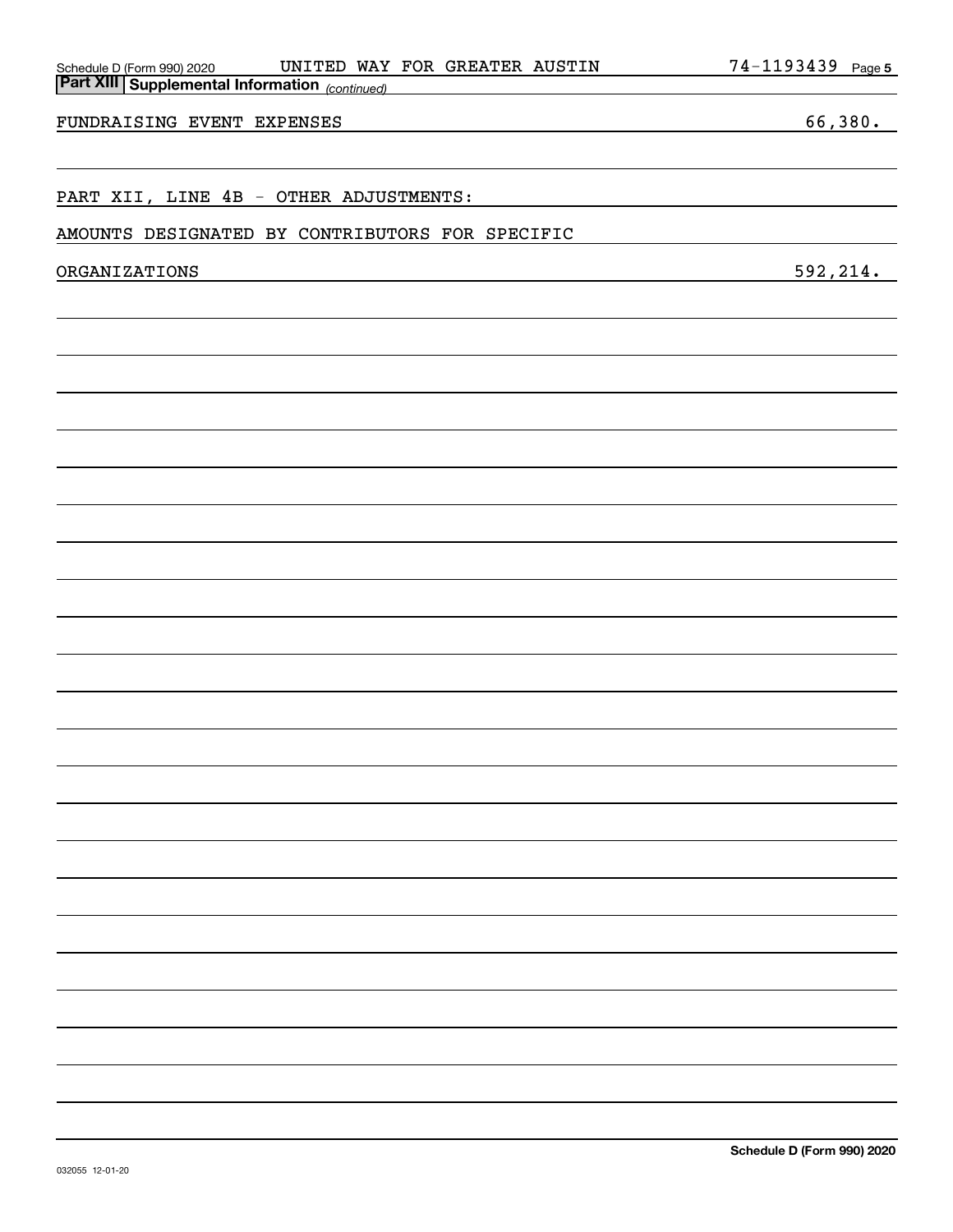| <b>SCHEDULE G</b>                                 |                                      | <b>Supplemental Information Regarding Fundraising or Gaming Activities</b>                                                                                          |                            |                               |                                       |  |                                        | OMB No. 1545-0047                     |
|---------------------------------------------------|--------------------------------------|---------------------------------------------------------------------------------------------------------------------------------------------------------------------|----------------------------|-------------------------------|---------------------------------------|--|----------------------------------------|---------------------------------------|
| (Form 990 or 990-EZ)                              |                                      | Complete if the organization answered "Yes" on Form 990, Part IV, line 17, 18, or 19, or if the<br>organization entered more than \$15,000 on Form 990-EZ, line 6a. |                            |                               |                                       |  |                                        | <b>2020</b>                           |
| Department of the Treasury                        |                                      | Attach to Form 990 or Form 990-EZ.                                                                                                                                  |                            |                               |                                       |  |                                        | <b>Open to Public</b>                 |
| Internal Revenue Service                          |                                      | Go to www.irs.gov/Form990 for instructions and the latest information.                                                                                              |                            |                               |                                       |  |                                        | Inspection                            |
| Name of the organization                          |                                      |                                                                                                                                                                     |                            |                               |                                       |  |                                        | <b>Employer identification number</b> |
|                                                   |                                      | UNITED WAY FOR GREATER AUSTIN                                                                                                                                       |                            |                               |                                       |  | 74-1193439                             |                                       |
| Part I                                            | required to complete this part.      | Fundraising Activities. Complete if the organization answered "Yes" on Form 990, Part IV, line 17. Form 990-EZ filers are not                                       |                            |                               |                                       |  |                                        |                                       |
|                                                   |                                      | 1 Indicate whether the organization raised funds through any of the following activities. Check all that apply.                                                     |                            |                               |                                       |  |                                        |                                       |
| Mail solicitations                                |                                      | e                                                                                                                                                                   |                            |                               | Solicitation of non-government grants |  |                                        |                                       |
| a<br>b                                            | Internet and email solicitations     | f                                                                                                                                                                   |                            |                               |                                       |  |                                        |                                       |
| Phone solicitations<br>c                          |                                      | g                                                                                                                                                                   | Special fundraising events |                               | Solicitation of government grants     |  |                                        |                                       |
| In-person solicitations<br>d                      |                                      |                                                                                                                                                                     |                            |                               |                                       |  |                                        |                                       |
|                                                   |                                      | 2 a Did the organization have a written or oral agreement with any individual (including officers, directors, trustees, or                                          |                            |                               |                                       |  |                                        |                                       |
|                                                   |                                      | key employees listed in Form 990, Part VII) or entity in connection with professional fundraising services?                                                         |                            |                               |                                       |  | Yes                                    | No                                    |
|                                                   |                                      | <b>b</b> If "Yes," list the 10 highest paid individuals or entities (fundraisers) pursuant to agreements under which the fundraiser is to be                        |                            |                               |                                       |  |                                        |                                       |
| compensated at least \$5,000 by the organization. |                                      |                                                                                                                                                                     |                            |                               |                                       |  |                                        |                                       |
|                                                   |                                      |                                                                                                                                                                     |                            |                               |                                       |  |                                        |                                       |
| (i) Name and address of individual                |                                      |                                                                                                                                                                     |                            | (iii) Did<br>fundraiser       | (iv) Gross receipts                   |  | (v) Amount paid<br>to (or retained by) | (vi) Amount paid                      |
| or entity (fundraiser)                            |                                      | (ii) Activity                                                                                                                                                       |                            | have custody<br>or control of | from activity                         |  | fundraiser                             | to (or retained by)<br>organization   |
|                                                   | listed in col. (i)<br>contributions? |                                                                                                                                                                     |                            |                               |                                       |  |                                        |                                       |
|                                                   |                                      |                                                                                                                                                                     | Yes                        | <b>No</b>                     |                                       |  |                                        |                                       |
|                                                   |                                      |                                                                                                                                                                     |                            |                               |                                       |  |                                        |                                       |
|                                                   |                                      |                                                                                                                                                                     |                            |                               |                                       |  |                                        |                                       |
|                                                   |                                      |                                                                                                                                                                     |                            |                               |                                       |  |                                        |                                       |
|                                                   |                                      |                                                                                                                                                                     |                            |                               |                                       |  |                                        |                                       |
|                                                   |                                      |                                                                                                                                                                     |                            |                               |                                       |  |                                        |                                       |
|                                                   |                                      |                                                                                                                                                                     |                            |                               |                                       |  |                                        |                                       |
|                                                   |                                      |                                                                                                                                                                     |                            |                               |                                       |  |                                        |                                       |
|                                                   |                                      |                                                                                                                                                                     |                            |                               |                                       |  |                                        |                                       |
|                                                   |                                      |                                                                                                                                                                     |                            |                               |                                       |  |                                        |                                       |
|                                                   |                                      |                                                                                                                                                                     |                            |                               |                                       |  |                                        |                                       |
|                                                   |                                      |                                                                                                                                                                     |                            |                               |                                       |  |                                        |                                       |
|                                                   |                                      |                                                                                                                                                                     |                            |                               |                                       |  |                                        |                                       |
|                                                   |                                      |                                                                                                                                                                     |                            |                               |                                       |  |                                        |                                       |
|                                                   |                                      |                                                                                                                                                                     |                            |                               |                                       |  |                                        |                                       |
|                                                   |                                      |                                                                                                                                                                     |                            |                               |                                       |  |                                        |                                       |
|                                                   |                                      |                                                                                                                                                                     |                            |                               |                                       |  |                                        |                                       |
|                                                   |                                      |                                                                                                                                                                     |                            |                               |                                       |  |                                        |                                       |
|                                                   |                                      |                                                                                                                                                                     |                            |                               |                                       |  |                                        |                                       |
|                                                   |                                      |                                                                                                                                                                     |                            |                               |                                       |  |                                        |                                       |
| Total                                             |                                      |                                                                                                                                                                     |                            |                               |                                       |  |                                        |                                       |
|                                                   |                                      | 3 List all states in which the organization is registered or licensed to solicit contributions or has been notified it is exempt from registration                  |                            |                               |                                       |  |                                        |                                       |
| or licensing                                      |                                      |                                                                                                                                                                     |                            |                               |                                       |  |                                        |                                       |
|                                                   |                                      |                                                                                                                                                                     |                            |                               |                                       |  |                                        |                                       |
|                                                   |                                      |                                                                                                                                                                     |                            |                               |                                       |  |                                        |                                       |
|                                                   |                                      |                                                                                                                                                                     |                            |                               |                                       |  |                                        |                                       |
|                                                   |                                      |                                                                                                                                                                     |                            |                               |                                       |  |                                        |                                       |
|                                                   |                                      |                                                                                                                                                                     |                            |                               |                                       |  |                                        |                                       |

LHA For Paperwork Reduction Act Notice, see the Instructions for Form 990 or 990-EZ. Schedule G (Form 990 or 990-EZ) 2020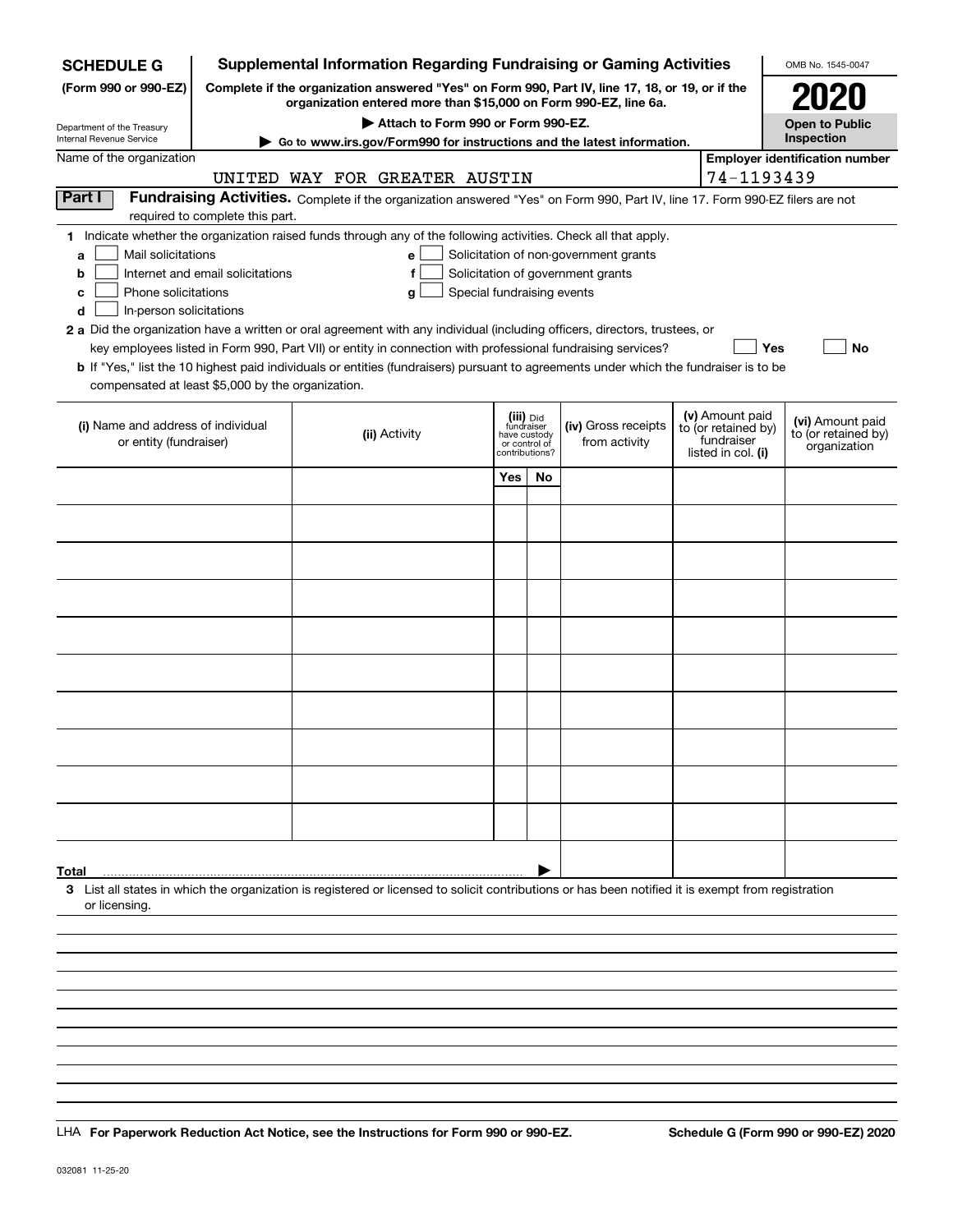#### Schedule G (Form 990 or 990-EZ) 2020 <code>UNITED WAY FOR GREATER AUSTIN</code>  $74-1193439$  <code>Page</code>

**2**

**Part II** | Fundraising Events. Complete if the organization answered "Yes" on Form 990, Part IV, line 18, or reported more than \$15,000

|                 |          | of fundraising event contributions and gross income on Form 990-EZ, lines 1 and 6b. List events with gross receipts greater than \$5,000.                                   |                                   |                                                  |                                 |                                                     |
|-----------------|----------|-----------------------------------------------------------------------------------------------------------------------------------------------------------------------------|-----------------------------------|--------------------------------------------------|---------------------------------|-----------------------------------------------------|
|                 |          |                                                                                                                                                                             | (a) Event #1<br>A NIGHT<br>UNITED | (b) Event #2                                     | (c) Other events<br><b>NONE</b> | (d) Total events<br>(add col. (a) through           |
|                 |          |                                                                                                                                                                             | (event type)                      | (event type)                                     | (total number)                  | col. (c)                                            |
| Revenue         |          |                                                                                                                                                                             | 273,106.                          |                                                  |                                 | 273, 106.                                           |
|                 |          |                                                                                                                                                                             | 97,706.                           |                                                  |                                 | 97,706.                                             |
|                 | 3        | Gross income (line 1 minus line 2)                                                                                                                                          | 175,400.                          |                                                  |                                 | 175,400.                                            |
|                 |          |                                                                                                                                                                             |                                   |                                                  |                                 |                                                     |
|                 | 5        |                                                                                                                                                                             | 25,245.                           |                                                  |                                 | 25, 245.                                            |
|                 | 6        |                                                                                                                                                                             | 5,000.                            |                                                  |                                 | 5,000.                                              |
| Direct Expenses |          |                                                                                                                                                                             | 23,833.                           |                                                  |                                 | 23,833.                                             |
|                 | 8        |                                                                                                                                                                             |                                   |                                                  |                                 |                                                     |
|                 | 9        |                                                                                                                                                                             | 12,302.                           |                                                  |                                 | 12,302.                                             |
|                 | 10       | Direct expense summary. Add lines 4 through 9 in column (d)                                                                                                                 |                                   |                                                  |                                 | 66,380.                                             |
|                 | Part III | 11 Net income summary. Subtract line 10 from line 3, column (d)<br>Gaming. Complete if the organization answered "Yes" on Form 990, Part IV, line 19, or reported more than |                                   |                                                  |                                 | 109,020.                                            |
|                 |          | \$15,000 on Form 990-EZ, line 6a.                                                                                                                                           |                                   |                                                  |                                 |                                                     |
| Revenue         |          |                                                                                                                                                                             | (a) Bingo                         | (b) Pull tabs/instant<br>bingo/progressive bingo | (c) Other gaming                | (d) Total gaming (add<br>col. (a) through col. (c)) |
|                 | 1        |                                                                                                                                                                             |                                   |                                                  |                                 |                                                     |
|                 |          |                                                                                                                                                                             |                                   |                                                  |                                 |                                                     |
| Expenses        |          |                                                                                                                                                                             |                                   |                                                  |                                 |                                                     |
| Direct          | 4        |                                                                                                                                                                             |                                   |                                                  |                                 |                                                     |
|                 |          |                                                                                                                                                                             |                                   |                                                  |                                 |                                                     |
|                 |          |                                                                                                                                                                             |                                   |                                                  |                                 |                                                     |
|                 | 6        | Other direct expenses<br>Volunteer labor                                                                                                                                    | Yes<br>$\%$<br>No                 | Yes<br>%<br>No                                   | Yes<br>%<br>No                  |                                                     |
|                 | 7        | Direct expense summary. Add lines 2 through 5 in column (d)                                                                                                                 |                                   |                                                  |                                 |                                                     |
|                 | 8        |                                                                                                                                                                             |                                   |                                                  |                                 |                                                     |
|                 |          |                                                                                                                                                                             |                                   |                                                  |                                 |                                                     |
|                 |          | <b>9</b> Enter the state(s) in which the organization conducts gaming activities:                                                                                           |                                   |                                                  |                                 | Yes<br>No                                           |
|                 |          | <b>b</b> If "No," explain:<br><u> 1989 - Johann Barbara, martin amerikan personal (</u>                                                                                     |                                   |                                                  |                                 |                                                     |
|                 |          |                                                                                                                                                                             |                                   |                                                  |                                 |                                                     |

**b** If "Yes," explain:

**Schedule G (Form 990 or 990-EZ) 2020**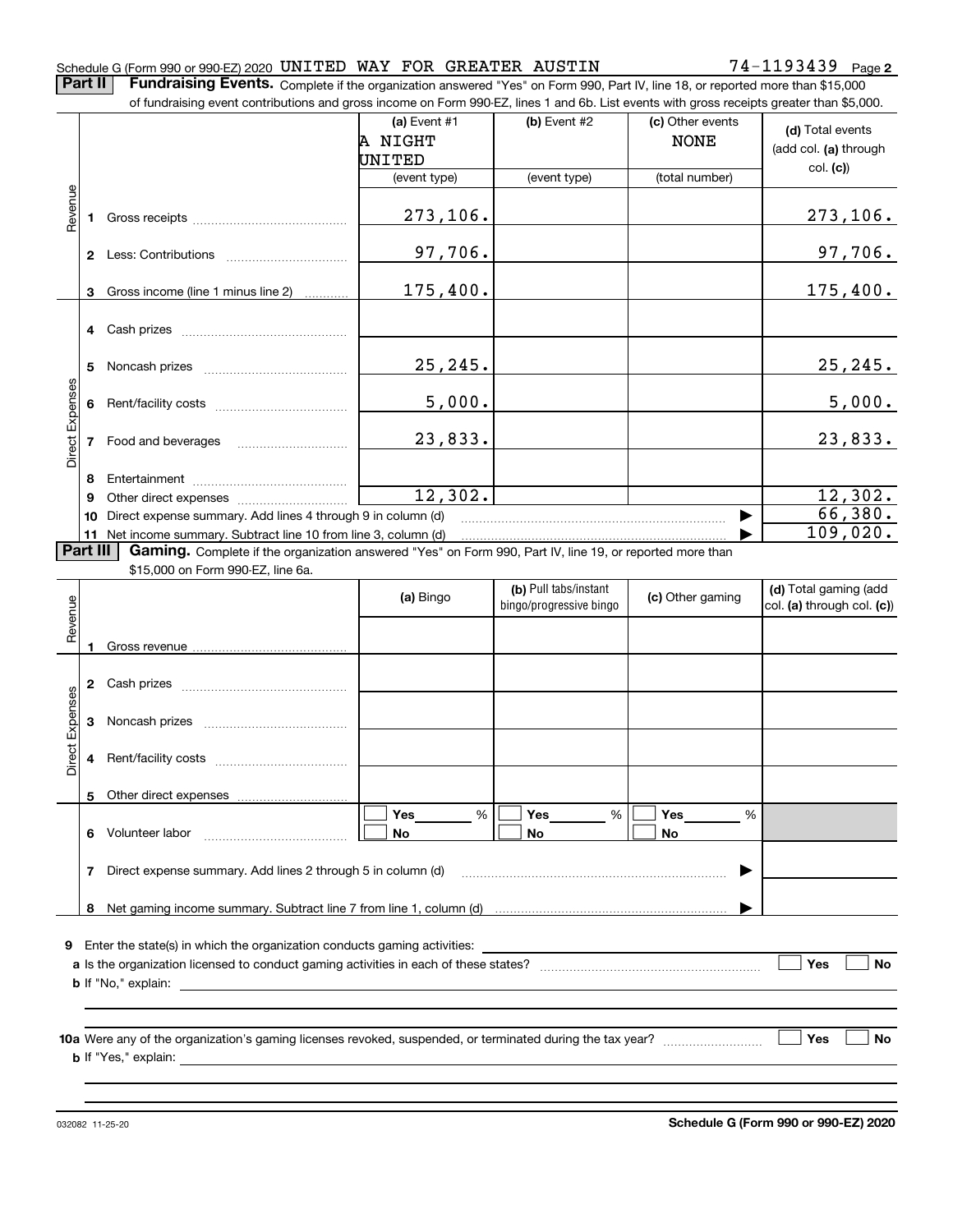| Schedule G (Form 990 or 990-EZ) 2020 UNITED WAY FOR GREATER AUSTIN                                                                                                                                                                                           | 74-1193439           | Page 3 |
|--------------------------------------------------------------------------------------------------------------------------------------------------------------------------------------------------------------------------------------------------------------|----------------------|--------|
|                                                                                                                                                                                                                                                              | Yes                  | No     |
| 12 Is the organization a grantor, beneficiary or trustee of a trust, or a member of a partnership or other entity formed                                                                                                                                     |                      |        |
|                                                                                                                                                                                                                                                              | Yes                  | No     |
| 13 Indicate the percentage of gaming activity conducted in:                                                                                                                                                                                                  |                      |        |
|                                                                                                                                                                                                                                                              | 13а                  | %      |
| <b>b</b> An outside facility <i>www.communicality communicality communicality communicality communicality communicality communically communically communically communically communically communically communically communically commu</i>                    | 13 <sub>b</sub>      | %      |
| 14 Enter the name and address of the person who prepares the organization's gaming/special events books and records:                                                                                                                                         |                      |        |
| Name $\blacktriangleright$<br><u> 1989 - Johann Stein, marwolaethau a bhann an t-Amhainn an t-Amhainn an t-Amhainn an t-Amhainn an t-Amhainn an</u>                                                                                                          |                      |        |
| Address $\blacktriangleright$<br><u> 1989 - Andrea State Barbara, amerikan personal di sebagai personal di sebagai personal di sebagai personal di</u>                                                                                                       |                      |        |
|                                                                                                                                                                                                                                                              | Yes                  | No     |
|                                                                                                                                                                                                                                                              |                      |        |
|                                                                                                                                                                                                                                                              |                      |        |
| c If "Yes," enter name and address of the third party:                                                                                                                                                                                                       |                      |        |
| Name $\blacktriangleright$<br><u> 1980 - Johann Barbara, martin amerikan basar dan berasal dan berasal dalam basar dalam basar dalam basar dala</u>                                                                                                          |                      |        |
|                                                                                                                                                                                                                                                              |                      |        |
| <b>16</b> Gaming manager information:                                                                                                                                                                                                                        |                      |        |
| Name $\blacktriangleright$                                                                                                                                                                                                                                   |                      |        |
| Gaming manager compensation > \$                                                                                                                                                                                                                             |                      |        |
|                                                                                                                                                                                                                                                              |                      |        |
| Description of services provided $\blacktriangleright$                                                                                                                                                                                                       |                      |        |
|                                                                                                                                                                                                                                                              |                      |        |
|                                                                                                                                                                                                                                                              |                      |        |
|                                                                                                                                                                                                                                                              |                      |        |
| Director/officer<br>Employee<br>Independent contractor                                                                                                                                                                                                       |                      |        |
| <b>17</b> Mandatory distributions:                                                                                                                                                                                                                           |                      |        |
| <b>a</b> Is the organization required under state law to make charitable distributions from the gaming proceeds to                                                                                                                                           |                      |        |
| retain the state gaming license?                                                                                                                                                                                                                             | $\Box$ Yes $\Box$ No |        |
| <b>b</b> Enter the amount of distributions required under state law to be distributed to other exempt organizations or spent in the                                                                                                                          |                      |        |
| organization's own exempt activities during the tax year $\triangleright$ \$                                                                                                                                                                                 |                      |        |
| <b>Part IV</b><br>Supplemental Information. Provide the explanations required by Part I, line 2b, columns (iii) and (v); and Part III, lines 9, 9b, 10b,<br>15b, 15c, 16, and 17b, as applicable. Also provide any additional information. See instructions. |                      |        |
|                                                                                                                                                                                                                                                              |                      |        |
|                                                                                                                                                                                                                                                              |                      |        |
|                                                                                                                                                                                                                                                              |                      |        |
|                                                                                                                                                                                                                                                              |                      |        |
|                                                                                                                                                                                                                                                              |                      |        |
|                                                                                                                                                                                                                                                              |                      |        |
|                                                                                                                                                                                                                                                              |                      |        |
|                                                                                                                                                                                                                                                              |                      |        |
|                                                                                                                                                                                                                                                              |                      |        |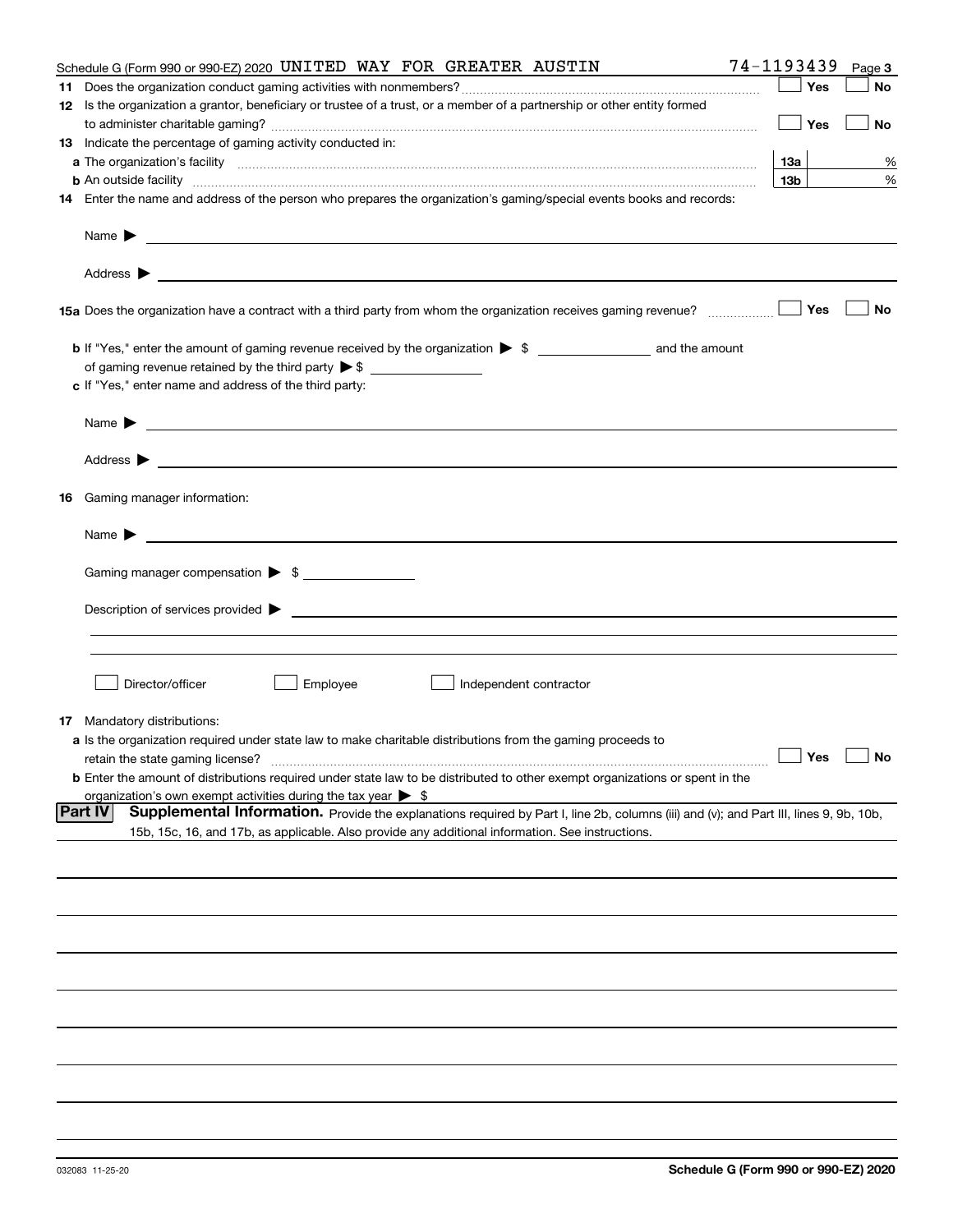| <b>Part IV</b> Supplemental Information $_{(continued)}$ |  |  |
|----------------------------------------------------------|--|--|
|                                                          |  |  |
|                                                          |  |  |
|                                                          |  |  |
|                                                          |  |  |
|                                                          |  |  |
|                                                          |  |  |
|                                                          |  |  |
|                                                          |  |  |
|                                                          |  |  |
|                                                          |  |  |
|                                                          |  |  |
|                                                          |  |  |
|                                                          |  |  |
|                                                          |  |  |
|                                                          |  |  |
|                                                          |  |  |
|                                                          |  |  |
|                                                          |  |  |
|                                                          |  |  |
|                                                          |  |  |
|                                                          |  |  |
|                                                          |  |  |
|                                                          |  |  |
|                                                          |  |  |
|                                                          |  |  |
|                                                          |  |  |
|                                                          |  |  |
|                                                          |  |  |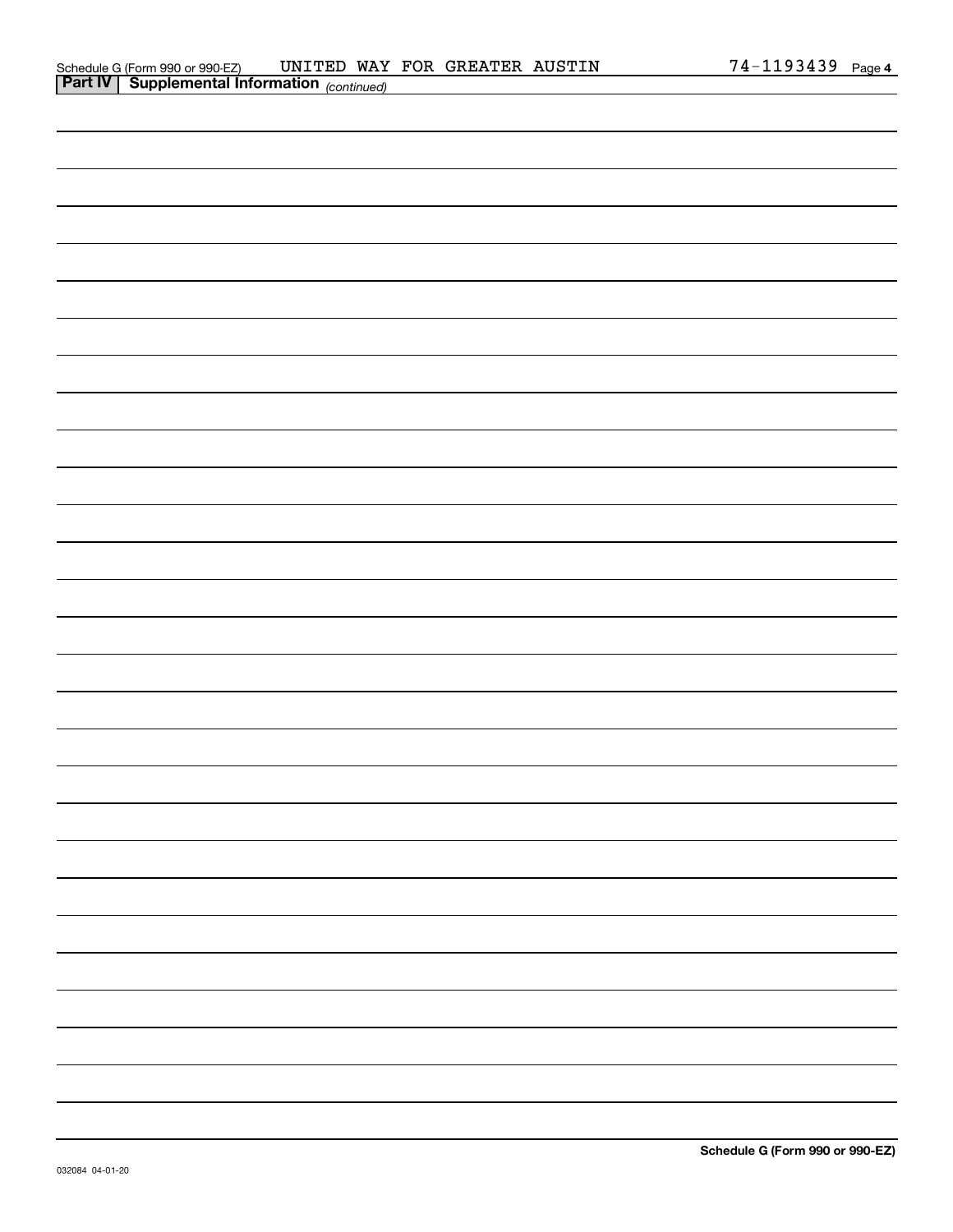| <b>SCHEDULE I</b>                                                                                                                                                              |                            | <b>Grants and Other Assistance to Organizations,</b>                                                                                  |                                                       |                                         |                                               |                                          | OMB No. 1545-0047                                   |
|--------------------------------------------------------------------------------------------------------------------------------------------------------------------------------|----------------------------|---------------------------------------------------------------------------------------------------------------------------------------|-------------------------------------------------------|-----------------------------------------|-----------------------------------------------|------------------------------------------|-----------------------------------------------------|
| (Form 990)                                                                                                                                                                     |                            | Governments, and Individuals in the United States<br>Complete if the organization answered "Yes" on Form 990, Part IV, line 21 or 22. |                                                       |                                         |                                               |                                          |                                                     |
| Department of the Treasury                                                                                                                                                     |                            |                                                                                                                                       | Attach to Form 990.                                   |                                         |                                               |                                          | <b>Open to Public</b>                               |
| Internal Revenue Service                                                                                                                                                       |                            |                                                                                                                                       | Go to www.irs.gov/Form990 for the latest information. |                                         |                                               |                                          | Inspection                                          |
| Name of the organization                                                                                                                                                       |                            | UNITED WAY FOR GREATER AUSTIN                                                                                                         |                                                       |                                         |                                               |                                          | <b>Employer identification number</b><br>74-1193439 |
| Part I<br><b>General Information on Grants and Assistance</b>                                                                                                                  |                            |                                                                                                                                       |                                                       |                                         |                                               |                                          |                                                     |
| Does the organization maintain records to substantiate the amount of the grants or assistance, the grantees' eligibility for the grants or assistance, and the selection<br>1. |                            |                                                                                                                                       |                                                       |                                         |                                               |                                          |                                                     |
|                                                                                                                                                                                |                            |                                                                                                                                       |                                                       |                                         |                                               |                                          | $\sqrt{X}$ Yes<br>  No                              |
| 2 Describe in Part IV the organization's procedures for monitoring the use of grant funds in the United States.                                                                |                            |                                                                                                                                       |                                                       |                                         |                                               |                                          |                                                     |
| Part II<br>Grants and Other Assistance to Domestic Organizations and Domestic Governments. Complete if the organization answered "Yes" on Form 990, Part IV, line 21, for any  |                            |                                                                                                                                       |                                                       |                                         |                                               |                                          |                                                     |
| recipient that received more than \$5,000. Part II can be duplicated if additional space is needed.                                                                            |                            |                                                                                                                                       |                                                       |                                         | (f) Method of                                 |                                          |                                                     |
| 1 (a) Name and address of organization<br>or government                                                                                                                        | $(b)$ EIN                  | (c) IRC section<br>(if applicable)                                                                                                    | (d) Amount of<br>cash grant                           | (e) Amount of<br>non-cash<br>assistance | valuation (book,<br>FMV, appraisal,<br>other) | (g) Description of<br>noncash assistance | (h) Purpose of grant<br>or assistance               |
| A NEW ENTRY                                                                                                                                                                    |                            |                                                                                                                                       |                                                       |                                         |                                               |                                          |                                                     |
| 6633 E. US 290, SUITE 212                                                                                                                                                      |                            |                                                                                                                                       |                                                       |                                         |                                               |                                          |                                                     |
| AUSTIN, TX 78723                                                                                                                                                               | $54 - 2167151$ $501(C)(3)$ |                                                                                                                                       | 63,735.                                               | 0.                                      |                                               |                                          | ALL TOGETHER ATX                                    |
| AFRICAN AMERICAN YOUTH HARVEST<br>FOUNDATION - 6633 HWY 290 E SUITE                                                                                                            |                            |                                                                                                                                       |                                                       |                                         |                                               |                                          |                                                     |
| 307 - AUSTIN, TX 78723                                                                                                                                                         | $20 - 8592001$ 501(C)(3)   |                                                                                                                                       | 75,000                                                | $\mathbf{0}$ .                          |                                               |                                          | ALL TOGETHER ATX                                    |
| AFTV FIVE<br>9800 NORTH LAMAR BLVD. STE 218<br>AUSTIN, TX 78753                                                                                                                | $45 - 4853383$ $501(C)(3)$ |                                                                                                                                       | 10,000                                                | 0.                                      |                                               |                                          | ALL TOGETHER ATX                                    |
| <b>ALLGO</b><br>701 TILLERY ST BOX 4<br>AUSTIN, TX 78702                                                                                                                       | $74 - 2495181$ 501(C)(3)   |                                                                                                                                       | 35,000                                                | $\mathbf{0}$                            |                                               |                                          | ALL TOGETHER ATX                                    |
| ALPHA SEVENTH DAY ADVENTIST CHURCH<br>3016 E 51ST STREET<br>AUSTIN, TX 78723                                                                                                   | 82-3023026 $501(C)(3)$     |                                                                                                                                       | 40,000                                                | $\mathbf{0}$ .                          |                                               |                                          | ALL TOGETHER ATX                                    |
| AMERICAN GATEWAYS<br>314 EAST HIGHLAND MALL BLVD. STE 5<br>AUSTIN, TX 78752                                                                                                    | $74 - 2578266$ 501(C)(3)   |                                                                                                                                       | 25,000.                                               | $\mathbf{0}$ .                          |                                               |                                          | ALL TOGETHER ATX                                    |
| 2 Enter total number of section 501(c)(3) and government organizations listed in the line 1 table                                                                              |                            |                                                                                                                                       |                                                       |                                         |                                               |                                          | 170.                                                |
| Enter total number of other organizations listed in the line 1 table<br>3                                                                                                      |                            |                                                                                                                                       |                                                       |                                         |                                               |                                          |                                                     |

**For Paperwork Reduction Act Notice, see the Instructions for Form 990. Schedule I (Form 990) 2020** LHA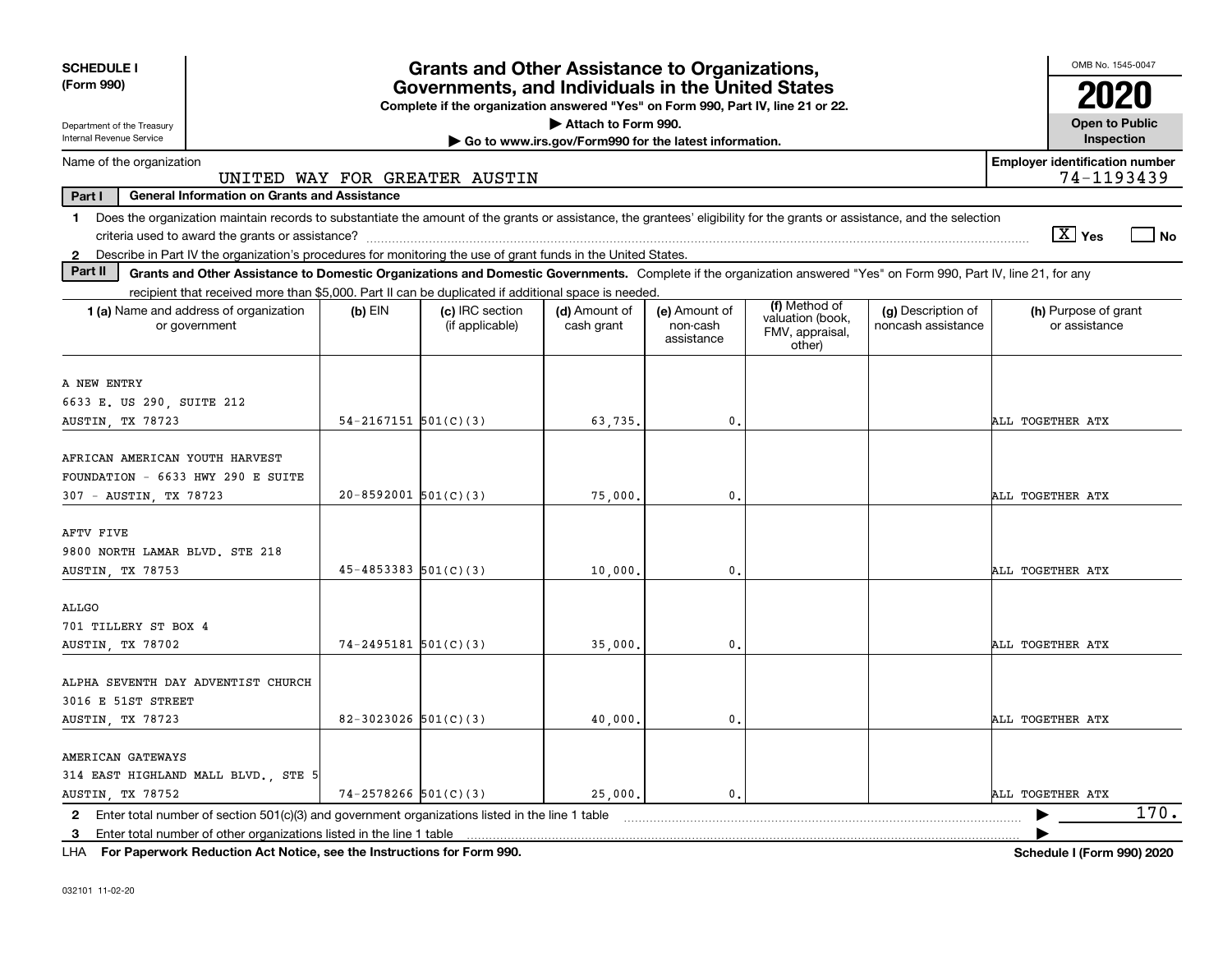**Part II Continuation of Grants and Other Assistance to Domestic Organizations and Domestic Governments**  (Schedule I (Form 990), Part II.)

| (a) Name and address of<br>organization or government                                           | $(b)$ EIN                | (c) IRC section<br>if applicable | (d) Amount of<br>cash grant | (e) Amount of<br>non-cash<br>assistance | (f) Method of<br>valuation<br>(book, FMV,<br>appraisal, other) | (g) Description of<br>non-cash assistance | (h) Purpose of grant<br>or assistance                         |
|-------------------------------------------------------------------------------------------------|--------------------------|----------------------------------|-----------------------------|-----------------------------------------|----------------------------------------------------------------|-------------------------------------------|---------------------------------------------------------------|
| AMERICAN YOUTHWORKS<br>1901 E. BEN WHITE BLVD.                                                  |                          |                                  |                             |                                         |                                                                |                                           | COMMUNITY INVESTMENT &                                        |
| AUSTIN, TX 78741                                                                                | $74-2197942$ 501(C)(3)   |                                  | 79,000.                     | $^{\rm 0}$ .                            |                                                                |                                           | PROGRAM GRANT                                                 |
| ANDREW S. RODDICK FOUNDATION, INC.<br>8509 FM 969 STE. 509                                      |                          |                                  |                             |                                         |                                                                |                                           |                                                               |
| AUSTIN, TX 78724                                                                                | $20-0014500$ $501(C)(3)$ |                                  | 25,000.                     | 0.                                      |                                                                |                                           | ALL TOGETHER ATX                                              |
| ANTHROPOS ARTS<br>9038 N. IH 35, STE. A<br>AUSTIN, TX 78753                                     | $74-2963791$ 501(C)(3)   |                                  | 10,000.                     | 0.                                      |                                                                |                                           | ALL TOGETHER ATX                                              |
| ANY BABY CAN, INC.<br>6207 SHERIDAN AVE<br>AUSTIN, TX 78723                                     | $74 - 2684335$ 501(C)(3) |                                  | 371,251.                    | 0.                                      |                                                                |                                           | ALL TOGETHER ATX,<br>COMMUNITY INVESTMENT &<br>PROGRAM GRANTS |
| ASIAN AMERICAN RESOURCE CENTER<br>704 E WONSLEY DR., STE 203<br><b>AUSTIN, TX 78753</b>         | $14-1970703$ 501(C)(3)   |                                  | 15,000.                     | 0.                                      |                                                                |                                           | ALL TOGETHER ATX                                              |
| AUSTIN AREA URBAN LEAGUE<br>8011 CAMERON RD., STE. 100<br>AUSTIN, TX 78754                      | $74-1890518$ $501(C)(3)$ |                                  | 176,250.                    | 0.                                      |                                                                |                                           | ALL TOGETHER ATX,<br>COMMUNITY INVESTMENT &<br>PROGRAM GRANTS |
| AUSTIN ASIAN AMERICAN FILM<br>FESTIVAL - 10900 RESEARCH BLVD STE<br>160C-133 - AUSTIN, TX 78759 | $38-4028796$ 501(C)(3)   |                                  | 20,000.                     | 0.                                      |                                                                |                                           | ALL TOGETHER ATX                                              |
| AUSTIN BLACK PRIDE<br>3220 FEATHERGRASS CT, STE 9321<br>AUSTIN, TX 78758                        | 81-1586454 $501(C)(3)$   |                                  | 40,000.                     | $\mathbf 0$ .                           |                                                                |                                           | ALL TOGETHER ATX                                              |
| AUSTIN CHILD GUIDANCE CENTER<br>810 W. 45TH STREET                                              |                          |                                  |                             |                                         |                                                                |                                           | COMMUNITY INVESTMENT                                          |

Т

AUSTIN, TX 78751  $74-1166783 \big| 501(C)(3)$  124,000. 0.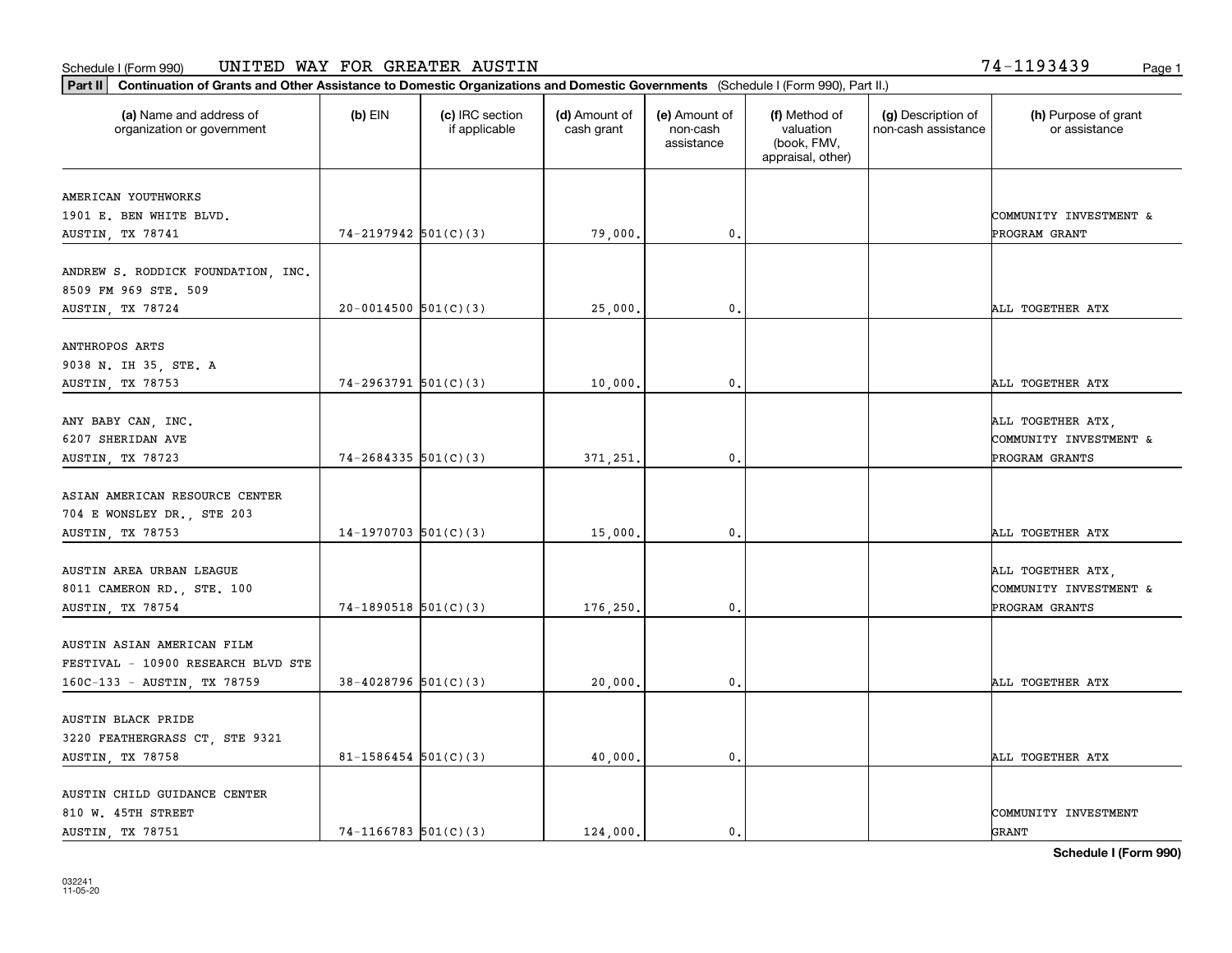**Part II Continuation of Grants and Other Assistance to Domestic Organizations and Domestic Governments**  (Schedule I (Form 990), Part II.)

| (a) Name and address of<br>organization or government | $(b)$ EIN                  | (c) IRC section<br>if applicable | (d) Amount of<br>cash grant | (e) Amount of<br>non-cash<br>assistance | (f) Method of<br>valuation<br>(book, FMV,<br>appraisal, other) | (g) Description of<br>non-cash assistance | (h) Purpose of grant<br>or assistance |
|-------------------------------------------------------|----------------------------|----------------------------------|-----------------------------|-----------------------------------------|----------------------------------------------------------------|-------------------------------------------|---------------------------------------|
| AUSTIN CITY LUTHERANS                                 |                            |                                  |                             |                                         |                                                                |                                           |                                       |
| 7210 BRUSH COUNTRY ROAD                               |                            |                                  |                             |                                         |                                                                |                                           |                                       |
| AUSTIN, TX 78749                                      | $82 - 4682864$ 501(C)(3)   |                                  | 10,000.                     | 0.                                      |                                                                |                                           | ALL TOGETHER ATX                      |
| AUSTIN CLASSICAL GUITAR                               |                            |                                  |                             |                                         |                                                                |                                           |                                       |
| P.O. BOX 4072                                         |                            |                                  |                             |                                         |                                                                |                                           |                                       |
| <b>AUSTIN, TX 78765</b>                               | $74 - 2595883$ $501(C)(3)$ |                                  | 5,000.                      | 0.                                      |                                                                |                                           | ALL TOGETHER ATX                      |
| AUSTIN CLUBHOUSE, INC.                                |                            |                                  |                             |                                         |                                                                |                                           |                                       |
| PO BOX 300568                                         |                            |                                  |                             |                                         |                                                                |                                           |                                       |
| AUSTIN, TX 78703                                      | $90 - 0505527$ $501(C)(3)$ |                                  | 10,000.                     | 0.                                      |                                                                |                                           | ALL TOGETHER ATX                      |
| AUSTIN COMMUNITY COLLEGE                              |                            |                                  |                             |                                         |                                                                |                                           |                                       |
| FOUNDATION - 5930 MIDDLE FISKVILLE                    |                            |                                  |                             |                                         |                                                                |                                           | ALL TOGETHER ATX &                    |
| ROAD - AUSTIN, TX 78752                               | $74 - 2639966$ $501(C)(3)$ |                                  | 15,000.                     | $\mathbf{0}$                            |                                                                |                                           | PROGRAM GRANT                         |
|                                                       |                            |                                  |                             |                                         |                                                                |                                           |                                       |
| AUSTIN DIAPER BANK                                    |                            |                                  |                             |                                         |                                                                |                                           |                                       |
| 8711 BURNET ROAD SUITE B34                            |                            |                                  |                             |                                         |                                                                |                                           |                                       |
| AUSTIN, TX 78757                                      | $80-0931841$ $501(C)(3)$   |                                  | 20,000.                     | 0.                                      |                                                                |                                           | ALL TOGETHER ATX                      |
| AUSTIN FILM SOCIETY                                   |                            |                                  |                             |                                         |                                                                |                                           |                                       |
| 3109 N HI 35                                          |                            |                                  |                             |                                         |                                                                |                                           |                                       |
| AUSTIN, TX 78722                                      | $74 - 2433823$ 501(C)(3)   |                                  | 15,000.                     | $\mathbf{0}$                            |                                                                |                                           | ALL TOGETHER ATX                      |
|                                                       |                            |                                  |                             |                                         |                                                                |                                           |                                       |
| AUSTIN FOOD & WINE ALLIANCE (FA OF                    |                            |                                  |                             |                                         |                                                                |                                           |                                       |
| GOOD WORK AUSTIN) - P.O. BOX                          |                            |                                  |                             |                                         |                                                                |                                           |                                       |
| 164112 - AUSTIN, TX 78716                             | 83-4589863 $501(C)(3)$     |                                  | 20,000.                     | 0.                                      |                                                                |                                           | ALL TOGETHER ATX                      |
|                                                       |                            |                                  |                             |                                         |                                                                |                                           |                                       |
| <b>AUSTIN FREE-NET</b>                                |                            |                                  |                             |                                         |                                                                |                                           |                                       |
| 2209 ROSEWOOD AVENUE SUITE 206                        |                            |                                  |                             |                                         |                                                                |                                           | ALL TOGETHER ATX                      |
| AUSTIN, TX 78702                                      | $74 - 2743446$ 501(C)(3)   |                                  | 15,000.                     | 0.                                      |                                                                |                                           |                                       |
| AUSTIN HARM REDUCTION COALITION                       |                            |                                  |                             |                                         |                                                                |                                           |                                       |
| 8101 CAMERON ROAD, SUITE 108                          |                            |                                  |                             |                                         |                                                                |                                           |                                       |

┰

AUSTIN, TX 78754 74-2752554 501(C)(3) 30,000. 0. ALL TOGETHER ATX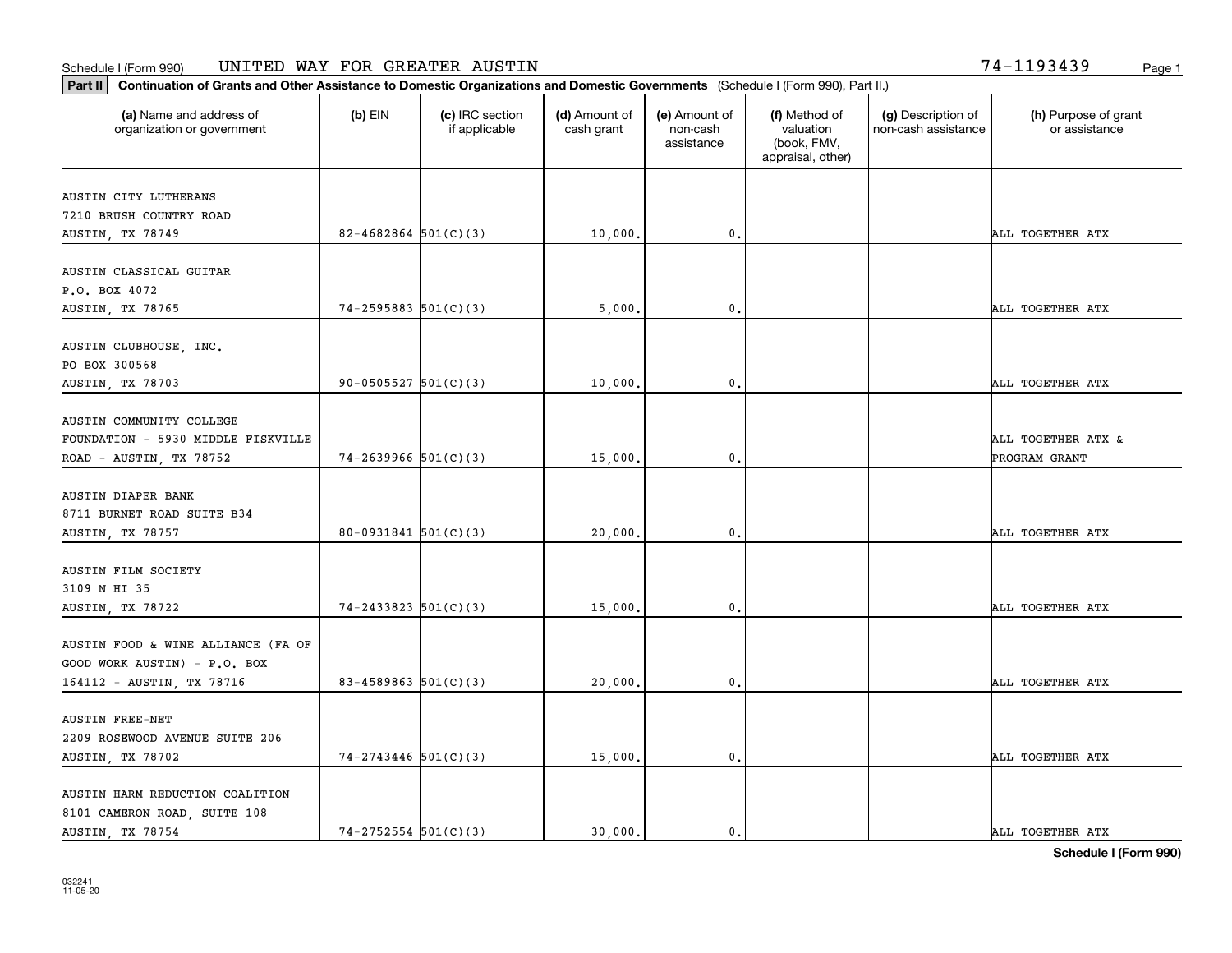**Part II Continuation of Grants and Other Assistance to Domestic Organizations and Domestic Governments**  (Schedule I (Form 990), Part II.)

| (a) Name and address of<br>organization or government                                               | (b) EIN                    | (c) IRC section<br>if applicable | (d) Amount of<br>cash grant | (e) Amount of<br>non-cash<br>assistance | (f) Method of<br>valuation<br>(book, FMV,<br>appraisal, other) | (g) Description of<br>non-cash assistance | (h) Purpose of grant<br>or assistance               |
|-----------------------------------------------------------------------------------------------------|----------------------------|----------------------------------|-----------------------------|-----------------------------------------|----------------------------------------------------------------|-------------------------------------------|-----------------------------------------------------|
| AUSTIN HEALTH COMMONS                                                                               |                            |                                  |                             |                                         |                                                                |                                           |                                                     |
| 2200 RIVERVIEW STREET                                                                               |                            |                                  |                             |                                         |                                                                |                                           |                                                     |
| AUSTIN, TX 78702                                                                                    | 81-2872043 $501(C)(3)$     |                                  | 70,000.                     | 0.                                      |                                                                |                                           | ALL TOGETHER ATX                                    |
| AUSTIN PARAMEDIC RELIEF AND                                                                         |                            |                                  |                             |                                         |                                                                |                                           |                                                     |
| COMMUNITY OUTREACH - 5817 WILCAB                                                                    |                            |                                  |                             |                                         |                                                                |                                           |                                                     |
| RD, SUITE 3 - AUSTIN, TX 78721                                                                      | $45-1673899$ $501(C)(3)$   |                                  | 20,000.                     | 0.                                      |                                                                |                                           | ALL TOGETHER ATX                                    |
| AUSTIN PUBLIC EDUCATION FOUNDATION                                                                  |                            |                                  |                             |                                         |                                                                |                                           |                                                     |
| 1111 W 6TH ST. C150                                                                                 |                            |                                  |                             |                                         |                                                                |                                           | <b>ALL TOGETHER ATX &amp;</b>                       |
| AUSTIN, TX 78703                                                                                    | $74-2654168$ $501(C)(3)$   |                                  | 15,000.                     | 0.                                      |                                                                |                                           | PROGRAM GRANT                                       |
| AUSTIN REVITALIZATION AUTHORITY<br>1154 LYDIA STREET                                                |                            |                                  |                             |                                         |                                                                |                                           |                                                     |
| AUSTIN, TX 78702                                                                                    | $74 - 2781623$ 501(C)(3)   |                                  | 30,000.                     | 0.                                      |                                                                |                                           | ALL TOGETHER ATX                                    |
| <b>AUSTIN SPEECH LABS</b><br>7800 SHOAL CREEK BLVD STE 136S<br>AUSTIN, TX 78757                     | $26 - 2137242$ $501(C)(3)$ |                                  | 10,000.                     | 0.                                      |                                                                |                                           | ALL TOGETHER ATX                                    |
|                                                                                                     |                            |                                  |                             |                                         |                                                                |                                           |                                                     |
| AUSTIN THEATRE ALLIANCE<br>P. O. BOX 1566<br>AUSTIN, TX 78764                                       | $74-2975922$ 501(C)(3)     |                                  | 10,000.                     | 0.                                      |                                                                |                                           | ALL TOGETHER ATX                                    |
| AUSTIN TRAVIS COUNTY INTEGRAL CARE<br>PO BOX 3548                                                   |                            |                                  |                             |                                         |                                                                |                                           |                                                     |
| AUSTIN, TX 78764                                                                                    | $74-1547909$ $501(C)(3)$   |                                  | 20,000.                     | 0.                                      |                                                                |                                           | ALL TOGETHER ATX                                    |
| AUSTIN VIETNAMESE AMERICAN MEDICAL<br>PROFESSIONAL SOCIETY - 2311<br>WOODWAY DRIVE - ROUND ROCK, TX |                            |                                  |                             |                                         |                                                                |                                           |                                                     |
| 78681                                                                                               | $20 - 5562448$ 501(C)(3)   |                                  | 10,000.                     | 0.                                      |                                                                |                                           | ALL TOGETHER ATX                                    |
| AUSTIN VOICES FOR EDUCATION &<br>YOUTH - 5221 LEDESMA ROAD -<br>AUSTIN, TX 78721                    | $74-3017284$ 501(C)(3)     |                                  | 105,000.                    | 0.                                      |                                                                |                                           | ALL TOGETHER ATX &<br>COMMUNITY INVESTMENT<br>GRANT |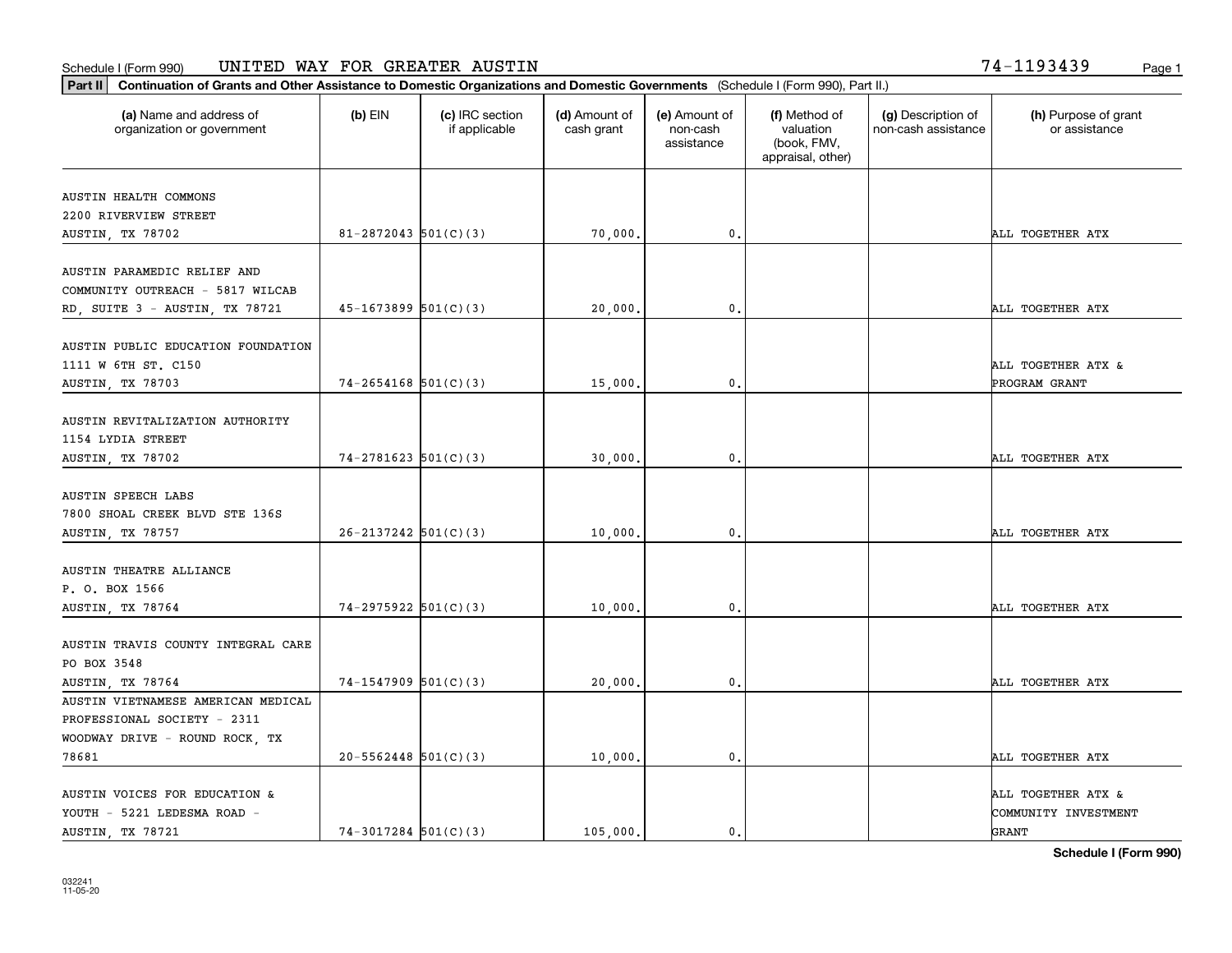**Part II Continuation of Grants and Other Assistance to Domestic Organizations and Domestic Governments**  (Schedule I (Form 990), Part II.)

78739

| (a) Name and address of<br>organization or government                                                        | $(b)$ EIN                | (c) IRC section<br>if applicable | (d) Amount of<br>cash grant | (e) Amount of<br>non-cash<br>assistance | (f) Method of<br>valuation<br>(book, FMV,<br>appraisal, other) | (g) Description of<br>non-cash assistance | (h) Purpose of grant<br>or assistance                         |
|--------------------------------------------------------------------------------------------------------------|--------------------------|----------------------------------|-----------------------------|-----------------------------------------|----------------------------------------------------------------|-------------------------------------------|---------------------------------------------------------------|
| AUSTIN YOUTH FILM FESTIVAL                                                                                   |                          |                                  |                             |                                         |                                                                |                                           |                                                               |
| 6908 DERBY DOWNS DRIVE                                                                                       |                          |                                  |                             |                                         |                                                                |                                           |                                                               |
| AUSTIN, TX 78747                                                                                             | $81 - 0773384$ 501(C)(3) |                                  | 5,000.                      | 0.                                      |                                                                |                                           | ALL TOGETHER ATX                                              |
| AUSTIN YOUTH RIVER WATCH<br>10611 PLATT LN                                                                   |                          |                                  |                             |                                         |                                                                |                                           |                                                               |
| AUSTIN, TX 78725                                                                                             | $74 - 2607076$ 501(C)(3) |                                  | 20,000.                     | 0.                                      |                                                                |                                           | ALL TOGETHER ATX                                              |
| AVANCE-AUSTIN, INC.<br>4818 E. BEN WHITE BLVD, #205<br>AUSTIN, TX 78741                                      | $74-1969114$ $501(C)(3)$ |                                  | 272,500.                    | 0.                                      |                                                                |                                           | ALL TOGETHER ATX,<br>COMMUNITY INVESTMENT &<br>PROGRAM GRANTS |
| BACK TO EDEN FELLOW PROGRAM<br>10978 FAIRLAND<br>HOUSTON, TX 77051                                           | 82-3829611 $501(C)(3)$   |                                  | 15,000.                     | 0.                                      |                                                                |                                           | ALL TOGETHER ATX                                              |
| BASTROP CO. EMERGENCY FOOD PANTRY<br>& SUPPORT CENTER - 806 FAYETTE<br>STREET - BASTROP, TX 78602            | $74 - 2485884$ 501(C)(3) |                                  | 55,000.                     | 0.                                      |                                                                |                                           | ALL TOGETHER ATX &<br>PROGRAM GRANT                           |
| BASTROP COUNTY LONG TERM RECOVERY<br>TEAM - PO BOX 1975 - BASTROP, TX<br>78602                               | $45 - 4463754$ 501(C)(3) |                                  | 53,522.                     | 0.                                      |                                                                |                                           | ALL TOGETHER ATX                                              |
| BLACK MAMAS ATX (UNIVERSITY OF<br>TEXAS FOUNDATION) - 1925 SAN<br>JACINTO BLVD., D3500 - AUSTIN, TX<br>78712 | 83-1457295 $501(C)(3)$   |                                  | 60,000.                     | 0.                                      |                                                                |                                           | ALL TOGETHER ATX                                              |
| BLACKLAND COMMUNITY DEVELOPMENT<br>CORPORATION - 2005 SALINA ST. -<br>AUSTIN, TX 78722                       | $74 - 2279246$ 501(C)(3) |                                  | 20,000.                     | 0.                                      |                                                                |                                           | ALL TOGETHER ATX                                              |
| BOOK BOOSTERS DBA THE EVICTION<br>MITIGATION DIVISION - 5212<br>SCOTTISH THISTLE DR - AUSTIN, TX             |                          |                                  |                             |                                         |                                                                |                                           |                                                               |

т

**Schedule I (Form 990)** 74-2652688 501(C)(3) | 105,000. 0. 0. ALL TOGETHER ATX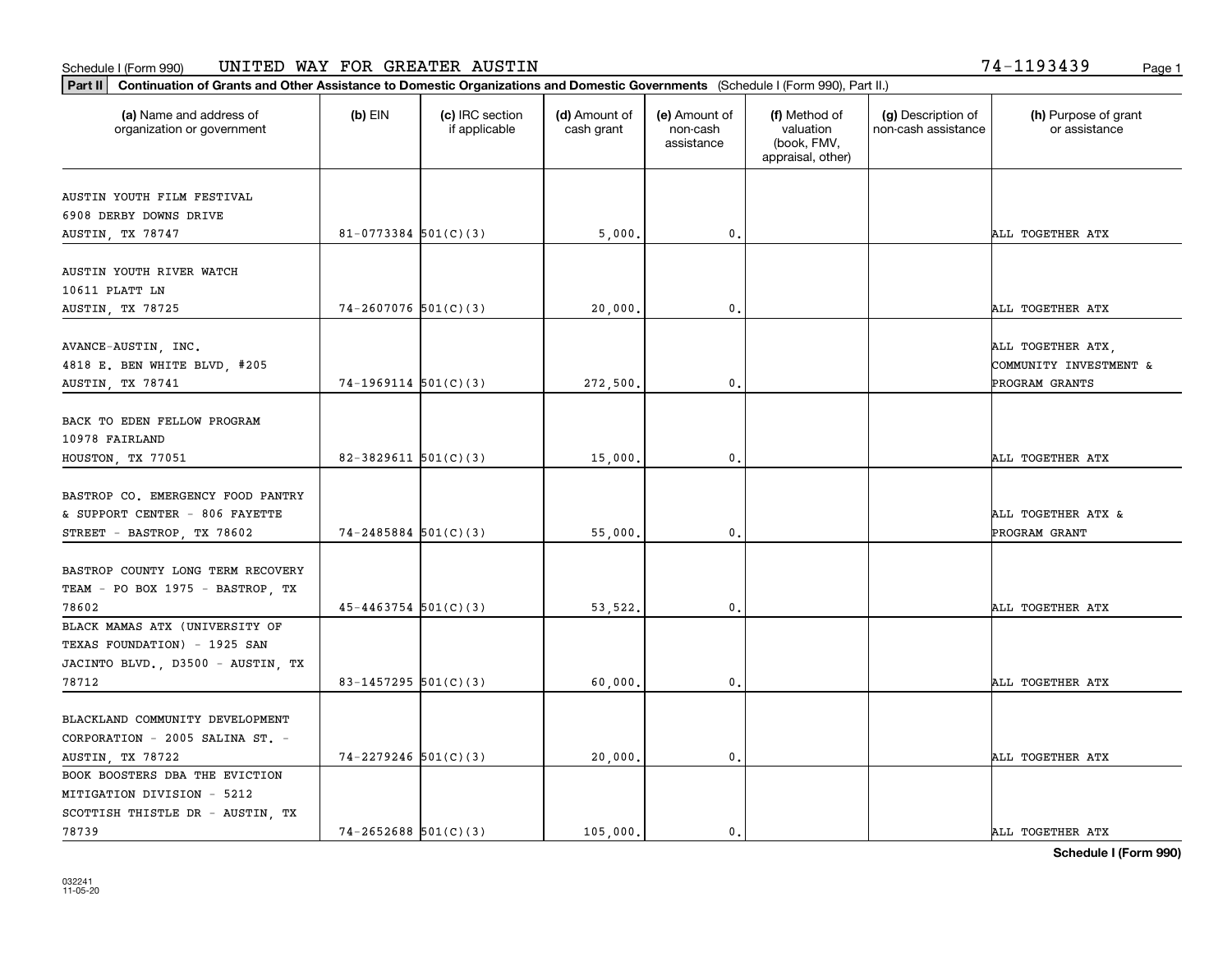**Part II Continuation of Grants and Other Assistance to Domestic Organizations and Domestic Governments**  (Schedule I (Form 990), Part II.)

| (a) Name and address of<br>organization or government          | (b) EIN                    | (c) IRC section<br>if applicable | (d) Amount of<br>cash grant | (e) Amount of<br>non-cash<br>assistance | (f) Method of<br>valuation<br>(book, FMV,<br>appraisal, other) | (g) Description of<br>non-cash assistance | (h) Purpose of grant<br>or assistance |
|----------------------------------------------------------------|----------------------------|----------------------------------|-----------------------------|-----------------------------------------|----------------------------------------------------------------|-------------------------------------------|---------------------------------------|
| BOOKSPRING                                                     |                            |                                  |                             |                                         |                                                                |                                           |                                       |
| 2006 GREENBROOK PKWY                                           |                            |                                  |                             |                                         |                                                                |                                           | COMMUNITY INVESTMENT                  |
| AUSTIN, TX 78723                                               | $74 - 2542664$ $501(C)(3)$ |                                  | 57,000.                     | $^{\rm 0}$ .                            |                                                                |                                           | GRANT                                 |
| BRAVE COMMUNITIES                                              |                            |                                  |                             |                                         |                                                                |                                           |                                       |
| 7201 BILL HUGHES RD                                            |                            |                                  |                             |                                         |                                                                |                                           |                                       |
| AUSTIN, TX 78745                                               | 81-1901039 $501(C)(3)$     |                                  | 15,000.                     | 0.                                      |                                                                |                                           | ALL TOGETHER ATX                      |
| <b>BREAKTHROUGH</b>                                            |                            |                                  |                             |                                         |                                                                |                                           |                                       |
| 1050 EAST 11TH STREET, STE. 350                                |                            |                                  |                             |                                         |                                                                |                                           |                                       |
| AUSTIN, TX 78702                                               | $74-2991346$ $501(C)(3)$   |                                  | 50,000.                     | 0.                                      |                                                                |                                           | ALL TOGETHER ATX                      |
|                                                                |                            |                                  |                             |                                         |                                                                |                                           |                                       |
| CALDWELL COUNTY CHRISTIAN<br>MINISTRIES FOOD PANTRY - 901 BOIS |                            |                                  |                             |                                         |                                                                |                                           |                                       |
|                                                                | $74-1930729$ 501(C)(3)     |                                  | 15,000.                     | 0.                                      |                                                                |                                           | ALL TOGETHER ATX                      |
| D'ARC - LOCKHART, TX 78644                                     |                            |                                  |                             |                                         |                                                                |                                           |                                       |
| CASA MARIANELLA                                                |                            |                                  |                             |                                         |                                                                |                                           |                                       |
| 821 GUNTER ST.                                                 |                            |                                  |                             |                                         |                                                                |                                           |                                       |
| AUSTIN, TX 78702                                               | $74 - 2377341$ 501(C)(3)   |                                  | 50,000.                     | 0.                                      |                                                                |                                           | ALL TOGETHER ATX                      |
| CASA OF CENTRAL TEXAS                                          |                            |                                  |                             |                                         |                                                                |                                           |                                       |
| P.O. BOX 1267                                                  |                            |                                  |                             |                                         |                                                                |                                           |                                       |
| SAN MARCOS, TX 78667                                           | $74 - 2403373$ $501(C)(3)$ |                                  | 20,000.                     | 0.                                      |                                                                |                                           | ALL TOGETHER ATX                      |
|                                                                |                            |                                  |                             |                                         |                                                                |                                           |                                       |
| CASA OF TRAVIS COUNTY, INC                                     |                            |                                  |                             |                                         |                                                                |                                           |                                       |
| 7600 CHEVY CHASE DR. STE. 200                                  |                            |                                  |                             |                                         |                                                                |                                           |                                       |
| AUSTIN, TX 78752                                               | $74 - 2369123$ $501(C)(3)$ |                                  | 60,000.                     | 0.                                      |                                                                |                                           | ALL TOGETHER ATX                      |
|                                                                |                            |                                  |                             |                                         |                                                                |                                           |                                       |
| CATHOLIC CHARITIES OF CENTRAL                                  |                            |                                  |                             |                                         |                                                                |                                           |                                       |
| TEXAS - 1625 RUTHERFORD LANE -                                 |                            |                                  |                             |                                         |                                                                |                                           |                                       |
| AUSTIN, TX 78754                                               | $74-2928450$ 501(C)(3)     |                                  | 15,000.                     | 0.                                      |                                                                |                                           | ALL TOGETHER ATX                      |
| CENTER FOR CHILD PROTECTION -                                  |                            |                                  |                             |                                         |                                                                |                                           |                                       |
| TRAVIS COUNTY - 8509 FM 969 BLDG 2                             |                            |                                  |                             |                                         |                                                                |                                           |                                       |

**Schedule I (Form 990)** - AUSTIN, TX 78724  $\begin{vmatrix} 74-2562585 & 501(C)(3) \end{vmatrix}$  15,000. 0. 0.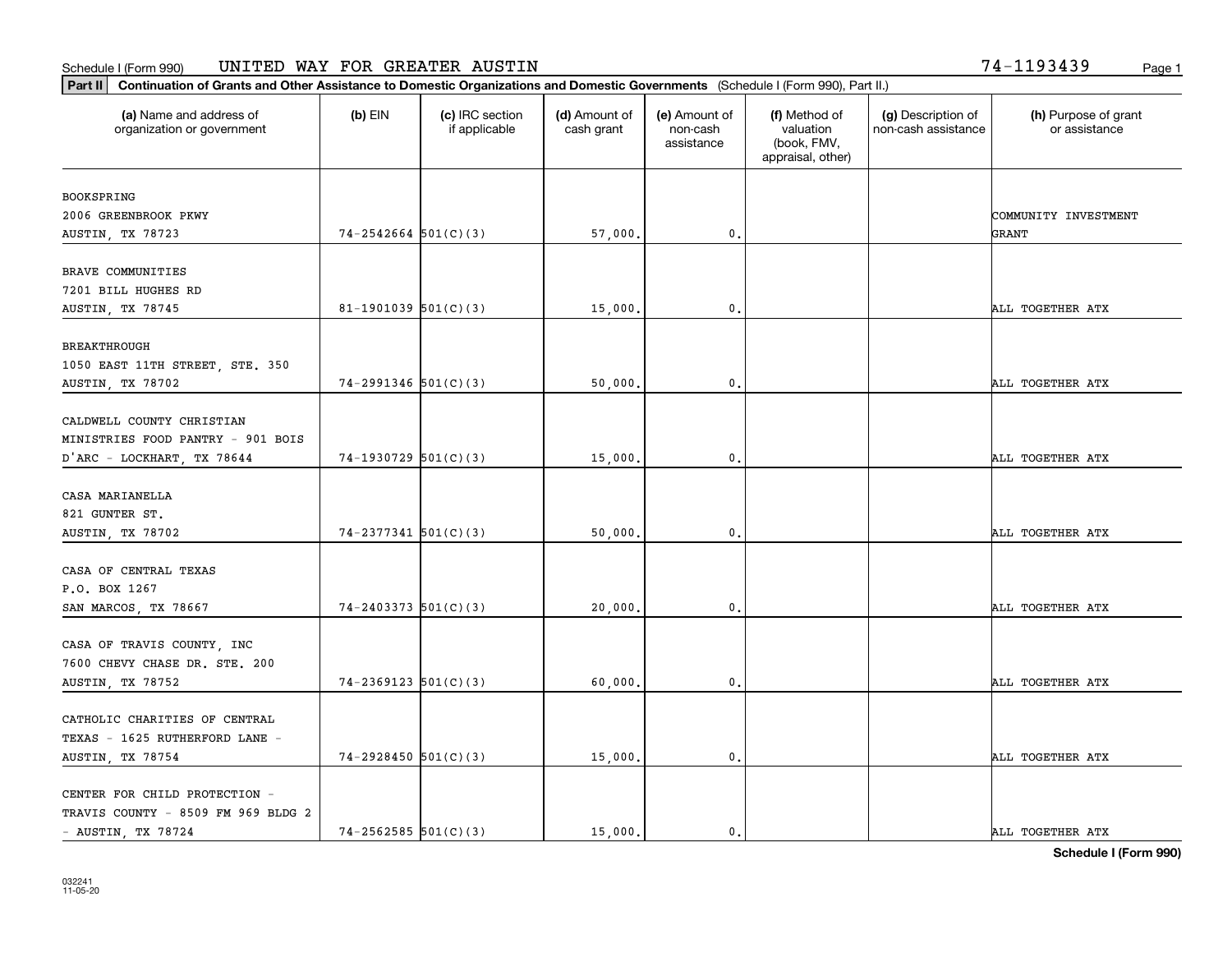**Part II Continuation of Grants and Other Assistance to Domestic Organizations and Domestic Governments**  (Schedule I (Form 990), Part II.)

| (a) Name and address of<br>organization or government | $(b)$ EIN                  | (c) IRC section<br>if applicable | (d) Amount of<br>cash grant | (e) Amount of<br>non-cash<br>assistance | (f) Method of<br>valuation<br>(book, FMV,<br>appraisal, other) | (g) Description of<br>non-cash assistance | (h) Purpose of grant<br>or assistance |
|-------------------------------------------------------|----------------------------|----------------------------------|-----------------------------|-----------------------------------------|----------------------------------------------------------------|-------------------------------------------|---------------------------------------|
| CENTER FOR SURVIVORS OF TORTURE                       |                            |                                  |                             |                                         |                                                                |                                           |                                       |
| 4108 SWISS AVENUE                                     |                            |                                  |                             |                                         |                                                                |                                           |                                       |
| DALLAS, TX 75204                                      | $75 - 2872010$ $501(C)(3)$ |                                  | 110,000.                    | 0.                                      |                                                                |                                           | ALL TOGETHER ATX                      |
| CEN-TEX CERTIFIED DEVELOPMENT CORP                    |                            |                                  |                             |                                         |                                                                |                                           |                                       |
| DBA BCL OF TEXAS - 1011 SAN                           |                            |                                  |                             |                                         |                                                                |                                           |                                       |
| JACINTO BLVD, STE. 500 - AUSTIN,                      |                            |                                  |                             |                                         |                                                                |                                           |                                       |
| TX 78701                                              | $74 - 2581297$ 501(C)(3)   |                                  | 10,000.                     | 0.                                      |                                                                |                                           | ALL TOGETHER ATX                      |
|                                                       |                            |                                  |                             |                                         |                                                                |                                           |                                       |
| CENTRAL PRESBYTERIAN CHURCH                           |                            |                                  |                             |                                         |                                                                |                                           |                                       |
| 200 E. 8TH ST.                                        |                            |                                  |                             |                                         |                                                                |                                           |                                       |
| AUSTIN, TX 78701                                      | $74-1238445$ 501(C)(3)     |                                  | 35,000.                     | 0.                                      |                                                                |                                           | ALL TOGETHER ATX                      |
|                                                       |                            |                                  |                             |                                         |                                                                |                                           |                                       |
| CENTRAL TEXAS ALLIED HEALTH                           |                            |                                  |                             |                                         |                                                                |                                           |                                       |
| INSTITUTE - 13203 VIENTO DEL SUR                      |                            |                                  |                             |                                         |                                                                |                                           |                                       |
| ST - MANCHACA, TX 78652                               | 83-1515596 $501(C)(3)$     |                                  | 30,000.                     | $\mathbf 0$ .                           |                                                                |                                           | ALL TOGETHER ATX                      |
| CENTRAL TEXAS COMMUNITY HEALTH                        |                            |                                  |                             |                                         |                                                                |                                           |                                       |
| CENTERS - RBJ BUILDING, 15 WALLER                     |                            |                                  |                             |                                         |                                                                |                                           |                                       |
| STREET, 5TH FLOOR - AUSTIN, TX                        |                            |                                  |                             |                                         |                                                                |                                           |                                       |
| 78702                                                 | 55-0853118 $501(C)(3)$     |                                  | 25,000.                     | 0.                                      |                                                                |                                           | ALL TOGETHER ATX                      |
| CENTRAL TEXAS FOOD BANK                               |                            |                                  |                             |                                         |                                                                |                                           |                                       |
| 6500 METROPOLIS DRIVE                                 |                            |                                  |                             |                                         |                                                                |                                           |                                       |
| AUSTIN, TX 78744                                      | 74-2217350 $501(C)(3)$     |                                  | 45,000.                     | 0.                                      |                                                                |                                           | ALL TOGETHER ATX                      |
|                                                       |                            |                                  |                             |                                         |                                                                |                                           |                                       |
| CHILD INC                                             |                            |                                  |                             |                                         |                                                                |                                           |                                       |
| 818 E 53RD ST,                                        |                            |                                  |                             |                                         |                                                                |                                           | COMMUNITY INVESTMENT                  |
| AUSTIN, TX 78751                                      | $74-1722420$ 501(C)(3)     |                                  | 30,000.                     | 0.                                      |                                                                |                                           | GRANT                                 |
|                                                       |                            |                                  |                             |                                         |                                                                |                                           |                                       |
| CIRCLE OF HEALTH INTERNATIONAL                        |                            |                                  |                             |                                         |                                                                |                                           |                                       |
| 411 W. MONROE                                         |                            |                                  |                             |                                         |                                                                |                                           |                                       |
| AUSTIN, TX 78704                                      | 65-1213326 $501(C)(3)$     |                                  | 70,000.                     | 0.                                      |                                                                |                                           | ALL TOGETHER ATX                      |
|                                                       |                            |                                  |                             |                                         |                                                                |                                           |                                       |
| CITY OF LULING, TEXAS                                 |                            |                                  |                             |                                         |                                                                |                                           |                                       |
| 509 E CROCKETT                                        |                            |                                  |                             |                                         |                                                                |                                           |                                       |
| LULING TX 78648                                       | 74-6001645 GOVT            |                                  | 30,000.                     | 0.                                      |                                                                |                                           | ALL TOGETHER ATX                      |

**Schedule I (Form 990)**

Т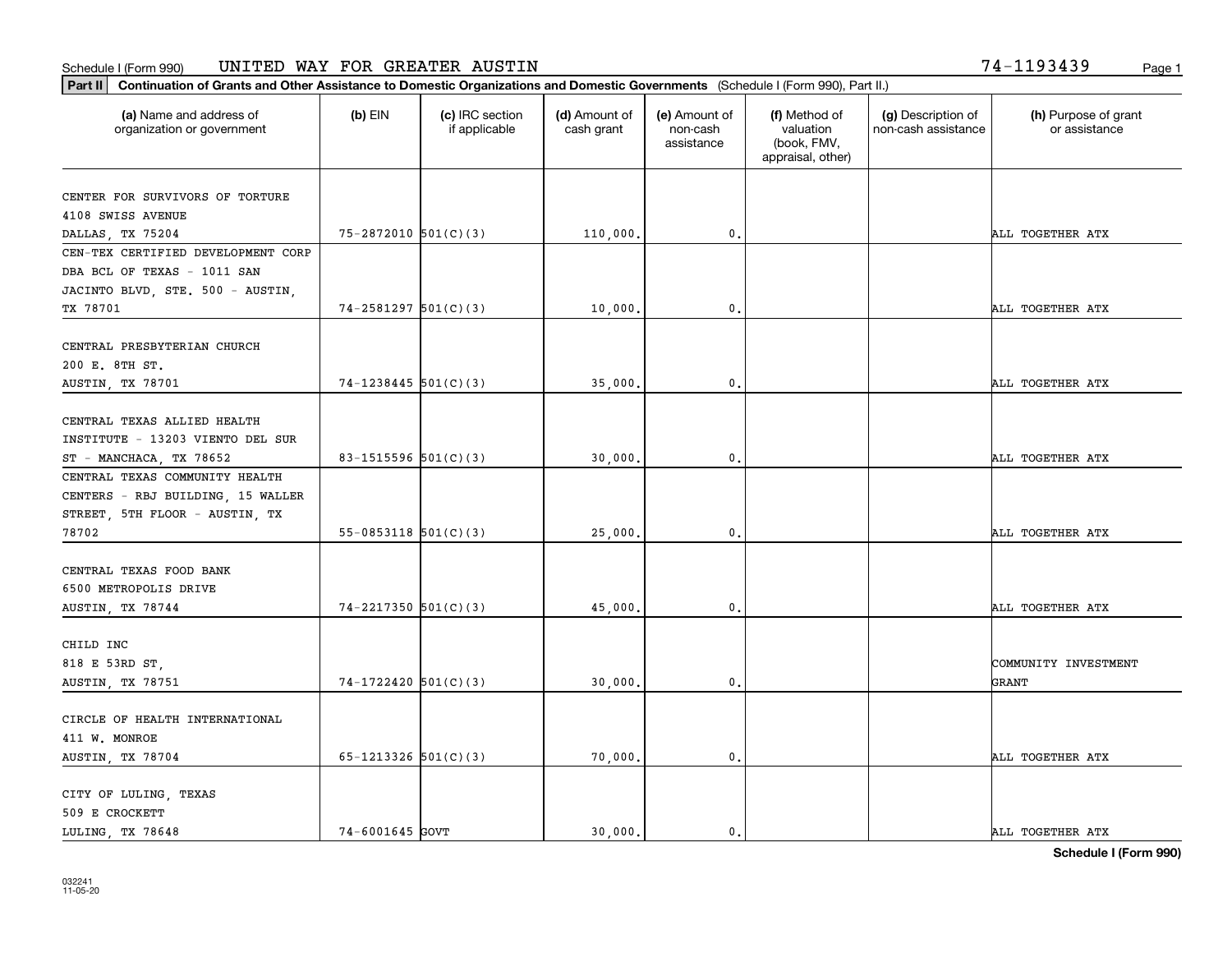**Part II Continuation of Grants and Other Assistance to Domestic Organizations and Domestic Governments**  (Schedule I (Form 990), Part II.)

| (a) Name and address of<br>organization or government  | (b) EIN                    | (c) IRC section<br>if applicable | (d) Amount of<br>cash grant | (e) Amount of<br>non-cash<br>assistance | (f) Method of<br>valuation<br>(book, FMV,<br>appraisal, other) | (g) Description of<br>non-cash assistance | (h) Purpose of grant<br>or assistance |
|--------------------------------------------------------|----------------------------|----------------------------------|-----------------------------|-----------------------------------------|----------------------------------------------------------------|-------------------------------------------|---------------------------------------|
| COMMUNITIES IN SCHOOLS OF CENTRAL                      |                            |                                  |                             |                                         |                                                                |                                           | ALL TOGETHER ATX &                    |
| TEXAS, INC. - 3000 S. IH-35, SUITE                     |                            |                                  |                             |                                         |                                                                |                                           | COMMUNITY INVESTMENT                  |
| #200 - AUSTIN, TX 78704                                | $74 - 2369020$ $501(C)(3)$ |                                  | 256,000.                    | $\mathbf 0$                             |                                                                |                                           | GRANT                                 |
| CREATIVE ACTION                                        |                            |                                  |                             |                                         |                                                                |                                           |                                       |
| 1023 SPRINGDALE ROAD, BLDG 3                           |                            |                                  |                             |                                         |                                                                |                                           |                                       |
| AUSTIN, TX 78721                                       | $74 - 2856925$ $501(C)(3)$ |                                  | 20,000,                     | $\mathbf{0}$                            |                                                                |                                           | ALL TOGETHER ATX                      |
|                                                        |                            |                                  |                             |                                         |                                                                |                                           |                                       |
| DRIVE A SENIOR CENTRAL TEXAS<br>6705 W. HWY 290 #50268 |                            |                                  |                             |                                         |                                                                |                                           |                                       |
| AUSTIN, TX 78735                                       | $26-2735793$ 501(C)(3)     |                                  | 15,000.                     | 0.                                      |                                                                |                                           | ALL TOGETHER ATX                      |
|                                                        |                            |                                  |                             |                                         |                                                                |                                           |                                       |
| DRIVE A SENIOR NORTHWEST                               |                            |                                  |                             |                                         |                                                                |                                           |                                       |
| 10633 LAKE CREEK PARKWAY                               |                            |                                  |                             |                                         |                                                                |                                           |                                       |
| <b>AUSTIN, TX 78750</b>                                | $74 - 2431073$ 501(C)(3)   |                                  | 20,000.                     | 0.                                      |                                                                |                                           | ALL TOGETHER ATX                      |
| E3 ALLIANCE                                            |                            |                                  |                             |                                         |                                                                |                                           | ALL TOGETHER ATX &                    |
| 5930 MIDDLE FISKVILLE RD                               |                            |                                  |                             |                                         |                                                                |                                           | COMMUNITY INVESTMENT                  |
| AUSTIN, TX 78752                                       | 64-0963235 $501(C)(3)$     |                                  | 20,000,                     | $\mathbf{0}$ .                          |                                                                |                                           | GRANT                                 |
|                                                        |                            |                                  |                             |                                         |                                                                |                                           |                                       |
| E4 YOUTH                                               |                            |                                  |                             |                                         |                                                                |                                           |                                       |
| 4302 AIRPORT BLVD.                                     |                            |                                  |                             |                                         |                                                                |                                           |                                       |
| AUSTIN, TX 78722                                       | $46 - 2878544$ 501(C)(3)   |                                  | 50,000.                     | 0.                                      |                                                                |                                           | ALL TOGETHER ATX                      |
| EIXSYS HEALTHCARE SYSTEM                               |                            |                                  |                             |                                         |                                                                |                                           |                                       |
| 600 ROUND ROCK WEST DR. STE 204                        |                            |                                  |                             |                                         |                                                                |                                           |                                       |
| ROUND ROCK, TX 78681                                   | $46 - 5413288$ $501(C)(3)$ |                                  | 15,000.                     | 0.                                      |                                                                |                                           | ALL TOGETHER ATX                      |
|                                                        |                            |                                  |                             |                                         |                                                                |                                           |                                       |
| EL BUEN SAMARITANO EPISCOPAL                           |                            |                                  |                             |                                         |                                                                |                                           |                                       |
| CENTER - 7000 WOODHUE - AUSTIN,                        |                            |                                  |                             |                                         |                                                                |                                           | ALL TOGETHER ATX &                    |
| TX 78745                                               | $74 - 2488682$ 501(C)(3)   |                                  | 195,000.                    | 0.                                      |                                                                |                                           | PROGRAM GRANT                         |
| FAMILY ELDERCARE INC.                                  |                            |                                  |                             |                                         |                                                                |                                           |                                       |
| 1700 RUTHERFORD LANE                                   |                            |                                  |                             |                                         |                                                                |                                           |                                       |
| AUSTIN, TX 78754                                       | $74 - 2286387$ 501(C)(3)   |                                  | 20,000.                     | $\mathbf{0}$ .                          |                                                                |                                           | ALL TOGETHER ATX                      |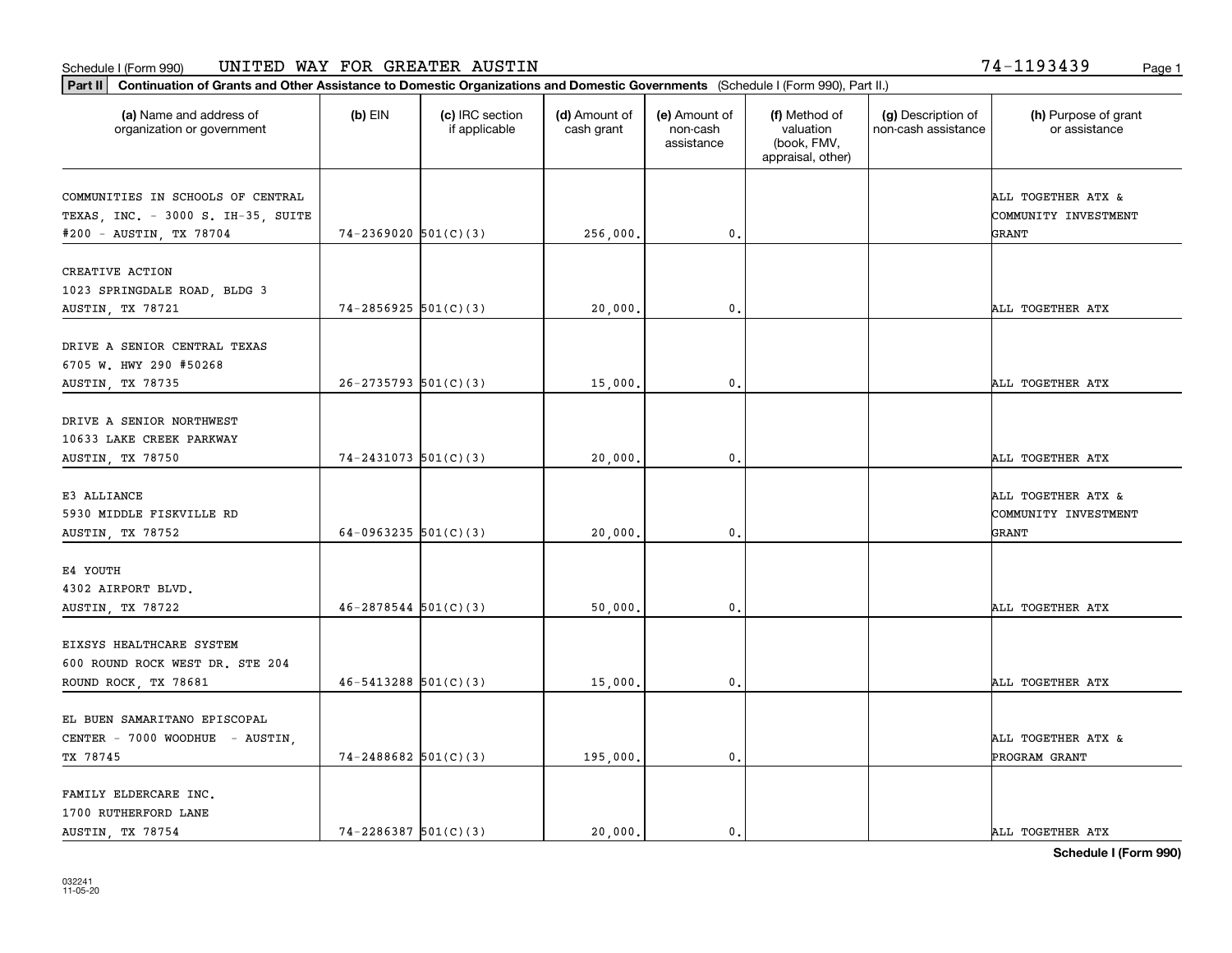**Part II Continuation of Grants and Other Assistance to Domestic Organizations and Domestic Governments**  (Schedule I (Form 990), Part II.)

| (a) Name and address of<br>organization or government                                | $(b)$ EIN                  | (c) IRC section<br>if applicable | (d) Amount of<br>cash grant | (e) Amount of<br>non-cash<br>assistance | (f) Method of<br>valuation<br>(book, FMV,<br>appraisal, other) | (g) Description of<br>non-cash assistance | (h) Purpose of grant<br>or assistance                         |
|--------------------------------------------------------------------------------------|----------------------------|----------------------------------|-----------------------------|-----------------------------------------|----------------------------------------------------------------|-------------------------------------------|---------------------------------------------------------------|
| FAMILY INDEPENDENCE INITIATIVE                                                       |                            |                                  |                             |                                         |                                                                |                                           |                                                               |
| 663 13TH ST SUITE 200                                                                |                            |                                  |                             |                                         |                                                                |                                           |                                                               |
| OAKLAND, CA 94612                                                                    | $02-0784790$ 501(C)(3)     |                                  | 90,000.                     | 0.                                      |                                                                |                                           | ALL TOGETHER ATX                                              |
| FORKLIFT DANCEWORKS<br>2023 E CESAR CHAVEZ ST.                                       |                            |                                  |                             |                                         |                                                                |                                           |                                                               |
| AUSTIN, TX 78702                                                                     | $01-0812720$ 501(C)(3)     |                                  | 10,000.                     | $\mathbf 0$ .                           |                                                                |                                           | ALL TOGETHER ATX                                              |
| FOSTER VILLAGE<br>15400 FITZHUGH RD                                                  |                            |                                  |                             |                                         |                                                                |                                           |                                                               |
| DRIPPING SPRINGS, TX 78620                                                           | $81 - 3143881$ 501(C)(3)   |                                  | 20,000.                     | $\mathbf 0$ .                           |                                                                |                                           | ALL TOGETHER ATX                                              |
| FOUNDATION COMMUNITIES, INC.<br>3036 SOUTH FIRST STREET, STE 200<br>AUSTIN, TX 78704 | $74 - 2563260$ $501(C)(3)$ |                                  | 125,000.                    | $\mathbf 0$ .                           |                                                                |                                           | ALL TOGETHER ATX,<br>COMMUNITY INVESTMENT &<br>PROGRAM GRANTS |
| FRIENDS OF THE CHILDREN<br>1023 SPRINGDALE ROAD SUITE 13C                            |                            |                                  |                             |                                         |                                                                |                                           |                                                               |
| AUSTIN, TX 78721                                                                     | $82 - 2604098$ 501(C)(3)   |                                  | 20,000.                     | $\mathbf 0$ .                           |                                                                |                                           | ALL TOGETHER ATX                                              |
| GATEWAY COUMMUNITY CHURCH<br>7104 MCNEIL DRIVE<br>AUSTIN, TX 78729                   | $74-2939937$ 501(C)(3)     |                                  | 27,986.                     | 0.                                      |                                                                |                                           | PROGRAM GRANT                                                 |
|                                                                                      |                            |                                  |                             |                                         |                                                                |                                           |                                                               |
| GEORGETOWN BACKPACK BUDDIES<br>PO BOX 2104<br>GEORGETOWN, TX 78627                   | $47 - 1439664$ 501(C)(3)   |                                  | 10,000.                     | $\mathbf 0$ .                           |                                                                |                                           | ALL TOGETHER ATX                                              |
| GET UP PROJECT<br>8101 CAMERON RD, SUITE 101<br>AUSTIN, TX 78754                     | $45 - 4931906$ $501(C)(3)$ |                                  | 5,000.                      | 0.                                      |                                                                |                                           | ALL TOGETHER ATX                                              |
| GOLDEN AGE HOME ASSISTED LIVING<br>1505 S. MAIN ST.                                  |                            |                                  |                             |                                         |                                                                |                                           |                                                               |

LOCKHART, TX 78644 20,000. 20,000. 20,000. 0.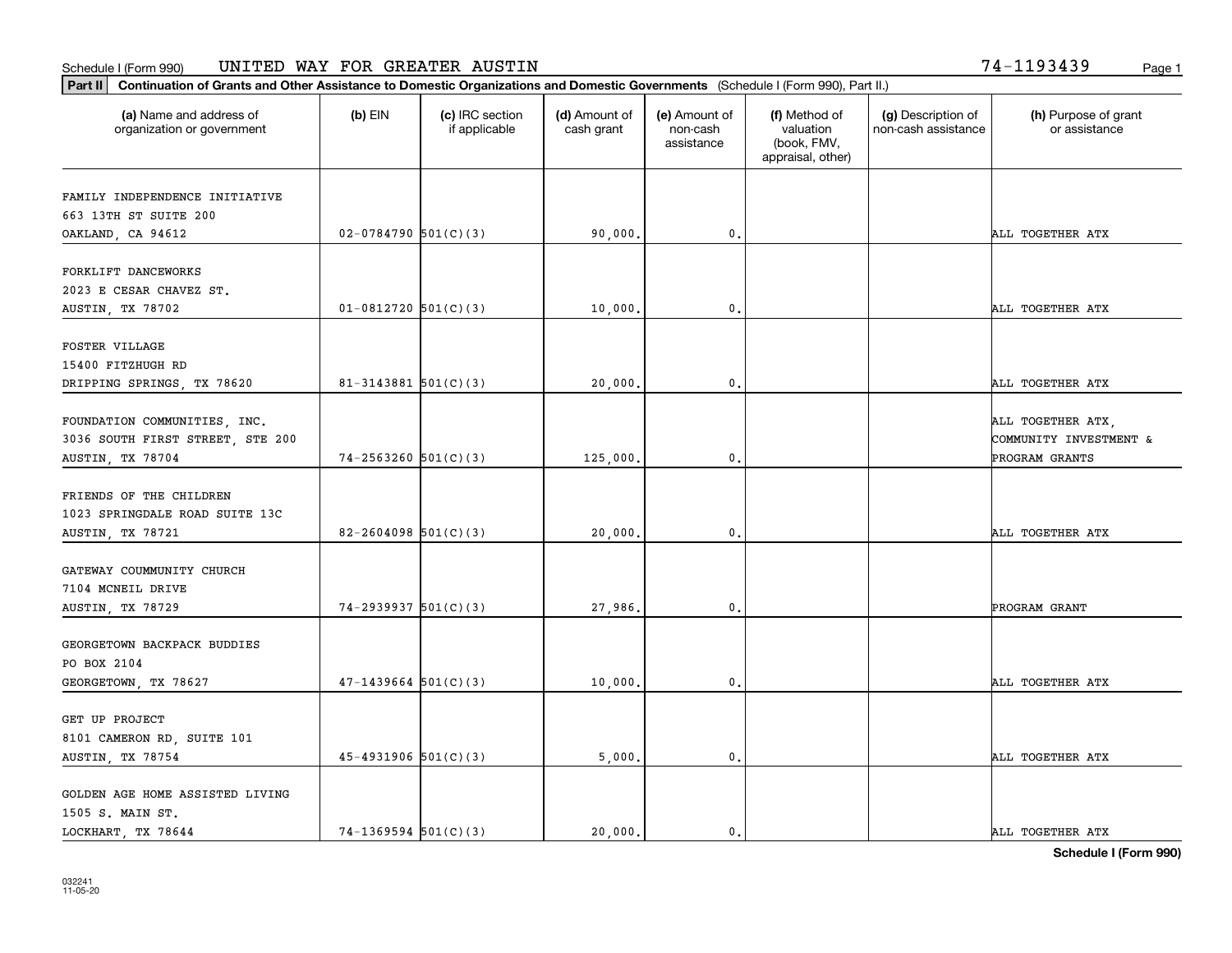**Part II Continuation of Grants and Other Assistance to Domestic Organizations and Domestic Governments**  (Schedule I (Form 990), Part II.)

| (a) Name and address of<br>organization or government                                   | $(b)$ EIN                | (c) IRC section<br>if applicable | (d) Amount of<br>cash grant | (e) Amount of<br>non-cash<br>assistance | (f) Method of<br>valuation<br>(book, FMV,<br>appraisal, other) | (g) Description of<br>non-cash assistance | (h) Purpose of grant<br>or assistance                         |
|-----------------------------------------------------------------------------------------|--------------------------|----------------------------------|-----------------------------|-----------------------------------------|----------------------------------------------------------------|-------------------------------------------|---------------------------------------------------------------|
| GOODWILL INDUSTRIES OF CENTRAL                                                          |                          |                                  |                             |                                         |                                                                |                                           |                                                               |
| TEXAS - 1015 NORWOOD PARK BLVD -                                                        |                          |                                  |                             |                                         |                                                                |                                           | COMMUNITY INVESTMENT &                                        |
| AUSTIN, TX 78727                                                                        | $74-1322808$ 501(C)(3)   |                                  | 102,000.                    | 0.                                      |                                                                |                                           | PROGRAM GRANT                                                 |
| GROUNDWORK MUSIC PROJECT<br>4201 WILSHIRE PKWY                                          |                          |                                  |                             |                                         |                                                                |                                           |                                                               |
| AUSTIN, TX 78722                                                                        | 55-0881517 $501(C)(3)$   |                                  | 10,000.                     | $\mathbf{0}$                            |                                                                |                                           | ALL TOGETHER ATX                                              |
| HACA SCHOLARSHIP FOUNDATION DBA<br>AUSTIN PATHWAYS - 1124 S IH 35 -<br>AUSTIN, TX 78704 | $27 - 2133452$ 501(C)(3) |                                  | 127,500.                    | $\mathbf 0$ .                           |                                                                |                                           | ALL TOGETHER ATX,<br>COMMUNITY INVESTMENT &<br>PROGRAM GRANTS |
|                                                                                         |                          |                                  |                             |                                         |                                                                |                                           |                                                               |
| HALF HELEN FOUNDATION<br>PO BOX 14011                                                   |                          |                                  |                             |                                         |                                                                |                                           |                                                               |
| AUSTIN, TX 78761                                                                        | $46 - 2808051$ 501(C)(3) |                                  | 5,000.                      | 0.                                      |                                                                |                                           | ALL TOGETHER ATX                                              |
| HAYS CISD EDUCATION FOUNDATION<br>21003 N IH 35                                         |                          |                                  |                             |                                         |                                                                |                                           |                                                               |
| AUSTIN, TX 78640                                                                        | $74 - 2873414$ 501(C)(3) |                                  | 20,000.                     | 0.                                      |                                                                |                                           | ALL TOGETHER ATX                                              |
| HAYS COUNTY WOMEN'S CENTER DBA<br>HAYS-CALDWELL WOMEN'S CENTER - PO                     |                          |                                  |                             |                                         |                                                                |                                           |                                                               |
| BOX 234 - SAN MARCOS, TX 78667                                                          | $74-2020505$ 501(C)(3)   |                                  | 15,000.                     | 0.                                      |                                                                |                                           | ALL TOGETHER ATX                                              |
| HELPING HAND HOME FOR CHILDREN<br>3804 AVE B                                            |                          |                                  |                             |                                         |                                                                |                                           |                                                               |
| AUSTIN, TX 78751                                                                        | $74-1144638$ 501(C)(3)   |                                  | 30,000.                     | $\mathbf 0$ .                           |                                                                |                                           | ALL TOGETHER ATX                                              |
| HILL COUNTRY COMMUNITY MINISTRIES<br>P. O. BOX 1064                                     |                          |                                  |                             |                                         |                                                                |                                           |                                                               |
| LEANDER, TX 78646                                                                       | $74-2309435$ 501(C)(3)   |                                  | 15,000.                     | 0.                                      |                                                                |                                           | ALL TOGETHER ATX                                              |
| HUSTON-TILLOTSON UNIVERSITY<br>900 CHICON ST                                            |                          |                                  |                             |                                         |                                                                |                                           |                                                               |

AUSTIN, TX 78702  $\begin{vmatrix} 74-1180151 & 501(C)(3) \end{vmatrix}$  50,000. 0. 0. ALL TOGETHER ATX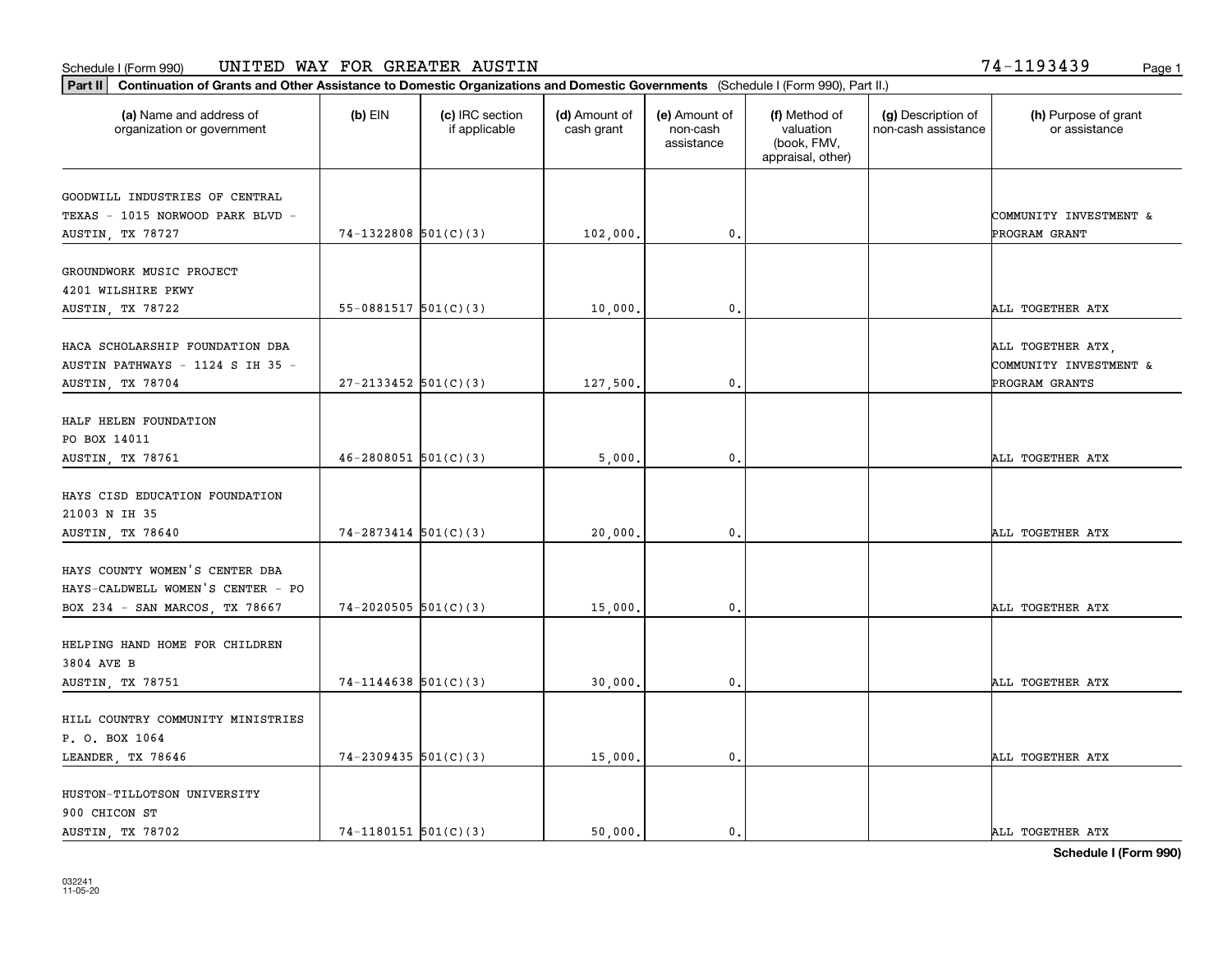**Part II Continuation of Grants and Other Assistance to Domestic Organizations and Domestic Governments**  (Schedule I (Form 990), Part II.)

| (a) Name and address of<br>organization or government                      | $(b)$ EIN                  | (c) IRC section<br>if applicable | (d) Amount of<br>cash grant | (e) Amount of<br>non-cash<br>assistance | (f) Method of<br>valuation<br>(book, FMV,<br>appraisal, other) | (g) Description of<br>non-cash assistance | (h) Purpose of grant<br>or assistance      |
|----------------------------------------------------------------------------|----------------------------|----------------------------------|-----------------------------|-----------------------------------------|----------------------------------------------------------------|-------------------------------------------|--------------------------------------------|
| HUTTO RESOURCE CENTER                                                      |                            |                                  |                             |                                         |                                                                |                                           |                                            |
| PO BOX 65                                                                  |                            |                                  |                             |                                         |                                                                |                                           |                                            |
| HUTTO, TX 78634                                                            | $46 - 3580653$ $501(C)(3)$ |                                  | 85,000.                     | 0.                                      |                                                                |                                           | ALL TOGETHER ATX                           |
| INTERFAITH ACTION OF CENTRAL TEXAS<br>2921 E. 17TH ST. BLDG D SUITE 3      |                            |                                  |                             |                                         |                                                                |                                           |                                            |
| AUSTIN, TX 78702                                                           | $74 - 2509149$ 501(C)(3)   |                                  | 45,000.                     | 0.                                      |                                                                |                                           | ALL TOGETHER ATX                           |
| ITSHUH MINISTRY<br>987 NORTH HIGHWAY 95                                    | $27 - 2515162$ 501(C)(3)   |                                  |                             | 0.                                      |                                                                |                                           | ALL TOGETHER ATX                           |
| BASTROP, TX 78602                                                          |                            |                                  | 15,000.                     |                                         |                                                                |                                           |                                            |
| JAIL TO JOBS<br>1150 SOUTH BELL                                            |                            |                                  |                             |                                         |                                                                |                                           |                                            |
| CEDAR PARK, TX 78613                                                       | $27-1601066$ $501(C)(3)$   |                                  | 40,000.                     | 0.                                      |                                                                |                                           | ALL TOGETHER ATX                           |
| <b>JEREMIAH PROGRAM</b><br>1200 PAUL TERESA SALDANA                        |                            |                                  |                             |                                         |                                                                |                                           | ALL TOGETHER ATX &<br>COMMUNITY INVESTMENT |
| AUSTIN, TX 78702                                                           | $41-1801834$ $501(C)(3)$   |                                  | 105,000.                    | 0.                                      |                                                                |                                           | GRANT                                      |
| JUNIOR LEAGUE OF AUSTIN<br>5330 BLUFFSTONE LN<br>AUSTIN, TX 78759          | $74-1168918$ $501(C)(3)$   |                                  | 30,000.                     | 0.                                      |                                                                |                                           | ALL TOGETHER ATX                           |
| KIDS WRITE GOOD DBA AUSTIN BAT<br>CAVE - PO BOX 4762 - AUSTIN, TX<br>78765 | $46 - 3593848$ $501(C)(3)$ |                                  | 20,000.                     | 0.                                      |                                                                |                                           | ALL TOGETHER ATX                           |
|                                                                            |                            |                                  |                             |                                         |                                                                |                                           |                                            |
| KLRU<br>PO BOX 7158<br>AUSTIN, TX 78713                                    | $74-7126012$ 501(C)(3)     |                                  | 21,000.                     | 0.                                      |                                                                |                                           | COMMUNITY INVESTMENT<br>GRANT              |
| LIFESTEPS<br>P.O. BOX 1279                                                 |                            |                                  |                             |                                         |                                                                |                                           |                                            |

┰

GEORGETOWN, TX 78627  $301(C)(3)$  35,000. 0. 0.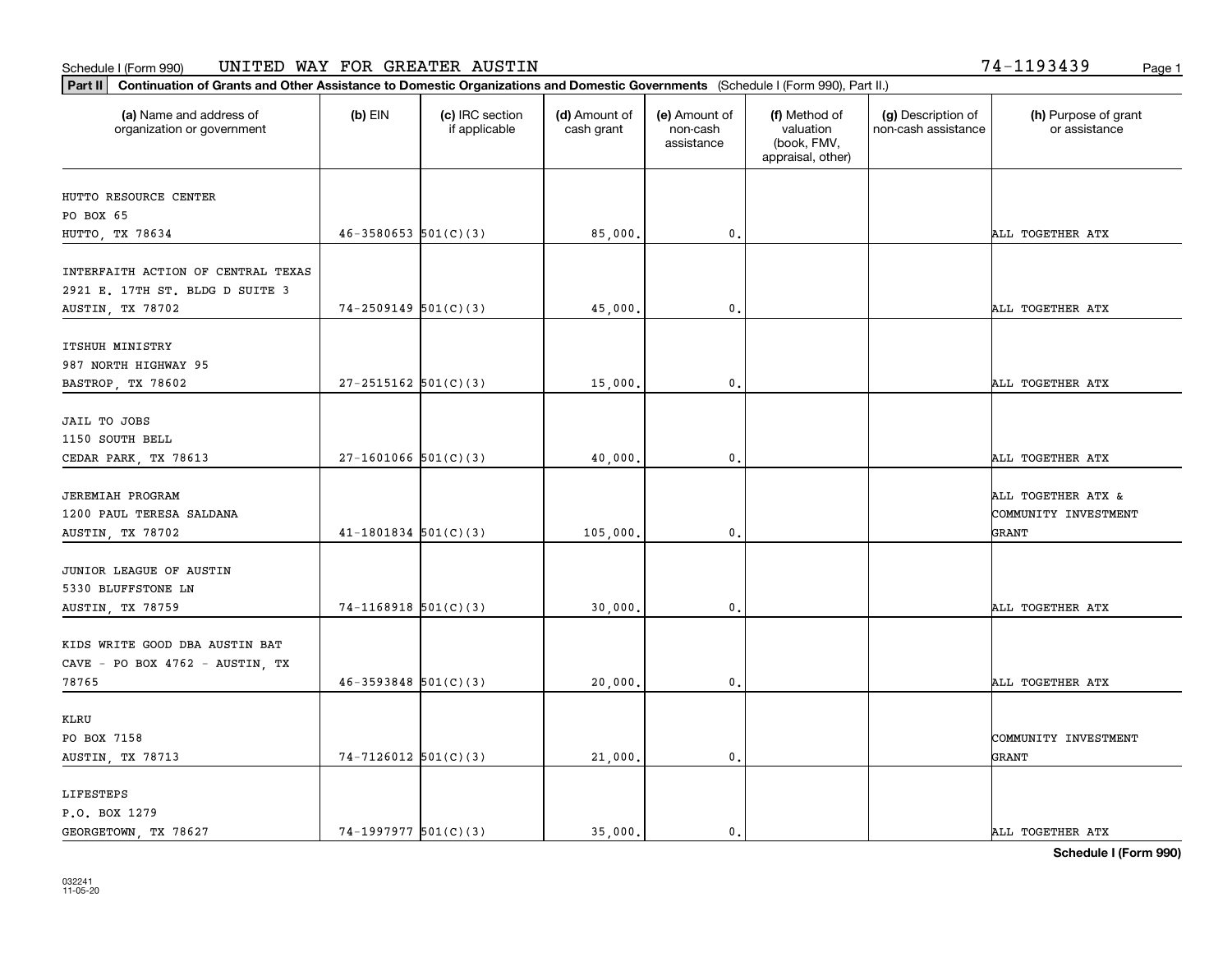**Part II Continuation of Grants and Other Assistance to Domestic Organizations and Domestic Governments**  (Schedule I (Form 990), Part II.)

| (a) Name and address of<br>organization or government | (b) EIN                  | (c) IRC section<br>if applicable | (d) Amount of<br>cash grant | (e) Amount of<br>non-cash<br>assistance | (f) Method of<br>valuation<br>(book, FMV,<br>appraisal, other) | (g) Description of<br>non-cash assistance | (h) Purpose of grant<br>or assistance |
|-------------------------------------------------------|--------------------------|----------------------------------|-----------------------------|-----------------------------------------|----------------------------------------------------------------|-------------------------------------------|---------------------------------------|
| LIFEWORKS                                             |                          |                                  |                             |                                         |                                                                |                                           |                                       |
| 3700 S 1ST STREET                                     |                          |                                  |                             |                                         |                                                                |                                           |                                       |
| AUSTIN, TX 78704                                      | $31 - 1753071$ 501(C)(3) |                                  | 100,000.                    | $\mathfrak{o}$ .                        |                                                                |                                           | ALL TOGETHER ATX                      |
| LITERACY COALITION OF CENTRAL                         |                          |                                  |                             |                                         |                                                                |                                           |                                       |
| TEXAS - 724 EBERHART LN., SUITE                       |                          |                                  |                             |                                         |                                                                |                                           | COMMUNITY INVESTMENT                  |
| 500 - AUSTIN, TX 78745                                | $74 - 2288789$ 501(C)(3) |                                  | 60,000.                     | 0.                                      |                                                                |                                           | GRANT                                 |
| LOCKHART ISD                                          |                          |                                  |                             |                                         |                                                                |                                           |                                       |
| 419 BOIS D'ARC STREET                                 |                          |                                  |                             |                                         |                                                                |                                           |                                       |
| LOCKHART, TX 78644                                    | $74-6001635$ 501(C)(3)   |                                  | 50,000.                     | $\mathbf 0$ .                           |                                                                |                                           | ALL TOGETHER ATX                      |
|                                                       |                          |                                  |                             |                                         |                                                                |                                           |                                       |
| LONE STAR CIRCLE OF CARE                              |                          |                                  |                             |                                         |                                                                |                                           |                                       |
| 205 EAST UNIVERSITY AVE STE 200                       |                          |                                  |                             |                                         |                                                                |                                           |                                       |
| GEORGETOWN, TX 78628                                  | $74-3001674$ 501(C)(3)   |                                  | 30,000.                     | 0.                                      |                                                                |                                           | ALL TOGETHER ATX                      |
| LONE STAR VICTIMS ADVOCACY PROJECT                    |                          |                                  |                             |                                         |                                                                |                                           |                                       |
| PO BOX 6539                                           |                          |                                  |                             |                                         |                                                                |                                           |                                       |
| AUSTIN, TX 78762                                      | $84 - 4540220$ 501(C)(3) |                                  | 20,000.                     | $\mathbf{0}$                            |                                                                |                                           | ALL TOGETHER ATX                      |
|                                                       |                          |                                  |                             |                                         |                                                                |                                           |                                       |
| LUBBOCK AREA UNITED WAY                               |                          |                                  |                             |                                         |                                                                |                                           |                                       |
| 1655 MAIN ST. SUITE 101                               | $75-0961812$ $501(C)(3)$ |                                  |                             | $\mathbf{0}$                            |                                                                |                                           | PROGRAM GRANT                         |
| LUBBOCK, TX 79401                                     |                          |                                  | 5,940.                      |                                         |                                                                |                                           |                                       |
| MAINSPRING SCHOOLS                                    |                          |                                  |                             |                                         |                                                                |                                           | ALL TOGETHER ATX &                    |
| 1100 W. LIVE OAK                                      |                          |                                  |                             |                                         |                                                                |                                           | COMMUNITY INVESTMENT                  |
| AUSTIN, TX 78704                                      | $74-1143055$ 501(C)(3)   |                                  | 140,750.                    | 0.                                      |                                                                |                                           | GRANT                                 |
|                                                       |                          |                                  |                             |                                         |                                                                |                                           |                                       |
| MANO AMIGA                                            |                          |                                  |                             |                                         |                                                                |                                           |                                       |
| 216 S WILSON STREET                                   |                          |                                  |                             |                                         |                                                                |                                           |                                       |
| SAN MARCOS, TX 78666                                  | 83-2030465 $501(C)(3)$   |                                  | 20,000.                     | $\mathbf{0}$                            |                                                                |                                           | PROGRAM GRANT                         |
| MBK SCHOLARS (HUSTON-TILLOTSON                        |                          |                                  |                             |                                         |                                                                |                                           |                                       |
| UNIVERSITY) - 900 CHICON STREET -                     |                          |                                  |                             |                                         |                                                                |                                           |                                       |

AUSTIN, TX 78702 2000 2000 214-1180151 501(C)(3) 20,000. 2000. 0. ALL TOGETHER ATX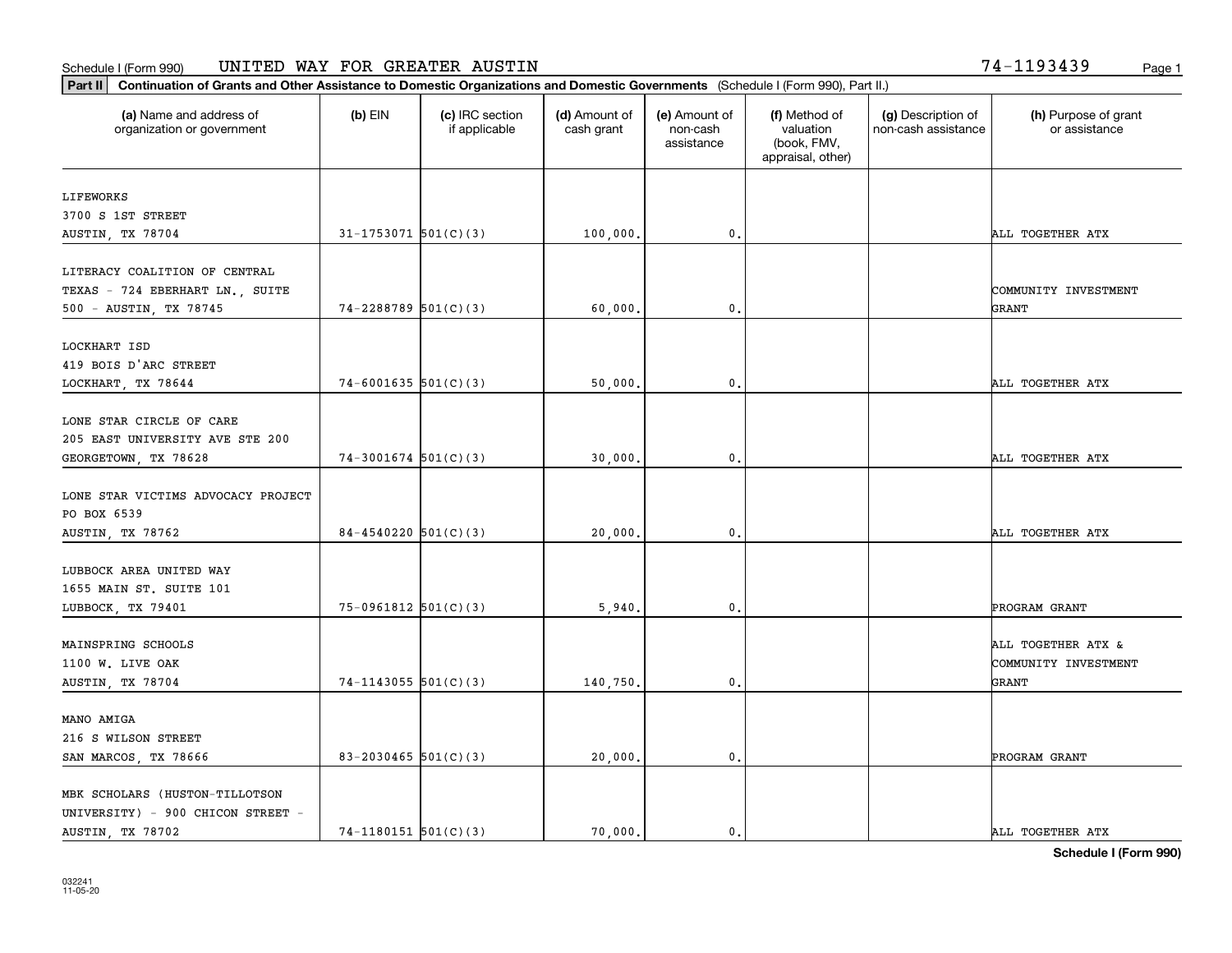Ι.

**Part II Continuation of Grants and Other Assistance to Domestic Organizations and Domestic Governments**  (Schedule I (Form 990), Part II.)

| (a) Name and address of<br>organization or government            | $(b)$ EIN                  | (c) IRC section<br>if applicable | (d) Amount of<br>cash grant | (e) Amount of<br>non-cash<br>assistance | (f) Method of<br>valuation<br>(book, FMV,<br>appraisal, other) | (g) Description of<br>non-cash assistance | (h) Purpose of grant<br>or assistance |
|------------------------------------------------------------------|----------------------------|----------------------------------|-----------------------------|-----------------------------------------|----------------------------------------------------------------|-------------------------------------------|---------------------------------------|
| MEALS ON WHEELS CENTRAL TEXAS                                    |                            |                                  |                             |                                         |                                                                |                                           |                                       |
| 3227 E. 5TH STREET                                               |                            |                                  |                             |                                         |                                                                |                                           |                                       |
| AUSTIN, TX 78702                                                 | $23 - 7202594$ 501(C)(3)   |                                  | 35,000.                     | 0.                                      |                                                                |                                           | ALL TOGETHER ATX                      |
| <b>MEASURE</b>                                                   |                            |                                  |                             |                                         |                                                                |                                           |                                       |
| 2921 EAST 17TH STREET                                            |                            |                                  |                             |                                         |                                                                |                                           |                                       |
| AUSTIN, TX 78702                                                 | $82 - 2372196$ 501(C)(3)   |                                  | 30,000.                     | $\mathbf 0$ .                           |                                                                |                                           | ALL TOGETHER ATX                      |
| MELJ CENTER                                                      |                            |                                  |                             |                                         |                                                                |                                           |                                       |
| 403 15TH STREET                                                  |                            |                                  |                             |                                         |                                                                |                                           |                                       |
| AUSTIN, TX 78701                                                 | $74-2994703$ 501(C)(3)     |                                  | 110,000.                    | 0.                                      |                                                                |                                           | ALL TOGETHER ATX                      |
| MOTION MEDIA ARTS CENTER                                         |                            |                                  |                             |                                         |                                                                |                                           |                                       |
| 2200 TILLERY ST. UNIT A                                          |                            |                                  |                             |                                         |                                                                |                                           |                                       |
| AUSTIN, TX 78723                                                 | $36 - 4533347$ $501(C)(3)$ |                                  | 20,000.                     | 0.                                      |                                                                |                                           | ALL TOGETHER ATX                      |
|                                                                  |                            |                                  |                             |                                         |                                                                |                                           |                                       |
| MUSLIM COMMUNITY SUPPORT SERVICES                                |                            |                                  |                             |                                         |                                                                |                                           |                                       |
| 13492 RESEARCH BLVD; STE 120 #662                                |                            |                                  |                             |                                         |                                                                |                                           |                                       |
| AUSTIN, TX 78750                                                 | $74-2977031$ 501(C)(3)     |                                  | 15,000.                     | 0.                                      |                                                                |                                           | ALL TOGETHER ATX                      |
|                                                                  |                            |                                  |                             |                                         |                                                                |                                           |                                       |
| NATIONAL CHURCH RESIDENCES                                       |                            |                                  |                             |                                         |                                                                |                                           |                                       |
| FOUNDATION - 2335 NORTH BANK DRIVE                               |                            |                                  |                             |                                         |                                                                |                                           |                                       |
| - COLUMBUS, TX 43220                                             | $31-0651750$ $501(C)(3)$   |                                  | 30,000.                     | 0.                                      |                                                                |                                           | ALL TOGETHER ATX                      |
|                                                                  |                            |                                  |                             |                                         |                                                                |                                           |                                       |
| NORTH AUSTIN MUSLIM COMMUNITY<br>CENTER - 11900 N. LAMAR BLVD. - |                            |                                  |                             |                                         |                                                                |                                           |                                       |
| AUSTIN, TX 78753                                                 | $74 - 2721508$ 501(C)(3)   |                                  | 75,000.                     | 0.                                      |                                                                |                                           | ALL TOGETHER ATX                      |
| NORTHWEST AUSTIN UNIVERSAL HEALTH                                |                            |                                  |                             |                                         |                                                                |                                           |                                       |
| CLINIC - 13740 RESEARCH BLVD.                                    |                            |                                  |                             |                                         |                                                                |                                           |                                       |
| SUITE 2, BLDG. M - AUSTIN, TX                                    |                            |                                  |                             |                                         |                                                                |                                           |                                       |
| 78750                                                            | $46 - 2209787$ 501(C)(3)   |                                  | 51,000                      | $\mathbf 0$ .                           |                                                                |                                           | ALL TOGETHER ATX                      |
| OPEN DOOR PRESCHOOLS                                             |                            |                                  |                             |                                         |                                                                |                                           |                                       |
| P.O. BOX 302527                                                  |                            |                                  |                             |                                         |                                                                |                                           | COMMUNIRT INVESTMENT                  |

 $\mathbf{I}$ 

AUSTIN, TX 78703  $\begin{vmatrix} 74-1834374 & 501(C)(3) & | & 98,000. & 0. \end{vmatrix}$  0.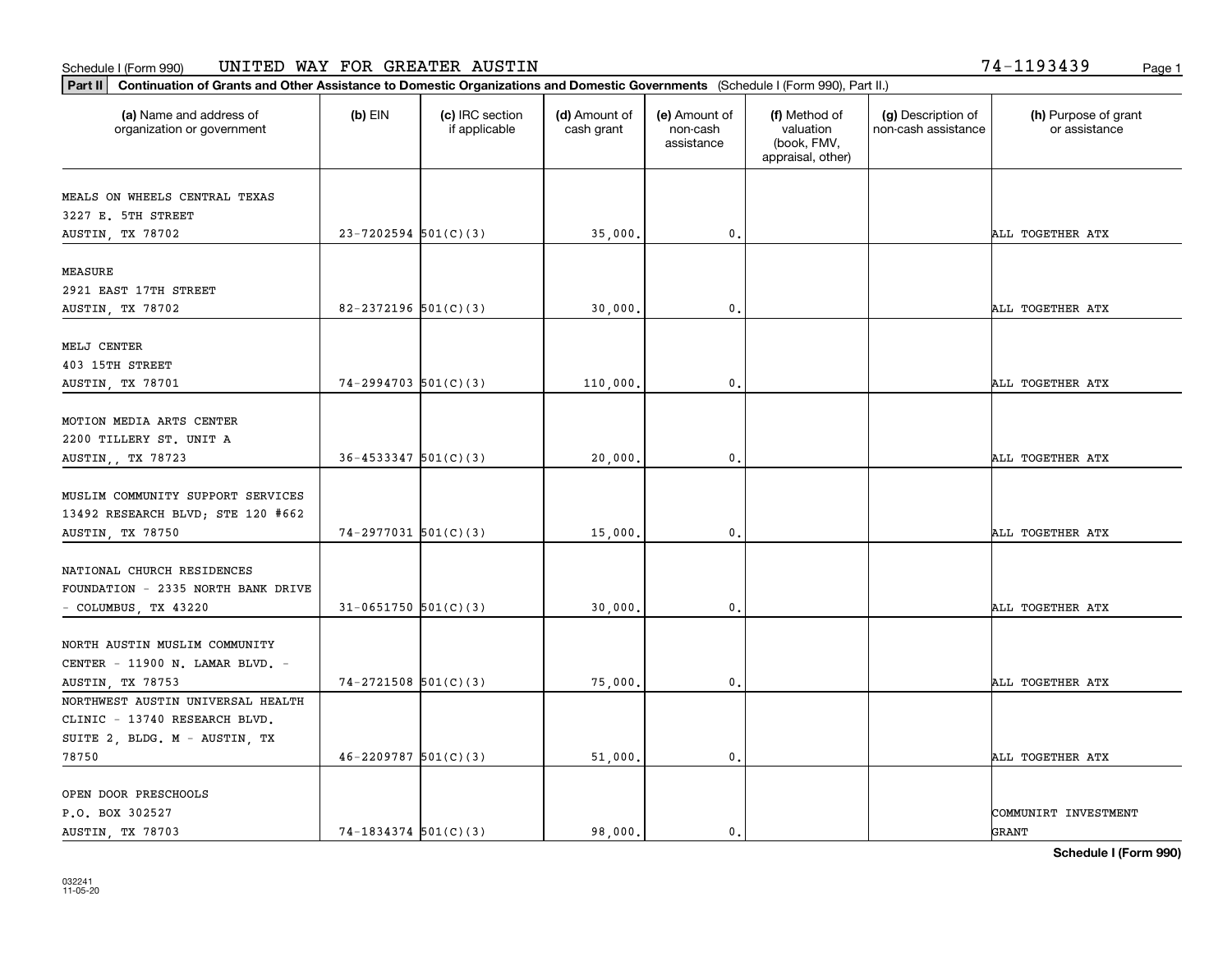**Part II Continuation of Grants and Other Assistance to Domestic Organizations and Domestic Governments**  (Schedule I (Form 990), Part II.)

| (a) Name and address of<br>organization or government            | $(b)$ EIN                | (c) IRC section<br>if applicable | (d) Amount of<br>cash grant | (e) Amount of<br>non-cash<br>assistance | (f) Method of<br>valuation<br>(book, FMV,<br>appraisal, other) | (g) Description of<br>non-cash assistance | (h) Purpose of grant<br>or assistance |
|------------------------------------------------------------------|--------------------------|----------------------------------|-----------------------------|-----------------------------------------|----------------------------------------------------------------|-------------------------------------------|---------------------------------------|
| OPERATION LIBERTY HILL                                           |                          |                                  |                             |                                         |                                                                |                                           |                                       |
| 1401 HWY 183N<br>LEANDER, TX 78641                               | $80-0788990$ $501(C)(3)$ |                                  | 10,000.                     | 0.                                      |                                                                |                                           | ALL TOGETHER ATX                      |
| OUT YOUTH - AUSTIN<br>909 EAST 49 & 1/2 STREET                   |                          |                                  |                             |                                         |                                                                |                                           |                                       |
| AUSTIN, TX 78751                                                 | $74-2732971$ 501(C)(3)   |                                  | 30,000                      | $\mathbf 0$ .                           |                                                                |                                           | ALL TOGETHER ATX                      |
| PARTNERS IN PARENTING<br>2207 PHILOMENA ST                       |                          |                                  |                             |                                         |                                                                |                                           |                                       |
| AUSTIN,, TX 78723                                                | $30-0809437$ 501(C)(3)   |                                  | 25,000.                     | 0.                                      |                                                                |                                           | ALL TOGETHER ATX                      |
| PELOTONU<br>500 E. ST. JOHNS AVE. SUITE 1460<br>AUSTIN, TX 78752 | $46-0920019$ 501(C)(3)   |                                  | 7,500.                      | 0.                                      |                                                                |                                           | COMMUNITY INVESTMENT<br>GRANT         |
| PEOPLE FOR CHANGE TEXAS<br>603 DAVIS ST, 1406                    |                          |                                  |                             |                                         |                                                                |                                           |                                       |
| AUSTIN, TX 78701                                                 | $81 - 4525061$ 501(C)(3) |                                  | 10,000                      | $\mathbf 0$ .                           |                                                                |                                           | ALL TOGETHER ATX                      |
| PFLUGERVILLE EDUCATION FOUNDATION<br>1401 WEST PECAN             |                          |                                  |                             |                                         |                                                                |                                           |                                       |
| PFLUGERVILLE,, TX 78660                                          | $26-0134020$ 501(C)(3)   |                                  | 20,000.                     | $\mathbf 0$ .                           |                                                                |                                           | ALL TOGETHER ATX                      |
| PROJECT TRANSITIONS<br>P O BOX 4826<br>AUSTIN, TX 78765          | $74-2502171$ 501(C)(3)   |                                  | 25,000.                     | $\mathbf{0}$ .                          |                                                                |                                           | ALL TOGETHER ATX                      |
| REBEKAH BAINES JOHNSON CENTER<br>21 WALLER ST.                   | $23-7033859$ 501(C)(3)   |                                  | 15,000                      | 0.                                      |                                                                |                                           | ALL TOGETHER ATX                      |
| AUSTIN, TX 78702                                                 |                          |                                  |                             |                                         |                                                                |                                           |                                       |
| REFUGEE SERVICES OF TEXAS<br>9241 LBJ FREEWAY STE. 210           |                          |                                  |                             |                                         |                                                                |                                           |                                       |

DALLAS, TX 75243 2001 15-1618251 501(C)(3) 0. 50,000. 0. 0. 0. ALL TOGETHER ATX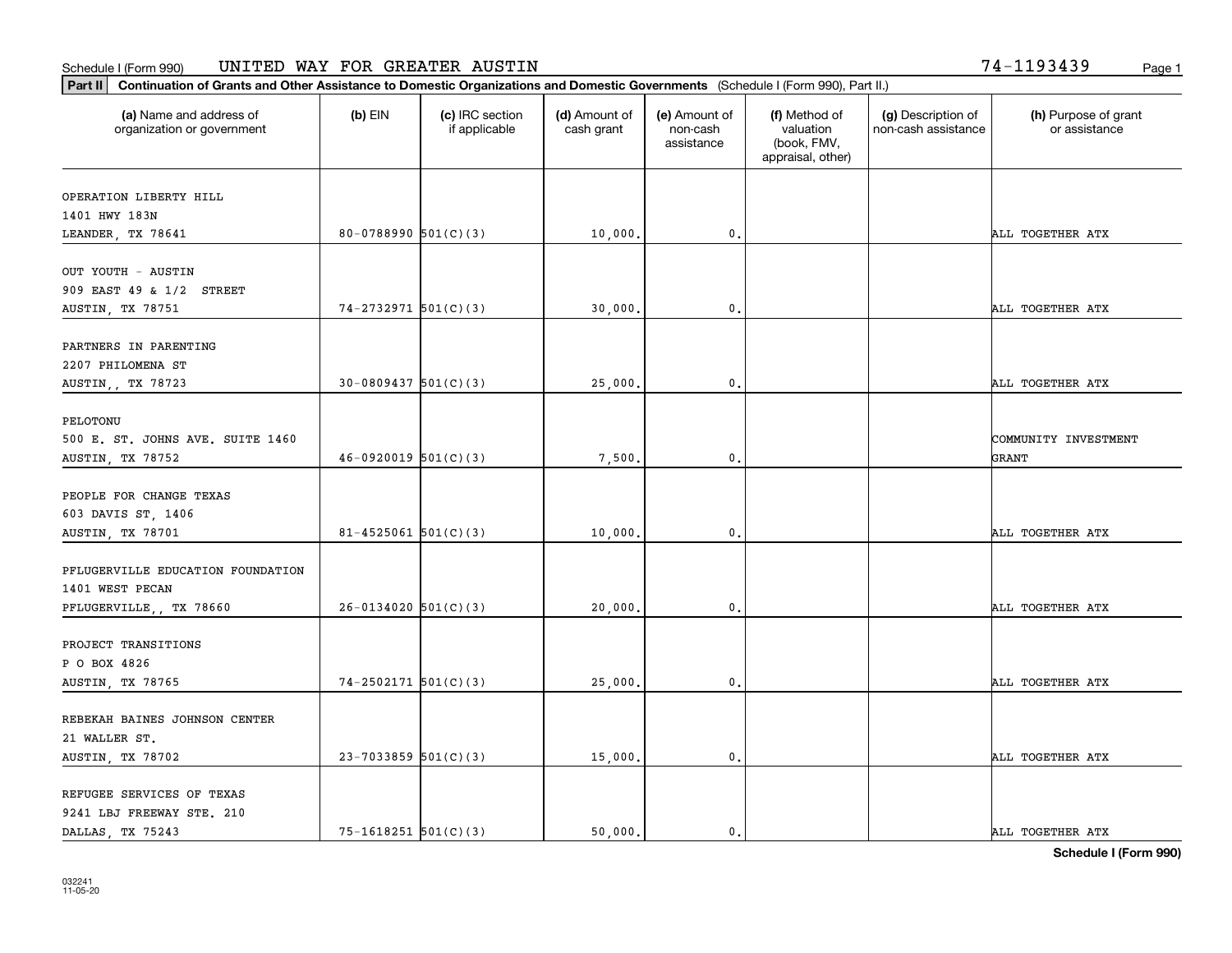**Part II Continuation of Grants and Other Assistance to Domestic Organizations and Domestic Governments**  (Schedule I (Form 990), Part II.)

032241 11-05-20

| (a) Name and address of<br>organization or government                | (b) EIN                  | (c) IRC section<br>if applicable | (d) Amount of<br>cash grant | (e) Amount of<br>non-cash<br>assistance | (f) Method of<br>valuation<br>(book, FMV,<br>appraisal, other) | (g) Description of<br>non-cash assistance | (h) Purpose of grant<br>or assistance |
|----------------------------------------------------------------------|--------------------------|----------------------------------|-----------------------------|-----------------------------------------|----------------------------------------------------------------|-------------------------------------------|---------------------------------------|
| ROUND ROCK AREA SERVING CENTER                                       |                          |                                  |                             |                                         |                                                                |                                           |                                       |
| P. O. BOX 5006                                                       |                          |                                  |                             |                                         |                                                                |                                           |                                       |
| ROUND ROCK, TX 78683                                                 | $74 - 2454410$ 501(C)(3) |                                  | 5,000.                      | 0.                                      |                                                                |                                           | ALL TOGETHER ATX                      |
| SAFE ALLIANCE                                                        |                          |                                  |                             |                                         |                                                                |                                           | ALL TOGETHER ATX &                    |
| 4800 MANOR                                                           |                          |                                  |                             |                                         |                                                                |                                           | COMMUNITY INVESTMENT                  |
| AUSTIN, TX 78702                                                     | $74-2320657$ 501(C)(3)   |                                  | 278,408.                    | $\mathbf{0}$                            |                                                                |                                           | GRANT                                 |
| SAHELI                                                               |                          |                                  |                             |                                         |                                                                |                                           |                                       |
| PO BOX IS 16254                                                      |                          |                                  |                             |                                         |                                                                |                                           |                                       |
| AUSTIN, TX 78761                                                     | $74-2675273$ 501(C)(3)   |                                  | 140,000.                    | $\mathbf 0$ .                           |                                                                |                                           | ALL TOGETHER ATX                      |
| SAINT LOUISE HOUSE/VINCARE                                           |                          |                                  |                             |                                         |                                                                |                                           |                                       |
| SERVICES OF AUSTIN FOUNDATION - PO                                   |                          |                                  |                             |                                         |                                                                |                                           | COMMUNITY INVESTMENT                  |
| BOX 150637 - AUSTIN, TX 78715                                        | $74 - 2968167$ 501(C)(3) |                                  | 85,000.                     | $\mathbf{0}$                            |                                                                |                                           | GRANT                                 |
|                                                                      |                          |                                  |                             |                                         |                                                                |                                           |                                       |
| SAMARITAN HEALTH MINISTRIES                                          |                          |                                  |                             |                                         |                                                                |                                           |                                       |
| 700 W. WHITESTONE BLVD.                                              |                          |                                  |                             |                                         |                                                                |                                           |                                       |
| CEDAR PARK, TX 78630                                                 | $74-2570190$ 501(C)(3)   |                                  | 15,000.                     | 0.                                      |                                                                |                                           | ALL TOGETHER ATX                      |
| SEWA INTERNATIONAL, INC                                              |                          |                                  |                             |                                         |                                                                |                                           |                                       |
| 100 W OAKS MALL                                                      |                          |                                  |                             |                                         |                                                                |                                           |                                       |
| HOUSTON, TX 77082                                                    | $20-0638718$ 501(C)(3)   |                                  | 10,000                      | $\mathbf 0$ .                           |                                                                |                                           | ALL TOGETHER ATX                      |
|                                                                      |                          |                                  |                             |                                         |                                                                |                                           |                                       |
| SHEPHERD'S HEART FOOD PANTRY &                                       |                          |                                  |                             |                                         |                                                                |                                           |                                       |
| COMMUNITY MINISTRIES - 121 EAST                                      |                          |                                  |                             |                                         |                                                                |                                           |                                       |
| 2ND ST - TAYLOR, TX 76574                                            | 80-0248120 $501(C)(3)$   |                                  | 20,000.                     | 0.                                      |                                                                |                                           | ALL TOGETHER ATX                      |
|                                                                      |                          |                                  |                             |                                         |                                                                |                                           |                                       |
| SICKLE CELL ASSOCATION OF AUSTIN<br>314 E HIGHLAND MALL BLVD STE 411 |                          |                                  |                             |                                         |                                                                |                                           |                                       |
| AUSTIN, TX 78752                                                     | $74 - 2934173$ 501(C)(3) |                                  | 10,000.                     | 0.                                      |                                                                |                                           | ALL TOGETHER ATX                      |
|                                                                      |                          |                                  |                             |                                         |                                                                |                                           |                                       |
| SMITHVILLE FOOD PANTRY                                               |                          |                                  |                             |                                         |                                                                |                                           |                                       |
| 301 LEE STREET                                                       |                          |                                  |                             |                                         |                                                                |                                           |                                       |
| SMITHVILLE, TX 78957                                                 | $74-2885979$ 501(C)(3)   |                                  | 15,000.                     | 0.                                      |                                                                |                                           | ALL TOGETHER ATX                      |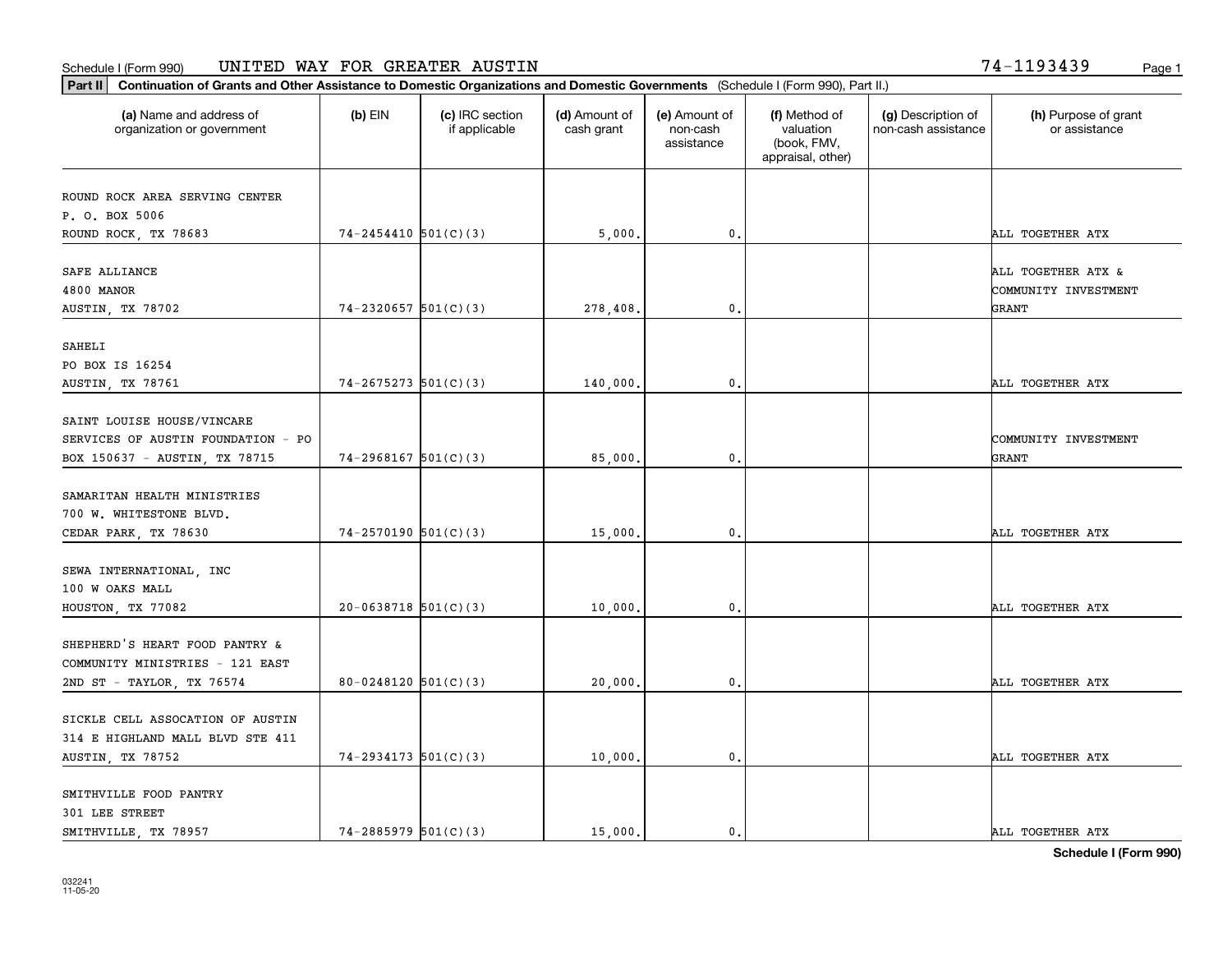**Part II Continuation of Grants and Other Assistance to Domestic Organizations and Domestic Governments**  (Schedule I (Form 990), Part II.)

| (a) Name and address of<br>organization or government | $(b)$ EIN                  | (c) IRC section<br>if applicable | (d) Amount of<br>cash grant | (e) Amount of<br>non-cash<br>assistance | (f) Method of<br>valuation<br>(book, FMV,<br>appraisal, other) | (g) Description of<br>non-cash assistance | (h) Purpose of grant<br>or assistance |
|-------------------------------------------------------|----------------------------|----------------------------------|-----------------------------|-----------------------------------------|----------------------------------------------------------------|-------------------------------------------|---------------------------------------|
| SOCIETY OF ST. VINCENT DE PAUL                        |                            |                                  |                             |                                         |                                                                |                                           |                                       |
| DIOCESAN COUNCIL OF AUSTIN - PO                       |                            |                                  |                             |                                         |                                                                |                                           |                                       |
| BOX 81511 - AUSTIN, TX 78708                          | $74-2763690$ $501(C)(3)$   |                                  | 119,750.                    | 0.                                      |                                                                |                                           | ALL TOGETHER ATX                      |
| SRV2THRV FOUNDATION                                   |                            |                                  |                             |                                         |                                                                |                                           |                                       |
| PO BOX 202306                                         |                            |                                  |                             |                                         |                                                                |                                           |                                       |
| <b>AUSTIN, TX 78720</b>                               | $47-3856506$ $501(C)(3)$   |                                  | 170,000.                    | $\mathbf{0}$                            |                                                                |                                           | ALL TOGETHER ATX                      |
| STREET YOUTH MINISTRY                                 |                            |                                  |                             |                                         |                                                                |                                           |                                       |
| 408 W. 23RD ST. BASEMENT                              |                            |                                  |                             |                                         |                                                                |                                           |                                       |
| AUSTIN, TX 78705                                      | $46 - 1449556$ 501(C)(3)   |                                  | 20,000.                     | 0.                                      |                                                                |                                           | ALL TOGETHER ATX                      |
|                                                       |                            |                                  |                             |                                         |                                                                |                                           |                                       |
| SUSTAINABLE FOOD CENTER                               |                            |                                  |                             |                                         |                                                                |                                           |                                       |
| 2921 E 17TH ST, BLDG C                                |                            |                                  |                             |                                         |                                                                |                                           |                                       |
| AUSTIN, TX 78702                                      | $74 - 2441468$ 501(C)(3)   |                                  | 15,000.                     | $\mathbf 0$ .                           |                                                                |                                           | ALL TOGETHER ATX                      |
| TEXANS CAN ACADEMY AUSTIN                             |                            |                                  |                             |                                         |                                                                |                                           |                                       |
| 325 W. 12TH STREET                                    |                            |                                  |                             |                                         |                                                                |                                           |                                       |
| DALLAS, TX 75208                                      | $75 - 2251099$ $501(C)(3)$ |                                  | 70,000.                     | $\mathbf 0$ .                           |                                                                |                                           | ALL TOGETHER ATX                      |
|                                                       |                            |                                  |                             |                                         |                                                                |                                           |                                       |
| TEXAS ADVOCACY PROJECT INC.                           |                            |                                  |                             |                                         |                                                                |                                           |                                       |
| 1524 S 135 STE 350                                    |                            |                                  |                             |                                         |                                                                |                                           |                                       |
| AUSTIN, TX 78704                                      | $74 - 2237306$ 501(C)(3)   |                                  | 30,000.                     | 0.                                      |                                                                |                                           | ALL TOGETHER ATX                      |
| TEXAS BOOK FESTIVAL                                   |                            |                                  |                             |                                         |                                                                |                                           |                                       |
| 1023 SPRINGDALE ROAD, 14B                             |                            |                                  |                             |                                         |                                                                |                                           |                                       |
| AUSTIN, TX 78721                                      | $74-2776425$ 501(C)(3)     |                                  | 10,000.                     | 0.                                      |                                                                |                                           | ALL TOGETHER ATX                      |
| TEXAS CULTURAL TRUST                                  |                            |                                  |                             |                                         |                                                                |                                           |                                       |
| 901 S MOPAC EXPR, BARTON OAKS                         |                            |                                  |                             |                                         |                                                                |                                           |                                       |
| PLAZA II, STE 410 - AUSTIN, TX                        |                            |                                  |                             |                                         |                                                                |                                           |                                       |
| 78746                                                 | $74-2778878$ 501(C)(3)     |                                  | 5,000.                      | 0.                                      |                                                                |                                           | ALL TOGETHER ATX                      |
|                                                       |                            |                                  |                             |                                         |                                                                |                                           |                                       |
| TEXAS EMPOWERMENT ACADEMY                             |                            |                                  |                             |                                         |                                                                |                                           |                                       |
| 6414 NORTH HAMPTON DR.                                |                            |                                  |                             |                                         |                                                                |                                           |                                       |
| AUSTIN, TX 78723                                      | $74-2782958$ $501(C)(3)$   |                                  | 150,000.                    | $\mathfrak{o}$ .                        |                                                                |                                           | ALL TOGETHER ATX                      |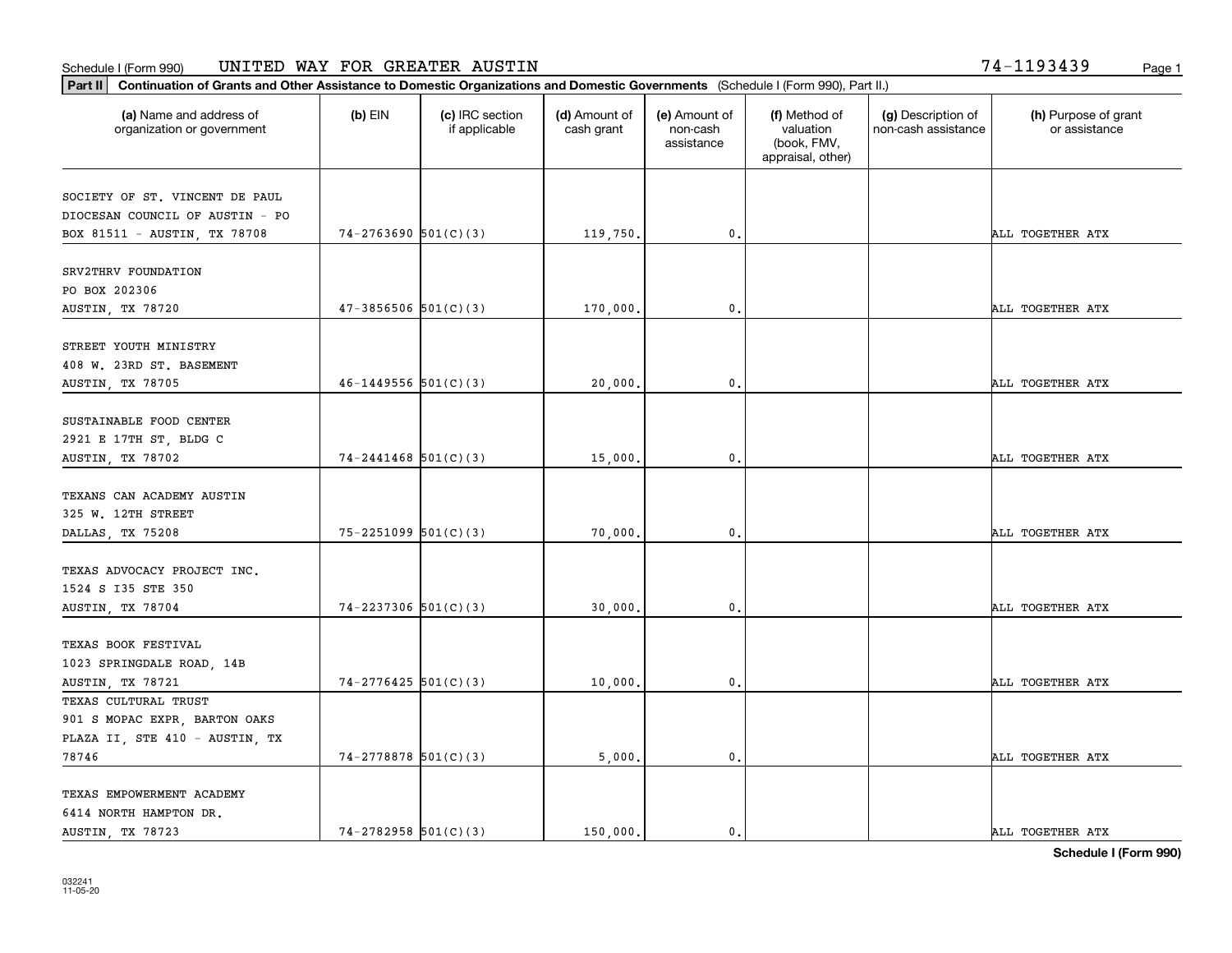**Part II Continuation of Grants and Other Assistance to Domestic Organizations and Domestic Governments**  (Schedule I (Form 990), Part II.)

| (a) Name and address of<br>organization or government                      | $(b)$ EIN                | (c) IRC section<br>if applicable | (d) Amount of<br>cash grant | (e) Amount of<br>non-cash<br>assistance | (f) Method of<br>valuation<br>(book, FMV,<br>appraisal, other) | (g) Description of<br>non-cash assistance | (h) Purpose of grant<br>or assistance                |
|----------------------------------------------------------------------------|--------------------------|----------------------------------|-----------------------------|-----------------------------------------|----------------------------------------------------------------|-------------------------------------------|------------------------------------------------------|
| TEXAS FOLKLIFE RESOURCES<br>1317 S CONGRESS AVENUE                         |                          |                                  |                             |                                         |                                                                |                                           |                                                      |
| AUSTIN, TX 78704                                                           | $74-2360058$ $501(C)(3)$ |                                  | 30,000.                     | 0.                                      |                                                                |                                           | ALL TOGETHER ATX                                     |
| TEXAS RISK AND INSURANCE<br>12222 MERIT DR STE 1450                        |                          |                                  |                             |                                         |                                                                |                                           |                                                      |
| DALLAS, TX 75251                                                           | $26 - 2409842$ 501(C)(3) |                                  | 7,535.                      | 0.                                      |                                                                |                                           | PROGRAM GRANT                                        |
| THE ABIDING GLORY TABERNACLE<br>107 E LEGEND OAKS DR                       |                          |                                  |                             |                                         |                                                                |                                           |                                                      |
| GEORGETOWN, TX 78628                                                       | 87-0811770 $501(C)(3)$   |                                  | 40,000.                     | $\mathbf 0$ .                           |                                                                |                                           | ALL TOGETHER ATX                                     |
| THE MUSEUM OF HUMAN ACHIEVEMENT<br>3600 LYONS RD.                          |                          |                                  |                             |                                         |                                                                |                                           |                                                      |
| AUSTIN, TX 78702                                                           | $30-0999640$ 501(C)(3)   |                                  | 20,000.                     | 0.                                      |                                                                |                                           | ALL TOGETHER ATX                                     |
| THE SEEDLING FOUNDATION<br>8001 CENTRE PARK DR STE 140<br>AUSTIN, TX 78754 | $74-2841791$ 501(C)(3)   |                                  | 30,000.                     | 0.                                      |                                                                |                                           | ALL TOGETHER ATX                                     |
| THE SETTLEMENT HOME<br>1600 PAYTON GIN RD<br>AUSTIN, TX 78758              | $74-1200133$ $501(C)(3)$ |                                  | 10,000.                     | $\mathbf{0}$                            |                                                                |                                           | ALL TOGETHER ATX                                     |
|                                                                            |                          |                                  |                             |                                         |                                                                |                                           |                                                      |
| THE UNIVERSITY OF TEXAS AT AUSTIN<br>P.O. BOX 7159<br>AUSTIN, TX 78713     | 74-6000203 GOVT          |                                  | 29,750.                     | $\mathbf 0$ .                           |                                                                |                                           | PROGRAM GRANT & COMMUNITY<br><b>INVESTMENT GRANT</b> |
| THINKERY<br>1830 SIMOND AVE.<br>AUSTIN, TX 78723                           | 74-2288789 501(C)(3)     |                                  | 30,000.                     | 0.                                      |                                                                |                                           | ALL TOGETHER ATX                                     |
| TODOS JUNTOS LEARNING CENTER<br>200 BRUSHY ST                              |                          |                                  |                             |                                         |                                                                |                                           |                                                      |

⊤

AUSTIN, TX 78702  $\begin{vmatrix} 46-3028927 & 501(C)(3) \end{vmatrix}$  170,000. 0. 0.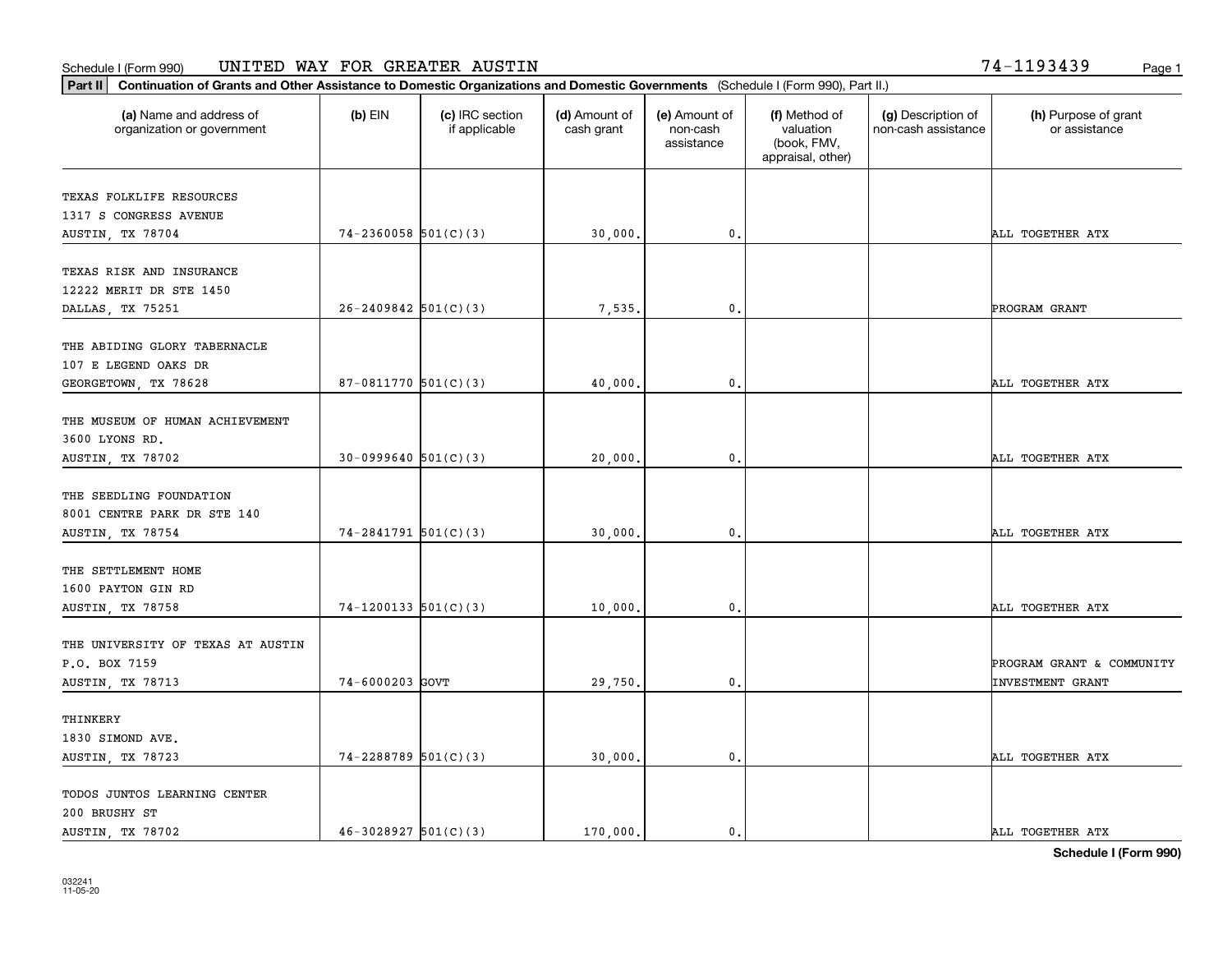**Part II Continuation of Grants and Other Assistance to Domestic Organizations and Domestic Governments**  (Schedule I (Form 990), Part II.)

| (a) Name and address of<br>organization or government                          | $(b)$ EIN                  | (c) IRC section<br>if applicable | (d) Amount of<br>cash grant | (e) Amount of<br>non-cash<br>assistance | (f) Method of<br>valuation<br>(book, FMV,<br>appraisal, other) | (g) Description of<br>non-cash assistance | (h) Purpose of grant<br>or assistance |
|--------------------------------------------------------------------------------|----------------------------|----------------------------------|-----------------------------|-----------------------------------------|----------------------------------------------------------------|-------------------------------------------|---------------------------------------|
| TOGETHER WE RISE CORPORATION<br>560 W LAMBERT RD STE A                         |                            |                                  |                             |                                         |                                                                |                                           |                                       |
| BREA, CA 92821                                                                 | $26-3043727$ 501(C)(3)     |                                  | 120,000.                    | 0.                                      |                                                                |                                           | ALL TOGETHER ATX                      |
| TRINITY CHILD DEVELOPMENT CENTER<br>5801 WESTMINSTER DRIVE<br>AUSTIN, TX 78723 | 74-1494756 501(C)(3)       |                                  | 20,000.                     | 0.                                      |                                                                |                                           | COMMUNITY INVESTMENT<br><b>GRANT</b>  |
|                                                                                |                            |                                  |                             |                                         |                                                                |                                           |                                       |
| TRUTH BE TOLD<br>PO BOX 40221<br>AUSTIN, TX 78704                              | $42 - 1558329$ $501(C)(3)$ |                                  | 5,000,                      | $\mathbf{0}$                            |                                                                |                                           | ALL TOGETHER ATX                      |
| UNITED WAY OF GREATER HOUSTON<br>P.O BOX 3247<br>HOUSTON, TX 77253             | $74-1167964$ 501(C)(3)     |                                  | 6,845.                      | $\mathbf{0}$ .                          |                                                                |                                           | PROGRAM GRANT                         |
| UNITED WAY OF METROPOLITAN DALLAS<br>1800 N. LAMAR                             |                            |                                  |                             |                                         |                                                                |                                           |                                       |
| DALLAS, TX 75202                                                               | $75 - 6005352$ 501(C)(3)   |                                  | 6, 246.                     | 0.                                      |                                                                |                                           | PROGRAM GRANT                         |
| UPBRING, THE NEW LSS<br>8305 CROSS PARK DRIVE<br>AUSTIN, TX 78754              | $32-0515615$ $501(C)(3)$   |                                  | 10,000.                     | 0.                                      |                                                                |                                           | ALL TOGETHER ATX                      |
| VELA                                                                           |                            |                                  |                             |                                         |                                                                |                                           |                                       |
| 4900 GONZALES ST<br>AUSTIN, TX 78702                                           | $27 - 2451077$ 501(C)(3)   |                                  | 30,000.                     | 0.                                      |                                                                |                                           | ALL TOGETHER ATX                      |
| VIBRANT WOMAN MAMA SANA<br>PO BOX 301018<br>AUSTIN, TX 78703                   | $45 - 5638520$ $501(C)(3)$ |                                  | 120,000.                    | 0.                                      |                                                                |                                           | ALL TOGETHER ATX                      |
| VOLUNTEER HEALTHCARE CLINIC, INC<br>4215 MEDICAL PARKWAY                       |                            |                                  |                             |                                         |                                                                |                                           |                                       |

AUSTIN, TX 78756  $\begin{vmatrix} 74-6082464 & 501(C)(3) \\ 14-6082464 & 3000. \end{vmatrix}$  40,000.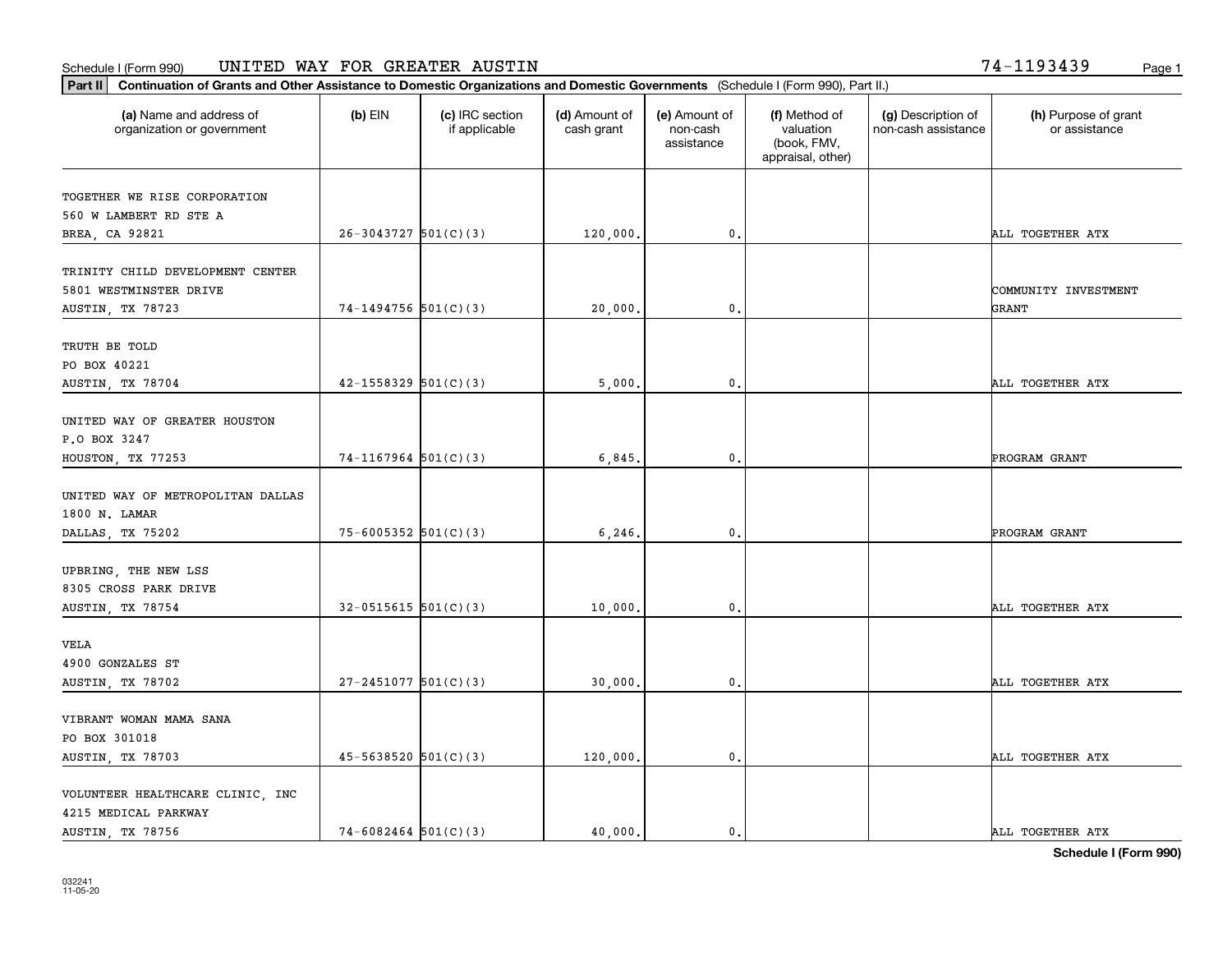**Part II Continuation of Grants and Other Assistance to Domestic Organizations and Domestic Governments**  (Schedule I (Form 990), Part II.)

| (a) Name and address of<br>organization or government        | $(b)$ EIN                  | (c) IRC section<br>if applicable | (d) Amount of<br>cash grant | (e) Amount of<br>non-cash<br>assistance | (f) Method of<br>valuation<br>(book, FMV,<br>appraisal, other) | (g) Description of<br>non-cash assistance | (h) Purpose of grant<br>or assistance |
|--------------------------------------------------------------|----------------------------|----------------------------------|-----------------------------|-----------------------------------------|----------------------------------------------------------------|-------------------------------------------|---------------------------------------|
| VOLUNTEER LEGAL SERVICES                                     |                            |                                  |                             |                                         |                                                                |                                           |                                       |
| 8001 CENTRE PARK DR #120                                     |                            |                                  |                             |                                         |                                                                |                                           |                                       |
| AUSTIN, TX 78754                                             | $74 - 2168895$ 501(C)(3)   |                                  | 20,000.                     | 0.                                      |                                                                |                                           | ALL TOGETHER ATX                      |
| VOLUNTEERS OF AMERICA TEXAS                                  |                            |                                  |                             |                                         |                                                                |                                           |                                       |
| 300 E. MIDWAY ROAD                                           |                            |                                  |                             |                                         |                                                                |                                           |                                       |
| EULESS, TX 76039                                             | $75-0827469$ 501(C)(3)     |                                  | 5,000.                      | 0.                                      |                                                                |                                           | ALL TOGETHER ATX                      |
| WAYSIDE SCHOOLS                                              |                            |                                  |                             |                                         |                                                                |                                           |                                       |
| 6405 S IH 35                                                 |                            |                                  |                             |                                         |                                                                |                                           |                                       |
| AUSTIN, TX 78744                                             | $74 - 2869144$ $501(C)(3)$ |                                  | 10,000.                     | 0.                                      |                                                                |                                           | ALL TOGETHER ATX                      |
|                                                              |                            |                                  |                             |                                         |                                                                |                                           |                                       |
| WHATSINTHEMIRROR                                             |                            |                                  |                             |                                         |                                                                |                                           |                                       |
| 1221 NEW MEISTER LANE UNIT 1622                              |                            |                                  |                             |                                         |                                                                |                                           |                                       |
| PFLUGERVILLE, TX 78660                                       | 81-1417075 $501(C)(3)$     |                                  | 20,000.                     | 0.                                      |                                                                |                                           | ALL TOGETHER ATX                      |
| WILLIAMSON - BURNET COUNTY                                   |                            |                                  |                             |                                         |                                                                |                                           |                                       |
| OPPORTUNITIES, INC. - 604 HIGH                               |                            |                                  |                             |                                         |                                                                |                                           |                                       |
| TECH DRIVE - GEORGETOWN, TX 78626                            | $74-6075213$ $501(C)(3)$   |                                  | 20,000.                     | 0.                                      |                                                                |                                           | ALL TOGETHER ATX                      |
|                                                              |                            |                                  |                             |                                         |                                                                |                                           |                                       |
| WILLIAMSON COUNTY AND CITIES                                 |                            |                                  |                             |                                         |                                                                |                                           |                                       |
| HEALTH DISTRICT - 355 TEXAS AVENUE<br>- ROUND ROCK, TX 78664 | 74-2896906 GOVT            |                                  | 20,000,                     | 0.                                      |                                                                |                                           | ALL TOGETHER ATX                      |
|                                                              |                            |                                  |                             |                                         |                                                                |                                           |                                       |
| WILLIAMSON COUNTY CHILDREN'S                                 |                            |                                  |                             |                                         |                                                                |                                           |                                       |
| ADVOCACY CENTER - 1811 SE INNER                              |                            |                                  |                             |                                         |                                                                |                                           |                                       |
| LOOP - GEORGETOWN, TX 78626                                  | $74-2834639$ $501(C)(3)$   |                                  | 10,000.                     | 0.                                      |                                                                |                                           | ALL TOGETHER ATX                      |
|                                                              |                            |                                  |                             |                                         |                                                                |                                           |                                       |
| WORKFORCE SOLUTIONS                                          |                            |                                  |                             |                                         |                                                                |                                           |                                       |
| 9001 N. IH 35 STE. 110                                       |                            |                                  |                             |                                         |                                                                |                                           | COMMUNITY INVESTMENT                  |
| AUSTIN, TX 78753                                             | $74 - 2327454$ 501(C)(3)   |                                  | 40,000                      | 0.                                      |                                                                |                                           | GRANT                                 |
| YMCA                                                         |                            |                                  |                             |                                         |                                                                |                                           |                                       |
| 3208 RED RIVER ST, STE200                                    |                            |                                  |                             |                                         |                                                                |                                           | COMMUNITY INVESTMENT                  |
| AUSTIN, TX 78705                                             | $74-1193464$ $501(C)(3)$   |                                  | 32,500.                     | 0.                                      |                                                                |                                           | <b>GRANT</b>                          |

┰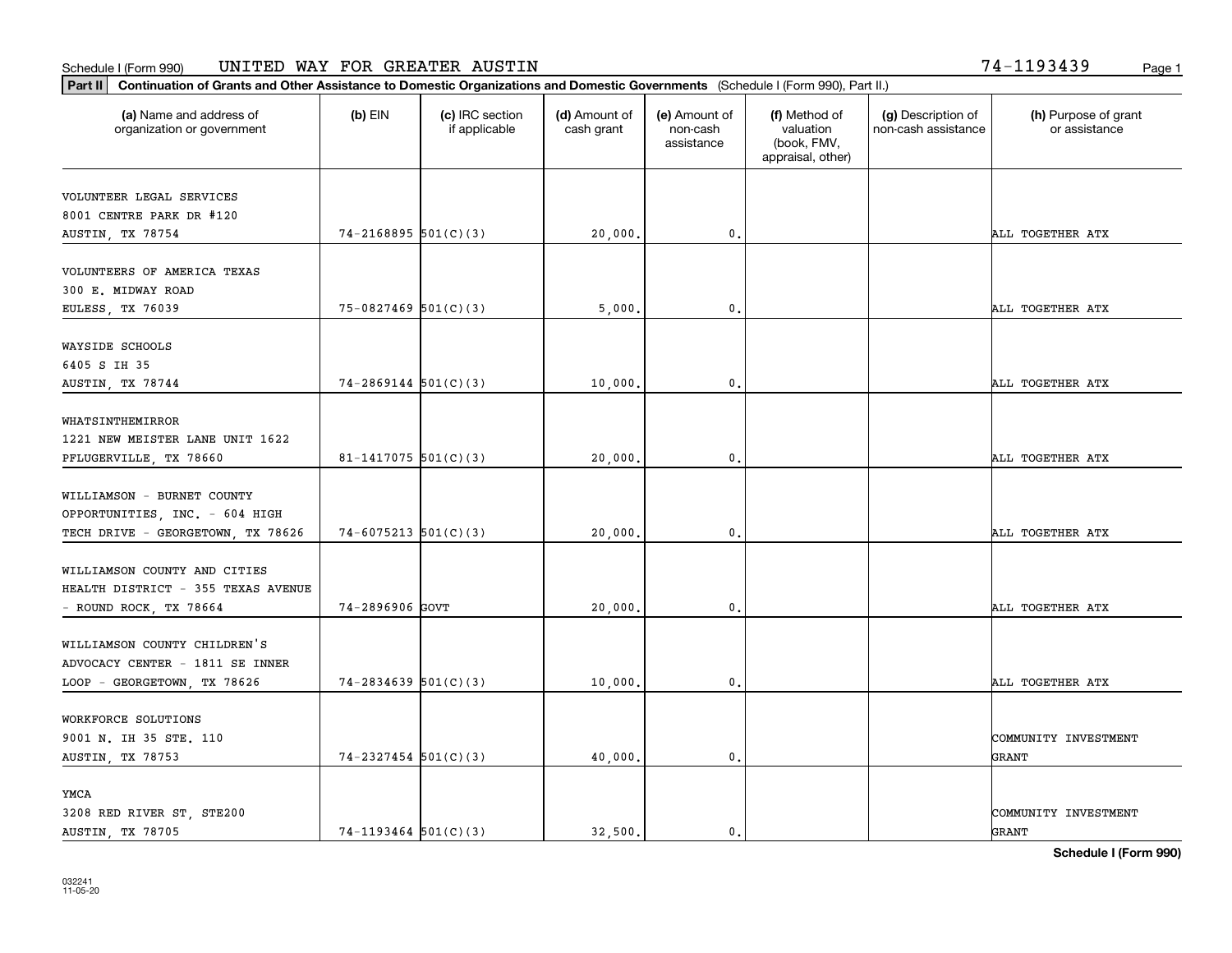| Part II   Continuation of Grants and Other Assistance to Domestic Organizations and Domestic Governments (Schedule I (Form 990), Part II.) |                            |                                  |                             |                                         |                                                                |                                           |                                       |
|--------------------------------------------------------------------------------------------------------------------------------------------|----------------------------|----------------------------------|-----------------------------|-----------------------------------------|----------------------------------------------------------------|-------------------------------------------|---------------------------------------|
| (a) Name and address of<br>organization or government                                                                                      | $(b)$ EIN                  | (c) IRC section<br>if applicable | (d) Amount of<br>cash grant | (e) Amount of<br>non-cash<br>assistance | (f) Method of<br>valuation<br>(book, FMV,<br>appraisal, other) | (g) Description of<br>non-cash assistance | (h) Purpose of grant<br>or assistance |
| YOUNG VOICES OF AUSTIN                                                                                                                     |                            |                                  |                             |                                         |                                                                |                                           |                                       |
| 501 N IH-35 STE 211                                                                                                                        |                            |                                  |                             |                                         |                                                                |                                           |                                       |
| AUSTIN, TX 78702                                                                                                                           | $81-3962298$ $501(C)(3)$   |                                  | 10,000.                     | $\mathbf 0$ .                           |                                                                |                                           | ALL TOGETHER ATX                      |
|                                                                                                                                            |                            |                                  |                             |                                         |                                                                |                                           |                                       |
| YOUTH RISE TEXAS                                                                                                                           |                            |                                  |                             |                                         |                                                                |                                           |                                       |
| 901 TRINITY STREET                                                                                                                         |                            |                                  |                             |                                         |                                                                |                                           |                                       |
| AUSTIN, TX 78701                                                                                                                           | $83 - 0663313$ $501(C)(3)$ |                                  | 50,000.                     | $\mathfrak o$ .                         |                                                                |                                           | ALL TOGETHER ATX                      |
|                                                                                                                                            |                            |                                  |                             |                                         |                                                                |                                           |                                       |
|                                                                                                                                            |                            |                                  |                             |                                         |                                                                |                                           |                                       |
|                                                                                                                                            |                            |                                  |                             |                                         |                                                                |                                           |                                       |
|                                                                                                                                            |                            |                                  |                             |                                         |                                                                |                                           |                                       |
|                                                                                                                                            |                            |                                  |                             |                                         |                                                                |                                           |                                       |
|                                                                                                                                            |                            |                                  |                             |                                         |                                                                |                                           |                                       |
|                                                                                                                                            |                            |                                  |                             |                                         |                                                                |                                           |                                       |
|                                                                                                                                            |                            |                                  |                             |                                         |                                                                |                                           |                                       |
|                                                                                                                                            |                            |                                  |                             |                                         |                                                                |                                           |                                       |
|                                                                                                                                            |                            |                                  |                             |                                         |                                                                |                                           |                                       |
|                                                                                                                                            |                            |                                  |                             |                                         |                                                                |                                           |                                       |
|                                                                                                                                            |                            |                                  |                             |                                         |                                                                |                                           |                                       |
|                                                                                                                                            |                            |                                  |                             |                                         |                                                                |                                           |                                       |
|                                                                                                                                            |                            |                                  |                             |                                         |                                                                |                                           |                                       |
|                                                                                                                                            |                            |                                  |                             |                                         |                                                                |                                           |                                       |
|                                                                                                                                            |                            |                                  |                             |                                         |                                                                |                                           |                                       |
|                                                                                                                                            |                            |                                  |                             |                                         |                                                                |                                           |                                       |
|                                                                                                                                            |                            |                                  |                             |                                         |                                                                |                                           |                                       |
|                                                                                                                                            |                            |                                  |                             |                                         |                                                                |                                           |                                       |
|                                                                                                                                            |                            |                                  |                             |                                         |                                                                |                                           |                                       |
|                                                                                                                                            |                            |                                  |                             |                                         |                                                                |                                           |                                       |
|                                                                                                                                            |                            |                                  |                             |                                         |                                                                |                                           |                                       |
|                                                                                                                                            |                            |                                  |                             |                                         |                                                                |                                           |                                       |
|                                                                                                                                            |                            |                                  |                             |                                         |                                                                |                                           |                                       |
|                                                                                                                                            |                            |                                  |                             |                                         |                                                                |                                           |                                       |

74-1193439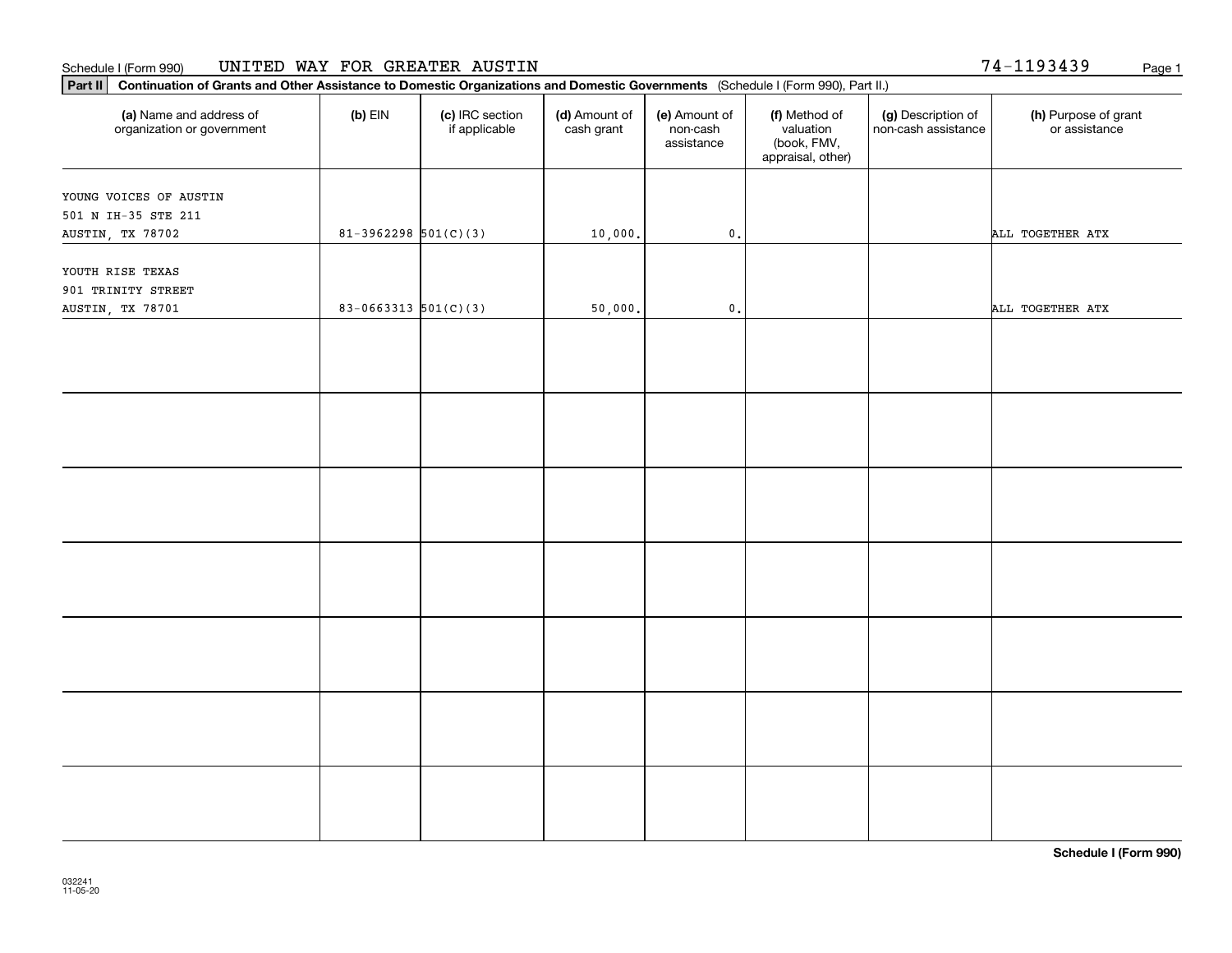#### Schedule I (Form 990) 2020 UNITED WAY FOR GREATER AUSTIN Page

**Part III** | Grants and Other Assistance to Domestic Individuals. Complete if the organization answered "Yes" on Form 990, Part IV, line 22. Part III can be duplicated if additional space is needed.

| (a) Type of grant or assistance | (b) Number of<br>recipients | (c) Amount of<br>cash grant | (d) Amount of non-<br>cash assistance | (e) Method of valuation<br>(book, FMV, appraisal, other) | (f) Description of noncash assistance |
|---------------------------------|-----------------------------|-----------------------------|---------------------------------------|----------------------------------------------------------|---------------------------------------|
|                                 |                             |                             |                                       |                                                          |                                       |
|                                 |                             |                             |                                       |                                                          |                                       |
|                                 |                             |                             |                                       |                                                          |                                       |
|                                 |                             |                             |                                       |                                                          |                                       |
|                                 |                             |                             |                                       |                                                          |                                       |
|                                 |                             |                             |                                       |                                                          |                                       |
|                                 |                             |                             |                                       |                                                          |                                       |
|                                 |                             |                             |                                       |                                                          |                                       |
|                                 |                             |                             |                                       |                                                          |                                       |
|                                 |                             |                             |                                       |                                                          |                                       |
|                                 |                             |                             |                                       |                                                          |                                       |

Part IV | Supplemental Information. Provide the information required in Part I, line 2; Part III, column (b); and any other additional information.

PART I, LINE 2:

### ONCE A GRANT IS AWARDED, RECIPIENT ORGANIZATIONS SUBMIT QUARTERLY EXPENSE

REPORTS AND ARE REIMBURSED FROM THEIR GRANT ACCOUNT.

**2**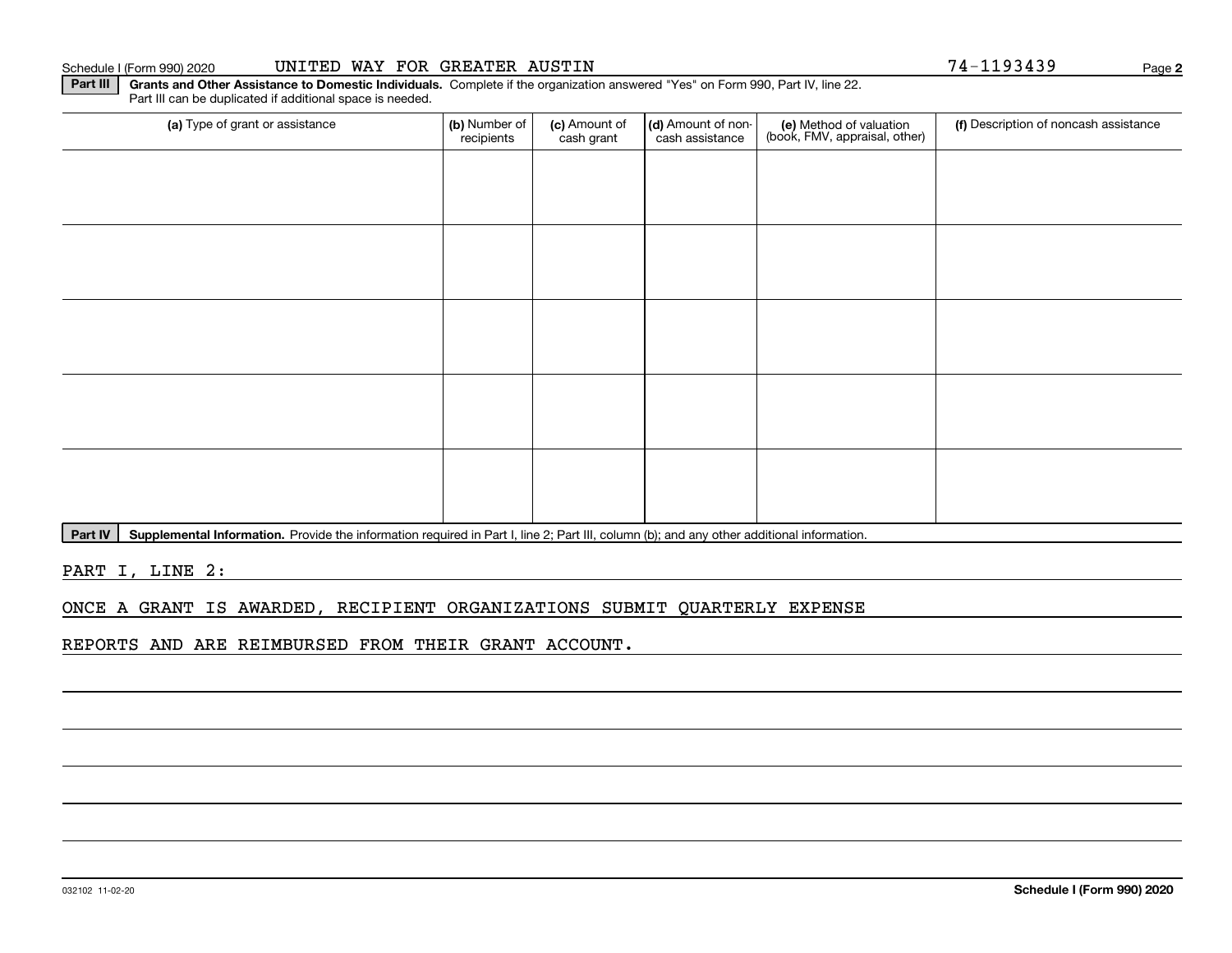**(Form 990 or 990-EZ)**

Department of the Treasury Internal Revenue Service Name of the organization

**Complete to provide information for responses to specific questions on Form 990 or 990-EZ or to provide any additional information. | Attach to Form 990 or 990-EZ. | Go to www.irs.gov/Form990 for the latest information. SCHEDULE O Supplemental Information to Form 990 or 990-EZ**



UNITED WAY FOR GREATER AUSTIN THE 74-1193439

FORM 990, PART I, LINE 1, DESCRIPTION OF ORGANIZATION MISSION:

COMMUNITY.

FORM 990, PART III, LINE 1, BRIEFLY DESCRIBE THE ORGANIZATION'S MISSION:

EDUCATION, HEALTH, AND FINANCIAL STABILITY.

UNITED WAY COLLABORATES WITH HUNDREDS OF LOCAL NONPROFIT ORGANIZATIONS

AND CORPORATE AND PUBLIC SECTOR PARTNERS TO PROVIDE FINANCIAL,

VOLUNTEER, AND ADVOCACY SUPPORT FOR THE COMMUNITY. DONATIONS STAY LOCAL

TO DIRECTLY IMPACT PEOPLE LIVING IN GREATER AUSTIN.

UNITED WAY TAKES A MULTI-GENERATIONAL APPROACH IN THE FIGHT AGAINST

POVERTY. POVERTY IS COMPLEX, AND SO IS UPROOTING ITS GENERATIONAL

PATTERNS. BAND-AIDS SIMPLY WON'T DO IT, WHICH IS WHY OUR FOCUS IS

CREATING LONG-TERM SOLUTIONS AND CHANGING SYSTEMS THAT KEEP PEOPLE FROM

THE OPPORTUNITIES MANY OF US ENJOY. WE FOCUS ON INITIATIVES THAT ARE

DESIGNED TO JUMP-START AND MAINTAIN SUSTAINABLE SOLUTIONS FOR FAMILIES

WITH LOW INCOME AND DRIVE COLLECTIVE CHANGE BY ALIGNING PUBLIC AND

PRIVATE SUPPORT. WE BELIEVE IN INVESTING IN SOLUTIONS THAT PROVIDE

PEOPLE WITH THE SKILLS AND RESOURCES THEY NEED TO TAKE AN ACTIVE ROLE

IN THEIR OWN SUCCESS.

UNITED WAY IS RESPONSIBLE FOR THE STRATEGIC STEWARDSHIP AND INVESTMENT

OF MILLIONS OF DOLLARS IN THE COMMUNITY.

FORM 990, PART III, LINE 4A, PROGRAM SERVICE ACCOMPLISHMENTS: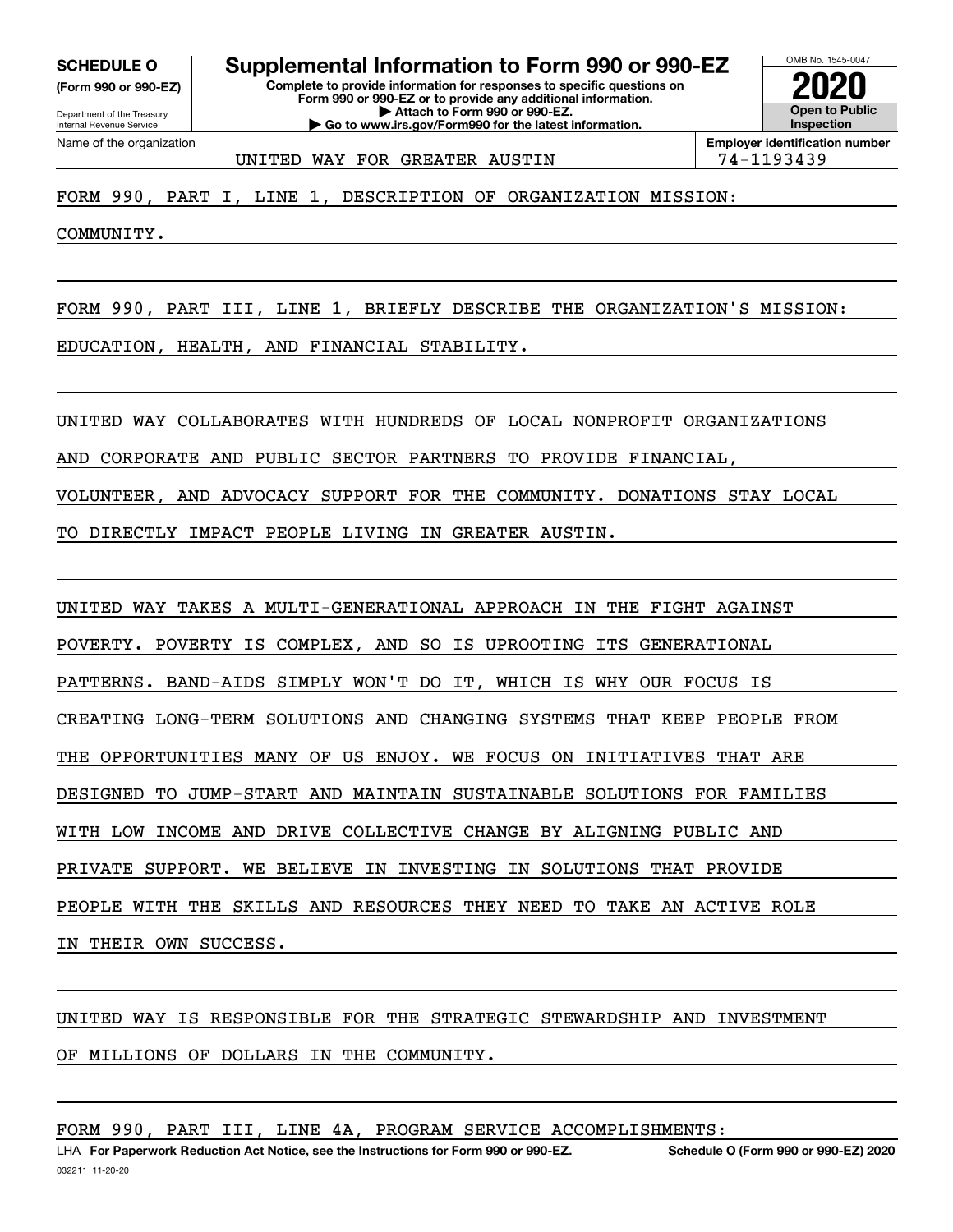| Schedule O (Form 990 or 990-EZ) 2020                                                    | Page 2                                              |
|-----------------------------------------------------------------------------------------|-----------------------------------------------------|
| Name of the organization<br>WAY FOR GREATER AUSTIN<br>UNITED                            | <b>Employer identification number</b><br>74-1193439 |
| EDUCATION IN AUSTIN/TRAVIS COUNTY. THE<br>COMMUNITY<br>CHILDHOOD                        | COALITION                                           |
| 2012.<br>SINCE THEN, THE SUCCESS BY 6 COALITION<br>WAS LAUNCHED<br>IN                   | HAS<br>GROWN.                                       |
| STRENGTHENED, AND CONTINUES TO<br>BUILD<br>UPON<br>ITS<br>ACHIEVEMENTS.                 | PROGRESS                                            |
| GOALS, STRATEGIES, AND<br>THE<br>IDENTIFIED<br>COMMUNITY<br>TOWARD                      | PERFORMANCE                                         |
| SUCCESS BY 6<br>STRATEGIC PLAN ARE MONITORED<br>TARGETS<br>THE<br>ΙN                    | THROUGHOUT<br>THE                                   |
| DATA TO<br>SHARE<br>BRIGHT<br>SPOTS<br>AND<br>PUBLISH<br>AND<br>IDENTIFY<br>YEAR.<br>WE | ONGOING                                             |
| CHALLENGES.                                                                             |                                                     |

COMMUNITY SUCCESSES IN THE PAST YEAR INCLUDE: INCREASES IN CITY AND COUNTY FUNDING FOR EARLY CHILDHOOD EDUCATION; INCREASE IN THE NUMBER OF HIGH-QUALITY CHILD CARE PROVIDERS IN AUSTIN/TRAVIS COUNTY; EXPANSION OF FAMILY CONNECTS, A FREE NURSE HOME VISITING PROGRAM; NEW PHILANTHROPIC INVESTMENTS IN HOME VISITING AND PARENT EDUCATION PROGRAMS IN CENTRAL TEXAS; ADVANCES IN THE POLICY RECOMMENDATIONS FROM THE EARLY CHILDHOOD COUNCIL WORKING GROUP AT THE CITY; LAUNCH OF THE FAMILY-FRIENDLY WORKPLACE TOOLKIT.

UNITED WAY RUNS SEVERAL PROGRAMS TO ACHIEVE THE GOALS IN THE SUCCESS BY UNITED WAY FOR GREATER AUSTIN STRATEGIC PLAN. A FEW INCLUDE:

| - OUR PRE-K PARTNERSHIPS PROGRAM WITH AUSTIN ISD EXPANDS ACCESS TO     |
|------------------------------------------------------------------------|
| HIGH-QUALITY PRE-K. BY PARTNERING WITH CHILD DEVELOPMENT CENTERS IN    |
| AUSTIN, WE INCREASE THE AVAILABILITY OF PRE-K AND PROVIDE CENTERS WITH |
| RESOURCES THAT HELP IMPROVE AND SUSTAIN QUALITY SERVICES FOR CHILDREN. |
| THIS PROGRAM IMPACTS MORE THAN 500 FAMILIES ANNUALLY.                  |
| - OUR CLASS COACHING PROGRAM MAKES THE MOST OUT OF CLASSROOM           |
| INTERACTIONS. THROUGH A GRANT FROM THE TEXAS EDUCATION AGENCY, WE      |
|                                                                        |

032212 11-20-20 **Schedule O (Form 990 or 990-EZ) 2020** PROVIDE INDIVIDUAL AND GROUP COACHING TO TEACHERS IN MORE THAN 40 PRE-K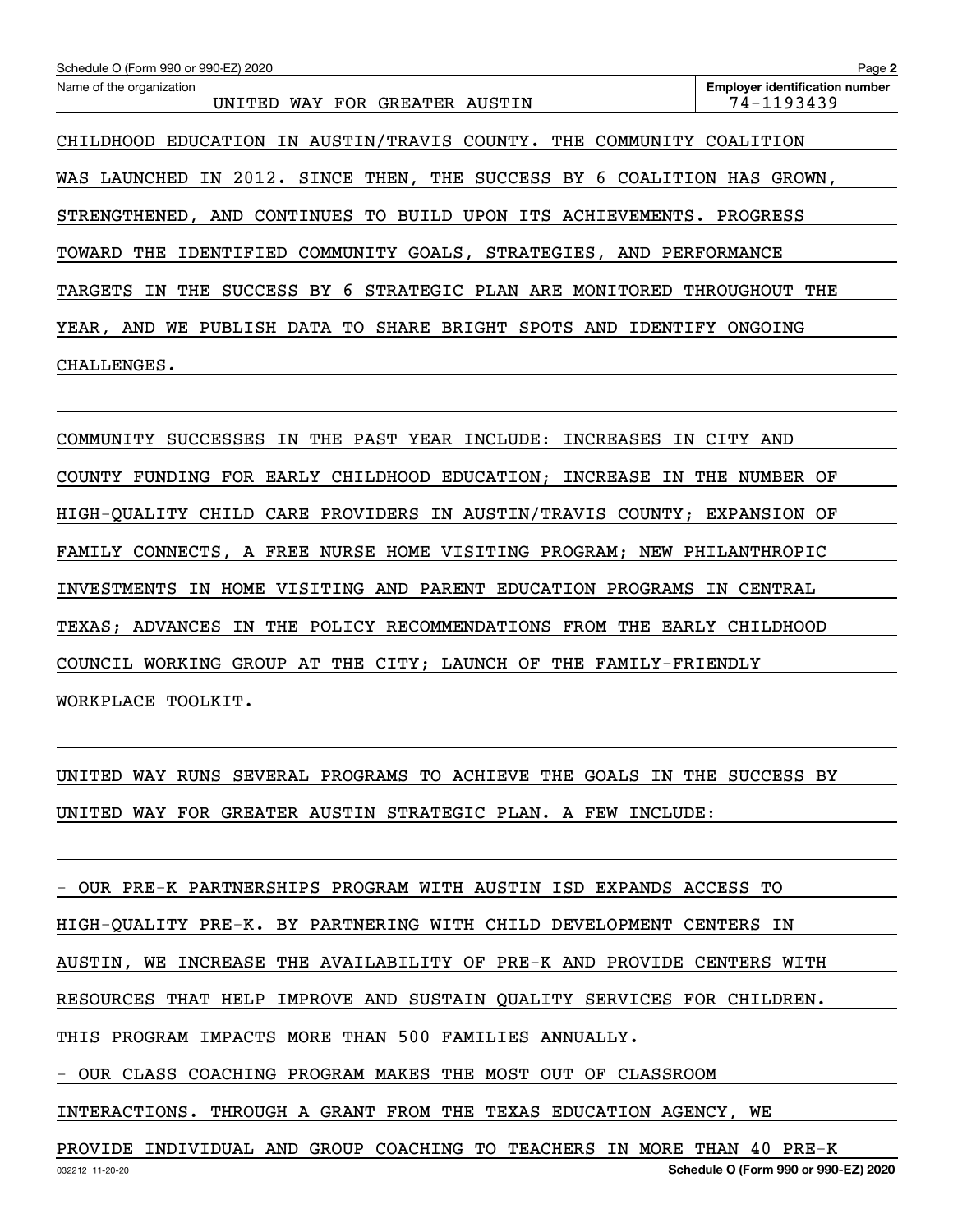| Schedule O (Form 990 or 990-EZ) 2020                                      | Page 2                                                               |  |  |  |  |
|---------------------------------------------------------------------------|----------------------------------------------------------------------|--|--|--|--|
| Name of the organization<br>UNITED WAY FOR GREATER AUSTIN                 | <b>Employer identification number</b><br>74-1193439                  |  |  |  |  |
|                                                                           | CLASSROOMS ACROSS FOUR SCHOOL DISTRICTS IN THE CENTRAL TEXAS REGION, |  |  |  |  |
| USING THE CLASS COACHING MODEL TO IMPROVE THE OUALITY OF                  |                                                                      |  |  |  |  |
| TEACHER-STUDENT INTERACTIONS.                                             |                                                                      |  |  |  |  |
| FAMILY CONNECTS TEXAS IS A NURSE HOME VISITING PROGRAM OFFERED            | TО                                                                   |  |  |  |  |
| EVERY FAMILY WITH A NEWBORN IN TRAVIS COUNTY TO GIVE BABIES THE BEST      |                                                                      |  |  |  |  |
| POSSIBLE START IN LIFE. IN PARTNERSHIP WITH AUSTIN PUBLIC HEALTH, WE      |                                                                      |  |  |  |  |
| PROVIDE FAMILIES WITH A VISIT FROM A REGISTERED NURSE, WHO PROVIDES A     |                                                                      |  |  |  |  |
| COMPLETE FAMILY ASSESSMENT IN THE HOME, GIVES IMMEDIATE MATERNAL AND      |                                                                      |  |  |  |  |
| FAMILY SUPPORT IN AREAS SUCH AS BREASTFEEDING OR SAFE SLEEP, AND IS       |                                                                      |  |  |  |  |
| TO PROVIDE REFERRALS TO COMMUNITY RESOURCES. THIS PROGRAM IMPACTS<br>ABLE |                                                                      |  |  |  |  |
| MORE THAN 800 FAMILIES ANNUALLY.                                          |                                                                      |  |  |  |  |
| BRIGHT BY TEXT IS A FREE TEXTING SERVICE FOR CAREGIVERS OF CHILDREN       |                                                                      |  |  |  |  |
| AGES PRENATAL-8, PROMOTING CHILD DEVELOPMENT AND ACCESS TO LOCAL          |                                                                      |  |  |  |  |
| PROGRAMS AND EVENTS. INFORMATION IS PROVIDED IN ENGLISH OR SPANISH.       |                                                                      |  |  |  |  |
| PROGRAM IMPACTS MORE THAN 4,000 CAREGIVERS ANNUALLY.<br>THIS              |                                                                      |  |  |  |  |
|                                                                           |                                                                      |  |  |  |  |
| ALL OF OUR EDUCATION EFFORTS ARE BACKED UP WITH COMMUNITY INVESTMENT      |                                                                      |  |  |  |  |
| GRANTS (CIGS)<br>TO AMPLIFY OUR COLLECTIVE IMPACT. FUNDED PROGRAMS ARE    |                                                                      |  |  |  |  |

ALIGNED WITH THE SUCCESS BY 6 STRATEGIC PLAN AND RANGE FROM

EVIDENCE-BASED HOME VISITING, PARENT EDUCATION PROGRAMMING, BOOK

DISTRIBUTIONS, AND MORE. MORE THAN 10,000 FAMILIES ARE IMPACTED BY THIS

GRANT FUNDING ANNUALLY.

FORM 990, PART III, LINE 4B, PROGRAM SERVICE ACCOMPLISHMENTS:

SPECIALISTS ARE THERE, PROVIDING IMMEDIATE HELP.

IN 2020, 2-1-1 RESPONDED TO 124,504 CALLS FOR HELP. IN ADDITION, OUR

NAVIGATION CENTER PROVIDES THESE COMMUNITY RESOURCES: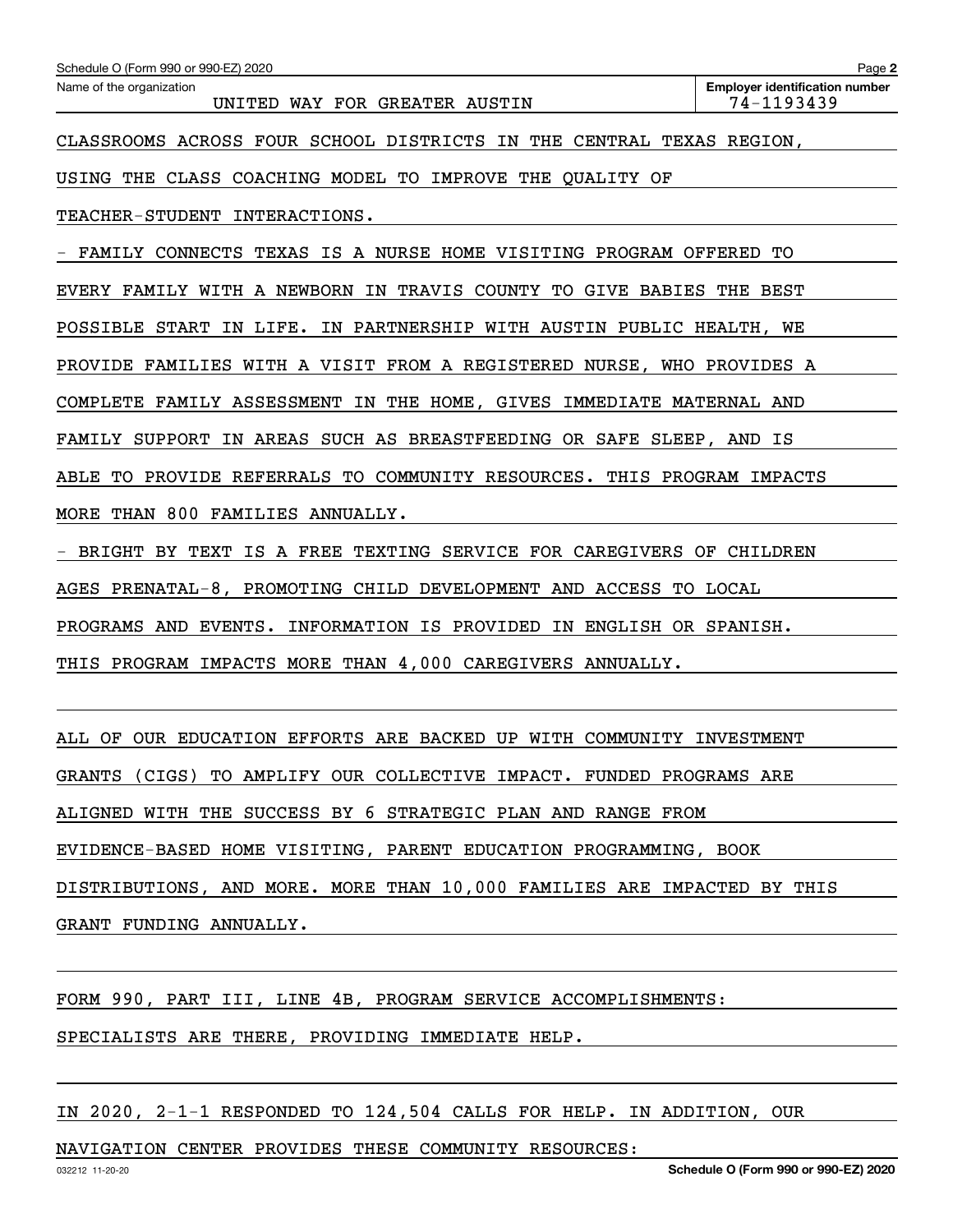| Schedule O (Form 990 or 990-EZ) 2020 |  |  |  |
|--------------------------------------|--|--|--|
|--------------------------------------|--|--|--|

- BLUEBONNET TRAILS: PROVIDES MENTAL HEALTH PROGRAM INFORMATION AND

REFERRALS;

- ACA ENROLLMENT: PROVIDES PUBLIC INFORMATION ABOUT LOCAL RESOURCES AND

APPLICATION ASSISTANCE FOR THE HEALTH INSURANCE MARKETPLACE;

- RIDE UNITED: IN PARTNERSHIP WITH LYFT AND UNITED WAY WORLDWIDE,

PROVIDES FREE RIDES FOR THOSE WITH TRANSPORTATION BARRIERS;

- 2020 CENSUS: PROVIDED INFORMATION ABOUT THE CENSUS INCLUDING ACCURATE

INFORMATION ABOUT THE PROCESS AND HOW DATA WILL BE USED, COMPLETION

ASSISTANCE, EMPLOYMENT OPPORTUNITIES, AND MORE.

AS THE REGIONAL COORDINATING ORGANIZATION FOR THE CENTRAL TEXAS 2020 CENSUS GET-OUT-THE-COUNT EFFORTS, UNITED WAY COLLABORATED WITH COMPLETE COUNT COMMITTEES, GRASSROOTS NONPROFIT ORGANIZATIONS AND SERVICE PROVIDERS, FUNDERS, AND OTHER RELEVANT ENTITES IN FIVE CENTRAL TEXAS COUNTIES (BASTROP, CALDWELL, HAYS, TRAVIS, AND WILLIAMSON) TO ENSURE AS COMPLETE A COUNT AS POSSIBLE. UNITED WAY ADMINISTERED ALMOST \$500K IN GRANT FUNDING, PROVIDED TECHNICAL SUPPORT, SHARED BEST PRACTICES, AND MAXIMIZED THE RETURN ON INVESTMENT TO ENSURE THE MOST VULNERABLE POPULATIONS IN OUR REGION WERE COUNTED.

IN AN EFFORT TO SUPPORT THE CENTRAL TEXAS COMMUNITY DURING THE COVID-19 PANDEMIC, UNITED WAY PARTNERED WITH AUSTIN COMMUNITY FOUNDATION TO CREATE ALL TOGETHER ATX IN MARCH 2020. THE ALL TOGETHER ATX FUND WAS DESIGNED TO COMPLEMENT THE WORK OF PUBLIC HEALTH OFFICIALS AND EXPAND LOCAL CAPACITY TO ADDRESS ALL ASPECTS OF THE COVID-19 OUTBREAK AS EFFECTIVELY AND EFFICIENTLY AS POSSIBLE. TO ENSURE THE COMMUNITIES MOST IMPACTED BY THE PANDEMIC WERE SUPPORTED AND FUNDED, EQUITY WAS A GUIDING PRINCIPLE IN THE ALL TOGETHER ATX GRANTMAKING PROCESS. LIVED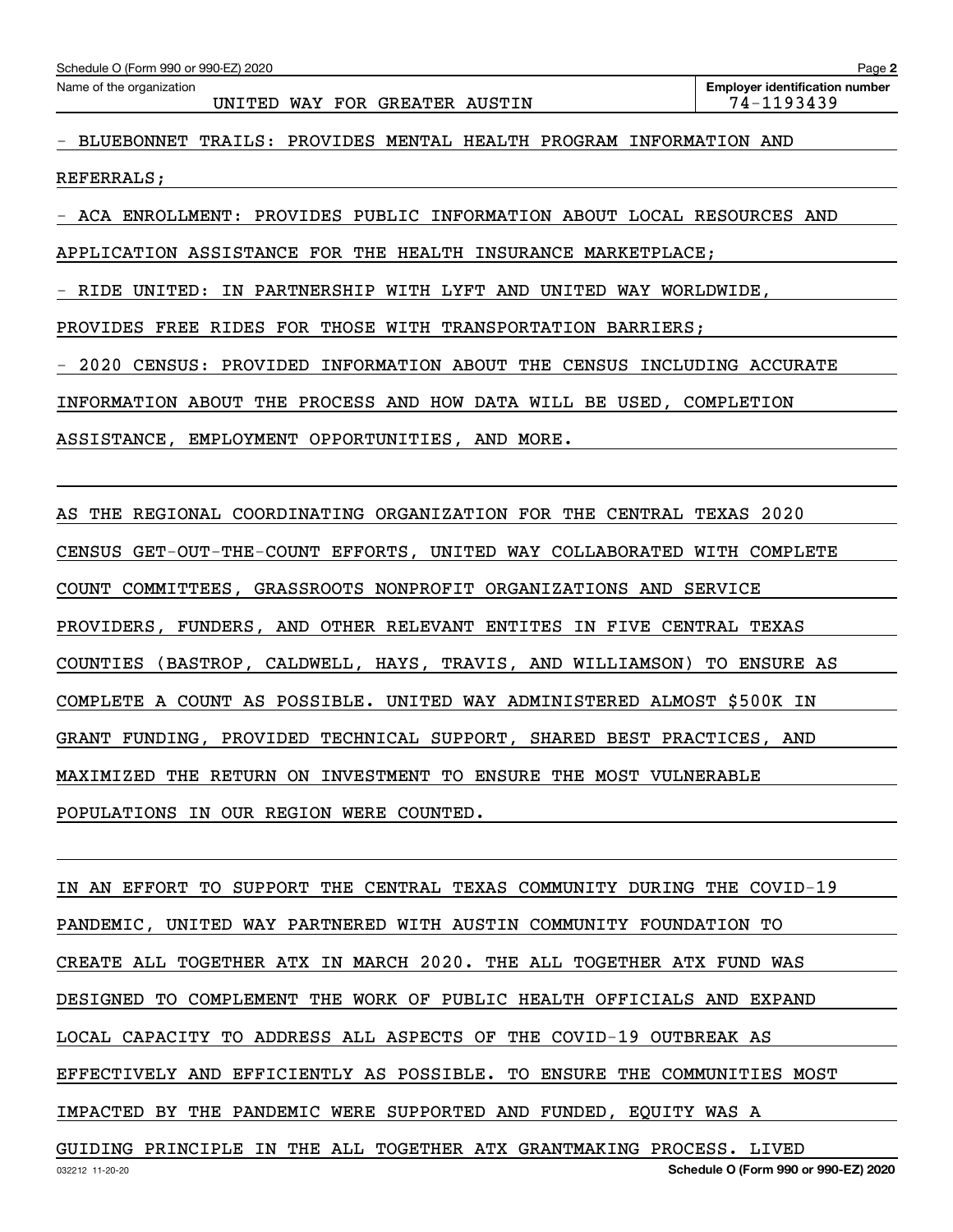| Schedule O (Form 990 or 990-EZ) 2020                                   | Page 2                                              |
|------------------------------------------------------------------------|-----------------------------------------------------|
| Name of the organization<br>WAY FOR GREATER AUSTIN<br>UNITED           | <b>Employer identification number</b><br>74-1193439 |
| EXPERIENCE AS A PERSON OF COLOR SERVED AS A CRITICAL INPUT, BOTH AMONG |                                                     |
| THE COMMUNITY REVIEWERS AND IN THE LEADERSHIP OF NONPROFIT APPLICANTS. |                                                     |
| FROM MARCH TO DECEMBER 2020, THE FUND RAISED AND                       | AWARDED APPROXIMATELY                               |
| MILLION FROM 3,149 DONORS TO MORE THAN 210 LOCAL NONPROFITS.<br>\$7.7  |                                                     |

FORM 990, PART III, LINE 4C, PROGRAM SERVICE ACCOMPLISHMENTS:

OVER THE COURSE OF 2018, UNITED WAY BROUGHT TOGETHER NEARLY 200 UNITED WAY FOR GREATER AUSTIN STAKEHOLDERS IN GREATER AUSTIN TO DEVELOP THE AUSTIN/TRAVIS COUNTY 2-GEN STRATEGIC PLAN, WITH A GOAL OF INTEGRATING THE 2-GEN APPROACH WITHIN OUR ENTIRE COMMUNITY. THIS PLAN, THE FIRST COMMUNITY-WIDE STRATEGIC PLAN FOR 2-GEN IN THE NATION, ARTICULATES COMMON GOALS AND STRATEGIES TO STRENGTHEN AND EXPAND 2-GEN SERVICES AND RESOURCES FOR AUSTIN-AREA FAMILIES. ALL OF OUR 2-GEN EFFORTS ARE BACKED UP WITH COMMUNITY INVESTMENT GRANTS (CIGS) TO AMPLIFY OUR COLLECTIVE IMPACT. FUNDED PROGRAMS PROVIDE A

RANGE OF SUPPORT FOR PARENTS AND THEIR CHILDREN SIMULTANEOUSLY AND

INCLUDE ESL OR WORKFORCE TRAINING, COLLEGE CLASSES, AND HIGH-QUALITY

EARLY EDUCATION FOR YOUNG CHILDREN IN THE FAMILY. MORE THAN 460

FAMILIES ARE IMPACTED BY THIS GRANT FUNDING ANNUALLY.

IN THE FALL OF 2019, UNITED WAY LAUNCHED THE FAMILY LEADERSHIP COUNCIL.

THIS COUNCIL WAS FORMED TO:

- ELEVATE AND VALUE THE EXPERTISE OF PARENTS/CAREGIVERS WITH YOUNG

CHILDREN, TO INFORM THE IMPLEMENTATION OF UNITED WAY'S STRATEGIC WORK;

- EXPAND ACCESS TO TOOLS AND RESOURCES FOR PARENT LEADERS PASSIONATE

ABOUT INFLUENCING SYSTEMS AND WHO WANT TO DEVELOP THEIR PROFESSIONAL

AND CIVIC LEADERSHIP SKILLS; AND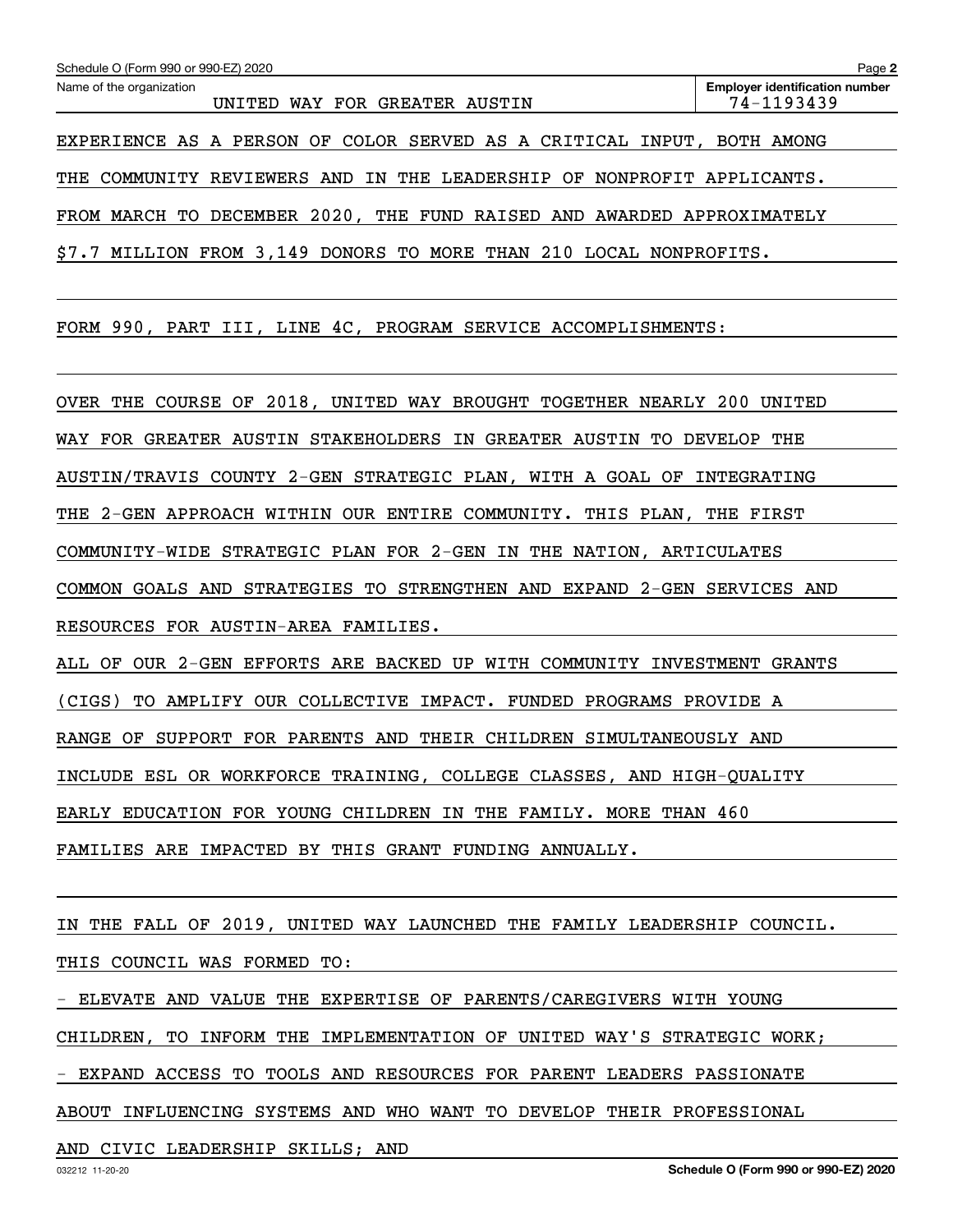**Employer identification number** Schedule O (Form 990 or 990-EZ) 2020<br>Name of the organization **provided by the organization number of the organization number** 

- FOSTER A FAMILY-CENTERED APPROACH THAT BETTER REFLECTS ACCOUNTABILITY

TO THE COMMUNITIES UNITED WAY SERVES.

FORM 990, PART III, LINE 4D, OTHER PROGRAM SERVICES:

OTHER AMOUNTS DESIGNATED BY CONTRIBUTORS FOR SPECIFIC ORGANIZATIONS.

EXPENSES \$ 592,214. INCLUDING GRANTS OF \$ 0. REVENUE \$ 0.

FORM 990, PART VI, SECTION B, LINE 11B:

THERE IS A REVIEW AND APPROVAL OF THE FORM 990 BY THE FINANCE COMMITTEE,

AND THE FORM 990 IS THEN PROVIDED TO THE FULL BOARD OF DIRECTORS PRIOR TO

FILING.

FORM 990, PART VI, SECTION B, LINE 12C:

A QUESTIONNAIRE IS CIRCULATED TO THE BOARD OF DIRECTORS, OFFICERS AND KEY

EMPLOYEES ANNUALLY TO DETERMINE WHETHER THERE ARE ANY CONFLICTS OF

INTEREST.

FORM 990, PART VI, SECTION B, LINE 15:

THE BOARD CHAIR CONDUCTS AN ANNUAL PERFORMANCE REVIEW FOR THE CEO AND

REVIEWS THE CEO'S PERFORMANCE WITH THE FULL BOARD. COMPENSATION FOR THE

CEO AND OTHER OFFICERS IS RESEARCHED AND BENCHMARKED ANNUALLY USING MARKET

COMPENSATION DATA; ANY PAY CHANGES ARE APPROVED BY THE BOARD CHAIR.

FORM 990, PART VI, SECTION C, LINE 19:

THE ORGANIZATION MAKES ALL DOCUMENTS AVAILABLE UPON REQUEST. THE THREE MOST

CURRENT ANNUAL AUDITS ARE POSTED ON THE UNITED WAY ATX WEBSITE.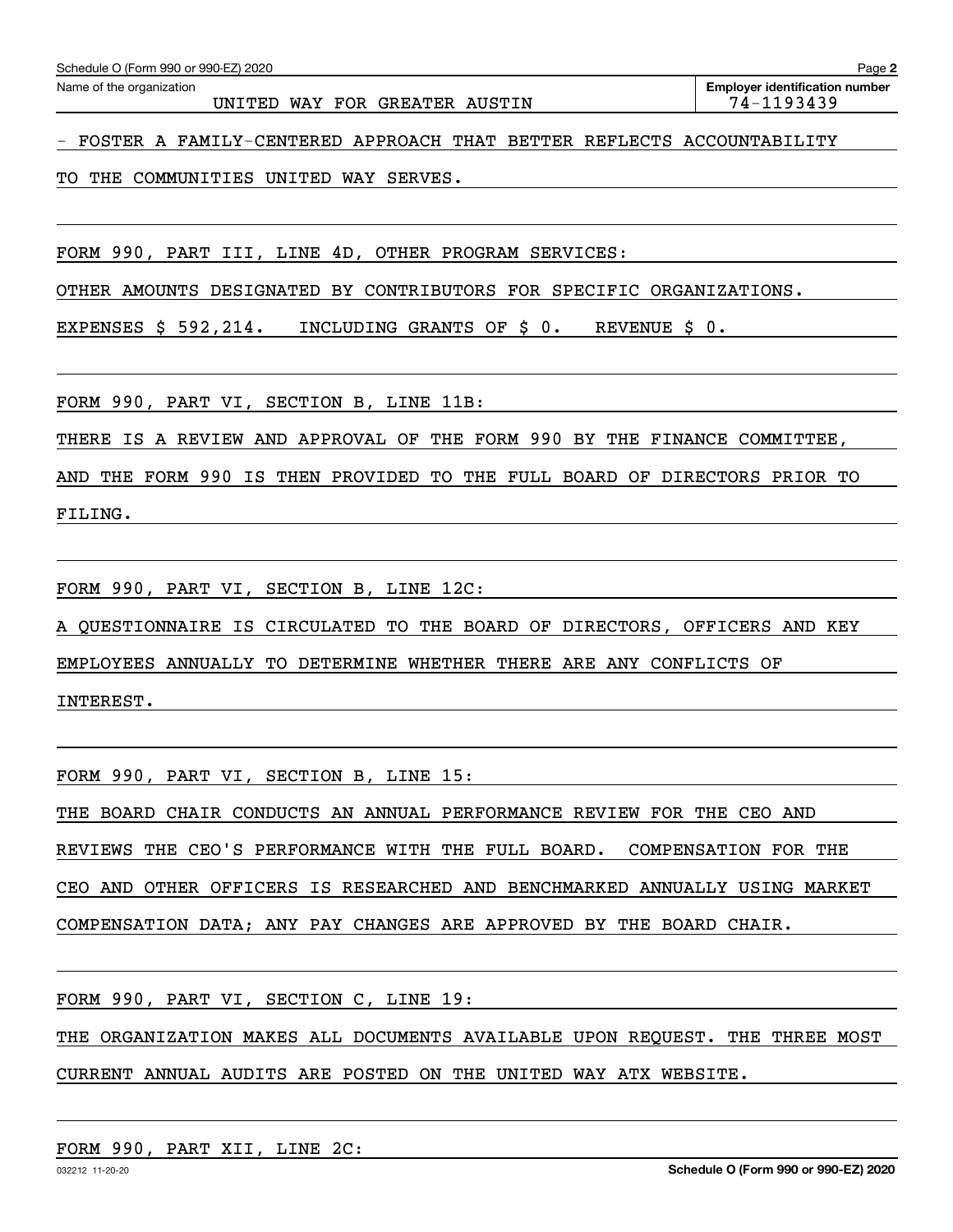| Schedule O (Form 990 or 990-EZ) 2020 |  |  |
|--------------------------------------|--|--|

**2**

# THE ORGANIZATION'S PROCESS FOR OVERSIGHT OF THE AUDIT AND SELECTION OF

# AN INDEPENDENT ACCOUNTANT DID NOT CHANGE DURING THE TAX YEAR.